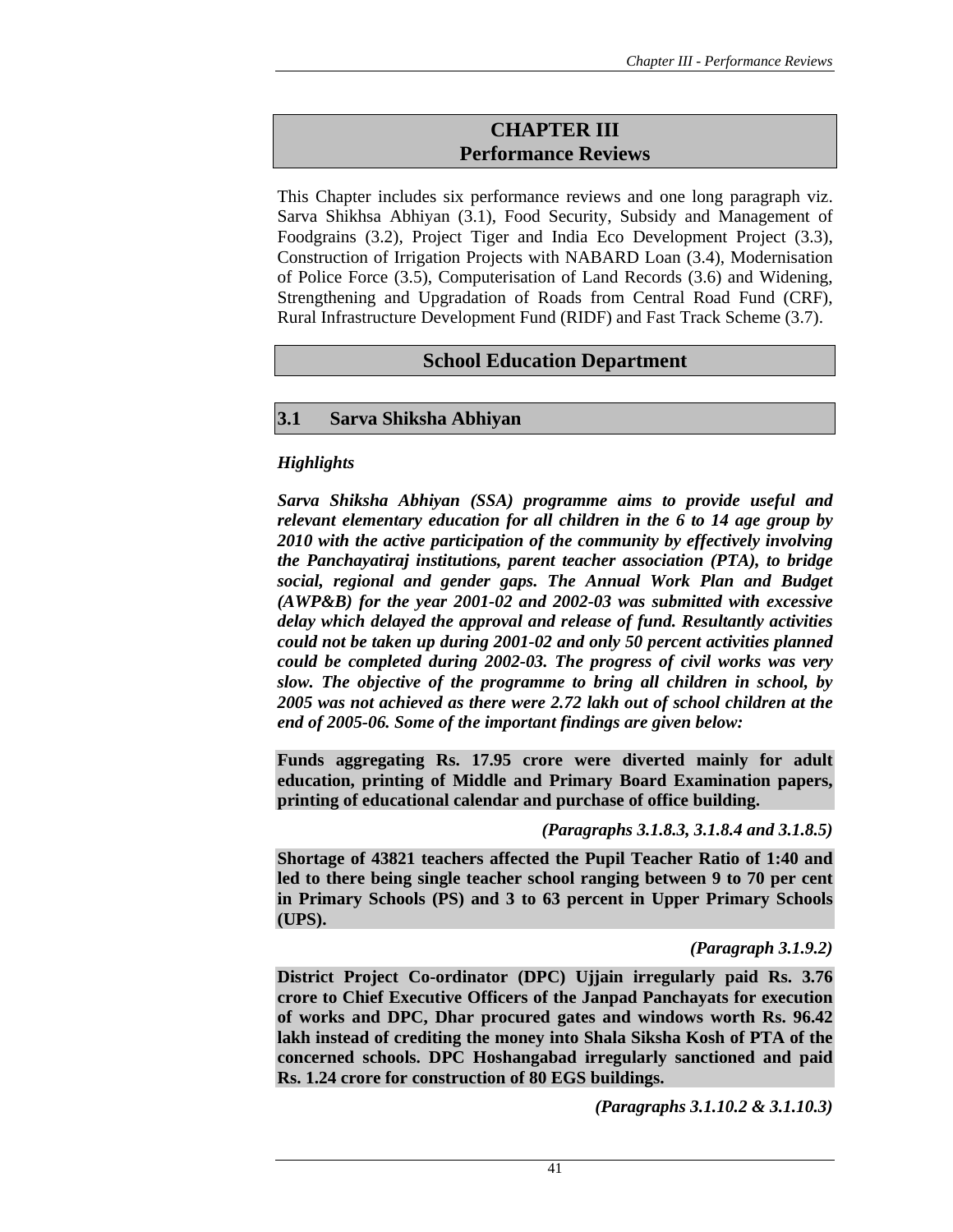**DPCs did not credit Teaching Learning Equipment (TLE) grant of Rs. 5.96 crore into PTA's account of UPS and PS. An irregular purchase amounting to Rs. 68.85 lakh towards material was also noticed in Barwani District.** 

*(Paragraph 3.1.9.4)* 

**State Government distributed free Text Books worth Rs. 76.08 crore from SSA fund to all the students of class I to V.** 

*(Paragraph 3.1.9.5)* 

**Unnecessary procurement of duplicating machines, furniture and other materials worth Rs. 1.82 crore was made out of SSA fund.** 

*(Paragraph 3.1.9.7)*

## **3.1.1 Introduction**

Aim of the Sarva Shiksha Abhiyan (SSA), a comprehensive and integrated flagship programme of Government of India, is to attain Universal Elementary Education (UEE) in the country in a mission mode. It was launched in January 2001 in partnership with the State Government and local self-government. However, Government of Madhya Pradesh started the implementation of scheme from 2001-02.

SSA is a programme to provide useful and relevant elementary education to all children in the 6 to 14 age group by 2010 with the active participation of the community by effectively involving the Panchayatiraj institutions, school management committees (SMC) village and urban slum level education committees (VEC), parent teacher association (PTA), mother teacher association (MTA), tribal autonomous councils and other grass root level structures in the management of schools to bridge social, regional and gender gaps. The programme realises the importance of early childhood care and education (ECCE) and looks at the 3-14 age as a continuum.

## **3.1.2 Objectives**

The objectives of the scheme are:

- ¾ to have all children in school, education guarantee center, alternative school, 'back-to-school' camp by 2005,
- $\triangleright$  to ensure that all children complete five years of primary schooling by 2007,
- $\triangleright$  to ensure that all children complete eight years of elementary schooling by 2010,
- $\triangleright$  to focus on elementary education of satisfactory quality with emphasis on education for life,
- ¾ to bridge all gender and social category gaps at primary stage by 2007 and at elementary education level by 2010 and
- $\blacktriangleright$  universal retention by 2010.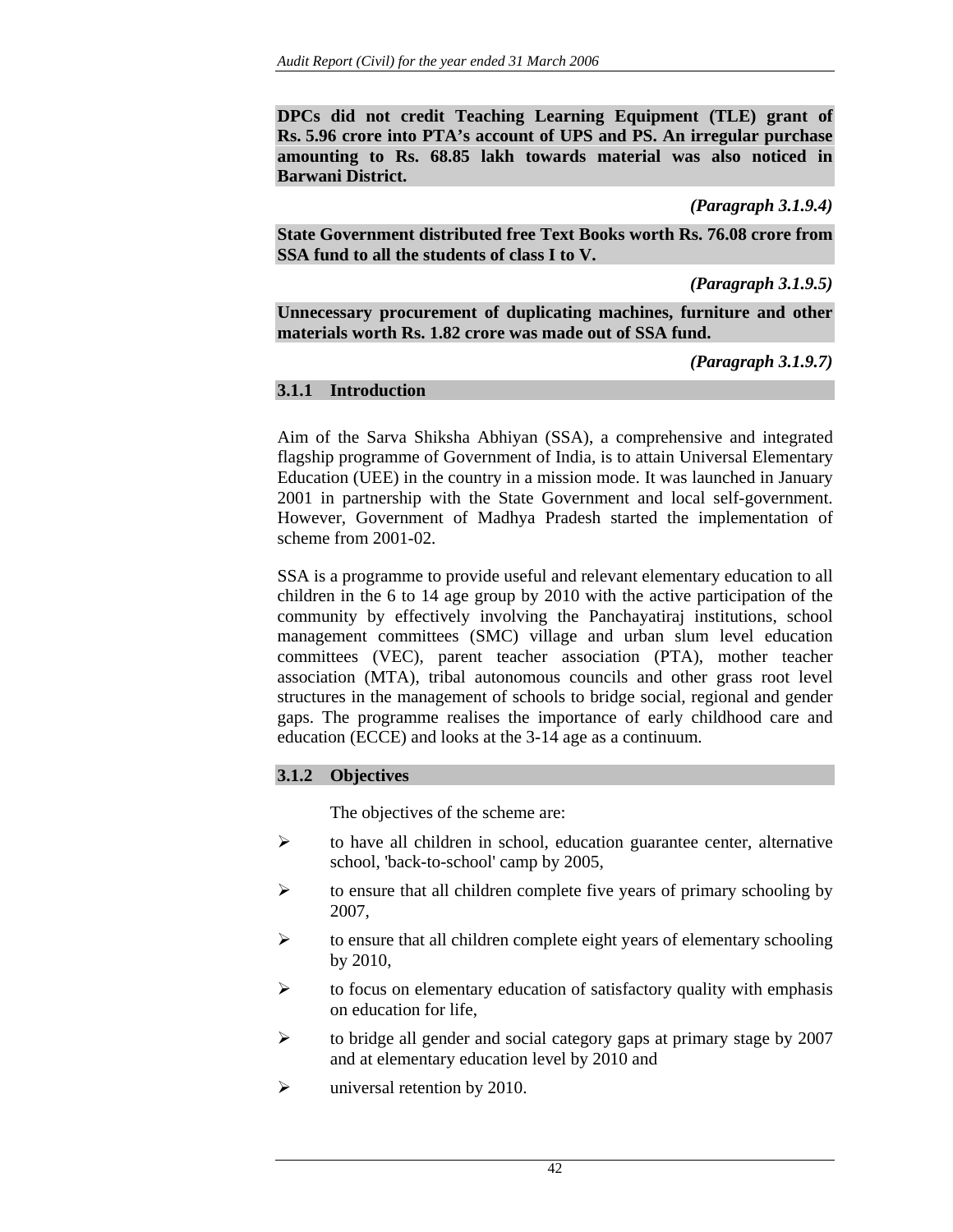#### **3.1.3 Organisational set-up**

The Rajiv Gandhi Shiksha Mission (RGSM) was set up as an autonomous registered society headed by the Chief Minister of State. The functional head of RGSM happens to be Managing Director who is responsible for actual implementation of the programme. The RGSM has been merged with the Rajya Shiksha Kendra (RSK) w.e.f. 20 December 1999.

At the district level, the District Project Coordinator (DPC) headed by the District Collector as District Mission Director (DMD) and Chief Executive Officer (CEO) as District Project Director (DPD) implements the programme. At block level, Block Resource Centre Coordinator (BRCC) and at cluster level, Cluster Resource Centre Coordinator (CRCC) implements the programme.

At the village level, the critical unit is the Village Education Committee (VEC)/Parent Teacher Association (PTA) which assists basic education system in securing the cooperation and participation of the local community in overseeing the implementation of SSA in the village.

### **3.1.4 Scope of review**

The review covers the progress of various activities relating to implementation of SSA during the period 2001-06. Stratified statistical sampling was used in selection of districts. Capital district Bhopal and  $10^{\ddagger}$  out of 48 districts were selected with unequal probability (Probability Proportional to Size with Replacement- PPSWR- with total expenditure during 2001-05 under SSA as the size measure). Further, Six districts§ were also selected on the basis of expenditure incurred during 2001-05.

The records of SIA and 17 aforesaid districts alongwith blocks and 176 schools (43 Education Guarantee School (EGS), 60 PS, 73 UPS) covering the period 2001-06 were test checked during April to December 2005 and November 2006. The entry conference was held on 1 April 2005 with the entity to invite suggestions, share information on the programme of SSA for performance audit.

The Social and Rural Research Institute (SRI) was a specialist unit of Indian Market Research Bureau International (IMRB) commissioned by Audit for assessing the impact of SSA from the perspective of the beneficiaries and their parents. SRI conducted the survey from December 2005 to February 2006 by adopting stratified multi-stage design as detailed in **Appendix-3.1***.* A total number of 348 villages, 252 Urban Frame Survey (UFS) blocks and 11580 households were covered by SRI. The details of SRI findings are given in **Appendix-3.2**. The findings of survey was also communicated (July 2006) to SIA and Principal Secretary, School Education Department, Government of Madhya Pradesh.

*<sup>‡</sup> Betul, Chhatarpur, Dhar, Hoshangabad, Jabalpur, Katni, Ratlam, Shajapur, Sidhi and Umaria.* 

*<sup>§</sup> Gwalior, Indore, Raisen, Shahdol, Sagar & Ujjain.*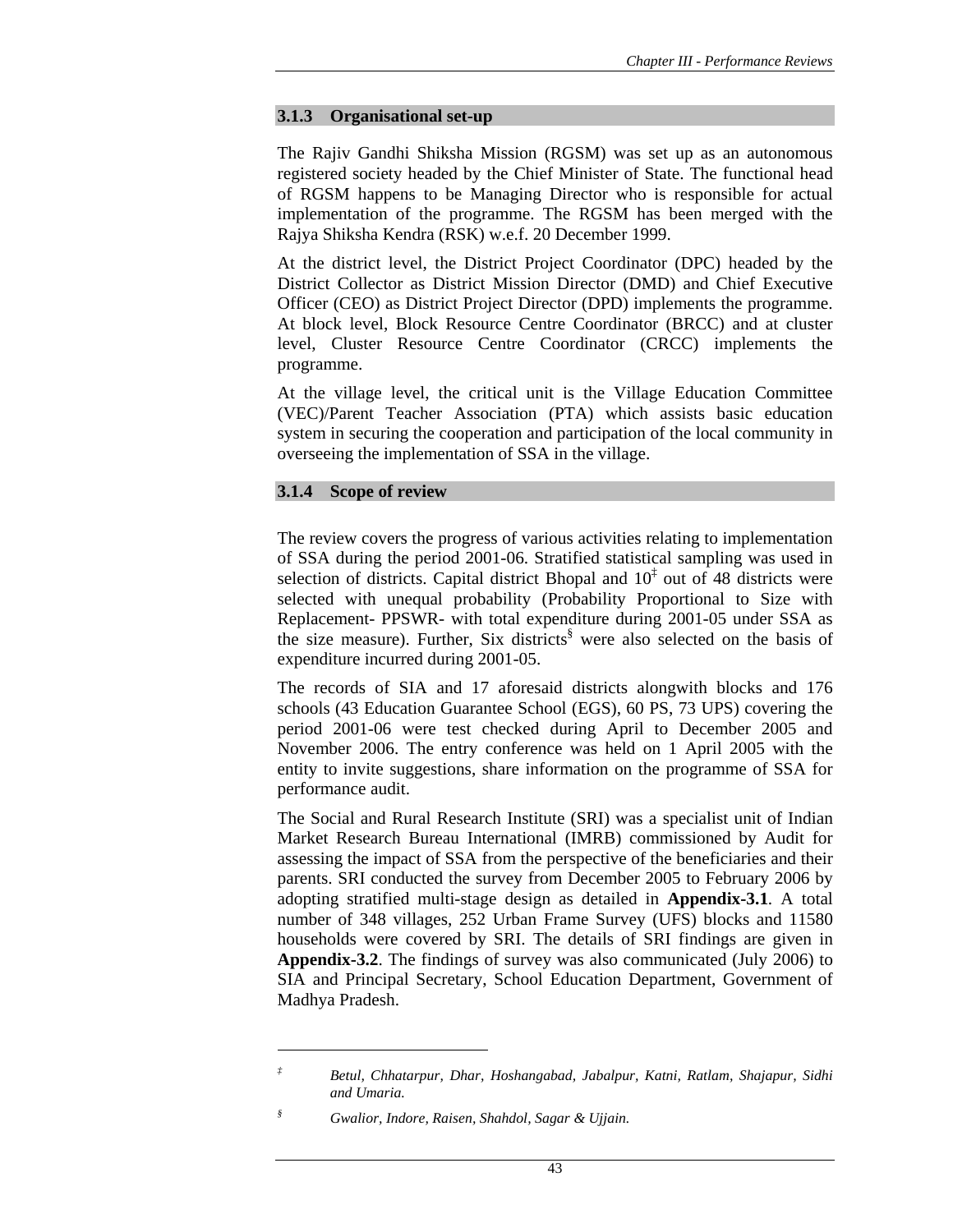## **3.1.5 Audit objectives**

Main objective of the performance audit was to evaluate the performance of the programme in attaining universal elementary education. The focus of audit was to examine and evaluate efficacy of planning for implementation of various components of the programme. For this purpose, the following objectives were taken into consideration to see whether:

- ¾ the requirements and management of funds was adequate and carried out to provide economic and speedy implementation;
- $\triangleright$  major interventions were carried out as per norms fixed; and
- $\triangleright$  the infrastructure that was provided was optimum.

## **3.1.6 Audit criteria**

In order to achieve the audit objectives criteria such as the involvement of communities and other stakeholders in preparation of the habitation/ mandal/ district perspective plan, releases vis-à-vis utilization of funds under various interventions of programme, infrastructure facilities provided in the schools, availability of teachers as per norms, standards of education, teaching and learning equipment, adequacy of training arrangements, intervention for special focus groups, role of NGOs in mainstreaming of out of school children etc were utilised.

## **Audit Findings**

### **3.1.7 Implementation of the programme**

The annual work Plan and budget (AWP&B) was to be prepared on yearly basis and time schedule was to be observed for submission and finalisation as under:

| Year    | Due date of<br>submission<br>of AWP&B | Month of<br>submission | <b>Delay</b><br>(Month) | Due date<br>of<br>approval<br>by PAB | of<br>Date<br>approval | <b>Delay</b><br>(Month) | Due date<br>of<br>circula-<br>tion<br>of<br>AWP&B<br>the<br>to<br>district | - of<br>Date<br>circula-<br>tion | <b>Delay</b><br>(Month) |
|---------|---------------------------------------|------------------------|-------------------------|--------------------------------------|------------------------|-------------------------|----------------------------------------------------------------------------|----------------------------------|-------------------------|
| 2001-02 | 15/03/01                              | 08/01                  | 5                       | 15/04/01                             | 0.5/11/01<br>28/02/02  | $\overline{7}$          | 25/04/01                                                                   | 21/12/01<br>31/03/02             | 8                       |
| 2002-03 | 15/03/02                              | 09/02                  | 6                       | 15/04/02                             | 08/10/02               | 6                       | 25/04/02                                                                   | 22/11/02                         | 7                       |
| 2003-04 | 15/03/03                              | 05/03                  | $\overline{c}$          | 15/04/03                             | 18/06/03               | $\overline{2}$          | 25/04/03                                                                   | 25/07/03                         | 3                       |
| 2004-05 | 15/03/04                              | 04/04                  |                         | 15/04/04                             | 18/06/04               | $\overline{2}$          | 25/04/04                                                                   | 10/08/04                         | 3                       |
| 2005-06 | 15/03/05                              | 04/05                  |                         | 15/04/05                             | 27/04/05               | $- -$                   | 25/04/05                                                                   | 06/05                            | 2                       |

Delay in submission and approval of AWP&B delayed the release of funds which affected the implementation of programme as discussed in succeeding paragraphs.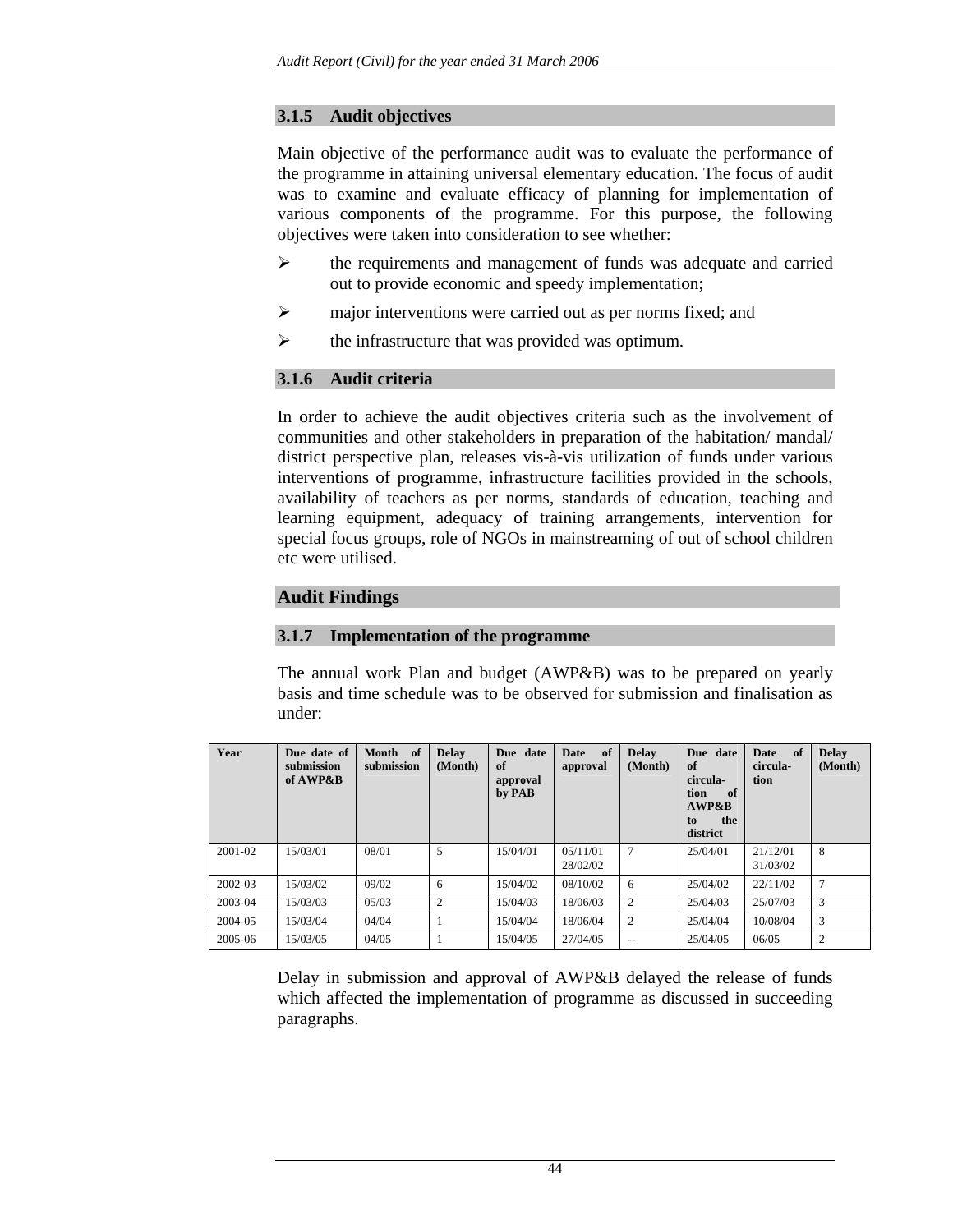#### **3.1.8 Management of funds**

The assistance under the programme of SSA was a sharing arrangement on a 85:15 basis during 9th plan (1997- 2002), 75:25 during  $10^{th}$  plan (2002 to 2007), and there after 50:50 between the Central Government and State Government. The position of funds received from GOI and State Government under SSA during 2000-01 to 2005-06 and expenditure incurred was as under: **(Rupees in crore)**

| <b>Years</b>              | <b>AWP&amp; B</b> |         | <b>Funds received</b> | <b>Expenditure</b> | <b>Balance</b> |             |
|---------------------------|-------------------|---------|-----------------------|--------------------|----------------|-------------|
|                           |                   | Central | <b>State</b>          | <b>Total</b>       |                |             |
| 2000-01                   | ŵ                 | 1.82    |                       | 1.82               | --             | 1.82        |
| 2001-02                   | *                 | 1.87    | --                    | 1.87               | --             | 1.87        |
|                           | 63.65             | 27.04   | 3.23                  | 30.27              |                | 30.27       |
| 2002-03                   | 218.43            | 110.17  | 28.28                 | 138.45             | 108.02         | 30.43       |
| $2003 - 04$ **            | 844.28            | 352.38  | 133.53                | 485.91             | 377.96         | 107.95      |
| $2004 - 05$ <sup>††</sup> | 1137.31           | 453.10  | 136.28                | 589.38             | 605.13         | $(-)15.75*$ |
| 2005-06                   | 1422.79           | 771.73  | 364.69                | 1136.42            | 1040.47        | 95.95       |
| <b>Total</b>              | 3686.46           | 1718.11 | 666.01                | 2384.12            | 2131.58        | 252.54      |

**\* Excess expenditure over receipt was met out of the balances of previous years.** 

Government could utilise only 89 per cent of total funds during 2000-06.

## *3.1.8.1 Short release/delay in release and parking of funds*

The Government of India was to release funds in two installments in April and September each year. But due to delay in submission and approval of AWP&B for the year 2001-02, the GOI released (December 2001) Ist installment of Rs. 21.50 crore and IInd installment of Rs. 5.54 crore on 31 March 2002. However, the amount was actually received in June 2002 and August 2002 respectively i.e. after expiry of the financial year. The State was to release its share within 30 days after receipt of GOI share, but it released Rs. 3.23 crore only in August 2002, resultantly the activities could not be taken up during the year 2001-02 depriving the targeted population of the benefits of the programme and in delaying the implementation of the programme. No reply was furnished by SIA / Department for above delay in submission and release of funds.

### *3.1.8.2 Delays in approval of AWP&B leading to delayed release of funds*

The AWP &B for the year 2002-03 was also submitted with delay of six months (September 2002) and was approved only in October 2002; resultantly GOI released Rs. 61.96 crore in December 2002 and Rs. 28.26 crore was released on 31 March 2003. Though the State sanctioned its share of Rs. 28.28 crore on 31 March 2003, it allowed the amount to be parked in Civil deposit. Delay in receipt of funds adversely affected the implementation of programme as funds to the tune of Rs. 88.07 crore received for planned activities of 2002- 03 could only be utilised in the year 2003-04. The AWP&B for the year 2003- 04 was also submitted with delay of two months and approved only in

*<sup>\*</sup> Preparatory activities.* 

*<sup>\*\*</sup> Including National Programme for Education of Girls at Elementary Level. (NPEGEL).* 

*<sup>††</sup> Including NPEGEL and Kasturba Gandhi Balika Vidhyalaya (KGBV).*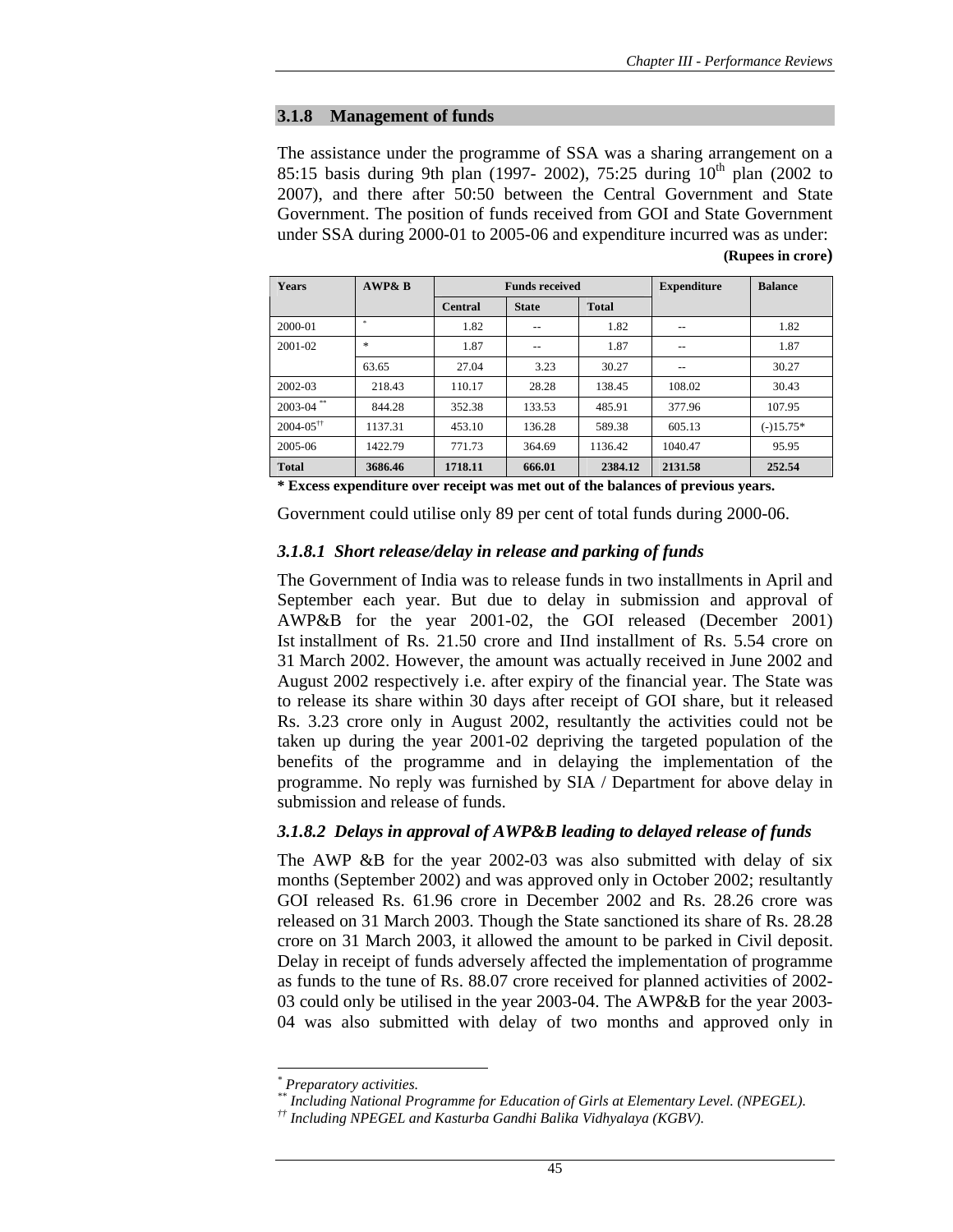June 2003. Resultantly, GOI released Rs. 288.16 crore in July 2003 and Rs. 50 crore in February 2004. GOMP, out of its share of Rs. 133.53 crore, sanctioned Rs. 69.87 crore on 31 March 2004 and parked it in PD account and this was only released subsequently, i.e. Rs. 39 crore (July 2004), Rs. 10.64 crore (August 2004), Rs. 19.23 crore (January 2005) and Rs. one crore (February 2005). Due to delay in receipt and release of funds, 11833 out of 38861 works could not be started. It has been accepted in Status Report (July 2005) that due to delay in receiving the second installment under SSA, construction of works approved before 2004 could not be completed and some of the works approved in 2004 could not even be started. This has resulted in large spill over in Civil Works for ensuing year 2005-06.

#### *3.1.8.3 Diversion of funds*

MDRSK/RGSM being the head of both Adult Education/SSA paid Rs. 12.46 crore to Director, Adult Education (DAE) on 27 December 2002 as the fund was not available towards Adult Education Programme. The DAE refunded Rs. 8.36 crore on 31 March 2003 and Rs. 4.10 crore on 2 June 2004. Thus the funds remained out of SSA's account during the above period. This has resulted on one hand in non-availability of fund for the purpose for which it was provided and on the other hand in loss of interest on SSA funds. **Rupees 12.46 crore remained out of RGSM's accounts.** 

> DAE organised Mahila Padhana Badhana Andolan (MPBA) during March 2002 to April 2003 to literate about 33.55 lakh illiterate women under total Literacy Campaign which was to be executed by Zila Saksharta Samitee (ZSS) constituted for implementation of adult education programme under State Government. Expenditure of Rs.  $138<sup>‡‡</sup>$  per head was allowed for teaching activities of MPBA and was actually to be met from State fund. MD, RGSM, being the head of Adult Education/SSA, irregularly allowed (March 2002) the districts to incur the expenditure out of funds available in SSA by booking under the component of Community mobilisation which did not provide for teaching activity of illiterate adult women. It was observed that the districts incurred Rs. 11.89§§ crore for teaching activities of MPBA, out of SSA fund.

> Similarly village libraries were also established under Adult Education. RGSM/RSK paid (November 2003 & December 2004) irregularly Rs. 80 lakh out of SSA fund to Raja Ram Mohan Roy Foundation against matching share of 50 percent for providing books to village libraries. DPCs also irregularly paid (December 2002) Rs. 1.04 crore (Bhopal Rs. 10 lakh and Sagar Rs. 94 lakh) to ZSS for establishing village libraries.

**Irregular payment of Rs. 1.33 crore for printing of Board examination papers.** 

**Rupees 11.89 crore were paid irregularly for adult education.** 

**Rupees 1.84 crore were paid irregularly for village library.** 

 $\overline{a}$ 

Further, MD, RGSM incurred Rs. 1.33 crore for printing and supply of Middle and Primary Board examination paper 2004 for class V and VIII for which there was no provision in AWP&B of 2003-04. The expenditure was to be met by Commissioner Public Instruction (CPI) MP, Bhopal from the fees collected from students for conducting these examinations.

*<sup>‡‡</sup> Rs. 38 per head for teaching learning material and training mobilisation etc. during March 2002 to March 2003 and Rs. 100 per head for Gurudakshina from April 2003.* 

*<sup>§§</sup> Rs. 3.84 crore for Gurudakshina and Rs. 8.05 crore for other teaching activities and material.*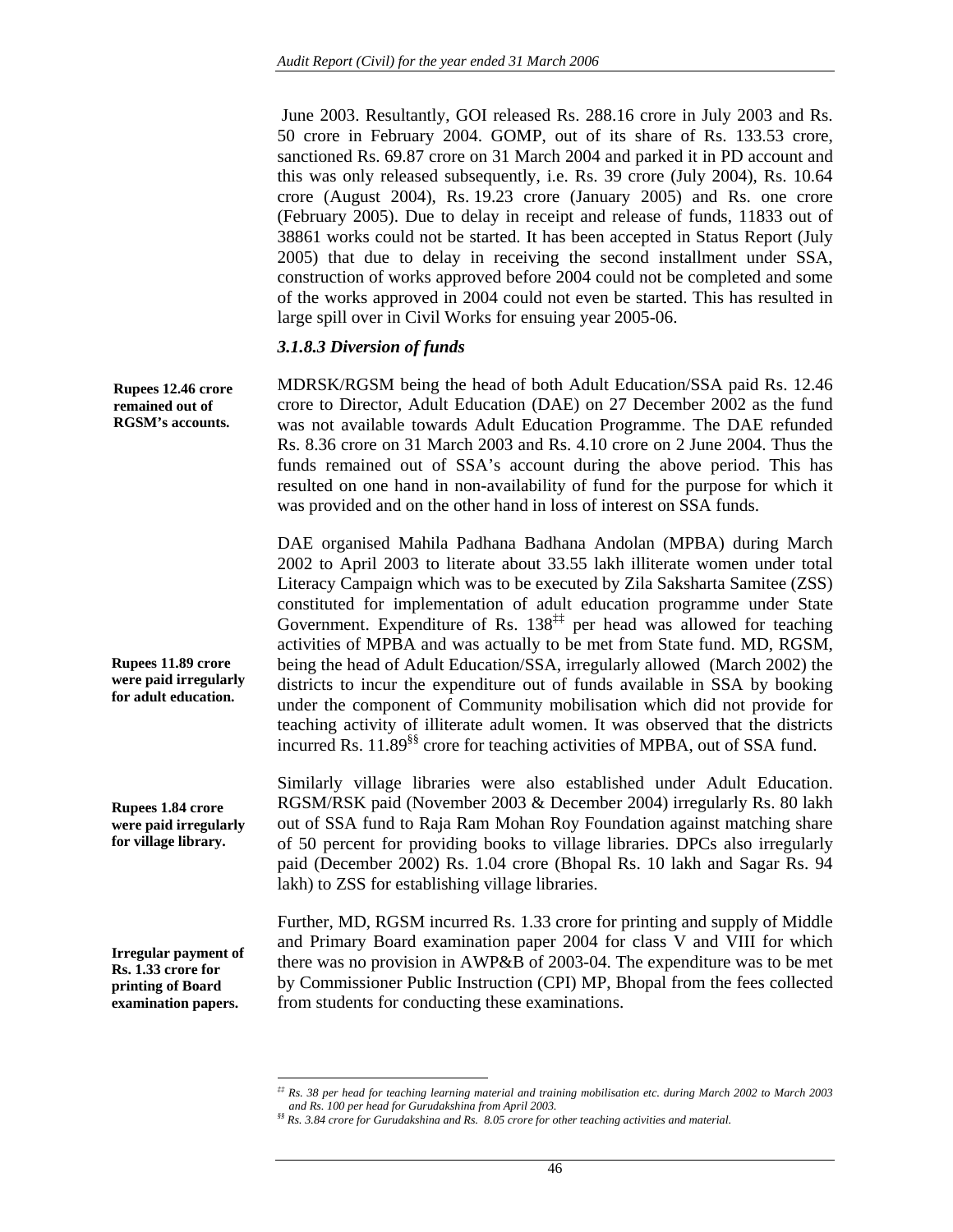Similarly RGSM got printed a consolidated educational calendar\*\*\* of class I to XII during the year 2004-05, by incurring an expenditure of Rs. 40.73 lakh and distributed in all schools. Since the calendar was showing the activities of Class IX to XII controlled by CPI, the 50 percent payment of Rs. 20.36 lakh was to be shared by him. The CPI did not contribute its share. However at the instance of audit a separate calendar for IX to XII has now been printed for academic year 2005-06.

### *3.1.8.4 Irregular expenditure on honorarium, prize money and in purchase of vehicles*

According to instructions issued (January 2003) by RSK/RGSM, the honorarium of Shiksha Karmi Grade III was to be paid out of State fund and was not allowed to be paid from SSA funds. It was observed that the DPCs paid honorarium of Rs. 26.41 lakh††† to the Shiksha Karmi Grade III out of SSA funds. DPC Betul and Umaria stated (August-December 2005) that though the demand for this amount was raised on District Education Officer, Betul and Chief Executive Officer Block Pali respectively no amounts have been received.

Further, according to guidelines issued by GOI, purchase of vehicle was prohibited. It was seen that the DPCs<sup>‡‡‡</sup> procured vehicles worth Rs. 15.85 lakh without obtaining any permission from PAB/SIA.

Also, District Project Director (DPD) Bhopal sanctioned and paid (August 2003) Rs. 9 lakh prize money to 12 Village Education Committees/PTAs for best performance of their duties. The payment was irregular as there was no provision in AWP & B for the year 2003-04. Moreover, the sanction of higher authorities was also not obtained. In reply it was stated (August 05) that after obtaining approval and directions of DPD payments were released. Reply was not acceptable as the approval of RGSM/PAB was not obtained.

## *3.1.8.5 Purchase of office building*

The building for housing the office of Rajiv Gandhi Shiksha Mission Bhopal was purchased in the year 1995-96 at a cost of Rs. 1.59 crore from Madhya Pradesh Pathya Pustak Nigam (MPPPN) Bhopal, against which Rs. 62 lakh was paid by State Council of Educational Research and Training (SCERT) Bhopal. The balance amount was not paid up to November 2002 due to paucity of fund. Later it was decided (December 2002) that the balance payment should be met from accrued interest on the available fund pertaining to SSA, though construction/purchase of office building at State level was not allowed from SSA funds. The payment of Rs.  $2.17$ <sup>§§§</sup> crore was made during 2002-03 out of SSA fund without approval of Project Approval Board (PAB). Thus the expenditure of Rs. 2.17 crore was irregular. On enquiry it was stated (February 2005) that sanction would be obtained from State Executive Committee and communicated to GOI. The reply of Department was not

**CPI M. P. Bhopal did not contribute its share of Rs. 20.36 lakh** 

**Irregular payment of Rs. 26.41 lakh to Shiksha Karmi Grade III** 

**Irregular procurement of vehicles** 

**Prize money paid without provision of funds** 

*<sup>\*\*\*</sup> Showing the teaching activities of class I to VIII was being distributed by RGSM and of class IX to XII by Commissioner Public Instruction (CPI) MP Bhopal separately up to 2003-04.* 

 $^{ttt}$  During 2002-03 - Indore: Rs. 3.75 lakh, Shajapur: Rs. 4.94 lakh, Ujjain: Rs. 3.70 lakh, during 2003-04 - *Dindori: Rs. 3.46 lakh.* 

*<sup>§§§</sup> Balance to be paid: Rs. 96.96 lakh, Municipal Taxes Rs. 6.47 lakh, furniture Rs. 113.42 lakh.*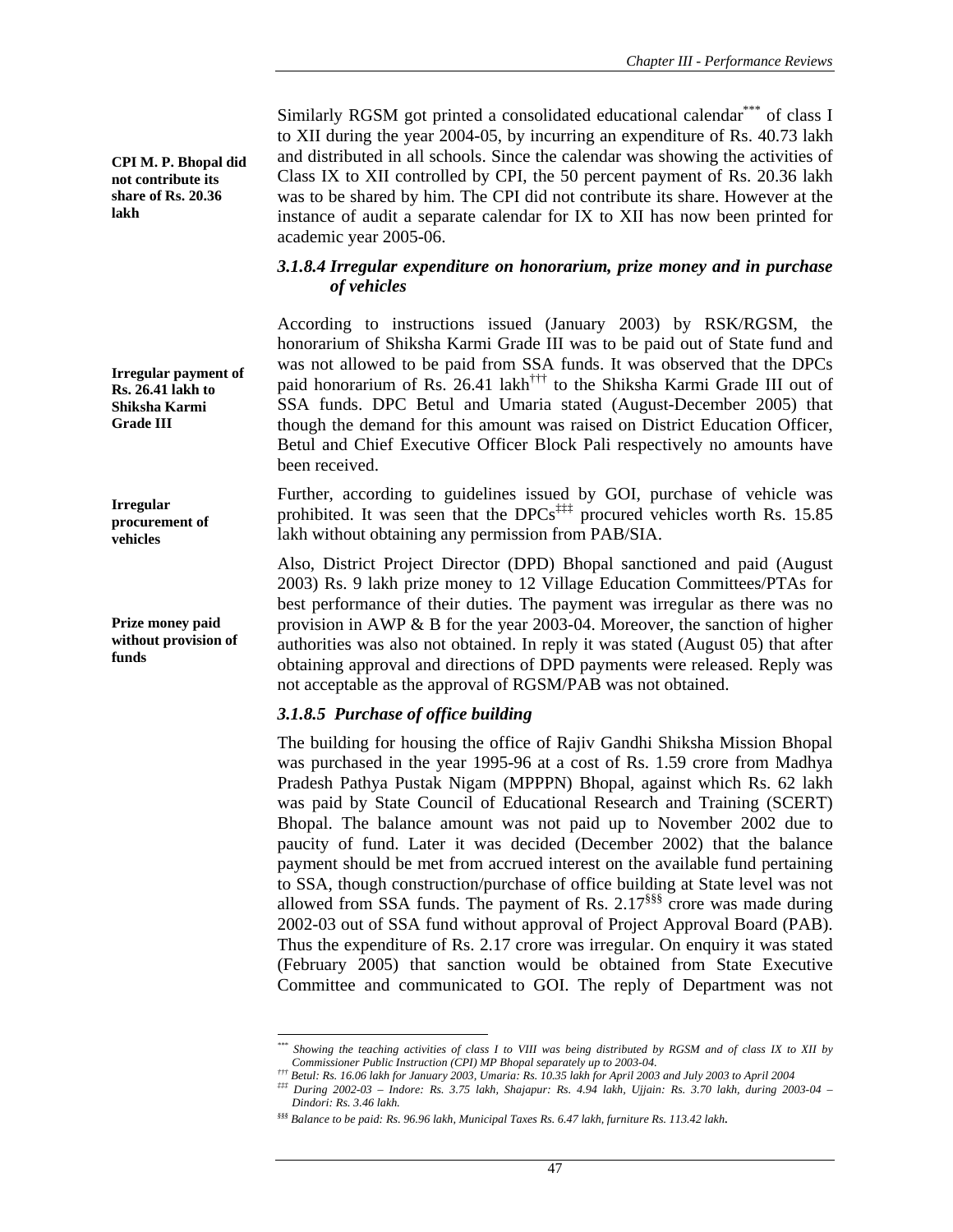tenable as the purchase/construction of office building for State Project Office was not covered under the scheme. On further enquiry, it was stated (November 2006) that the building was purchased in the name of State Council of Education Research and Training (SCERT) and not in the name of Rajeev Gandhi Siksha Mission. The payment was made out of interest earned on DPEP Fund and MD has power to utilise the amount of one component in another component. Therefore, approval of State Executive and GOI is not necessary. The reply was not tenable as the SCERT and RGSM was merged (December 1999) in RSK. The interest earned on DPEP fund was also the fund of DPEP Yojana in which no provision was made for purchase of SPO building. Since the DPEP had been merged in SSA, the ex-post facto approval of Executive Committee and GOI was required to be obtained.

# *3.1.8.6 Parking of funds*

According to RGSM's instructions the joint signatory bank account was to be opened in Nationalised/Scheduled Banks. But DPC Sagar opened a bank account (No.8413) in a Zila Sahkari Kendriya Bank (ZSKB), Sagar on 31 March 2005 in addition to six bank accounts already in operation by him in Nationalised/ Scheduled banks and deposited Rupees four crore in it. The Reserve Bank of India banned (October 2005) the withdrawals from ZSKB. As a result, the funds of Rs. 1.01 crore then available in this account could not be withdrawn from ZSKB which resulted in delay in the construction of civil work.

## *3.1.8.7 Non-refund of unspent balance*

Consequent upon closure of District Primary education Programme (DPEP) Phase I & II during 2002-03, the unspent balance was to be refunded to GOI. According to balance sheet of State Project Office (SPO)/RGSM, there was unspent balance of Rs. 28.35 crore as on 31 March 2004. At the instance of audit SPO refunded (October 06), Rs. 7.80 crore to GOI and collection of remaining amount from defaulter districts was stated to be under the progress (November 2006).

# *3.1.8.8 Maintenance of Cash Book*

According to GOI instructions, separate and proper accounts of SSA was required to be maintained. Separate cash book for SSA was opened only from December 2002. In the cash book of RGSM Bhopal, DPC Ratlam and Katni, each entry was not attested by DDO. Opening and Closing balances in respect of payment through bank account and certificate of verification of cash balances etc. were not recorded. According to para 72 of manual on Financial Management and Procurement of SSA, the funds released to sub-district level, were required to be classified as advances and should have been adjusted based on the expenditure statements/ utilisation certificates received from the subordinate units. Advances were not to be shown as final expenditure. A separate register was to be maintained for showing the outstanding advances and adjustments were required to be made on receipt of expenditure statements/ utilisation certificates. During the test check (April-May 2005) it was observed that separate registers were not maintained by DPC

**An amount of Rs. 1.01 crore remained blocked in Sahkari Bank.** 

**Rupees 20.55 crore not refunded to GOI.** 

**Improper maintenance of cash books**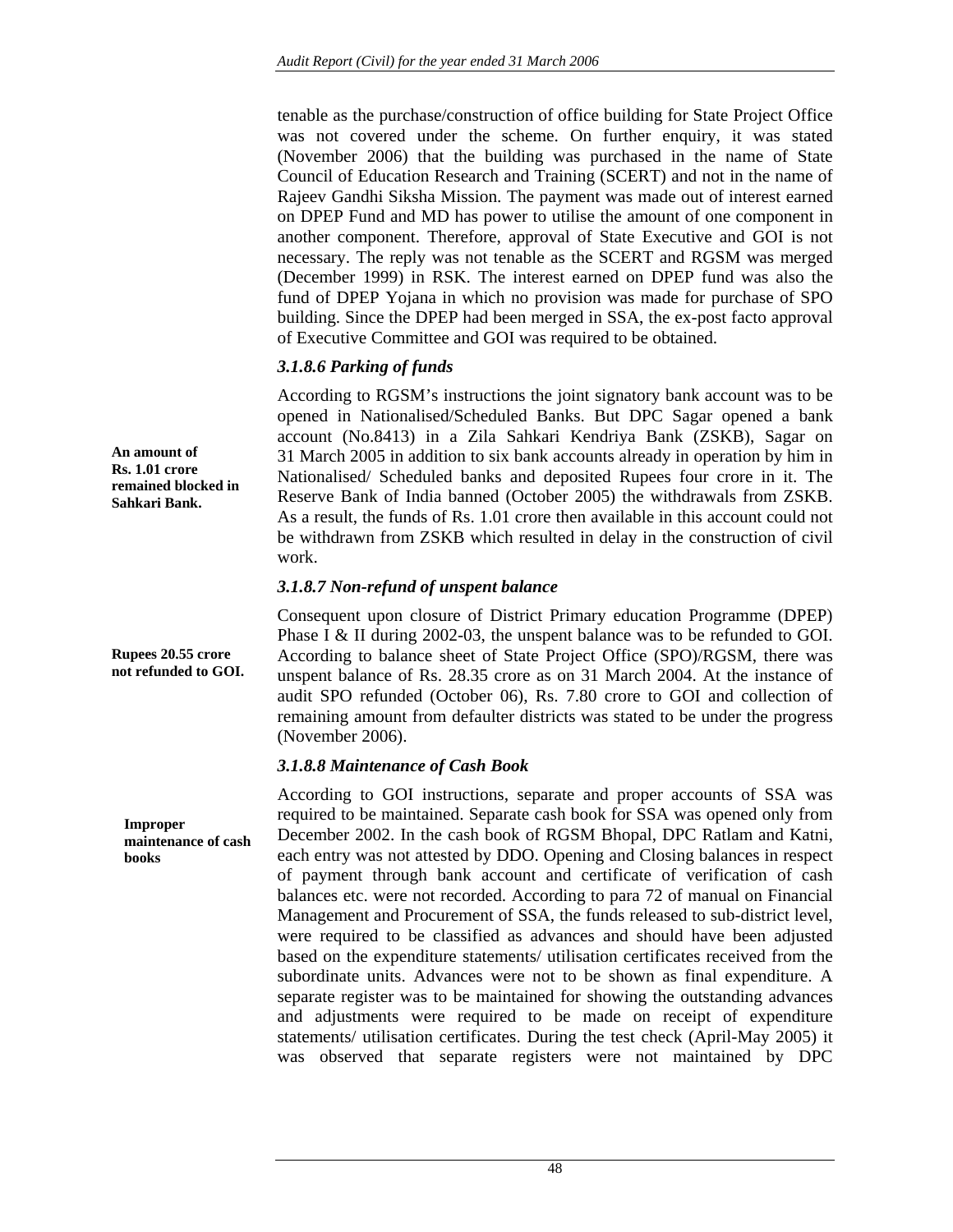Hoshangabad and Raisen and utilisation certificates (UCs) were wanting for Rs. 35.59 crore\*\*\*\*\* up to year 2003-04.

DPC Ujjain opened (January 2005) 14 bank accounts in different banks and maintained separate cash book for each bank instead of stipulated one cash book. Entries were not attested in any cash book and certificate of cash verification was also not recorded in any month.

## **3.1.9 Major interventions under SSA**

## *3.1.9.1 Inadequate number of schools/school facility*

According to the norms, new primary schools were to be opened only in those areas which did not have any school within one kilometer of a habitation. EGS centres at primary level were to be opened in unserved habitations where no school existed within a radius of one kilometer and there were at least 15 children in the age group of 6-14 who were not going to school. Audit scrutiny revealed that there were 127 habitations (Dhar 28, Indore 15, Jabalpur 60 and Ratlam 24) which were not having school facility. On enquiry it was stated (November 2006) that schooling facility was not provided during 2005- 06 to aforesaid districts as the districts have not given the proposal.

## *3.1.9.2 Shortage of teachers*

According to SSA norms, one teacher was to be appointed for every 40 children in Primary School (PS) and Upper Primary Schools (UPS). There was a requirement of at least two teachers in PS and three teachers in UPS (one teacher per class). Accordingly, additional posts of Sambida Shikshak Grade-III and II were sanctioned for upgraded PS/UPS. Against the sanctioned posts of 89,187 teachers there were 45,366 teachers, thus there were vacancies to the tune of 43,821 during 2005-06. Though the orders for appointment of 35,050 teachers have been issued, there was no teacher (April 05) in 14 PS and 15 MS in Hoshangabad district. Percentage of single teacher schools was between 9 to 70 for PS and between 3 to 63 for UPS in the State during 2005-06.

## *3.1.9.3 Non-enrolment of out of school children*

The main objective of SSA was to have all children in school, EGS/ AIE, Back to school camp by 2003, this was extended upto 2005. It was observed that there were 6.25 lakh (4.7 percent) children out of school at the end of 2003-04, 4.10 lakh (2.8 percent) at the end of 2004-05, and 2.72 lakh (1.7 percent) as on 31 March 2006.

Survey report of SRI estimated that 9.5 percent children are still out of school, and of these 10 percent in the rural areas and 8.3 percent in the urban areas are out of school. Among these 9.8 percent are girls and 9.4 percent are boys. The main reason for parents not enrolling their children in schools was affordability and the main reason for not sending them to school even after enrolment was reported that children do not like to go to school.

**Habitations not having schooling facility.** 

**Vacancies of 43821 teachers led to single teacher schools.** 

**More than two lakh children were out of school** 

 $\overline{a}$ *\*\*\*\* Betul: Rs. 3.33, Bhopal: Rs. 2.61, Chhatarpur: Rs. 2.16, Dhar: Rs. 4.34, Gwalior: Rs. 1.57, Hoshangabad: Rs. 1.75, Indore: Rs. 2.20, Jabalpur: Rs.4.29, Katni: Rs. 3.32, Raisen: Rs. 1.40, Shahdol: Rs. 3.30, Ujjain: Rs. 5.32 Total- Rs. 35.59 crore.*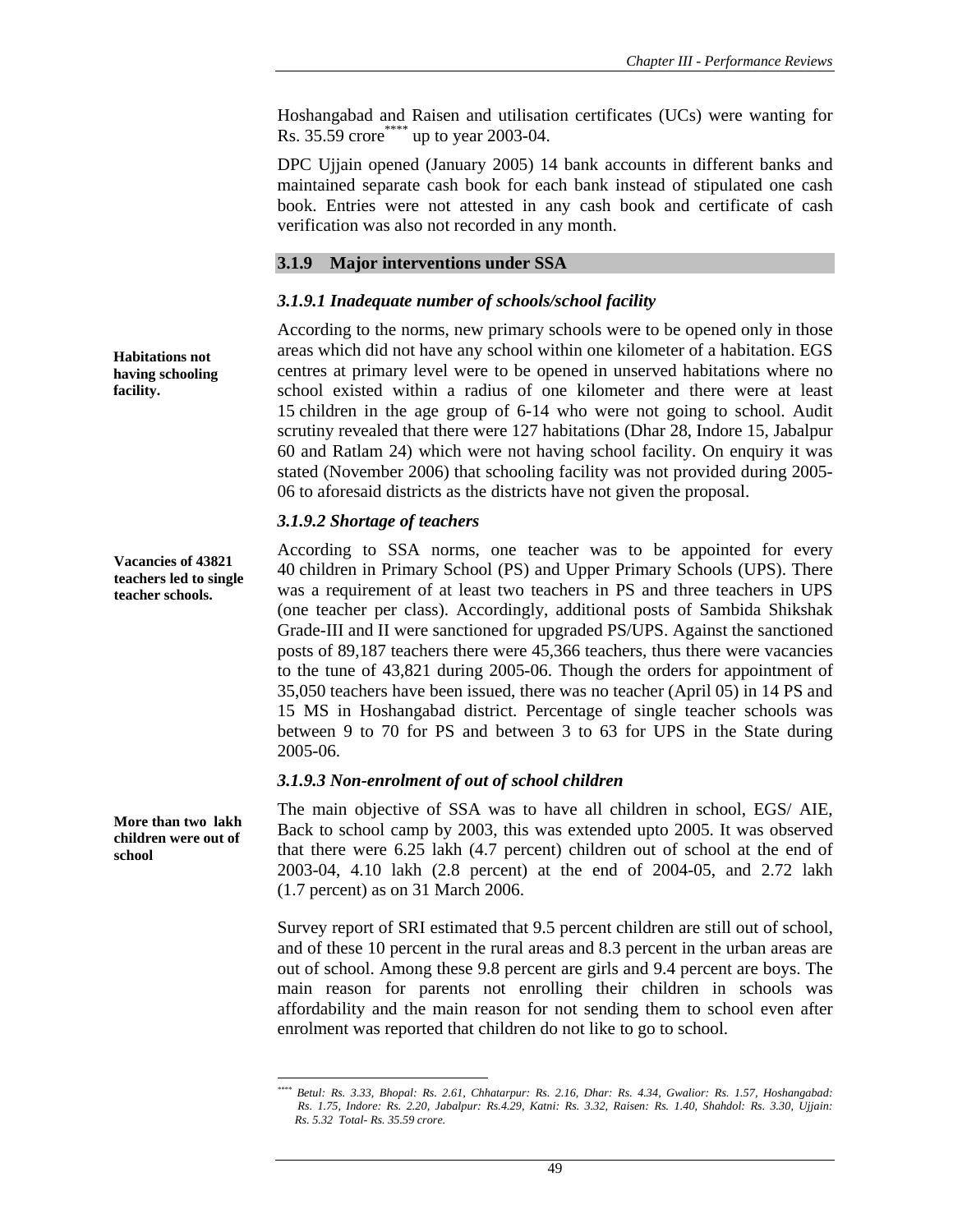**Non establishment of Human Development Centres for urban deprived children.** 

Human Development Centres (HDC) were to be opened for mainstreaming the urban deprived children. Against the target of 60 centres and financial provision of Rs. 19.80 lakh during 2003-04, no centre was opened. Against the physical target of 213 of opening of HDCs in the State and financial provision of Rs. 70.29 lakh during 2004-05, only DPC Chhatarpur has given (March 2005) Rs. 0.96 lakh to the BRCs for opening of these centres. These have however not been opened and the amount was lying unutilised (August 2005). Against the physical target of 359 and financial provision of Rs. 151.68 lakh only 305 HDC have been opened by incurring the expenditure of Rs. 66.24 lakh during 2005-06.

## *3.1.9.4 Teaching Learning Equipment (TLE) Grant*

One time grant of TLE at Rs. 25000 per Upper Primary School (UPS) and at Rs. 10,000 per PS for uncovered UPS/PS under OBB scheme, was to be credited into PTA's account. It was observed that TLE grant of Rs. 5.96 crore was not credited into PTA's account of 1094 PS to UPS and 3223 EGS to PS†††† during 2002-05.

It was also observed that DPC Barwani, instead of crediting the grant of TLE sanctioned at Rs. 25,000 per school into PTA account of 286 upgraded UPS, procured material of TLE worth Rs. 68.85 lakh at district level from M/S Rajya upbhokta Sangh Indore without calling tenders. Items procured included tables, chairs, gloves and maps amounting to Rs. 25.05 lakh which were not covered under the provision of release of TLE. It was stated (October 2005) that the matter is under investigation and the position would be intimated on finalisation.

## *3.1.9.5 Liability of State Government for distribution of Text-book*

Free text books were to be distributed to all focus group children namely girls/ SC/ST children under SSA programme subject to the condition that the State Government was not providing free text books to any category of these children. It was observed that State Government was already providing free text books to children of SC/ST/OBC of rural areas studying in Primary Schools and UPS before commencement of SSA programme. Fund worth Rs. 6.29 crore was also being provided each year for this purpose. But it was observed that State Government did not continue earlier practice and free textbooks were distributed to all students of class I to V during 2003-06 incurring an expenditure of Rs. 76.08 crore out of SSA fund for which there was no provision in AWP&B. On enquiry it was stated (July 2005) that free textbooks were distributed according to declaration of the Government and a supplementary provision of Rs. 6.29 crore was also made in State Budget during 2003-04 but the funds have not been provided during 2003-06. At the instance of audit, State Government has now made a provision of Rs. 6.20 crore in State Plan budget 2006-07 for free text books and RSK has demanded (November 06) Rs. 46 crore in third supplementary budget of 2006-07 towards supply of free text books.

**TLE grant was not released** 

**Irregular purchase of Rs. 68.85 lakh out of TLE grant.** 

**Free distribution of text books to all children of class I to V.** 

 $\overline{a}$ *†††† Dhar: EGS to PS-1320; Raisen:EGS to PS-465,PS to UPS-425; Sagar: EGS to PS-596, PS to UPS-339; Shajapur:EGS to PS-218,PS to UPS-44; Sidhi: EGS to PS-385, PS to UPS-9; Ujjain: EGS to PS-239, PS to UPS-277.*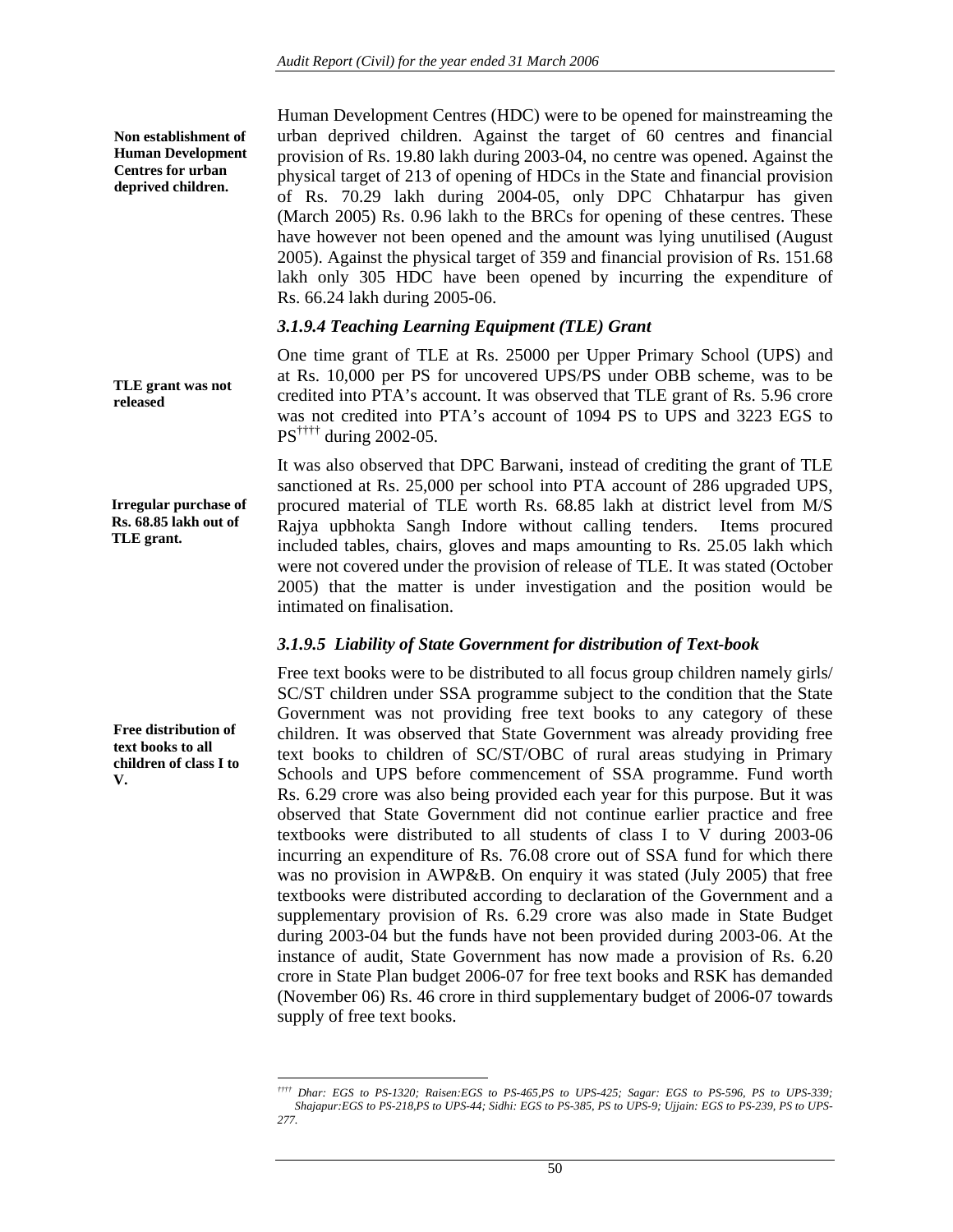Beneficiary survey revealed that 78.5 percent of PS, 78.9 percent of UPS and 73.8 percent of HS reported that girls children are being given free text books while about 91.7 percent of PS, 93.1 percent of UPS and 88.1 percent of HS reported that free text books are given to the SC & ST students in the schools.

### *3.1.9.6 Irregular expenditure on Supervision and Monitoring*

According to guidelines of Sarva Shiksha Abhiyan, Rs. 1500 per school per year was admissible for research, evaluation, supervision and monitoring of the programme. Out of Rs. 1500, Rs. 100 and Rs. 1400 per school per year was to be spent at National level and State level respectively. The State was to decide on the distribution of its share at various levels from the State to the schools. The funds were to be used for carrying out the research activities, achievement tests, evaluation on studies, Management Information System (MIS) etc. It was observed that DPCs made the payment of Rs.  $1.84$  crore<sup> $\ddagger\ddagger\ddagger\ddagger\ddagger$ </sup> on account of pay and allowances of the staff of BRCC and expenditure was booked under supervision and monitoring which was not in conformity with the activities as specified in the Manual. On enquiry it was stated (April to August 2005) by DPCs that as per directions of Rajya Shiksha Kendra Bhopal, the pay of staff of BRCC was booked under supervision and monitoring.

## *3.1.9.7 Unnecessary procurement of duplicating machines, furniture and other material*

According to SSA norms one time furniture grant at Rs. 10,000 was payable to Cluster Resource Centre (CRC)/Jan Siksha Kendra. Accordingly DPC Sagar (September 2002) paid Rs. 24 lakh to 240 CRCs at Rs. 10,000 per CRC. In addition to above DPC Sagar also procured and supplied (December 2002) furniture worth Rs. 32.09 lakh which was not permissible as the furniture grant was already paid to those CRCs. Further there was no provision of duplicators in the list of material to be procured for Jan Shiksha Kendras/CRCs prescribed by RSK. But it was observed that DPCs<sup>§§§§§</sup> purchased duplicating machines costing Rs. 90.82 lakh during the year 2004-05 and distributed to various Jan Shiksha Kendra/CRCs. Similarly, in district Shajapur there was no provision in AWP&B of 2004-05 for procurement of material\*\*\*\*\* for blocks and Head start centre. But DPC Shajapur procured (March 2005) material for Rs. 58.83 lakh for Blocks and Head start centre out of funds available for civil works. The purchases were made without observing purchase formalities, such as calling of tenders. On enquiry it was stated (August 2005) that ex-post facto approval would be obtained from RGSM Bhopal.

## *3.1.10.1 Gap in the available infrastructure*

According to SSA norms, two class rooms with verandah in every primary school, and a room for headmaster in upper primary school were required. To provide the above facility, SSA allows investment upto the ceiling of 33 per cent of the entire project cost approved by the PAB for infrastructure for each school. But there were some schools which were not having their own

**Pay and allowance of staff of BRCC was irregularly paid out of SSA funds.** 

> **Irregular procurement of duplicating machines, furniture and other material worth Rs. 1.82 crore.**

 $\overline{a}$ *‡‡‡‡ Betul: Rs. 45.47 lakh, Dhar: Rs. 14.22 lakh, Gwalior: Rs. 11.10 lakh, Hoshangabad: Rs. 28.52 lakh, Raisen: Rs. 65.78 lakh, Ratlam: Rs. 19.29 lakh* 

*<sup>§§§§</sup> Gwalior: Rs. 10.10 lakh, Indore: Rs. 8.09 lakh, Jabalpur: Rs. 18.51 lakh, Katni: Rs. 13.05 lakh, Ratlam: Rs. 12.96 lakh, Shajapur: Rs. 17.01 lakh and Sidhi: Rs. 11.10 lakh.* 

*<sup>\*\*\*\*\*</sup> Digital Copier and Duplicator, Multi Media Projector Computer UPS System and Furniture.*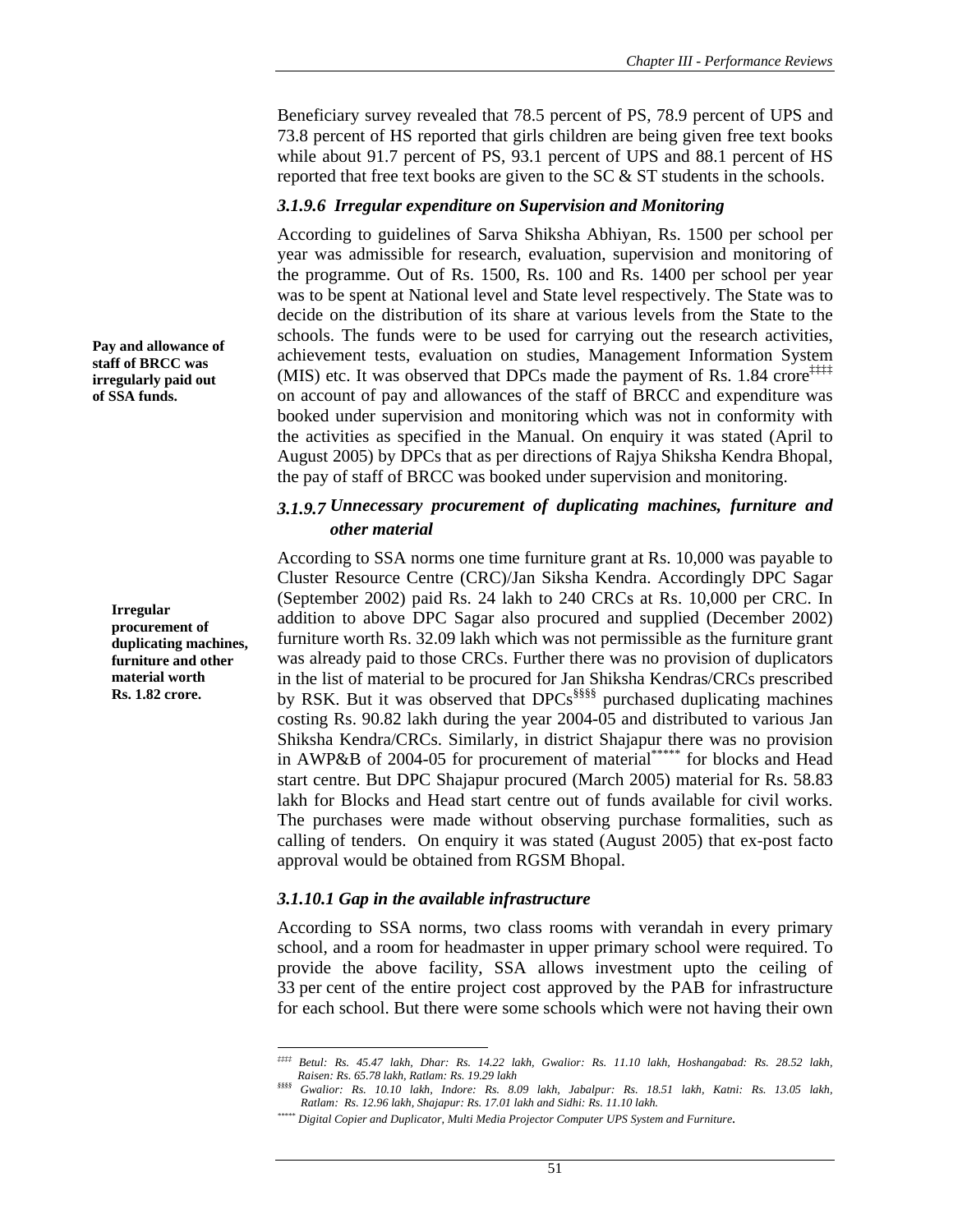buildings, drinking water facility and separate urinal/toilet facility to boys and girls.

Survey report of SRI stated that about 4.5 percent of PS, 5.3 percent UPS and 9.5 percent of High Schools with upper primary section (HS) were operating in *Kuccha* structures, which are basically not structurally stable and hence not suitable for running an institution like a school. 17.4 percent of PS, 13.2 percent of UPS and 14.3 percent of HS were observed to be semi-*Pucca* structures. About 75 percent of PS, 77.2 percent of UPS and 73.8 percent of HS were *pucca* structures. About 2.5 percent of PS, 2.3 percent UPS and 2.4 per cent HS did not have any building at all.

Against the requirement of 2,51,090 items of work, 80554 were targeted during 2001-06, out of which only 63,584 works were completed leaving 16970††††† works incomplete (September 2006).

It has been accepted in Status Report (July 2005) that despite the efforts made to mobilise resources from different programmes to provide school buildings large gaps in infrastructure persist. There was a requirement of 13902 school buildings (PS 2284, UPS 11618) 32118 additional rooms (PS 22190, UPS 9928) 29674 drinking water facility (PS 20031, UPS 9643), 53368 toilet facility (PS 38986, UPS 14382) and 61058 kitchen sheds in PS as of July 2006.

### *3.1.10.2 Irregularities in the execution of works*

According to policy of decentralisation and instructions issued by RGSM, the money for construction of civil works was to be credited in the account of Village Nirman Samiti (VNS)/ Shala Shiksha Kosh of PTA of the concerned schools. It was observed that DPC Ujjain paid amount of Rs. 3.76 crore to Chief Executive Officers  $(CEOs^{\ddagger\ddagger\ddagger\ddagger\ddagger\ddagger})$  for construction of all civil works sanctioned during the year 2000-05. According to sanction order all the works were to be completed within three months. But completion certificate was not issued (June 2005) in any case. Moreover the position of status of works was not available in the office. On enquiry DPC Ujjain stated (June 2005) that the process to obtain the utilisation certificate was in progress.

Similarly DPC Dhar procured (2004-05) iron gates and windows worth Rs. 96.42 lakh out of funds to be credited into account of Shala Shiksha Kosh of VNS/PTA. On enquiry it was stated (June 2005) that gates and windows were procured to maintain uniformity in fixtures. The reply was not acceptable as the procurement was to be done by PTA of concerned school. According to instructions of RSK/RGSM Bhopal, IInd and IIIrd instalments of funds for civil works were to be released in Shala Siksha Kosh of PTA/Village Nirman Samiti (VNS) after obtaining the valuation report of work done, but DPC Bhopal released Rs. 59.14 lakh on 31 March 2005 without obtaining the valuation reports from concerned Engineers. On enquiry, DPC Bhopal stated (August 2005) that the instalments were released upon verbal instructions of competent authority. Reply was not tenable as the release of IInd and IIIrd

**Rupees 3.76 crore were paid to CEOs of Janpad Panchayats instead of crediting into PTA's account** 

**Irregular procurement of Iron gates and windows worth Rs. 96.42 lakh.** 

**Installments released without obtaining of valuation reports.** 

*<sup>†††††</sup> PS building: 6440, MS/UPS building 426, additional room PS/MS/ CRC:5802, kitchen shed:2840, Model cluster:*  1462.<br><sup>###</sup> Janpad Panchayats: Badnagar, Ghatia, Khachrod, Mahidpur, Tarana and Ujjain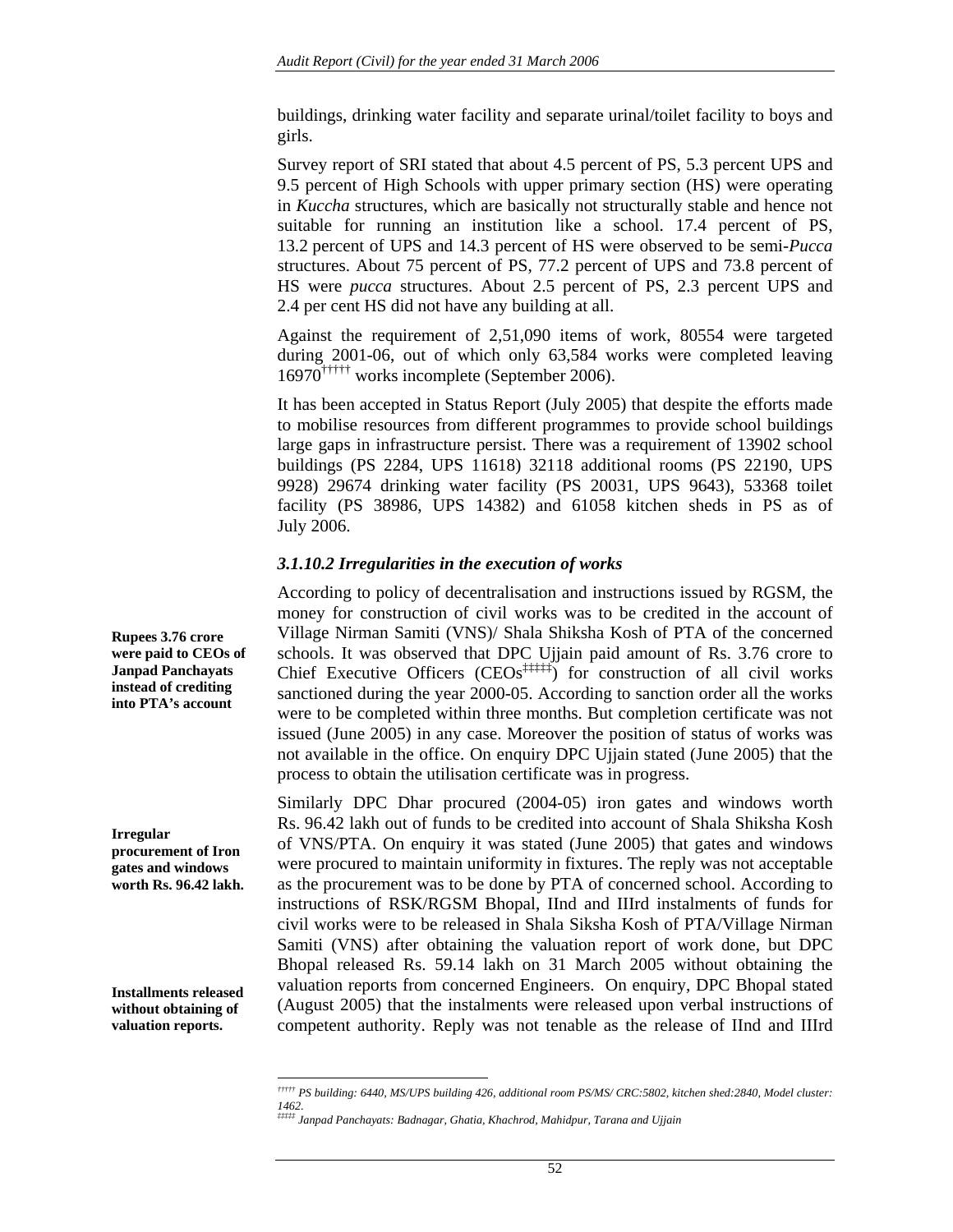instalments without obtaining valuation report was in contravention of construction norms.

## *3.1.10.3 Irregular expenditure for construction of 80 EGS buildings*

The EGS/AIE buildings were not allowed to be constructed out of SSA fund. There was also no provision for construction of EGS building in AWP&B (2002-03) in Hoshangabad district. It was observed that the DPC Hoshangabad sanctioned (December 2002) construction of 80 EGS buildings at Rs. 1.55 lakh each and funds of Rs. 1.24 crore was released to PTA of concerned schools. It was stated (April 2005) that sanction and funds were released according to instruction of RSK Bhopal.

## *3.1.10.4 Non- establishment of State Institute of Education Management and Training (SIEMAT)*

State Institute of Education management and Training (SIEMAT) meant for the development of quality of education has not been opened so far. However, expenditure of Rs. 29.11 lakh was reported for July -September 2004. On enquiry it was stated (November 2005) that a cell was created and expenditure was being incurred for payment of salary to officials working in this cell. Further it was also stated (November 06) that a proposal regarding establishment of SIEMAT has been drafted and was under process of submission to GOI.

## **3.1.11 Conclusion**

Due to delay in submission of the AWP&B for the year 2001-02 and 2002-03 and its delayed approval and release of funds, the activities under the scheme could not be taken up in the year 2001-02. The expenditure up to 63 percent could only be incurred during 2002-03. Funds were diverted for various activities viz. adult education programme, village libraries, printing of board examination paper, consolidated educational calendar. Instead of crediting the grant for execution of works into PTA's account, DPC Ujjain paid the same to CEO Janpad Panchayats which in turn delayed the execution of work. Similarly, DPC Dhar procured gates and windows out of civil work grant. There was slow progress in construction of civil works which resulted in nonavailability of basic facilities. Against the target to have all children in school by 2003 which was extended upto 2005, number of children remaining out of school at the end of 2004-05 and 2005-06 was 2.8 per cent and 1.7 per cent respectively. Human Development Centres as envisaged were not opened upto 2004-05 for urban deprived children for mainstreaming them. Pupil-teacher ratio was much higher than the prescribed norm of 40:1.

## **3.1.12 Recommendation**

- $\triangleright$  The time schedule for submission and approval of AWP&B should be adhered to.
- ¾ Diversion of funds to other programmes should be stopped immediately and utilisation of funds for the components of the programme should be ensured.

**Rupees 1.24 crore were irregularly paid for construction of 80 EGS Buildings.** 

**SIEMAT was not established.**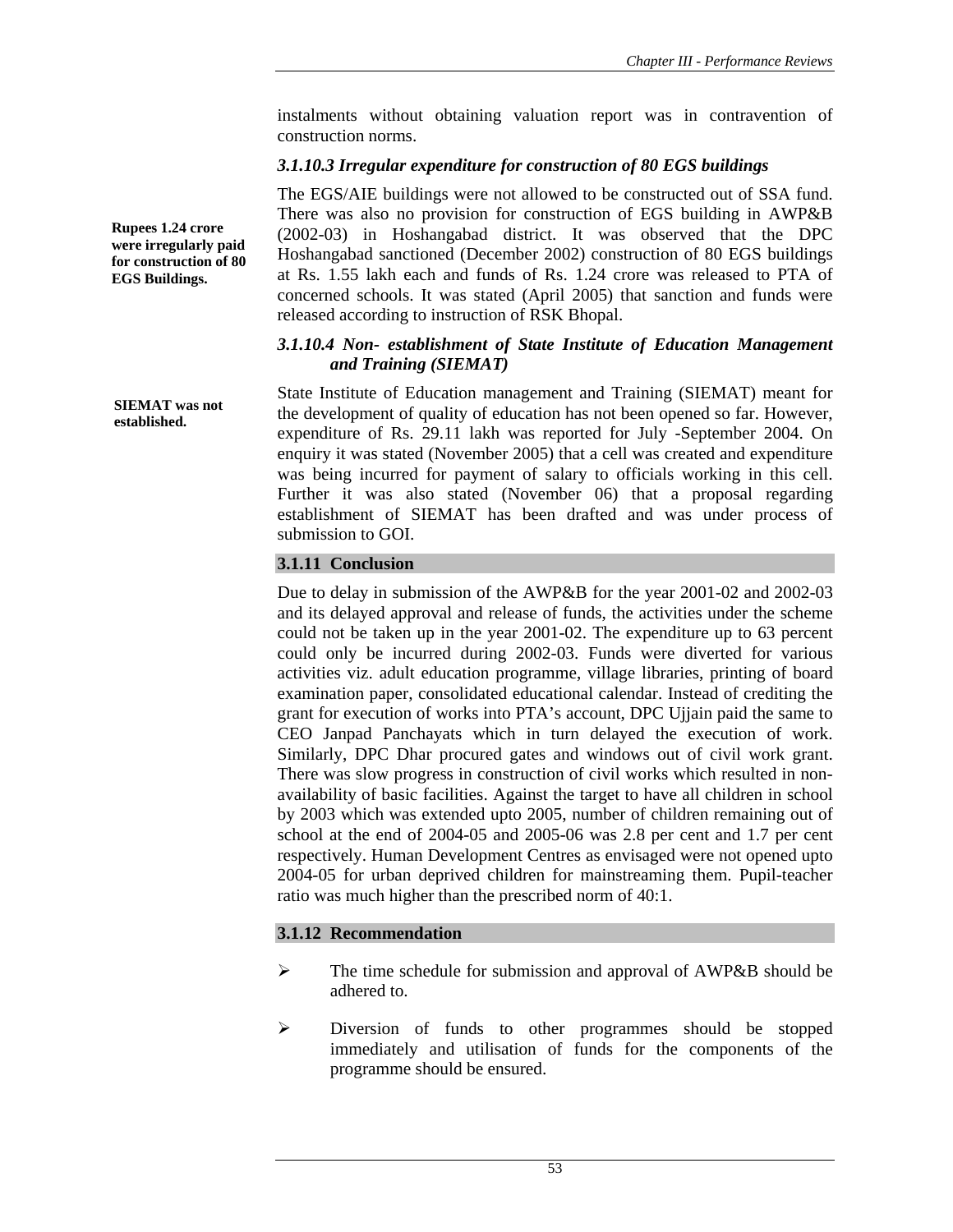¾ Proper system should be evolved for regular and periodic monitoring to ensure speedy execution of works.

The matter was reported (July 2006) to the Government, but reply was not received (November 2006).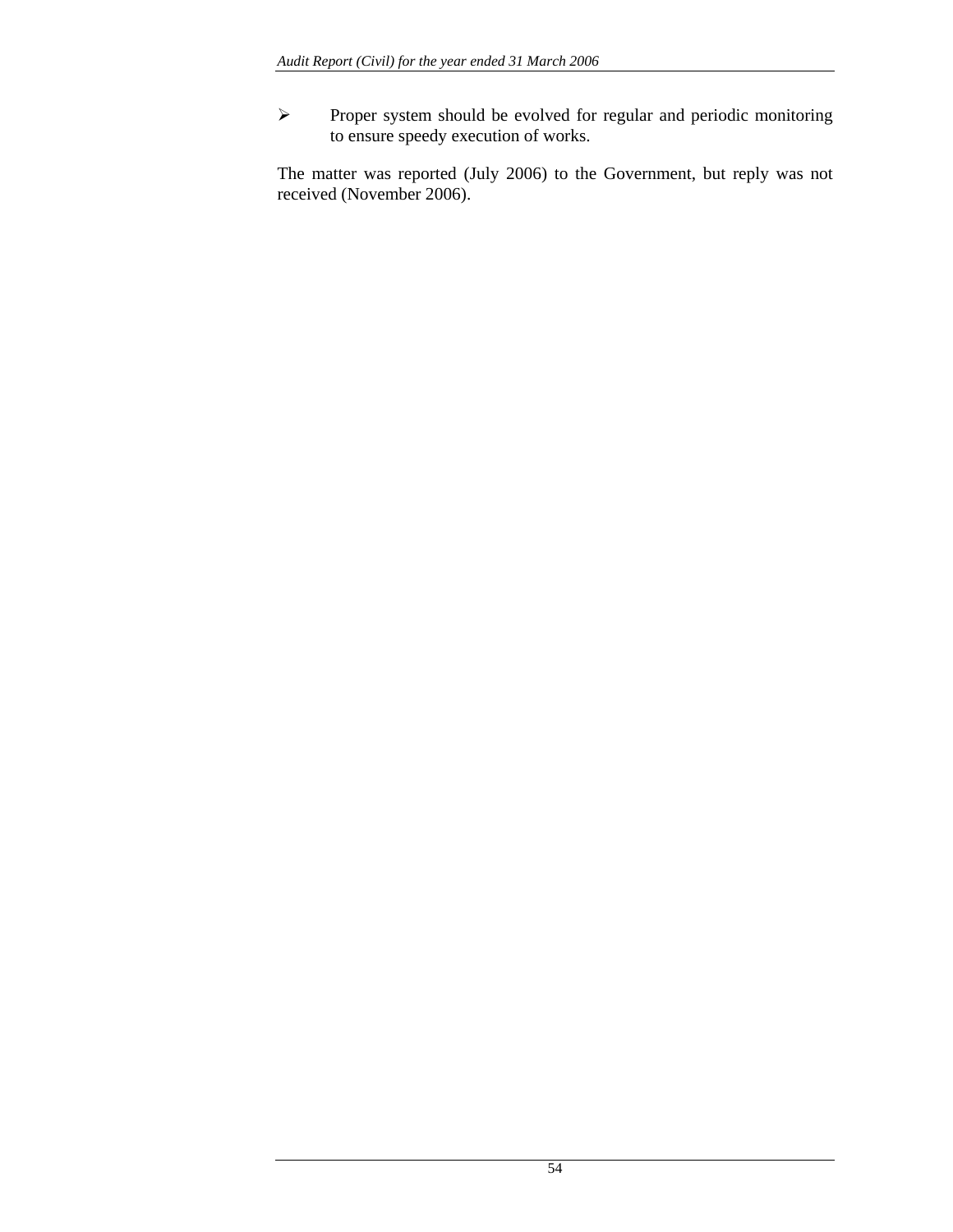# **Food, Civil Supplies and Consumer Protection Department**

## **3.2 Food Security, Subsidy and Management of Foodgrains**

## *Highlights*

*The Government's food management strategy towards ensuring food security involves procurement of foodgrains at Minimum Support Price (MSP) from the growers, its storage, handling, movement and allocation of food grains so procured for eventual distribution to targeted population for ensuring availability of food grains to the public at affordable price for enhancing food security at the micro level. System of procurement and distribution was found to be weak and deficient. Wheat procuring districts were required to transport surplus stock of wheat to the needy districts directly from the procuring centres, but instead of this foodgrains were stored at intermediary locations during 2003-05 resulting in avoidable loss of Rs. 2.67 crore for local transportation, handling, interest etc. Reserved storage space remained vacant resulting in loss of Rs. 24.32 lakh and movement of wheat through longer/circuitous route also resulted in avoidable loss of Rs. 45.27 lakh. There were cases of procurement of substandard quality of food grain. Avoidable expenditure of Rs. 48.56 lakh was incurred towards bank commission. In distribution of food grains, it was noticed that the issue of ration cards was far in excess and the foodgrains were distributed below the prescribed scale. Operation of fair price shops was mired with deficiencies and monitoring mechanism was weak and ineffective. Some other important points noticed during test audit are given below:-* 

**Excess payment of Rs. 58.63 lakh towards transportation charges was made to Madhya Pradesh State Civil Supply Corporation (MPCSC).** 

*(Paragraph 3.2.7.1)* 

**Non-adherence to quality control measures led to procurement of substandard (Non Fair Average Quality) wheat and paddy, resulting in avoidable loss of Rs. 4.08 crore.** 

*(Paragraph 3.2.5.3)* 

**MPCSC neither refunded Rs. 68.15 crore accumulated on account of double margin nor adjusted in subsidy claims preferred for reimbursement.** 

*(Paragraph 3.2.5.6)* 

**Fair price shops were not displaying day to day stock position, issue price, number of beneficiaries, scale of ration admissible and were committing other irregularities.** 

*(Paragraph 3.2.6.4)*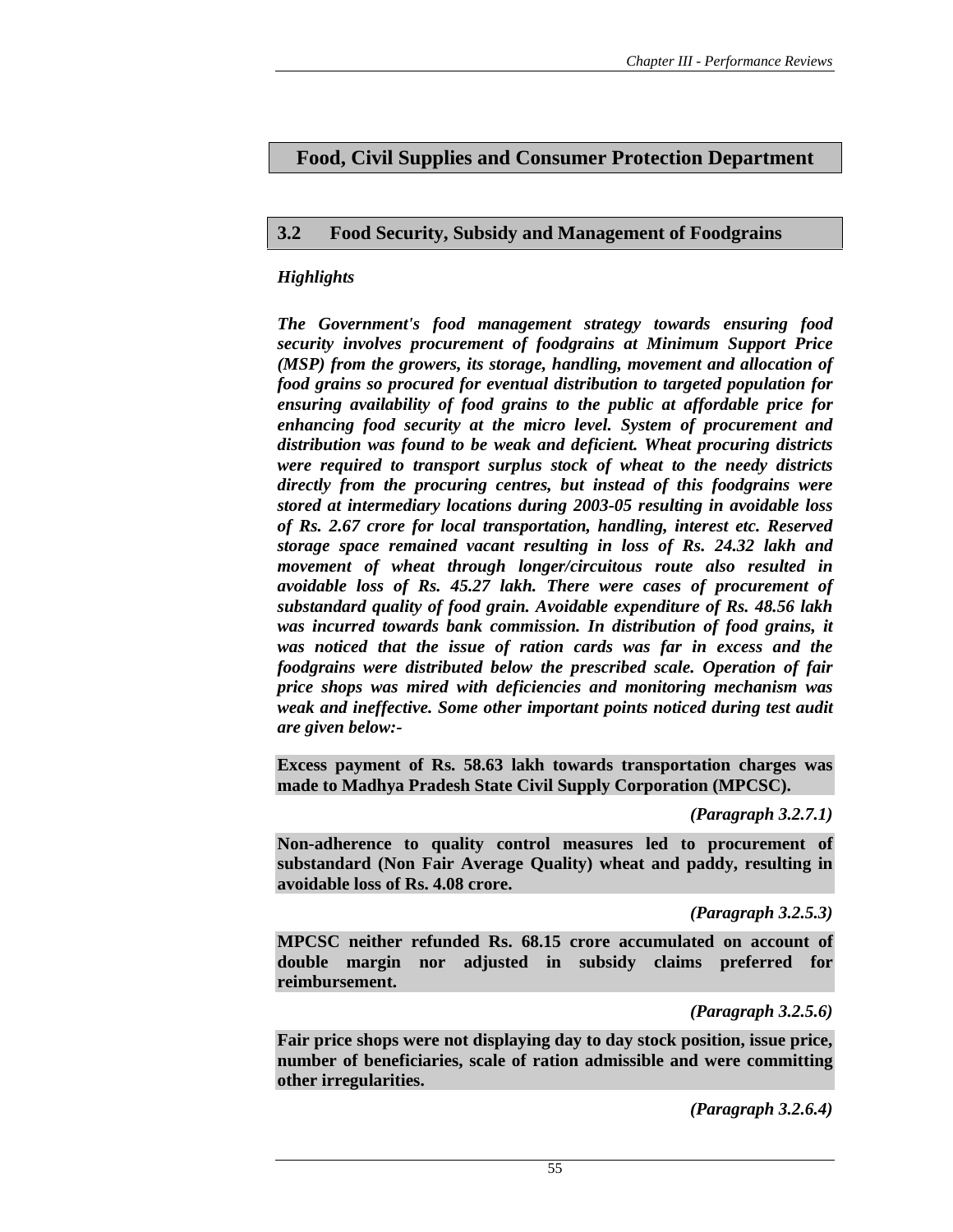**The districts were making payments through bank drafts instead of cheques, resulting in avoidable expenditure of Rs. 48.56 lakh as bank commission.** 

*(Paragraph 3.2.5.5)* 

**Irregular drawal of Rs. 2.17 crore towards transportation charges for foodgrains was made and the same was also not refunded into treasury.** 

*(Paragraph 3.2.7.2)* 

**There was delay ranging from three to sixteen months in delivery of foodgrains to executive agencies / Gram Panchayats affecting the quality of foodgrains.** 

*(Paragraph 3.2.7.3)* 

## **3.2.1 Introduction**

The Government's food management strategy towards ensuring food security involves procurement of foodgrains at reasonable prices from the growers, its storage/handling, movement, maintenance of buffer stocks and implementation of a well Targeted Public Distribution System (TPDS)<sup>∗</sup> for ensuring availability of foodgrains to the public at affordable prices for enhancing food security at the micro level.

Food management consists of procurement of foodgrains from farmers at Minimum Support Price  $(MSP)^{\Psi}$ , allocation of foodgrains so procured for eventual distribution to targeted population at subsidised Central Issue Price (CIP) and retention of buffer stock to ensure food security and to regulate the market rate. Since the CIP for distribution of foodgrains to the targeted population is lower than the cost of procurement and handling (termed as Economic cost), the Government provides subsidy to agencies responsible for handling storage, retention and distribution of the foodgrains.

In addition to procuring foodgrains for meeting the requirements of the TPDS, the Government's policy is to ensure food security in the country by maintaining buffer stocks of foodgrains.

## **3.2.2 Organisational set-up**

 $\overline{a}$ 

The responsibility for the implementation of the scheme rests with the Food, Civil Supplies and Consumer Protection Department (Department) headed by a Principal Secretary. The Commissioner cum Director Food and Civil Supplies was the nodal field officer for overall assessment of the requirement, allotment of district quota, payment of grants/ loans/subsidies to implementing agencies, MP State Civil Supplies Corporation (MPCSC) and MP State

GOI streamlined the PDS by issuing special cards to BPL families and providing *foodgrains to them at specially subsidised prices.* 

It is the pre determined price at which procurement agencies procures food grains.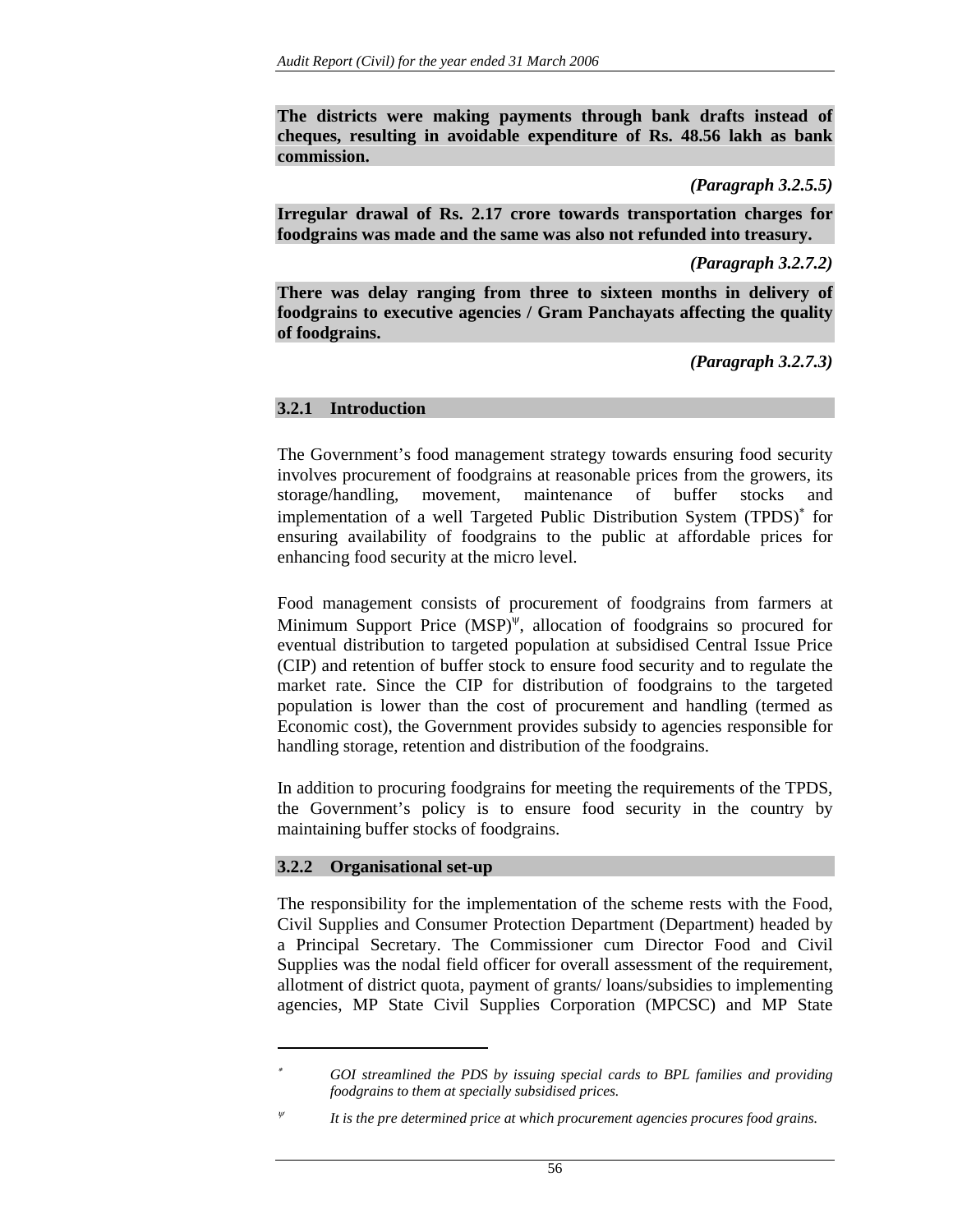Marketing Federation (Markfed) for procurement of foodgrains, their storage and distribution to consumers through lead and link societies with the assistance of Central Co-operative Bank (CCB).

The Collectors with the assistance of District Supply Officers (DSO) were responsible for assessing the requirement of foodgrains for the districts and made further allocation to fair price shops. They were also responsible for monitoring, and overall control over the implementation of TPDS in the districts.

## **3.2.3 Audit Objectives**

 $\overline{a}$ *\**

Objectives of the review were to assess:

- $\triangleright$  efficiency of the system of procurement by the agencies,
- $\triangleright$  efficiency and economy in storage and movement operation,
- $\triangleright$  the effectiveness of distribution arrangements to ensure that beneficiaries have access to food grains and they actually get it when needed,
- $\triangleright$  effectiveness of the system of monitoring.

### **3.2.4 Audit coverage and methodology**

The review covered the progress of various activities relating to implementation of programme during 2001-06. Stratified statistical sampling was used in selection of districts. Capital district Bhopal and 10 out of 45 districts were selected by adopting Simple Random Sampling without Replacement (SRSWR). From each selected district, three blocks (One from urban areas and two from rural areas) i.e. 32 out of 81 blocks were also selected on the basis of random sampling. The selection of 10 per cent of fair price shops (FPS) was also made at District level. The performance audit covered the period from 2001-06. Records of the Departments, MPCSC, Markfed, eleven districts<sup>\*</sup> alongwith 32 blocks and 318 FPS were test checked.

The audit methodology included scrutiny of records and analysis of data collected from the Department and selected districts/block offices. The entry conference was held on 15 July 2006 with the entity to invite suggestions/ share information in the implementation of programme. Besides, survey reports of other agencies were also utilised. GOI Ministry of Food and Consumer Affairs had entrusted (2003) an evaluation study on TPDS and AAY through M/s ORG Centre for Social Research (ORG Marg) who submitted its final report to the Ministry in September 2005. The Programme Evaluation Organisation (PEO) of Planning Commission, GOI had also conducted performance Evaluation of TPDS. Survey findings of ORG Marg and PEO conducted at All India level have been used to supplement audit findings as included in the respective paragraphs.

*Balaghat, Bhopal, Betul, Dhar, Gwalior, Katni, Khandwa, Khargone, Sidhi, Umaria and Vidisha.*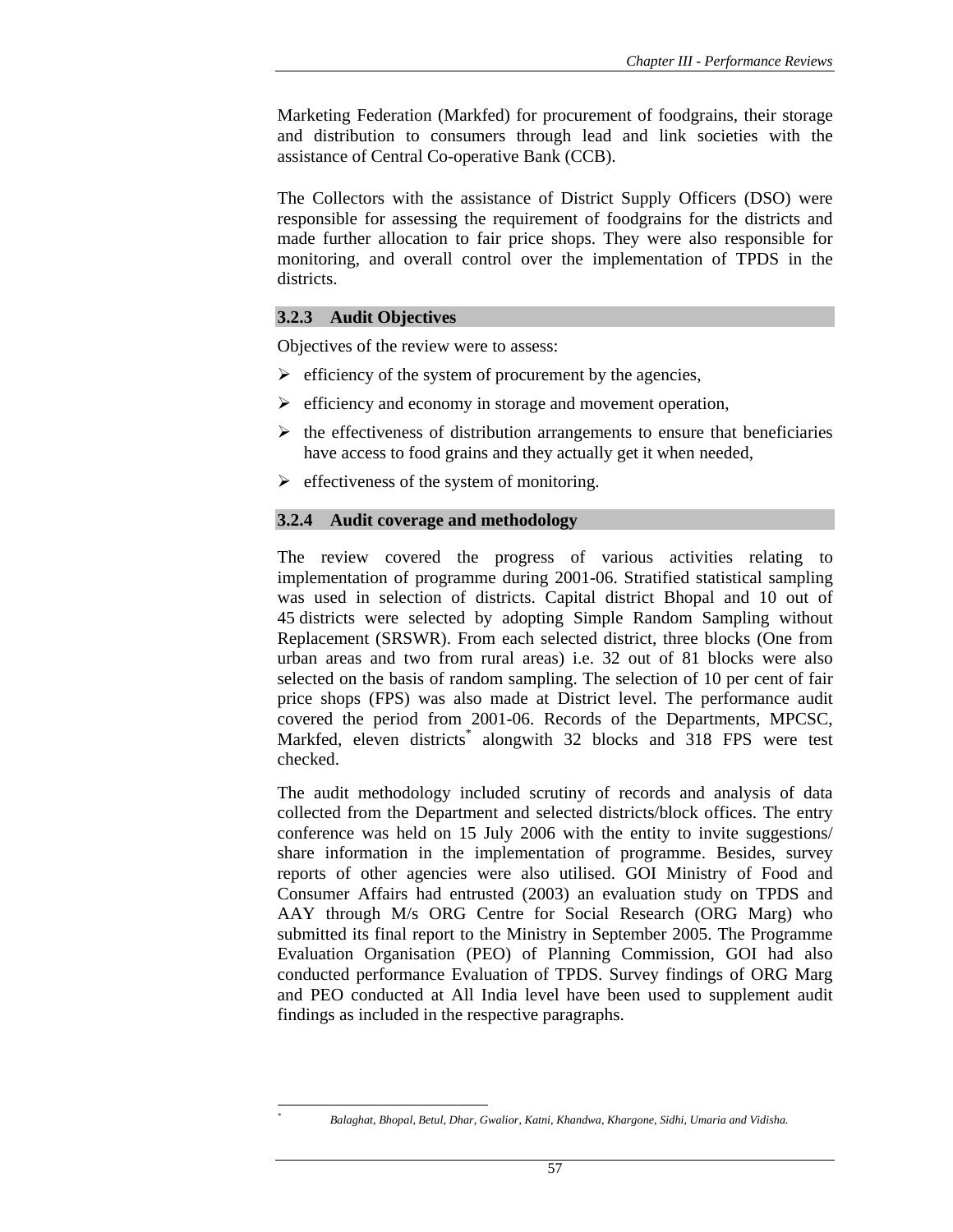### **Audit Findings**

#### **3.2.5 Procurement**

GOI, introduced (1997-98) the scheme of Decentralised Procurement (DCP) of foodgrains under which the States themselves were to procure foodgrains, retain the quantity for TPDS and surrender the rest to FCI for the central pool. Government of MP (GOMP) authorised MPCSC Bhopal as procuring agency for wheat and was also given the responsibility of its distribution under TPDS.

Scrutiny of records of MPCSC revealed the following short comings in the procurement operations of wheat leading to increase in economic cost.

#### *3.2.5.1 Avoidable expenditure due to retention of surplus stock*

The Head Office (HO) MPCSC directed (March 2005) its wheat procuring districts to retain wheat stocks required for six months supply under PDS out of current year's procurement. The HO observed (May 2005) that even after storing eight months requirements, there were excess stocks to the extent of 48,266 Metric Ton (MT) at Sehore, Harda, Hoshangabad, Raisen, Ujjain and Satna districts. Though, instructions were issued (June 2005) to transport surplus stocks to other needy districts, the immediate movement of stock was not monitored. The HO reviewed overall surplus stock position and issued (November 2005) instructions for transportation of quantities from Sehore, Ujjain and Satna districts. Consequently, 30809 MT were transported to other districts (viz. 16708 MT from Sehore, 8714 MT from Ujjain and 5387 MT from Satna) during November 2005 to January 2006. Audit noted that delayed movement of above surplus stocks resulted in an avoidable expenditure of Rs 1.01 crore (Rs. 0.44 crore for local transportation and Rs. 0.57 crore on storage for six months). Further, the MPCSC also incurred an avoidable expenditure of Rs. 1.06<sup>\*</sup> crore towards interest on cost of wheat locked up for six months. It was stated (July 2006) that stocks could not be transported due to non availability of storage space and GOI would reimburse transportation cost. The reply was not acceptable as storage arrangements were to be made according to requirement. Unnecessary storage and transportation cost would be included in economic cost and even if reimbursed in a claim amounts to loss to public exchequer.

Similarly, the HO directed (March 2004) Harda, Hoshangabad and Indore district offices to transport 18400 MT wheat to Khandwa, Betul, Barwani and Dhar districts direct from the procurement centres/railway rake points. The district offices transported only 4948 MT Wheat and stored the remaining quantity of 13452 MT within the districts till August 2004. The HO further observed (September 2004) that Harda, Hoshangabad and Indore district offices were holding more than four months requirements and directed them to transport 7150 MT wheat to Khandwa, Dhar, Barwani, Betul and Ratlam districts. The district offices, however, transported 9077 MT wheat to the

**The HO MPCSC failed to monitor the movement of surplus stocks to the needy districts, resulting in loss of Rs. 2.07 crore.** 

**Loss of Rs. 60.46 lakh due to under utilization of reserved space** 

<sup>&</sup>lt;sup>\*</sup> 30809 MT at provisional economic<sup>\$</sup> cost of Rs. 7540 per MT=Rs. 23.23 crore x Rs. 9.1 percent per annum for six *months.* 

*<sup>\$</sup> Provisional cost comprising of Minimum support Price, procurement incidentals and distribution cost.*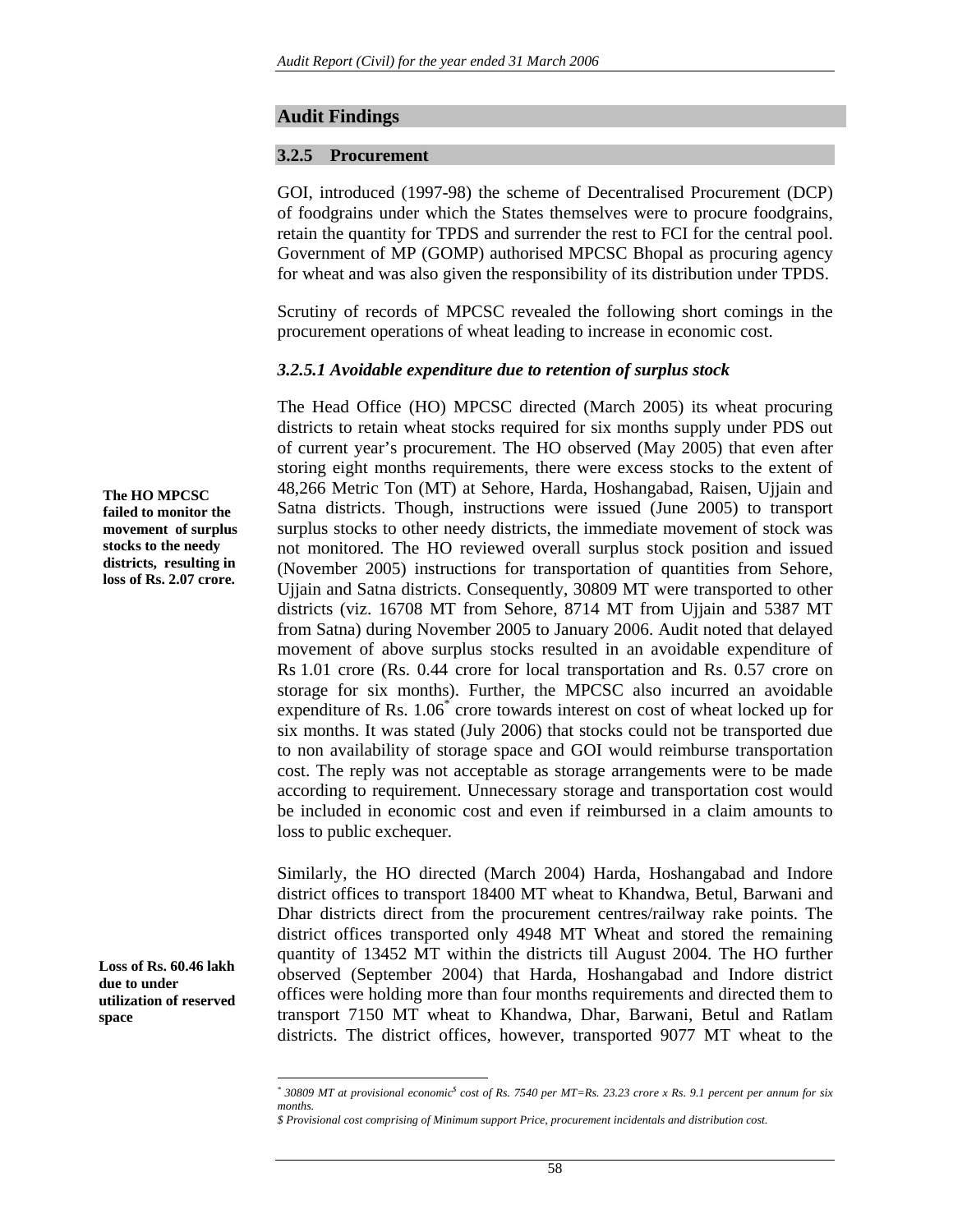specified districts during October to December 2004. It was observed that district offices spent Rs. 13.50 lakh on handling and Rs. 16.77 lakh on intermediary storage of 9077 MT due to non-compliance of specified despatch schedule. Further while 9077 MT was stored in Harda, Hoshangabad and Indore districts between July and December 2004, the needy districts were drawing their requirements from FCI. This resulted in locking up of Rs. 6.64 crore\*\* for six months and Rs. 30.19 lakh was paid as interest for cash credit availed towards this procurement. Thus, there was a total avoidable expenditure of Rs.  $60.46^\circ$  lakh. It was stated (July 2006) that surplus stock at Hoshangabad was for their own requirement, stocks at Harda were due to not lifting as per allotment and at Indore due to retention of stock for National Food for Work (FFW) scheme and on account of shortage of space at Dhar and Barwani (needy districts). The reply was not tenable as the requirement of six months as furnished by the Corporation for Hoshangabad district was not correct and district should have not been asked to supply to needy districts if stocks were only sufficient to district itself. If the allotment at Harda was not lifted it should have been brought to the notice of HO, but it was not done till August 2004. There was no shortage of space at Dhar and Barwani since actual storage space utilised was less than the reserved space and there was no allotment / lifting under FFW during April to November 2004.

## *3.2.5.2 Avoidable expenditure due to under utilisation of reserved storage space*

According to the rake movement plan finalised (March 2005) for Rabi Marketing Season (RMS) 2005-06, four rake loads (9200 MT) of wheat were to be transported from Hoshangabad district to Ujjain for onward transportation by road to Indore for issue at other centres of neighboring districts of Khargone, Dhar, Jhabua and Barwani. Similarly, nine rakes of wheat (26700 MT) were to be sent to Gwalior to meet the requirement of Bhind and Morena districts. In-anticipation of wheat stocks, Indore, Bhind, Morena and Shivpuri District Offices, in consultation with their respective Regional Offices and HO, reserved storage space for 45000 MT and 88980 MT respectively for three months in the godowns of State/Central warehousing Corporations. The plan was revised and seven rakes (16032 MT) were despatched (April 2005) to Ujjain which despatched only 8288 MT to Indore and other districts and stored the remaining quantity at Ujjain itself. Against plan of nine rakes only four rakes (9200 MT) were sent to Gwalior. It was observed that due to mismatch in the actual despatch of stocks compared to the rake movement plan, Indore district and Gwalior region (Bhind, Morena and Shivpuri district offices) could utilise space only for 10,200 MT and 54,800 MT (including their own procurement) leaving space for 34,950 MT and 34,120 MT respectively unutilised. Consequently the MPCSC incurred an avoidable expenditure of Rs. 24.32 lakh towards storage charges for unutilised reserved storage space. On enquiry, it was stated (August 2006) that entire

**Reserved storage space was under utilised due to non receipt/short receipt of stocks in districts resulting in loss of Rs. 24.32 lakh.** 

*<sup>\*\* 9077</sup> MT at provisional economic cost of Rs. 7310 per MT=Rs. 6.64 crore.* 

<sup>℘</sup> *Rs. 13.50 lakh+ Rs. 16.77 lakh+ Rs. 30.19 lakh = Rs. 60.46 lakh.*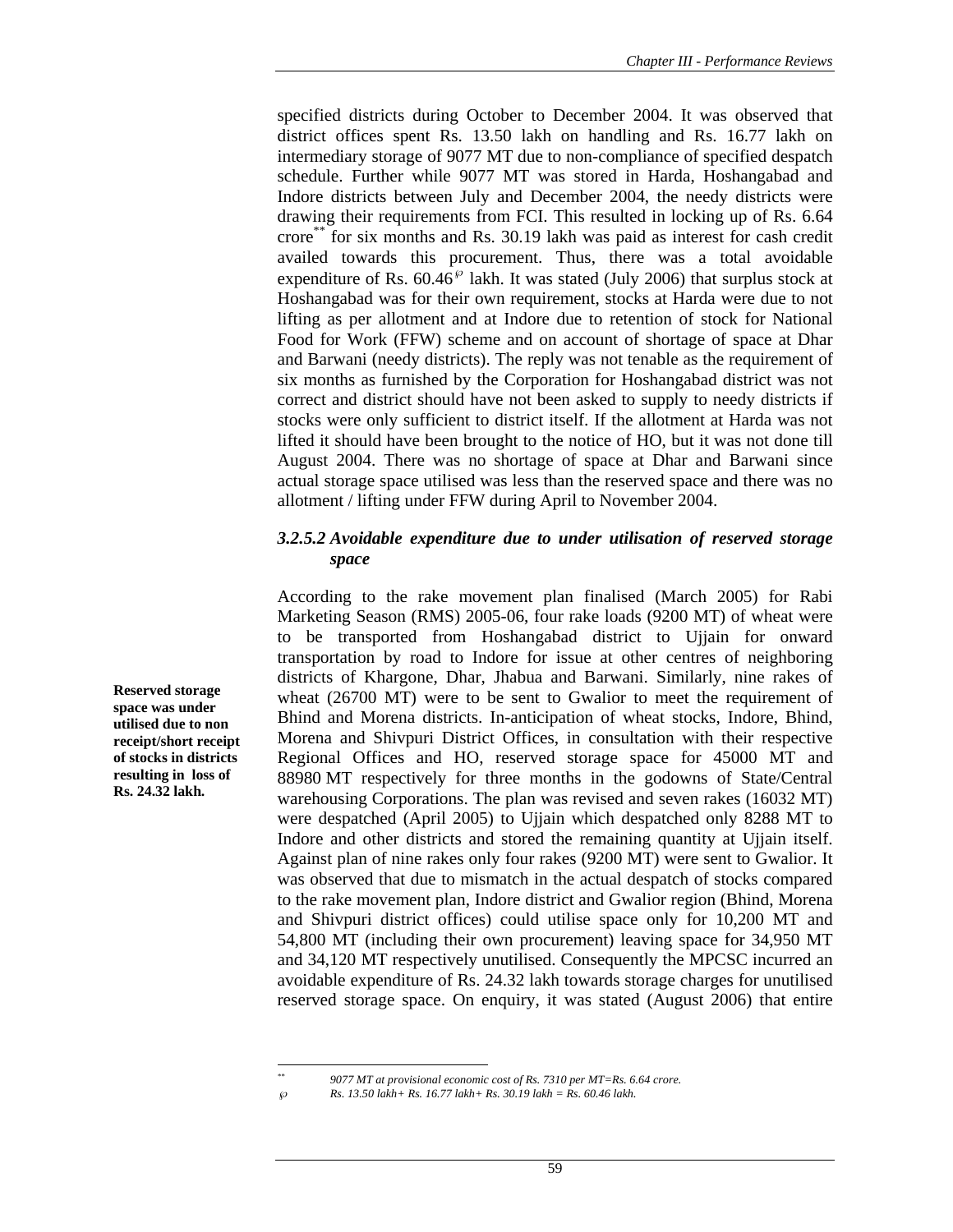reserved space was utilised. The reply was not acceptable as the district offices have already confirmed the short utilisation of reserved storage space.

## *3.2.5.3 Non-adherence to quality control*

The MPCSC did not stipulate any quality tests to be conducted by the purchaser society at the time of procurement of wheat from farmers. Even at the time of deposit of wheat into warehouse, the MPCSC did not specify strict inspection to ensure Fair Average Quality (FAQ) specifications, but stipulated only visual inspection of wheat samples of atleast 25 percent of wheat drawn from each truck (260-300 bags). The quality tests were to be conducted only when inferior quality was found on visual inspection with analysis kits supplied to all district offices. When wheat deposited was found of satisfactory quality, only two samples are to be kept at the godowns. It was observed that no recorded evidence was available as to whether 25 percent of the wheat from each truck was visually inspected, and two samples were kept at godowns. It was stated (June 06) that due to rush of procurement, only visual inspection was possible and no record was kept. Only in doubtful situation samples were to be collected and then tested, but no such situation had arisen. The reply was not tenable as the prescribed instructions were to be followed.

Similar position was observed in Markfed which was authorised for procurement of paddy. It was noticed that there was substandard (non-FAQ) 5 Ton rice and 528 Ton paddy costing Rs. 35.35 lakh procured out of paddy of Kharif Marketing Season (KMS) 2000-01 and 2001-02 respectively as of 31 March 2005 with the Markfed. They have claimed a loss of Rs. 20.56 lakh to GOMP. The loss could have been avoided, if measures of quality test were adopted.

Further, it was also observed that GOI allowed only one percent driage on procurement of paddy, but Markfed claimed more than one percent during the year 2000-02. On a total procurement of 29147.33 MT paddy, the driage permissible was 291.47 MT only whereas Markfed claimed 875.29 MT (3 per cent). This resulted in excess loss claim of 583.82 MT valuing Rs. 3.87 crore. Further the driage was below the admissible one per cent during the year 2002-03 and 2004-05. Thus it was evident that the procurement of paddy during the year 2000-02 was not according to specification prescribed by GOI.

## *3.2.5.4 Avoidable loss due to uneconomic movement*

Hoshangabad and Raisen district offices procured 1,17,454 and 86,632 MT wheat respectively during (March to June 2005). According to the revised rake movement plan finalised (May 2005), Hoshangabad district despatched 10 rakes of wheat (24,016 MT) during April to May 2005 to Guna, Ujjain, Bina, Biora, Sagar, Morena and Meghnagar from Itarsi rake point. Similarly, Raisen district office despatched 10 rakes of wheat (23,923 MT) to Satna, Katni, Gondia, Chhindwara and Shahdol from Mandideep rake point during the same period (April to May 2005). Whereas, movement of rakes vice versa could have been made economically as both the routes were shorter in distance by 69 kilometers (km). As a result, the MPCSC incurred an estimated avoidable expenditure of Rs. 25.20 lakh for freight of 20 rakes of wheat by a

**Loss of Rs. 20.56 lakh due to procurement of non-FAQ paddy** 

**Excess driage of paddy resulted in loss of Rs. 3.87 crore.** 

**The movement of 20 rakes by longer route resulted in loss of Rs. 25.20 lakh.**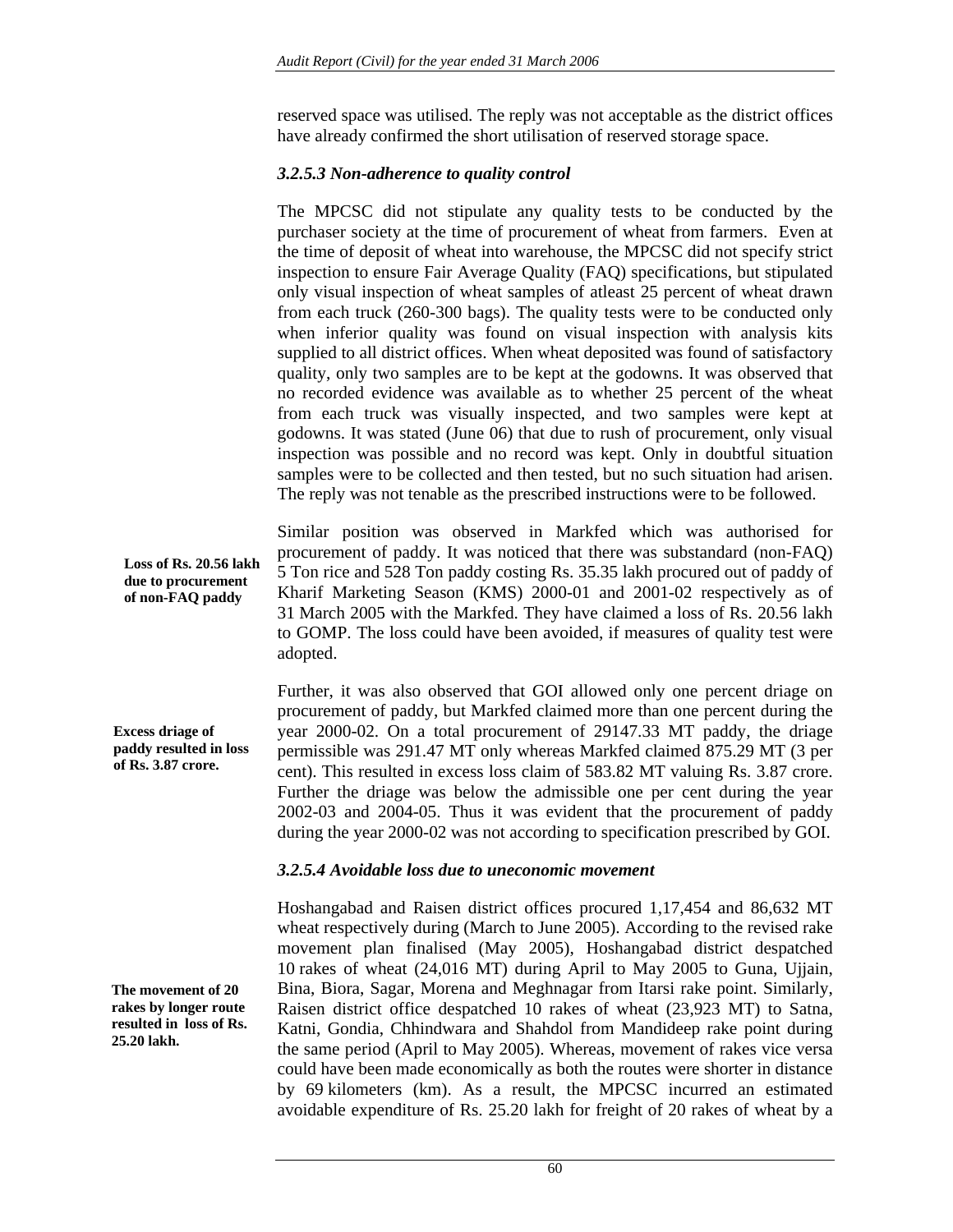longer route. On enquiry, MPCSC intimated (August 06) that though initially rake movement plan was given to move rakes in the right direction, subsequently it was revised due to certain factors like quantum of procurement, availability of rakes and promptness of transport contractor, unloading arrangements etc. The reply was not acceptable as in the proposals for revision in the rake movement plan, the above mentioned factors were not mentioned. Further transport contractor has to transport wheat as per the requirement of the corporation.

Hoshangabad district procures large quantities of wheat in each RMS and transports the same by road/railway rakes to other needy districts for utilisation under PDS. Shortest rail route from Itarsi to Shajapur, is via Bhopal-Maksi-Shajapur (262 Km). It was observed that one rake of 2344 MT was sent (April 2003) from Itarsi to Shajapur via Bhopal-Bina-Guna-Biora-Shajapur (536 km) a longer route and freight charge of Rs. 6.87 lakh had to be incurred. Similarly two rakes of wheat (4678 MT) were also dispatched (May 2004) to Shajapur via Bhopal-Bina-Guna, longer route and Rs. 13.71 lakh on freight had to be incurred. Thus transportation of 7022 MT wheat by a longer route resulted in an estimated avoidable expenditure of Rs. 10.53 lakh (Rs. 20.58-10.05 lakh§§§§§) during 2003-05. On enquiry, it was stated (July 2006) that the shorter route was not available for movement of such type of heavy traffic during the period April 2003 to May 2004 and that had the shorter route been available, the Railways would have definitely sent the rake through shorter route. The reply was not tenable as shorter route was available as Raisen district despatched (April 2004) rakes to Biora through the same route.

Similarly for transportation of wheat from Hoshangabad district to Jabalpur and beyond the railway route is Itarsi-Pipariya-Jabalpur and the railways have rake points both at Itarsi and Pipariya. For despatch of wheat by rake the district office was to prefer Pipariya rake point instead of Itarsi. Audit noticed that for despatch of 26065 MT of wheat by 11 rakes during the period 2003- 06, the district office operated Itarsi rake point instead of Pipariya rake point. As a result the MPCSC incurred an additional expenditure of Rs. 9.54 lakh. The district office stated that Pipariya rake point was not used for want of basic facilities and certain other administrative problems. The reply was not acceptable as this rake point was already used for despatch of wheat towards Jabalpur during the year 2002-03.

**Transportation of wheat via circuitous route resulted in loss of Rs. 10.53 lakh.** 

**Additional expenditure of Rs. 9.54 lakh due to non-utilisation of nearest rake point.** 

 $\overline{a}$ 

61

*<sup>§§§§§ 7022</sup>Mtx262 km x Rs. 0.546# MT per km=Rs. 10.05 lakh* 

 *<sup>#</sup>Railway Receipt No.377523- Rs. 686558/2344 MT/536km = Rs. 0.546 per km per MT .*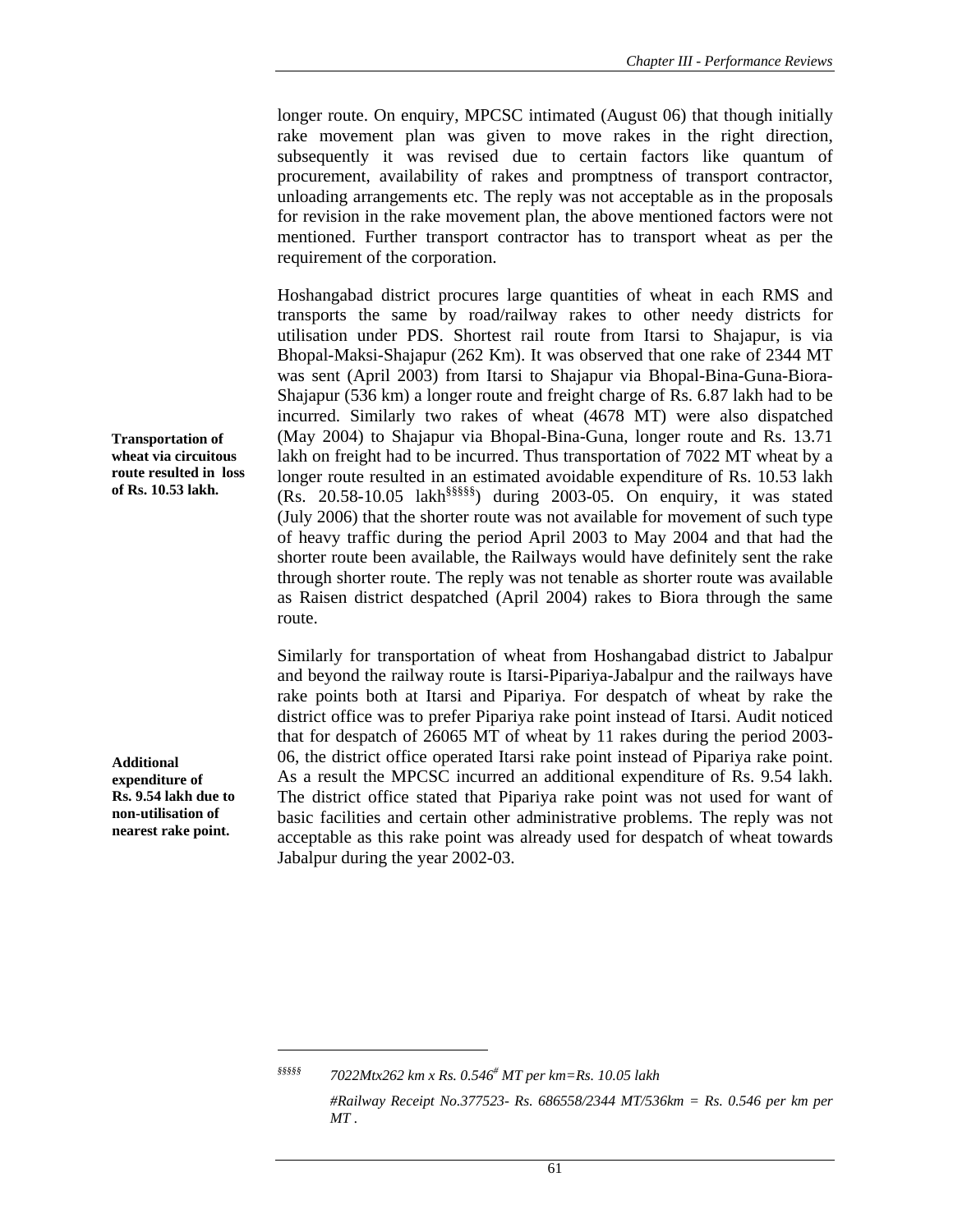## *3.2.5.5 Avoidable expenditure towards bank commission*

The MPCSC was lifting stocks of foodgrains from FCI for distribution to consumers under various welfare schemes and TPDS. The FCI directed (December 1993) all its zonal/regional and district offices to accept cheque of MPCSC towards payment of cost of foodgrains at places where FCI maintains bank account and issues release orders for drawal of foodgrains from their godowns. These orders were reiterated (July 2003 and January 2004) for compliance. It was observed that only seven district offices (Bhopal, Indore, Ujjain, Sagar, Satna, Gwalior and Jabalpur) were making payment through cheque to FCI while the remaining 38 out of 45 district offices were depositing cost of foodgrains by demand drafts, instead of cheques. The MPCSC incurred Rs. 48.56 lakh on bank commission for obtaining demand drafts during the years 2003-06 (upto December 2005) toward payment to FCI which could have been avoided if the payment of cost of foodgrains was made by cheques instead of demand drafts. On enquiry, it was stated (July 2006) that the FCI was maintaining its bank account only at seven districts in the State where the payment can be made by cheque while remaining 38 district offices had to make payment by demand draft. The reply is not acceptable as FCI was also maintaining bank accounts in other districts.

## *3.2.5.6 Non-refund/adjustment of double margin in subsidy claims of MPCSC*

The MPCSC distributes wheat to the beneficiaries under TPDS. The requirement of wheat met from two sources viz. (i) purchase from FCI at Central issue price (CIP) fixed by GOI and (ii) procurement from farmers under decentralised procurement scheme (DCP) on provisional economic cost (MSP including various expenses incurred upto issue point like taxes, handling, storage, wastage, transportation, interest and administration cost). As there cannot be two separate consumer rates for stocks procured from two different sources, provisional economic cost of stocks procured under DCP is restricted to CIP and difference between the CIP and provisional economic cost is reimbursed to the MPCSC as subsidy by GOI.

Both stocks procured for distribution under TPDS from FCI and DCP stock are distributed to beneficiaries at ex-godown rate fixed by including the margin for incidental expenses upto issue point like taxes, handling, storage, wastage, transportation, interest and administration cost in CIP.

As the margin built in for the ex-godown issue rates of stocks by GOMP were already included in provisional economic cost of stock procured and subsidy for difference was being already paid by GOI for wheat procured under DCP separately, the MPCSC was getting double margin for expenses after lifting from godown for sale to issue point. A team of GOI inspected the records of the MPCSC and concluded that certain expenses which were reflected in the margins fixed for sale price by State Governments were also included in the economic cost resulting in payment of double margin. This fact was also accepted by the MPCSC. The excess or double margin worked out to Rs. 68.15 crore for the period 2001-02 to 2005-06 for which the MPCSC provided liability in its accounts. Audit noted that the MPCSC did not mention

**Cost of wheat was paid to FCI by demand drafts instead of cheques thereby incurring an expenditure of Rs. 48.56 lakh towards bank commission.** 

**Double margin accumulated to Rs.68.15 crore which was neither refunded nor adjusted.**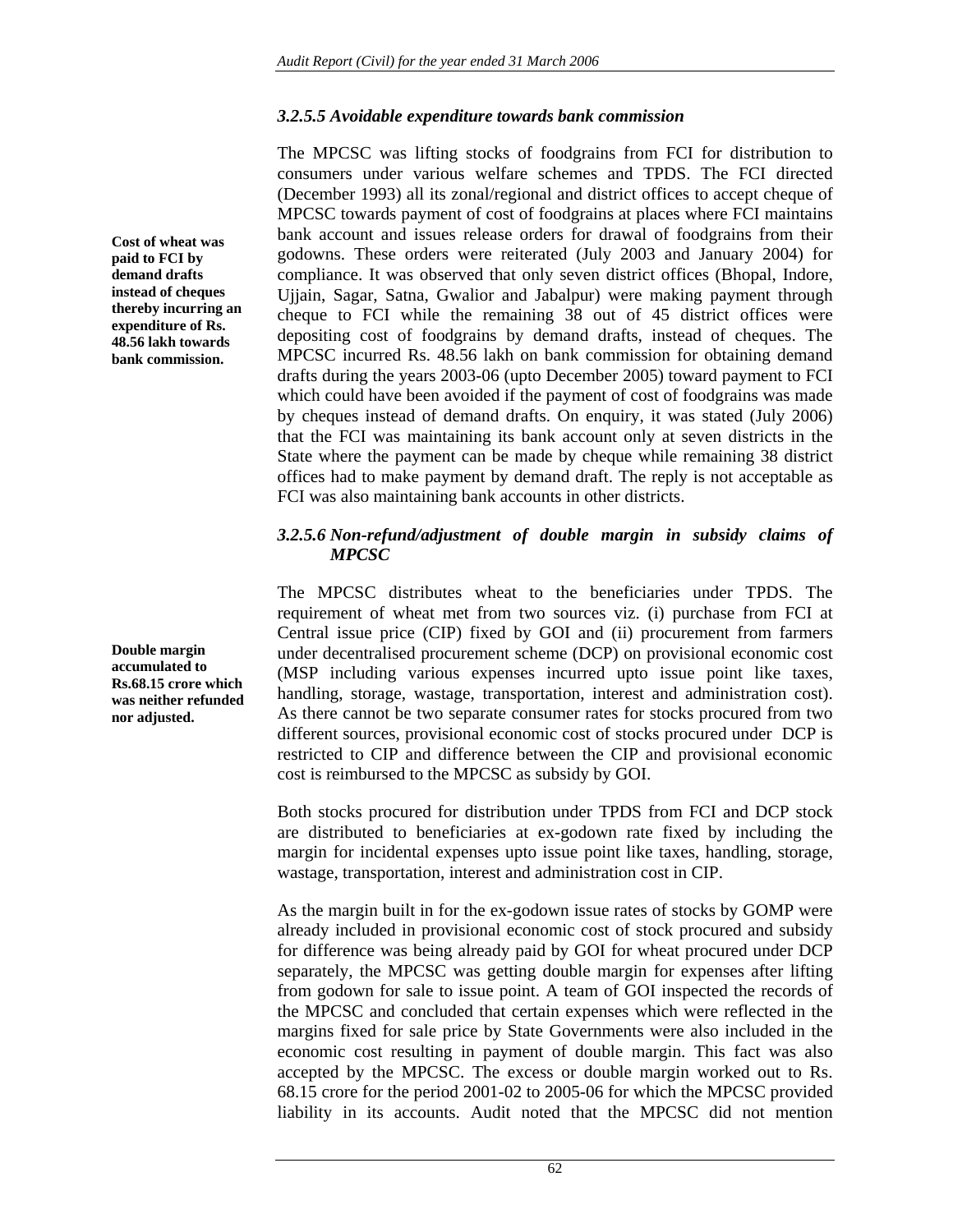the same in its proposals for fixation of economic cost for the years 2003-06 submitted to GOI and received provisional subsidy in full without effecting deduction for excess margins. Non-refund of double margin has resulted in unwarranted drawal of excess provisional subsidy.

#### **3.2.6 Distribution of foodgrains under TPDS**

### *3.2.6.1 Allocation and distribution of foodgrains*

Allocations of foodgrains is made on monthly basis. The position of allocation, and distribution was as follows.

|                          |   |            |                                                                    |            |                    |            |                                                       |            |       | ( <i>Ouantity in MT</i> ) |            |
|--------------------------|---|------------|--------------------------------------------------------------------|------------|--------------------|------------|-------------------------------------------------------|------------|-------|---------------------------|------------|
| Year<br><b>Allotment</b> |   |            | <b>Total available stock</b><br>(Lifting from FCI<br>+Procurement) |            | <b>Distributed</b> |            | Less distribution and Percentage of less distribution |            |       |                           |            |
|                          |   | <b>APL</b> | <b>BPL</b>                                                         | <b>APL</b> | <b>BPL</b>         | <b>APL</b> | <b>BPL</b>                                            | <b>APL</b> |       |                           | <b>BPL</b> |
| 2001-02                  | W | 138375     | 763431                                                             | 6598       | 499432             | 6598       | 472506                                                | 131777     | 95%   | 263999                    | 35%        |
|                          | R | 80235      | 328824                                                             | 607        | 142267             | 1192       | 144447                                                | 79628      | 99%   | 186557                    | 56%        |
| 2002-03                  | W | 1923790    | 944541                                                             | 27135      | 737728             | 28436      | 725894                                                | 1896655    | 99%   | 206813                    | 22%        |
|                          | R | 841728     | 329759                                                             | 687        | 178682             | 1243       | 175082                                                | 841040     | 100%  | 151076                    | 46%        |
| 2003-04                  | W | 2070556    | 1020397                                                            | 29526      | 883612             | 29526      | 890163                                                | 2041030    | 99%   | 136784                    | 13%        |
|                          | R | 464844     | 210255                                                             | 756        | 165554             | 1198       | 160919                                                | 464088     | 99.8% | 44701                     | 21%        |
| 2004-05                  | W | 2155068    | 1128410                                                            | 21072      | 1104795            | 19757      | 1059216                                               | 2135311    | 99%   | 23615                     | 2%         |
|                          | R | 380304     | 199132                                                             | 3621       | 206044             | 3621       | 189448                                                | 376683     | 99%   | 6912                      | 3%         |
| 2005-06                  | W | 1901524    | 951613                                                             | 125421     | 1006195            | 121908     | 980099                                                | 1807927    | 95.1% | 319735                    | 33.6%      |
|                          | R | 633848     | 245900                                                             | 6946       | 247970             | 6191       | 240023                                                | 627109     | 98.9% | 2413                      | 1%         |
|                          |   | TT7 TTT1   | $\mathbf{m}$ $\mathbf{m}$ .                                        |            |                    |            |                                                       |            |       |                           |            |

*W-Wheat R-Rice*

 $\overline{a}$ 

The lifting under APL category was very poor and shortage ranged from 95 to 99 per cent. The position of lifting of foodgrains under BPL category was also not very encouraging as the shortage ranged between 13 to 35 per cent in case of wheat and 21 to 56 per cent in case of rice during 2001-04, while it declined to a marginal two to three per cent during 2004-05 for wheat and rice respectively. Lack of demand under APL category was due to CIP being almost equal to the prevailing market price and many of the beneficiaries used the ration cards for identification purposes rather than for drawal of foodgrains. Recurring shortfalls in lifting indicate that the allotment of foodgrains was not properly assessed leading to avoidable carry over charges on the stocks that were not lifted.

### *3.2.6.2 Issue of ration cards in excess of actual requirement*

The GOI estimated (2000) 41.25 lakh BPL population based on NSSO estimation. The Survey for identification of BPL families was got conducted during 1997. Separate Antyodaya Anna Yojana (AAY)<sup>∗</sup> cards were also issued to the poorest out of BPL families. The year-wise details of ration cards under each category were as under:

<sup>∗</sup> *AAY was launched (December 2000).with the aim to reduce hunger among the poorest segments of population and to make PDS benefits more substantial in terms of both quantity and nutrition, for this section of the population*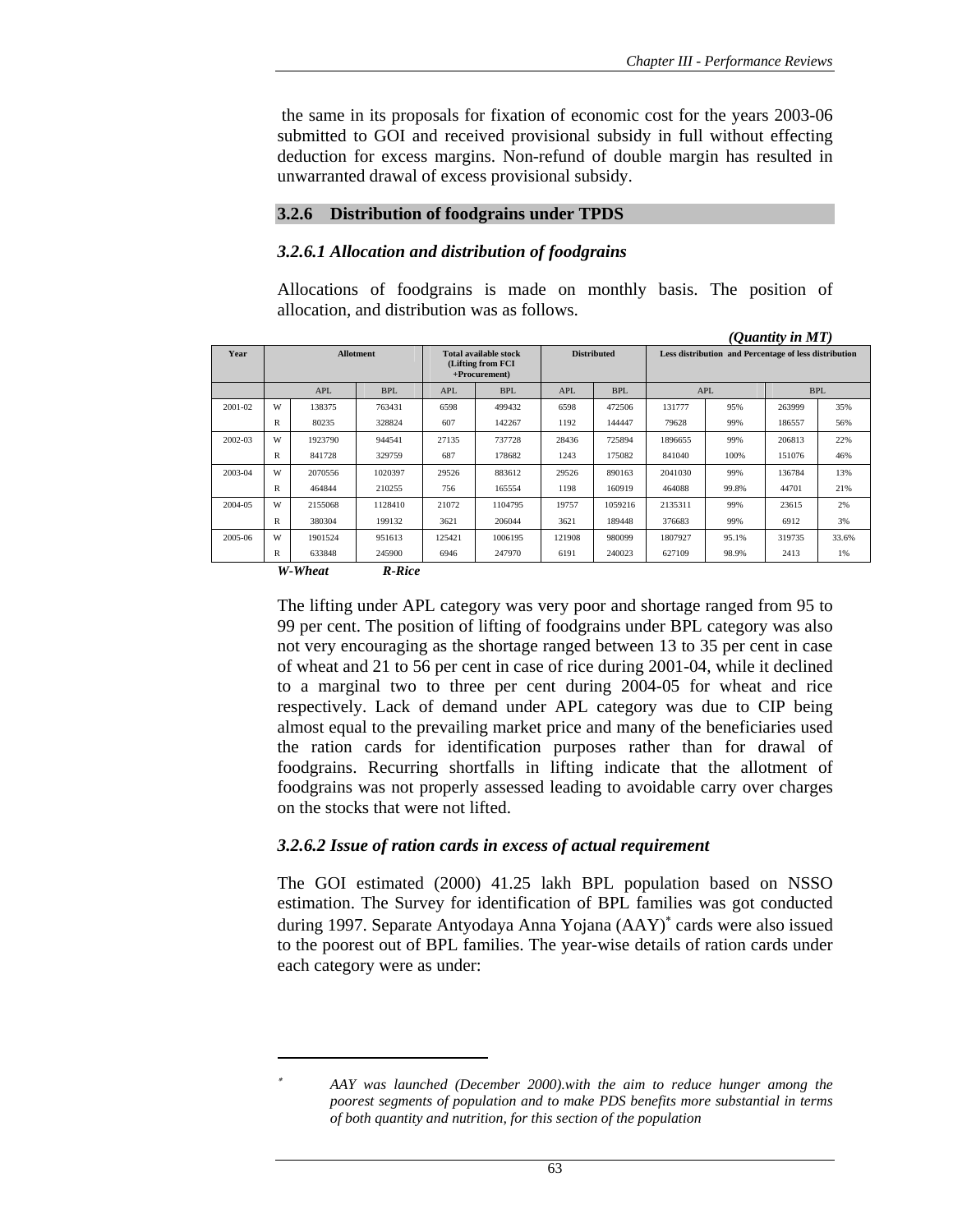| As on          | APL         | <b>BPL</b> | <b>AAY</b> | <b>Total</b> |
|----------------|-------------|------------|------------|--------------|
| 31-12-2001     | 82.27.591   | 50.39.771  | 6.29.476   | 1,38,96,838  |
| 31-12-2002     | 82.27.591   | 52.22.194  | 6.31.620   | 1,40,81,405  |
| 13-02-2004     | 84.93.041   | 56.29.083  | 6.31.620   | 1.47.53.744  |
| 31-01-2005     | 85.81.916   | 53.79.586  | 9.35.106   | 1,48,96,608  |
| $1 - 6 - 2006$ | 1,14,58,814 | 48,74,999  | 15,50,210  | 1,78,84,023  |

**Leakage of subsidised foodgrains were 54.48 per cent.** 

**Process of distribution of new ration cards stayed.**  GOMP issued (May 2006) instructions to all districts regarding removal of bogus ration cards from circulation. GOMP have quoted the finding of survey report of ORG Marg and PEO stating that leakage of subsidised food grains issued from central pool were estimated to be 54.48 per cent and only 45.52 per cent of subsidised food grains reaches the targeted groups. Presently, GOI is allocating (December 2005) the foodgrains on the basis of 55.78 lakh APL and 27.97 lakh BPL families whereas there were 85.81 lakh APL families ration card and 53.79 lakh BPL ration card families as of 31 December 2005. As the ration cards that were issued both in APL and BPL categories were more than allocation made by GOI, possibility of existence of bogus ration cards could not be ruled out particularly since GOMP had also acknowledged leakages in distribution system. Work of distribution of new ration cards was commenced in May 2006 but stayed (November 06) by GOMP till further orders. It was evident that delays in carrying out the renewal process resulted in continuance of a large number of bogus ration cards and facilitated leakage of subsidised foodgrains.

## *3.2.6.3 Distribution of foodgrains below the prescribed scale*

For providing sufficient food grains to BPL families, GOI prescribed an allocation of 20 kg from April 2000, 25 kg from July 2001 and 35 kg from April 2002 per month per BPL family. Audit noted that GOI was not allocating foodgrains as required according to ration cards as stated in above para. This resulted in scaling down of ration entitlement than prescribed. It was observed that the distribution of foodgrains was far below the prescribed scale as shown in **Appendix 3.3.**

## *3.2.6.4 Operation of Fair Price Shops*

According to PDS (Control) order 2001, the FPS owners were required to display on day to day basis the stock position alongwith prevalent issue price, number of beneficiaries, scale of ration admissible to different categories of consumers, sample of foodgrains. Audit noted that the aforesaid requirement was not found maintained in most of fair price shops as shown in **Appendix 3.4**. Further regular inspections as required were also not carried out by the officers in test checked districts. An intensive inspection of FPS was carried out by the Department during June/July 2006 and 946 FPSs out of 1,047 FPSs, were inspected in districts<sup> $\Psi$ </sup> and 364 cases of irregularities in PDS, eight cases of shortages and twenty cases of other irregularities were noticed.

<sup>ψ</sup> *Balaghat and Dhar.*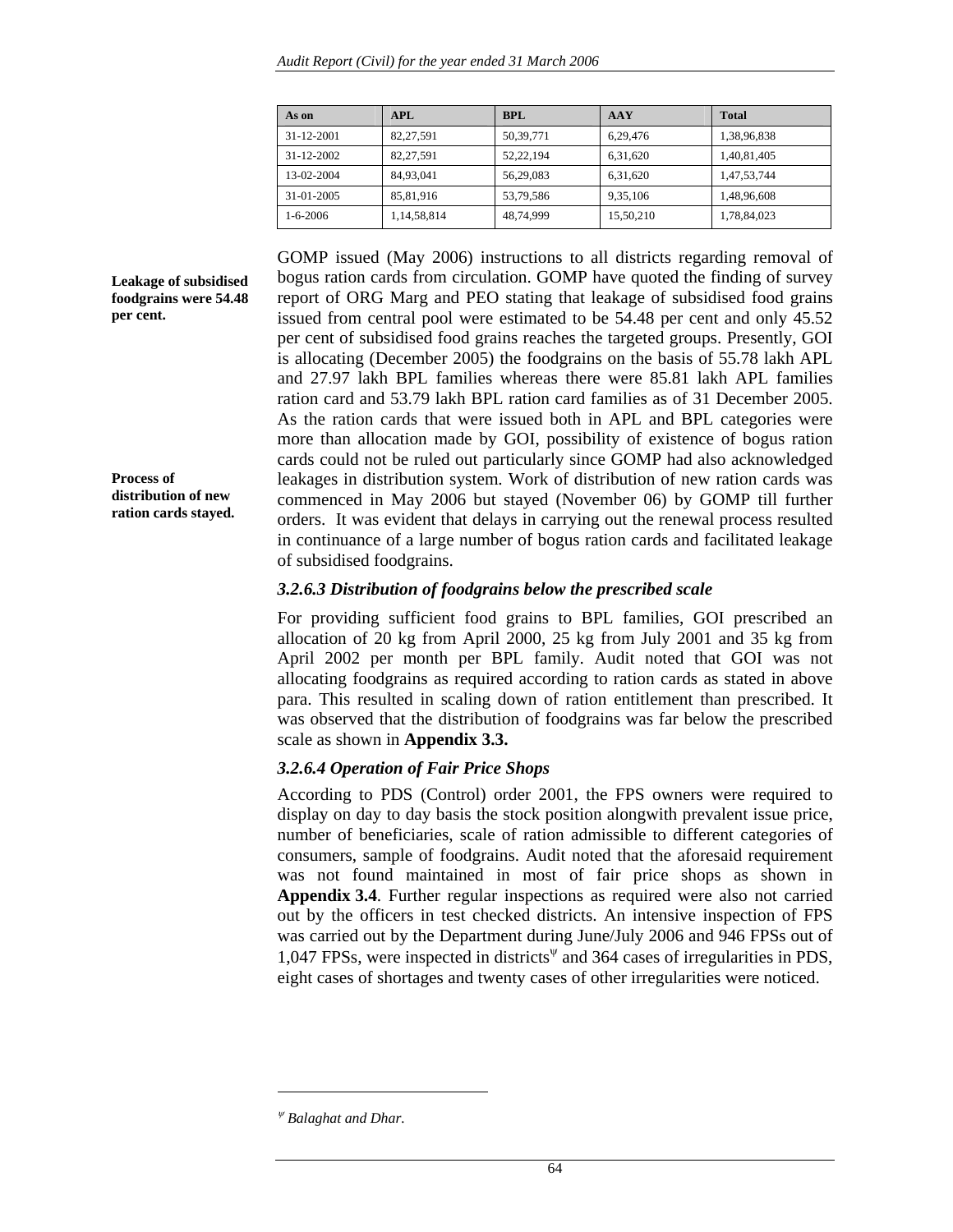## *3.2.6.5 Undistributed foodgrains remaining with the transporter*

CEO Zila Panchayat (ZP) issued (March 2002) release order of 840 MT foodgrains for distribution to Hail Storm sufferers to National Consumer Co-operative Store Limited Bhopal (transporter) through Gram Panchayats (GP). It was observed that only 350 MT foodgrains were distributed to GPs and 490 MT foodgrains of Rs. 24.49 lakh remained undistributed with the transporter who neither returned the foodgrains, nor deposited the cost with the CEO ZP Bhopal (July 2006). It was stated (November 2006) that the matter has been taken up with the transporter.

### **3.2.7 Transportation**

 $\overline{a}$ 

### *3.2.7.1 Excess payment for transportation charges*

The Department fixed the same rates for transportation of foodgrains from base depot to issue centre to be paid to the MPCSC under BPL and Antodaya Anna Yojana (AAY) scheme up to September 2003, but thereafter higher rates were fixed under AAY though transportation of foodgrains were to be made from same place to same destination. Accordingly the MPCSC claimed and excess payment was made as follows:

| SI.<br>No. | <b>Period</b>                 | <b>Commodity</b> | <b>Quantity</b><br>distributed<br>(in quintal) | Rate of per<br>quintal<br>(in Rupees) | <b>Difference</b><br>per quintal<br>(in Rupees) |      | <b>Excess</b><br>payment<br>(Rs.<br>in |
|------------|-------------------------------|------------------|------------------------------------------------|---------------------------------------|-------------------------------------------------|------|----------------------------------------|
|            |                               |                  |                                                | <b>BPL</b><br>AAY                     |                                                 |      | lakh)                                  |
| 1.         | $01/10/2003$ to<br>31/03/2004 | Wheat            | 1456110                                        | 17.20                                 | 17.00                                           | 0.20 | 2.91                                   |
| 2.         | $01/04/2004$ to<br>31/03/2005 | Wheat            | 2747275                                        | 17.20                                 | 15.34                                           | 1.86 | 51.10                                  |
|            |                               | Rice             | 584480<br><b>Total</b>                         | 16.13                                 | 15.34                                           | 0.79 | 4.62<br>58.63                          |

Thus, the Department paid Rs. 58.63 lakh in excess to MPCSC. The transportation charges at higher rate under AAY scheme were not justified as the same goods were transported from same place to same destination by the same transporter. Reply was awaited (November 2006) from the Department.

## *3.2.7.2 Irregular drawal towards transportation charges*

According to the orders issued (February 2002) regarding rates of transportation under SGRY for lifting of foodgrains from FCI base depots and to supply upto work site FPS, there were two options viz either the transportation may be got done through MPCSC at the rate of Rs. 75 per quintal or if transportation was available at reduced rate, then the transportation work may be got completed at reduced rate. Audit noted that the transportation of foodgrains was completed by districts<sup>w</sup> at reduced rate but drawal of fund on this account was made at Rs. 75 per Quintal and the balance was deposited into bank instead of refunding it into treasury and the funds had accumulated to Rs.  $2.17$  crore<sup> $\psi$ </sup> as of March 2006. CEO Katni accepted

**Loss of Rs. 24.49 lakh as subsidised foodgrains remained with transporter.** 

**Excess payment of Rs. 58.63 lakh** 

<sup>ψ</sup> *CEO, ZP Umeria Rs. 1.17 crore, ZP Bhopal Rs. 0.09 crore, ZP Katni Rs. 0.54 crore, J.P Badwara (Katni) Rs. 0.07 crore, ZP Gwalior Rs. 0.30 crore.*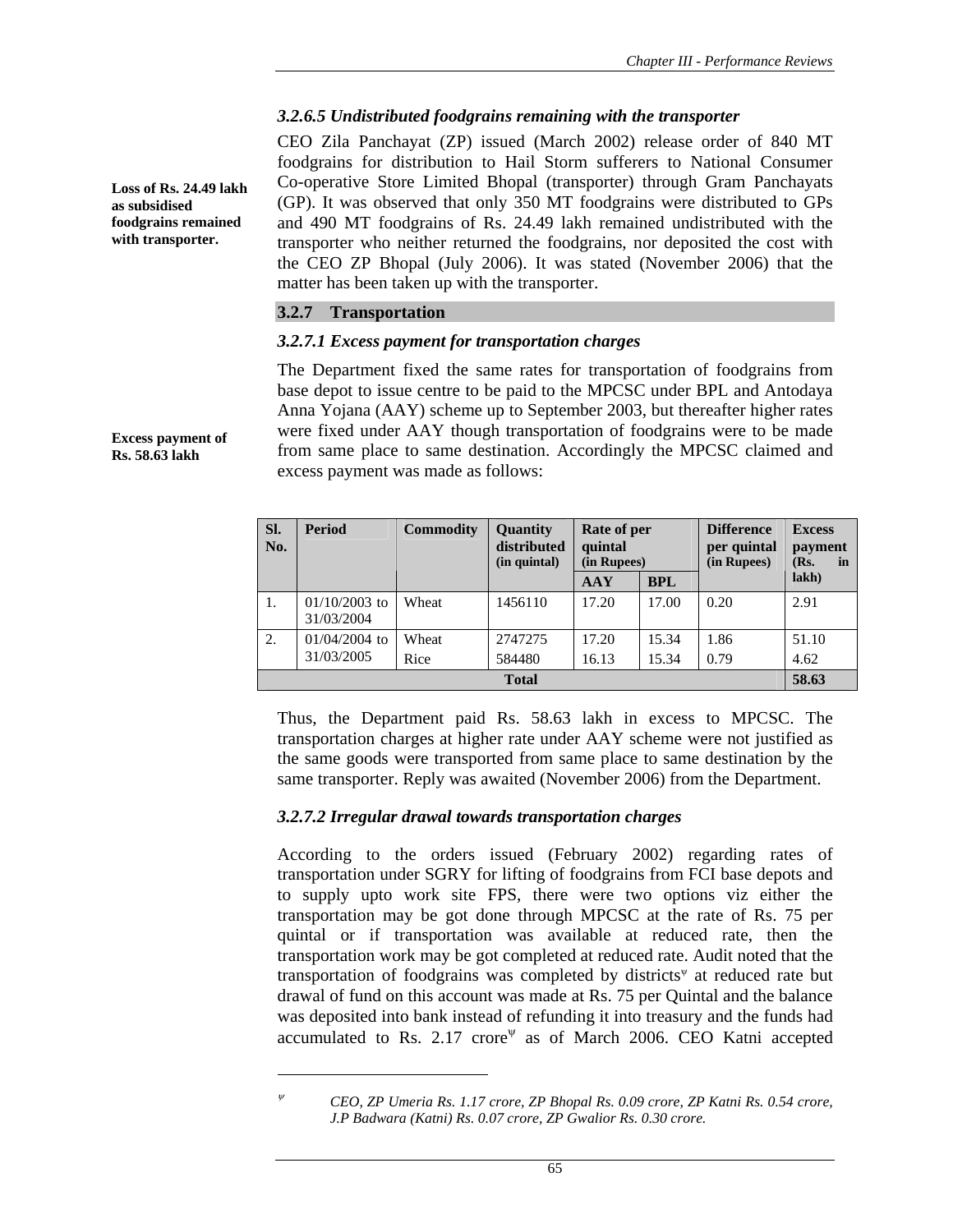(September 2006) the objection and stated that balance amount would be adjusted in 2006-07. CEO Umaria stated (June 2006) that balance amount could not be utilised due to cancellation of allotment of foodgrains under second stream of SGRY for 2005-06, and instructions were being obtained for utilising the balance amount in Gramin Rojgar Guarantee Yojana.

## *3.2.7.3 Delay in delivery of foodgrains to Gram Panchayat*

CEO Zila Panchayat Bhopal issued release orders of foodgrains under SGRY stipulating that the transporter (National Consumer Co-operative Store Limited Bhopal) would deliver the foodgrains within 15 days to the executive agencies of works {Gram Panchayats (GP)}. During the scrutiny of records, it was observed that transporter delivered the foodgrains to GPs with a delay of three to 16 months. Possibility of insect infestation, deterioration of quality of foodgrains and adverse impact on progress of work can not be ruled out. CEO Janpad Panchayat (JP) Manpur- Umaria lifted 149.38 MT rice and 133.87 MT wheat on 29 June 2002 from FCI Katni and started distribution to Gram Panchayat/ Executive agencies from 16 August 2003 onwards after one year and one month. As a result, the possibility of deterioration and infestation can not be ruled out. CEO JP Manpur stated (June 06) that works were sanctioned late which resulted in delayed distribution of foodgrains.

## **3.2.8 Monitoring**

## *3.2.8.1 Vigilance mechanism in MPCSC*

With a view to exercise check on the powers delegated to the district office and to prevent their misuse, MPCSC formed (May 2001) a Vigilance Cell under the supervision and control of the General Manager (Admn.) and issued a check list of important points to be examined in each district office as per roster approved by Managing Director (MD). Accordingly District Managers were to conduct the inspection of their respective districts every month and were to send a report on the same to the concerned Regional Manager (RM) who was to forward the same to Vigilance cell after conducting detailed scrutiny. The RM was also to conduct inspection in the district offices as well as his own office once in three months and was to submit his report to Vigilance Cell. The head office, through its officers at Management level was to arrange inspection of each district offices once in a year. The deficiencies found during inspection were to be submitted to the General Manager (Admn.) and compliance sought from the concerned District Manager. Besides above, Vigilance Cell was also to act on the complaints received from other wings of the Corporation, Lokayukta, Government, Public and the deficiencies pointed out by internal auditors.

It was observed that the inspections were not conducted in respect of 12, 10, 23 and 26 district offices during the years 2001-02, 2002-03, 2004-05 and 2005-06 respectively. Further major wheat /paddy procuring districts like Hoshangabad, Harda, Bhopal, Satna, Rewa, Shahdol and Balaghat were not covered by inspection during 2004-06. The deficiencies pointed out during roster inspection like non-conducting of pre-audit in certain districts, were not complied. Action was also not taken on the report of the inspecting officer

**Delay in delivery of foodgrains ranged from 3 to 16 months.**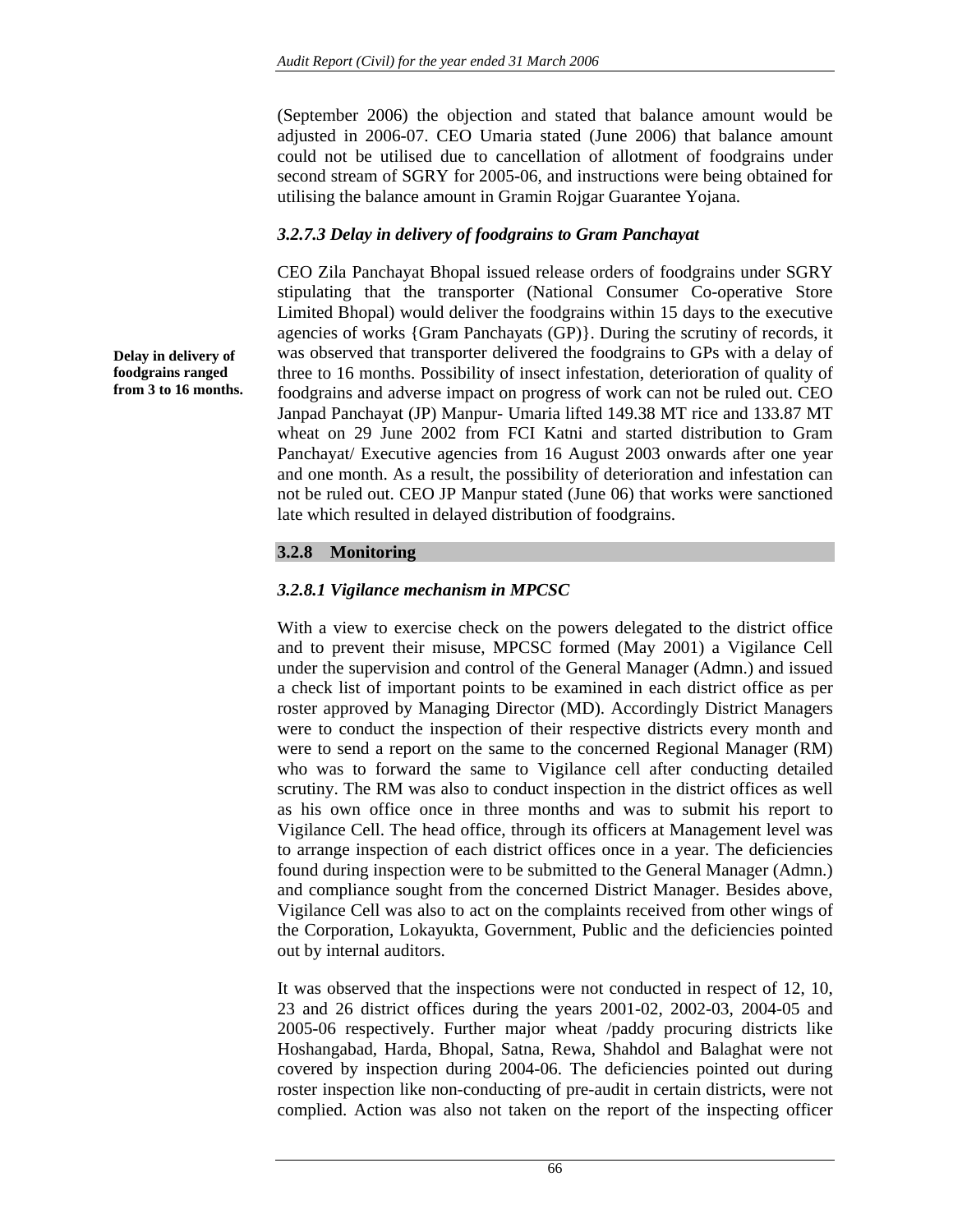who inspected the records of Indore and Raisen districts, though the report contained important aspects involving avoidable financial losses on storage, transportation of gunnies and wheat by rake. The Show Cause Notices issued to the officials in respect of deficiencies/irregularities found are not centralized at one place but kept in different departments. In the absence of this, the Vigilance Cell was not aware of the cases initiated, settled and outstanding in different departments. Monitoring of the functioning of PDS at the FPS level through computer network was to be implemented but computer network had not been installed for online monitoring and management.

## **3.2.9 Conclusion**

Planning and co-ordination of procurement operations including movement and storage arrangement of wheat was not efficient and economical. Circuitous routes were adopted and nearest rake points were not utilized. Measures for quality control were not strictly adopted resulting in procurement of non-FAQ wheat and paddy. MPCSC neither refunded double margins of profit nor adjusted in subsidy claims. Movement of foodgrains under foodgrains based welfare schemes was not economical. There were short-comings in identification of BPL/AAY families and the ration cards were issued in excess of requirement. Leakage and diversion of subsidised foodgrains had been in knowledge of GOMP but the process of issuance of new ration cards has not taken off. The distribution of food grains to the beneficiaries was found to be below the prescribed scale. Excess payment towards transportation charges was made and transportation charges were also irregularly drawn and retained in the bank instead of refunding these to the treasuries. There were delays in the delivery of food grains to the Gram Panchayats. Proper monitoring was not done and vigilance mechanism was also not effective.

# **3.2.10 Recommendations**

- $\triangleright$  The allotment and lifting plan should be monitored on regular basis so as to avoid charges on storage and transportation at intermediary locations. Further economical route should be adopted and nearest rake point preferred.
- $\triangleright$  In order to avoid payment of bank commission, facility of making payment through cheques to FCI should be adopted.
- $\triangleright$  In order to weed out bogus ration cards, a comprehensive exercise for issue of new ration cards should be initiated and a system of regular periodical monitoring should be evolved.
- $\triangleright$  Vigilance mechanism should be strengthened and instructions pertaining to regular and timely inspections, follow up action taken consequent upon inspection, should be reiterated and monitored regularly.

The matter was reported (October 2006) to the Government of Madhya Pradesh but reply was not received (November 2006).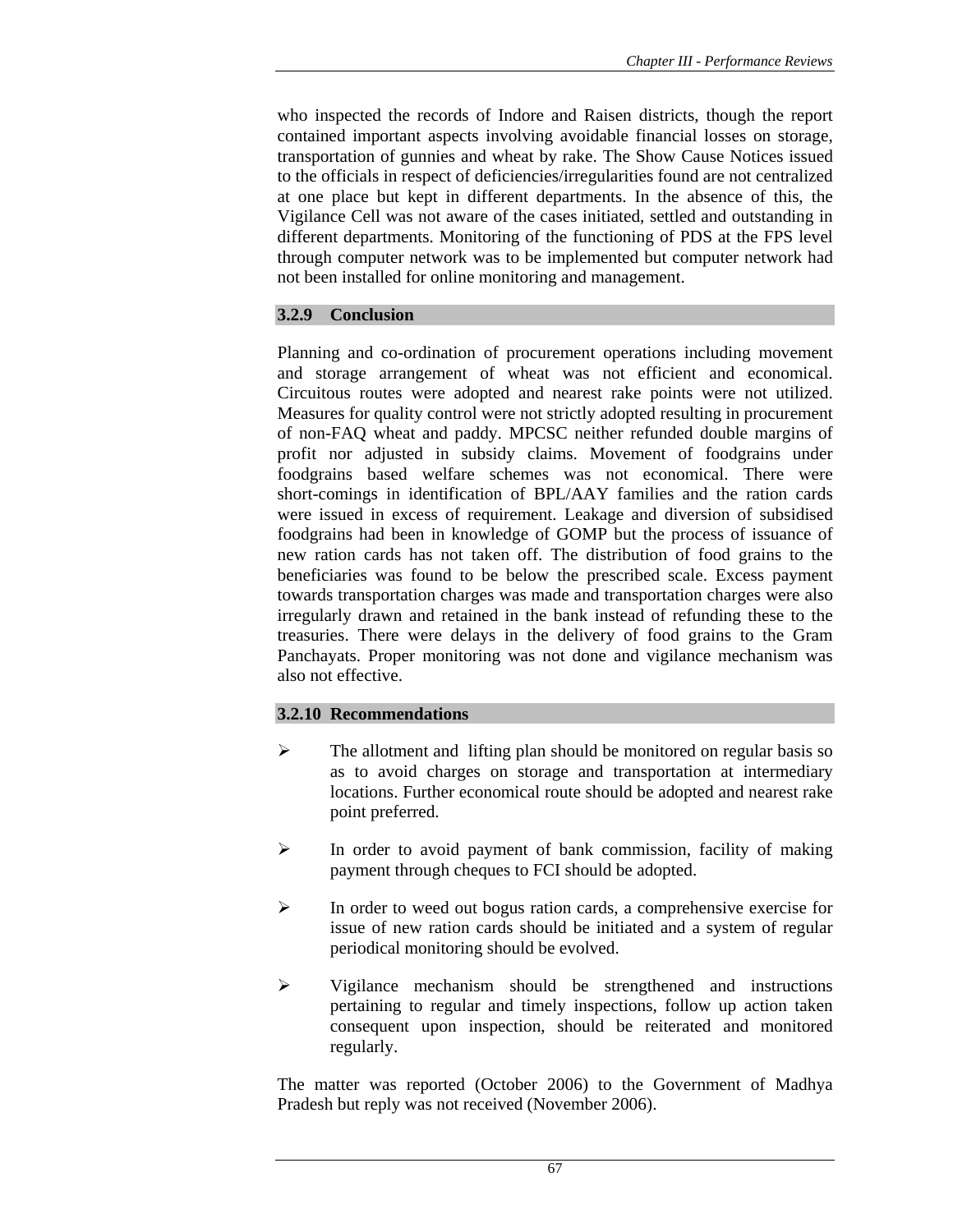# **Forest Department**

# **3.3 Project Tiger and India Eco-Development Project**

# *Highlights*

*The Government of India launched Project Tiger, a Centrally sponsored scheme, in 1973 to ensure a viable population of tigers in the country and to preserve such areas as part of our national heritage for the benefit, education and enjoyment of future generations. Initially the project was started in Kanha National Park of the State and later on extended to other four parks of the State. The Management Plans were to form the bases for the implementation of project. The Annual Plans of operation were submitted with delays to Government of India. Final notification to constitute an area as National Park could not be issued. Relocation of people living within Tiger Reserves to ease the biotic pressure on the tiger population was not adequately carried out. The census of tigers was carried out by counting pug marks which is not considered a fool proof methodology.* 

**Management Plans were not got approved by the Tiger Reserves from the competent authority before implementation. There were delays in sending Annual Plans of Operation to Government of India resulting in delay in release of funds. Large incidences of excess expenditure over the annual allotments was observed in the tiger reserves.** 

*(Paragraphs 3.3.5.2, 3.3.5.4 and 3.3.6.5)* 

**Compartment histories were not updated by Tiger Reserves leading to lack of credible consolidated data for planning purposes.** 

*(Paragraph 3.3.5.5)* 

**Even after 23 to 30 years of initial notification declaring intention to constitute National Parks, final notification of the Tiger Reserves, except Pench Tiger Reserve, could not be issued by the State Government.** 

*(Paragraph 3.3.7.1)* 

**The efforts for relocation of villages from core area were found inadequate and 100 villages constituting 5827 families continue to exert biotic pressure in the core zone of tiger reserves.** 

*(Paragraph 3.3.7.3)* 

**Protection measures in the Tiger Reserves were weak due to lack of effective measures to combat poaching such as shortfall in Beat Inspection; insufficient provision of arms, ammunition and communication equipments; and inadequate fire protection measures.** 

*(Paragraphs 3.3.8.3 to 3.3.8.8)*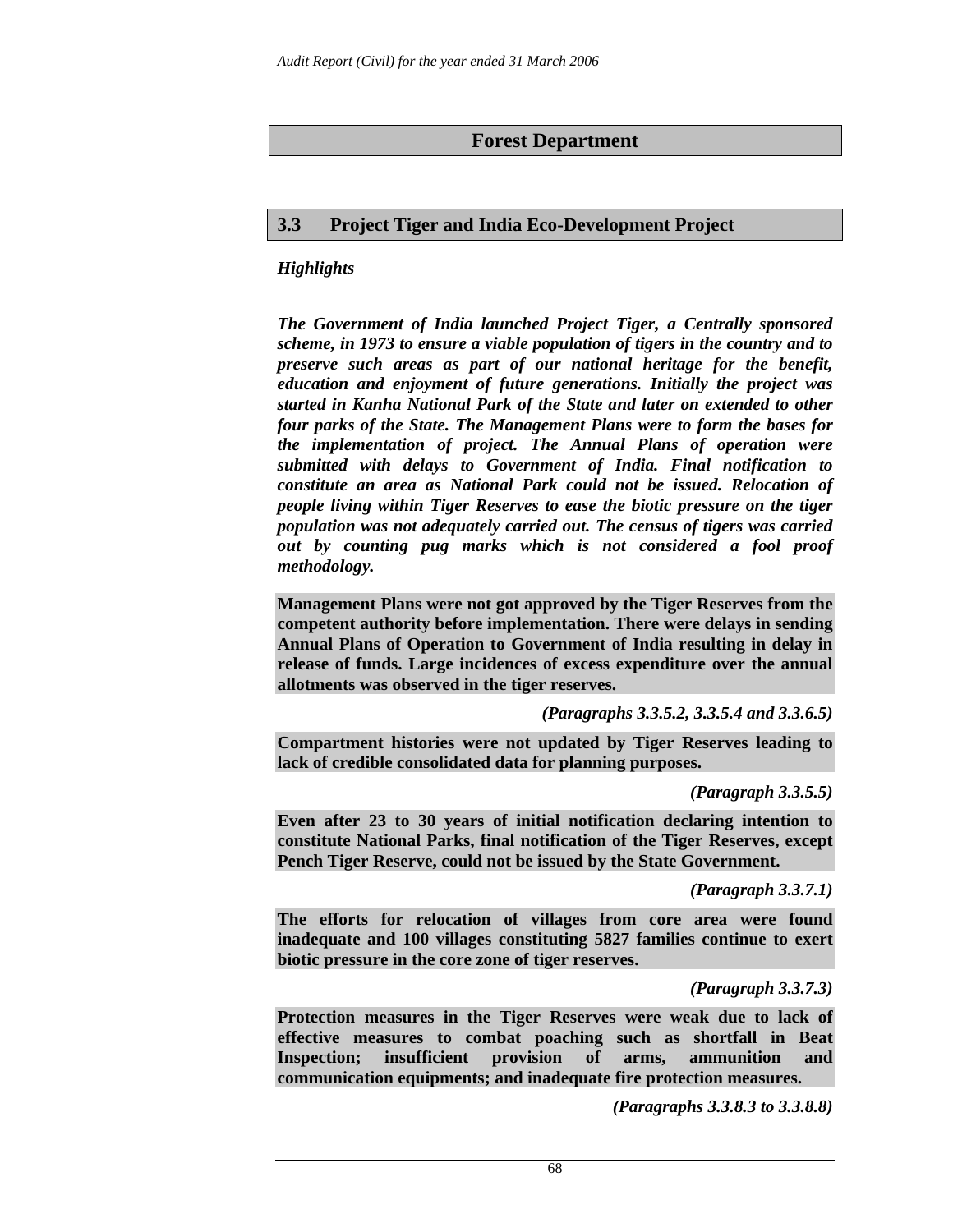**Abnormal growth rates of herbivore population were observed in Panna, Bandhavgarh and Satpura reserves depicting discrepancies in the process of estimation of herbivore population. For census of tigers scientific methods such as camera trapping, DNA analysis were not being used.** 

*(Paragraphs 3.3.8.10 and 3.3.8.11)* 

## **3.3.1 Introduction**

Project Tiger was started in 1973 as a Centrally Sponsored Scheme to ensure viable population of tigers in the country and to preserve areas of biological importance. The main activities of Project Tiger include wild life management, protection measures and specific eco-development activities. Project Tiger is implemented by the Tiger Reserves under the technical guidance and budgetary support of the Project Tiger Directorate (PTD) in the Ministry of Environment & Forests (MOEF), Government of India (GOI). There are five Tiger Reserves viz. Kanha, Panna, Pench, Bandhavgarh and Satpura in Madhya Pradesh that are implementing Project Tiger.

The India Eco-Development Project (IEDP) was a pilot project initiated with the assistance of the World Bank and the Global Environment facility to conserve biodiversity through eco development. The objective of the project was to improve the capacity of Project Tiger Areas to conserve bio-diversity and increase opportunities for local participation in management activities and decision making, thereby reducing the negative impact of local people on Protected Areas and vice-versa. This Project was only implemented in Pench Tiger Reserve in the State during 1997-98 to 2004-05.

## **3.3.2 Organizational set-up**

The Department of Forests, which includes wildlife, is headed by the Principal Secretary (Forest) at the Government level. The Principal Chief Conservator of Forests (PCCF) (Wildlife) is the functional head of the department and is assisted by Additional Principal Chief Conservator of Forests (Wild life Management and Eco-tourism) at the State level and Field Directors and Deputy Directors in the Tiger Reserves at field level. The Deputy Directors are assisted by Assistant Directors of Forests at the sub-divisional level and Range Officers at the range level.

## **3.3.3 Audit objectives**

The performance audit of the Project Tiger and India Eco Development Project seeks to assess whether:

- $\triangleright$  the planning for the conservation and protection was adequate and priorities were laid for the various activities of the Tiger reserves;
- $\triangleright$  the funds sanctioned by the GOI for the recurring and non-recurring expenses were as per the annual plan and the Central/State grants were utilised as per the rules and regulations in force;
- $\triangleright$  conservation measures were effective and adequate protection measures were carried out as per plan and were effective;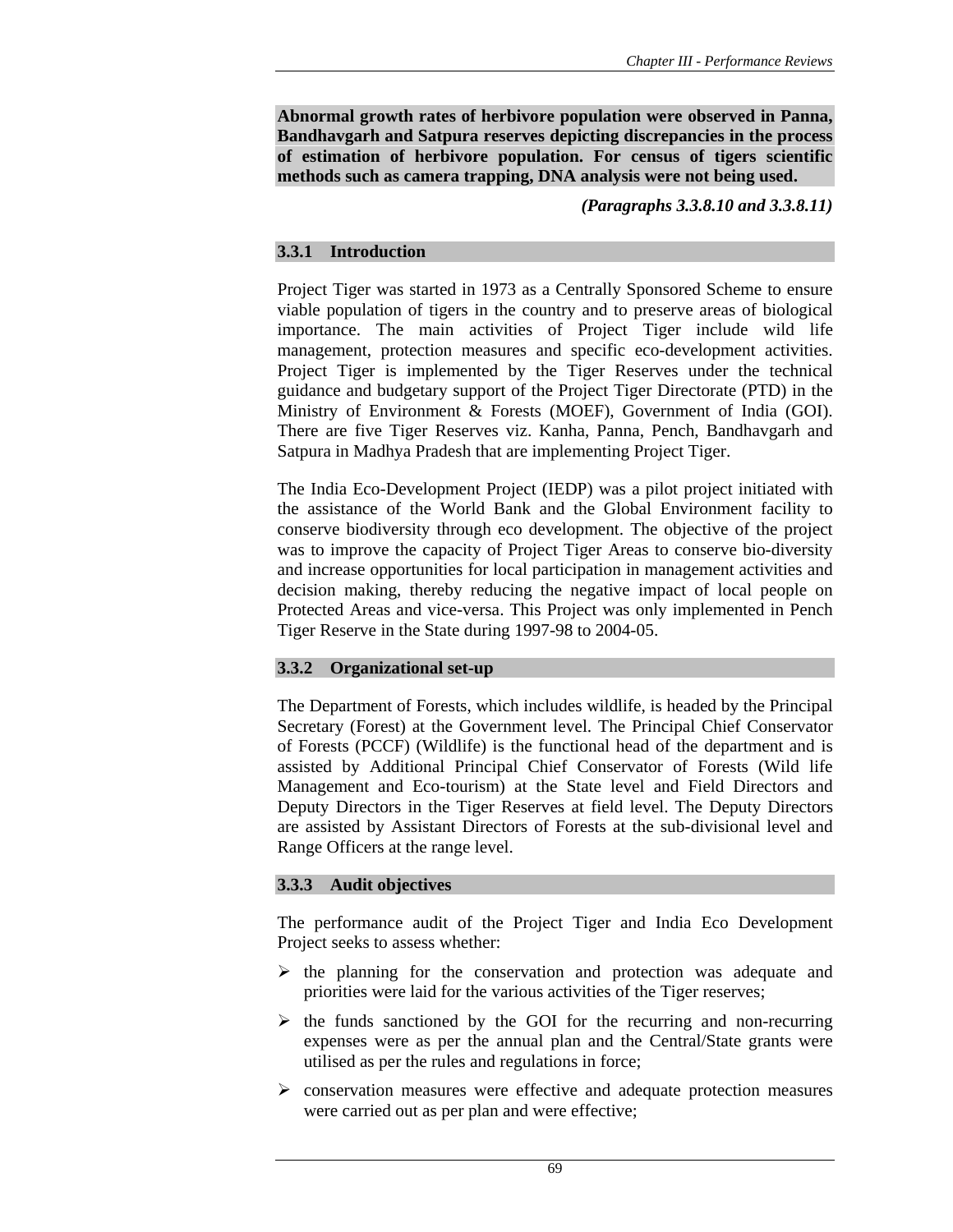- $\triangleright$  system of the monitoring and evaluation of the project was in place and was effective; and
- $\triangleright$  under the IEDP capacity of the project tiger areas to conserve biodiversity and increase local participation in activities was achieved.

## **3.3.4 Audit Methodology**

The performance Audit of the "Project Tiger and India Eco-Development Project" was undertaken by test check of records for the period from 2000-05 at all the five Project Tiger Reserves viz. Kanha, Panna, Pench, Bandhavgarh and Satpura. The records in the office of the PCCF (Wild life) Bhopal were also scrutinized in addition to discussions with the authorities of the Forest Department to get more insight on various issues of wild life management.

The performance of the project was assessed with reference to provisions laid down in the Wildlife (Protection) Act, 1972, Wildlife (Transaction and Taxidermy) Rules 1973, National Wildlife Action Plan (2002-2016), directions and policies made by the Ministry of Environment and Forest and the State Government besides, prescribed financial rules and procedures of the Government. The exit conference about the audit observations in the review was held with the Principal Chief Conservator of forest (wild life) on 9<sup>th</sup> November 2006.

## **Audit findings**

### **3.3.5 Planning for Tiger Reserves**

Planning for conservation and protection in the Tiger Reserves is carried out through preparation of Management Plans. As per the Wild life Institute of India (WII) guidelines a good Management Plan is a prerequisite for good management of a protected area as it provides the basic framework of wildlife conservation. A Management Plan identifies management needs, sets priorities and organizes the approach for future management of the protected area. Management Plans are approved by the PCCF (Wild Life), who is the head of wild life wing in the State Government. Management Plans are executed through Annual Plan of Operations. and depicts the physical and financial targets.

It was noticed during audit that the higher management in the State Government failed to ensure timely and proper preparation of Management Plans as discussed in the succeeding paragraphs.

## *3.3.5.1 Non-preparation of Management Plans*

It was noticed that Management Plans of Tiger Reserves at Bandhavgarh (since 2003-04) and Kanha (1999-2001) had not been prepared. In reply the Reserves have stated (October 2006) that Management Plans prepared for the preceding years were extended during these periods. Bandhavgarh Tiger Reserve extended the Management Plan prepared for the period 1993-2003 up to 2006 and Kanha Tiger Reserve extended the Management Plan prepared for the period 1989-99 up to 2001 without updating any data. In absence of proper management plan the annual plans of operation which were required to be

**Failure to ensure timely and proper preparation of Management Plans** 

**Bandhavgarh and Kanha Tiger Reserves did not prepare Management Plans**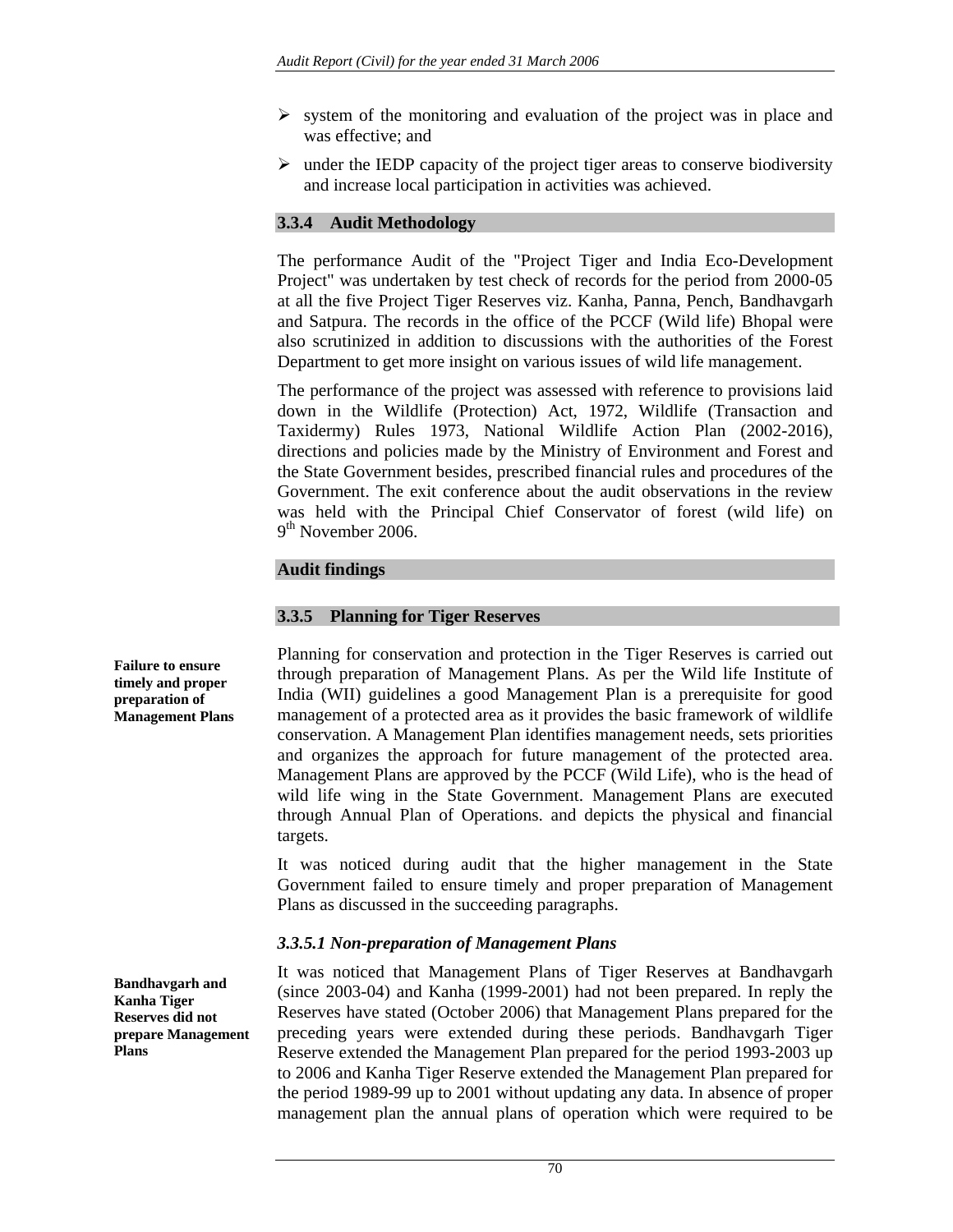developed during the implementation phase were deprived of any systematic guidance that could have been derived from the management plan which was meant to be a planning and guidance document outlining priorities/strategies and operational schedules within a time bound frame work.

#### *3.3.5.2 Delays in obtaining approval of Management Plans*

All the five Tiger Reserves did not get their Management Plans approved from the PCCF before starting their implementation. Management Plan prepared by Satpura Tiger Reserve for the period 2000-05 remained unapproved during the entire period of its implementation. Delays in getting approval of the PCCF for the remaining four Tiger Reserves ranged from 9 to 26 months from the commencement of implementation of Management Plans. The PCCF (Wildlife) stated (November 2006) that a Committee was constituted for reviewing the ongoing Management Plans as well as to oversee the revision of Management Plans that are about to expire.

#### *3.3.5.3 Management Plans not properly prepared*

**Management Plans prepared on old statistics** 

Scrutiny of the Management Plans revealed that in many cases, due care had not been taken in their preparation. Management Plans prepared by Panna Tiger Reserve for the period 1997-2007 were got approved as Management Plan for the period 2002-12 without updating any data. The approved Management Plan was based on statistics up to only 1995-96. Recent trends in poaching, fire incidence, illegal felling of trees etc. were not considered while preparing the Management Plans.

There was no clear correlation of activities envisaged in the Management Plans of Tiger Reserves to that laid down in the Annual Plan of Operations. Compartments that were identified for conservation activities in the Management Plan for Satpura Tiger Reserve were not taken up during the implementation stage.

Chief Wildlife Warden (CWLW) in reply has stated that a committee has been constituted in May, 2006 for streamlining management planning. The committee headed by the CWLW would review the ongoing Management Plans and oversee the preparation of Management Plans.

#### *3.3.5.4 Delays in sending Annual Plan of Operations to GOI*

According to project guidelines, the Annual Plans of Operations are to be approved by the GOI and the Park Management is required to submit the Annual Plans of Operation by 31st October in each year for getting assistance for the subsequent year. GOI had further indicated to the State Governments that Annual Plans of Operation be sent by at least mid April of the next year to ensure timely release of funds. It was observed during audit that in 95 per cent*\*\*\*\*\*\** of cases Annual Plans of Operation were not sent to the GOI by the

| ******  |               |                                                    |                       |
|---------|---------------|----------------------------------------------------|-----------------------|
| 2001-02 | April - (Nil) | May (Kanha Bandhavgarh, Panna)                     | June (Pench, Satpura) |
| 2002-03 | April (Panna) | May (Kanha, Pench, Bandhavgarh, Satpura)           | June (Nil)            |
| 2003-04 | April (Nil)   | May (Kanha, Pench, Bandhavgarh, Panna,<br>Satpura) | June (Nil)            |
| 2004-05 | April (Nil)   | May (Kanha, Pench, Bandhavgarh, Panna,<br>Satpura) | June (Nil)            |

**Non-approval of Management Plans** 

**implementation** 

**before** 

**Delayed submission of Annual Plans of Operation**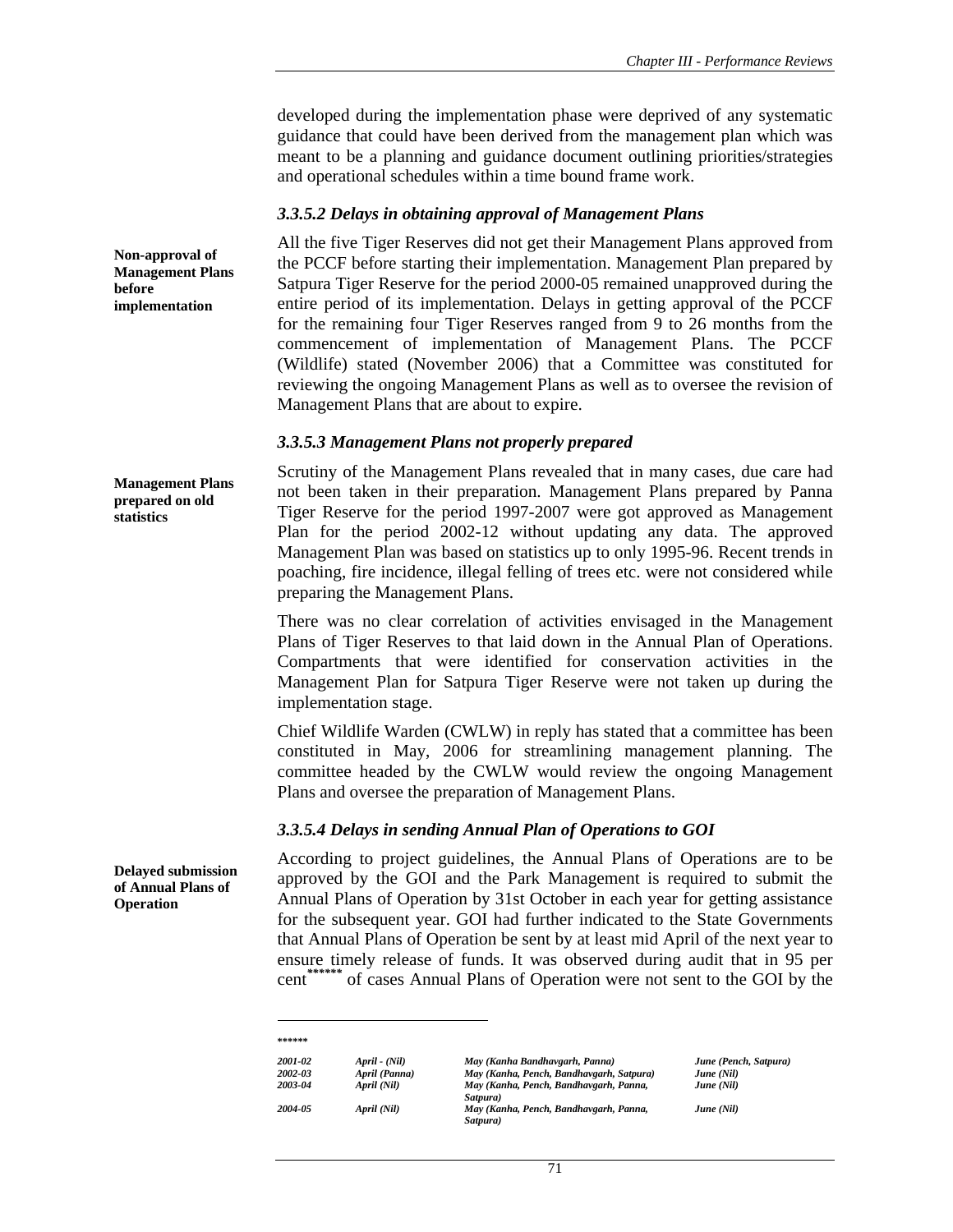month of April. This resulted in delay in release of funds by the GOI leading to rush of expenditure and savings at the end of each year by the Tiger Reserves. Five Tiger Reserves spent on an average 21 per cent of the allotted amount in the last one month of the year during 2000-05. Kanha Tiger Reserve spent on an average 30 per cent of the allotted amount in the month of March during 2000-05.

CWLW in reply has stated that since the year 2005 all the Annual Plans of Operations have been sent by end of April as required by the GOI.

## *3.3.5.5 Non-updation of Compartment history resulting in lack of credible data for planning purposes*

A compartment is the smallest unit of management of a Tiger Reserve. As per the guidelines of WII, Dehradun each compartment should have an annually recorded history. It would be the responsibility of the respective Foresters and Range Officers to complete the compartment history at the end of each financial year. **Compartment histories not updated** 

> Audit of the records revealed that the systematic and regular collection, monitoring and evaluation of data to build the compartment history were not done in any of the five Tiger Reserves. Out of 39 compartment histories test checked in Satpura Tiger Reserve, 26 compartment histories were not updated since 1998. In the remaining 13 cases period of last updation was not mentioned. Failure to ensure the above resulted in lack of credible data for deciding management strategies.

The Tiger Reserves have accepted non-updation of the compartment histories.

### **3.3.6 Financial Management**

### *3.3.6.1 Funding Pattern*

Project Tiger is funded by both Central & State Governments. The GOI provides 100 percent and 50 percent assistance to the Tiger Reserves for nonrecurring and recurring items of expenditure, respectively*††††††*. The State Government is required to contribute 50 percent of recurring expenditure as matching grant.

#### *3.3.6.2 Sources and application of funds*

Funds sought through Annual Plan of Operations, amount released and expended are given in the table below:

**Savings and excess expenditure by Tiger Reserves** 

*<sup>††††††</sup> The non-recurring items involve structural inputs to improve the field formations and recovering the habitat for fostering a viable population of tigers. The recurring expenditure involve protection, water development, maintenance of forest roads, veterinary care and the like.*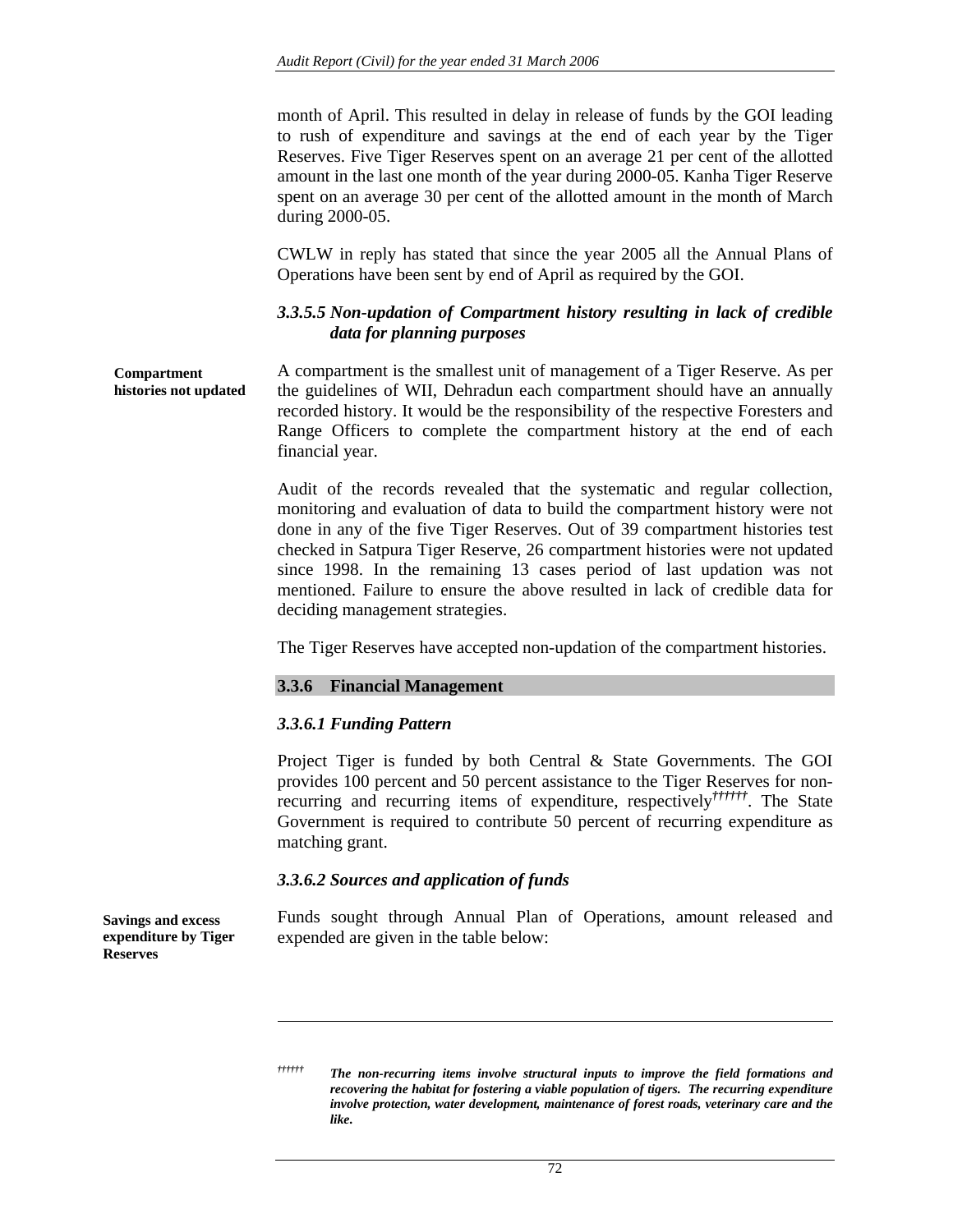|                             |                        |                       |                          |                    |                   |               |         |                       |             |                |                   | (Kupees III 18KII)                         |              |
|-----------------------------|------------------------|-----------------------|--------------------------|--------------------|-------------------|---------------|---------|-----------------------|-------------|----------------|-------------------|--------------------------------------------|--------------|
| Name<br>of Tiger<br>Reserve | Amount demanded in APO |                       | <b>Budget allocation</b> |                    |                   | Fund released |         |                       | Expenditure |                |                   | Saving (-)<br>Excess $(+)$<br>against Fund |              |
|                             | Recurr-<br>ing         | Non-<br>recurrin<br>g | Total                    | Recurr-<br>$\ln g$ | Non-<br>recurring | Total         | GOI     | <b>State</b><br>Govt. | Total       | Recurr-<br>ing | Non-<br>recurring | Total                                      | Released     |
| Bandha<br>v-garh            | 718.00                 | 1741.41               | 2459.41                  | 383.54             | 369.61            | 753.15        | 494.97  | 115.01                | 609.98      | 320.97         | 390.96            | 711.93                                     | $(+)$ 101.95 |
| Kanha                       | 1097.75                | 1372.25               | 2470.00                  | 892.75             | 510.69            | 1403.44       | 1079.44 | 454.97                | 1534.41     | 874.64         | 433.93            | 1308.57                                    | $(-)$ 225.84 |
| Panna                       | 544.55                 | 1611.21               | 2155.76                  | 253.10             | 1080.64           | 1333.74       | 1177.40 | 96.10                 | 1273.50     | 274.72         | 822.01            | 1096.73                                    | $(-) 176.77$ |
| Pench                       | 484.83                 | 1063.04               | 1547.87                  | 300.28             | 251.47            | 551.75        | 431.28  | 150.03                | 581.31      | 274.78         | 217.05            | 491.83                                     | $(-) 89.48$  |
| Satpura                     | 773.14                 | 787.38                | 1560.52                  | 331.73             | 316.66            | 648.39        | 394.39  | 60.85                 | 455.24      | 263.16         | 188.36            | 451.52                                     | $(-) 3.72$   |
| <b>Total</b>                | 3618.27                | 6575.29               | 10193.56                 | 2161.40            | 2529.07           | 4690.47       | 3577.48 | 876.96                | 4454.44     | 2008.27        | 2052.31           | 4060.58                                    | $(-)$ 393.86 |

#### **Statement of Budget and Expenditure during 2000-05**

### **(Rupees in lakh)**

It was noticed that during 2000-05, the five Tiger Reserves demanded Rs. 101.94 crore for carrying out conservation and protection activities. The GOI sanctioned only 46 per cent of the demanded funds. Out of Rs. 46.90 crore sanctioned, the GOI and State Government released Rs. 44.54 crore and five Tiger Reserves could spend Rs. 40.61 crore leaving an unspent balance of Rs. 3.94 crore (8.84 per cent of the released amount) for the entire five years period. Bandhavgarh Tiger Reserve incurred excess expenditure over total allotment (16.71 per cent) during the period, 2000-05. Remaining four Tiger Reserves made savings that ranged from 0.82 per cent to 14.71 per cent of the total amount released during 2000-05.

#### *3.3.6.3 Shortfall in State's matching contribution*

As per the funding pattern of project Tiger the recurring expenditure was to be shared by the State and the Central Governments in equal proportions. It was seen that against the GOI release of Rs. 10.04 crore for recurring expenditure, the State Government released Rs. 8.77 crore only. The matching grant by State Government which fell short by Rs. 1.27 crore (13 per cent) was indicative of lower priority that the State Government has accorded to conservation and protection measures in the Tiger Reserves.

#### *3.3.6.4 Persistent savings over annual allotment*

During 2000-05, the Tiger Reserves made both savings as well as excess expenditure over the annual allotment of budget. Kanha made savings between 3.31 and 29.14 percent; Pench made savings between 7.31 and 35.70 percent in 2000-01 to 2003-04, and Satpura made savings between 0.37 and 17 per cent in 2003-04 and 2004-05; Panna made savings between 16.18 and 31.38 percent in two years; and Bandhavgarh made savings of 21.70 percent in 2002-03. The savings made by Tiger Reserves resulted in non-completion of critical activities necessary for conservation as detailed in **Appendix 3.5**. The persistent savings during the period 2000-2005 resulted mainly in nonachievement of the targets fixed for purchase of wireless sets, tractors, development of grass land etc. and creation of drinking water facility for patrolling camps.

## *3.3.6.5 High incidence of irregular excess expenditure over annual allotments*

Bandhavgarh Reserve incurred excess expenditure over annual allotments in four (2000-01, 2002-03, 2003-04, 2004-05) out of five years during 2000-05.

**Non-completion of activities due to savings** 

**Excess expenditure by Tiger Reserves** 

**Short-release of matching contribution**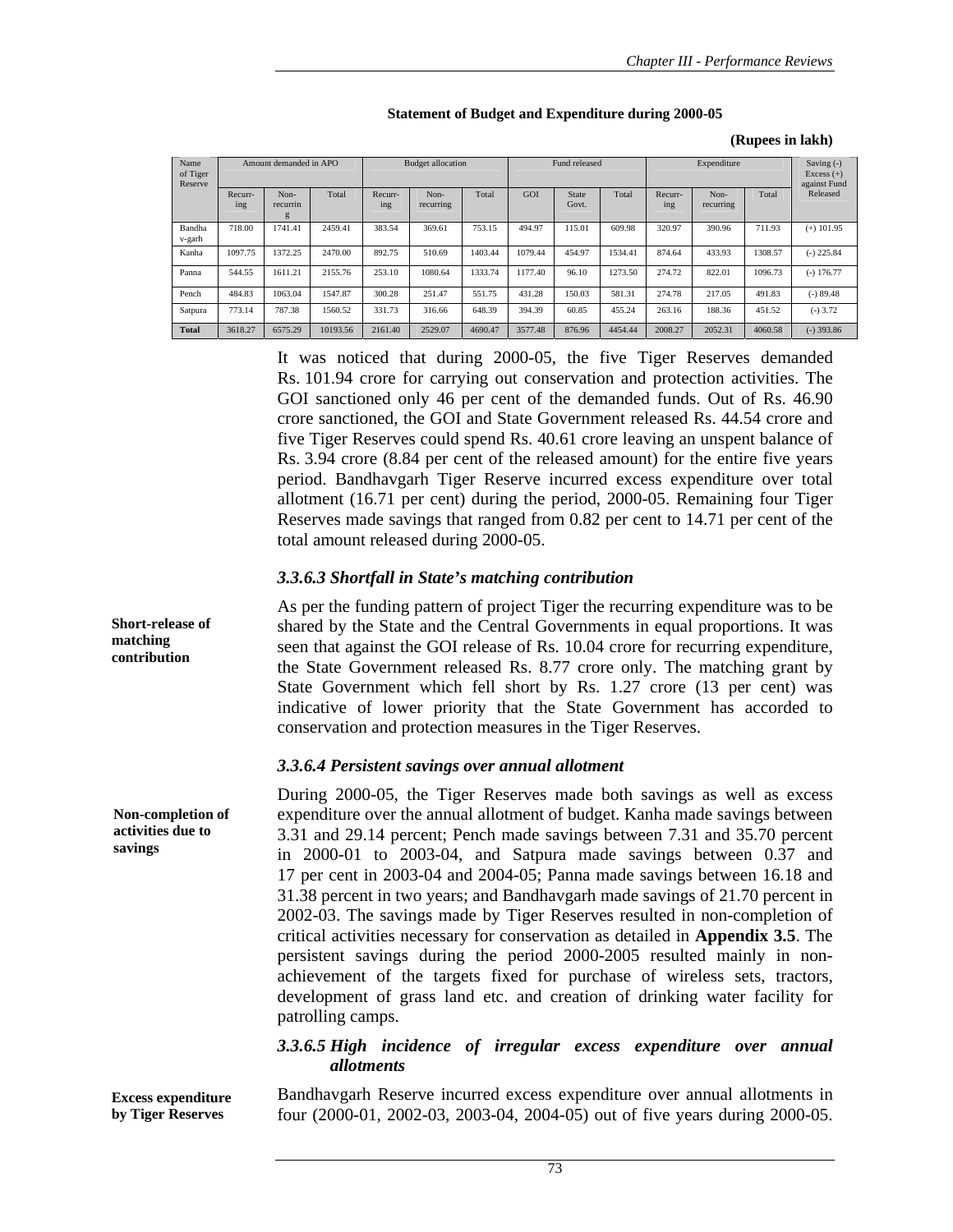Bandhavgarh incurred excess expenditure of Rs. 47.13 lakh as high as 86 per cent over the released amount during 2000-01, while the excess expenditure amounted to Rs. 52.67 lakh (48 per cent) during 2004-05. Excess expenditure of Rs. 47.13 lakh and Rs. 52.67 lakh during 2000-01 and 2004-05, respectively, have not been regularized by the GOI. Panna Tiger Reserve incurred excess expenditure of Rs. 11.27 lakh, Rs. 22.71 lakh, Rs. 9.15 lakh during 2000-01 to 2003-04 respectively while Satpura incurred excess expenditure amounting to Rs. 20.47 lakh during 2004-05.

The absence of budget control mechanism like the letter of credit (LOC) system had enabled the Tiger Reserves to incur excess expenditure. Such a high incidence of excess expenditure calls for immediate steps to introduce LOC system by the Forest Department in addition to improving the process of estimating budget, timely action on savings as well as excess expenditure to strengthen the financial management.

In reply the PCCF (Wild Life) stated that in a dynamic management system, certain excess or short falls are inevitable and LOC system for Tiger Reserves would only create complications and hindrances in the management of protected areas. Reply is not tenable in view of large incidence of excess expenditure incurred by Tiger Reserves. LOC system as a budgetary control mechanism is already in place in the Works Departments of the State Government as well as Forest Department of other State Governments such as Rajasthan and Karnataka.

## *3.3.6.6 Diversion of funds*

The GOI approved (July 2003) works relating to fire fighting squad and maintenance of fire lines at a cost of Rs. 25.22 lakh for Satpura Tiger Reserve. Against the above items of work, the Reserve authorities irregularly purchased eight computers (October 2003) at a cost of Rs. 3.46 lakh without approval of the GOI for diversion of funds.

Further considering the harsh and difficult conditions in which the officers and staff of Tiger Reserves work the GOI (in June 1999) approved 100 per cent Central assistance for the payment of project allowance. Project allowance was admissible only to the field staff. Panna Tiger Reserve, however, irregularly utilized Central assistance of Rs. 2.64 lakh meant for payment of project allowance during 2002-03 to 2004-05 to staff attached in offices of the Field Directorate. Such diversion to Ministerial staff was, however, not noticed in any other field directorate.

### **3.3.7 Conservation measures**

## *3.3.7.1 Tiger Reserves not notified*

As per Section 35 of the Wildlife Protection Act 1972, the State Government notifies an area as a National Park. The notification provides the legal basis for ensuring protection. However, in Kanha, Panna, Bandhavgarh and Satpura Tiger Reserves, the final notification had not been issued even after 23 to 30 years of initial notification that declared the intention of the State **Final notification not issued** 

**Irregular purchase of computers and irregular payment of project allowance**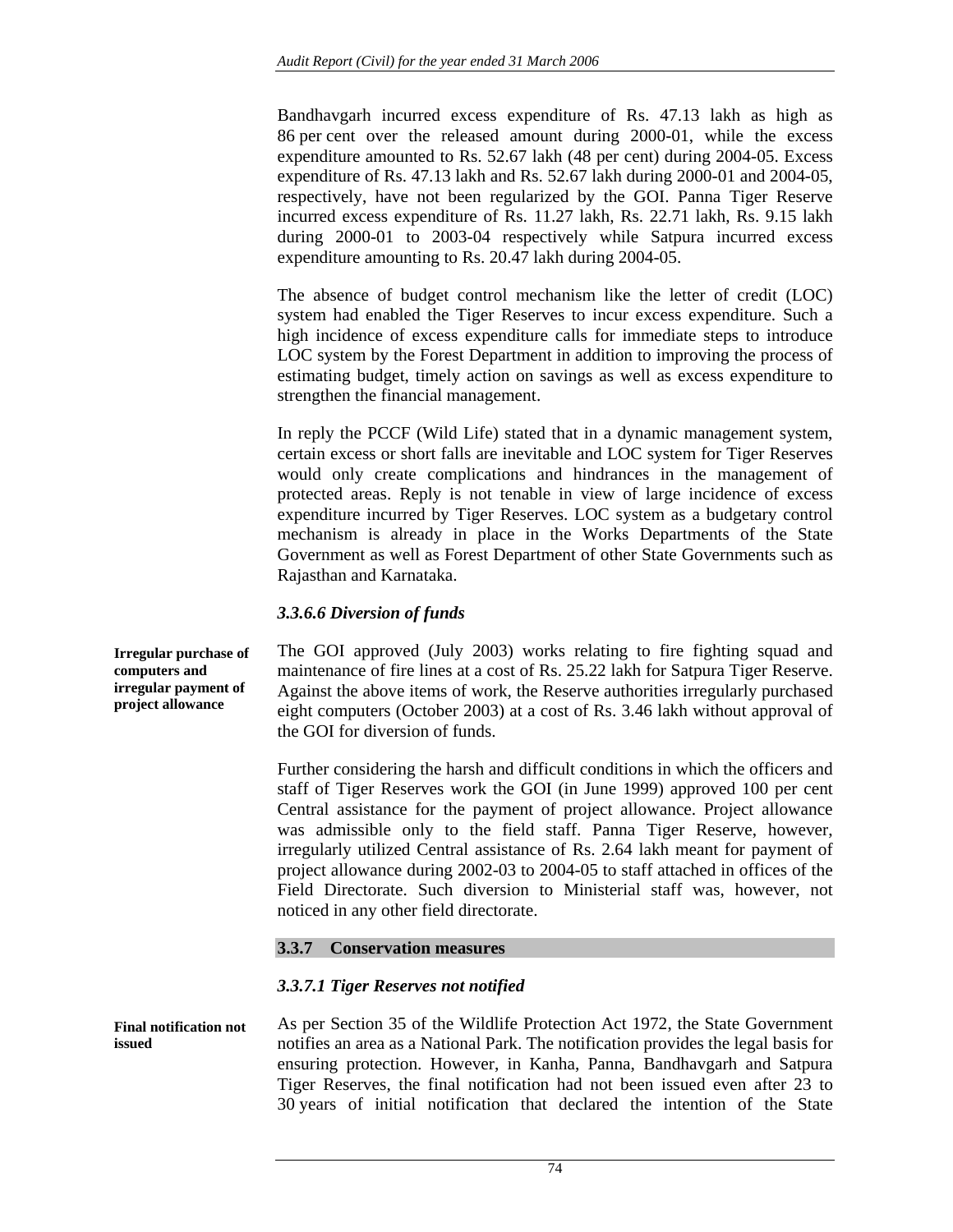Government to constitute National Parks. It was observed that the acquisition proceedings for re-allocation of families residing in core areas had either not been commenced or had not been concluded as a result of which the final notification had not been issued. The results of delay in acquisition proceedings are discussed in the succeeding paras.

#### *3.3.7.2 Noncreation of buffer zones*

For management purposes each Tiger Reserve is broadly divided in two parts namely Core and Buffer. In the core area, forestry operations, collection of forest produce, grazing, human settlement and other human disturbances are not allowed. Buffer zone is an essential component of Tiger Reserve management as it provides security and habitat supplement to spill over population of wild animals from the core zone. **Non-creation of buffer zones** 

> It was noticed that Panna Tiger Reserve was created without ensuring existence of buffer zones in contravention of basic "Core-Buffer" strategy of Tiger Reserve management. Also, in case of Pench and Bandhavgarh Tiger Reserves buffer zones were not under the unified control of the respective Field Directors. Eighty seven per cent and 75 per cent of the buffer area of Bandhavgarh and Pench Tiger Reserves i.e. 467 and 347 sq. km. respectively, was under territorial forest divisions in contravention of the instructions of GOI who had stipulated that the outlying buffer zone should fall within the full jurisdiction of Field Directors.

#### *3.3.7.3 Relocation of families residing in core areas*

Relocation of human settlements from Tiger Reserves is essential for reviving natural ecosystems and for creating favourable atmosphere to increase the tiger population. Hence, to a great extent, the success of the Project Tiger depends on the relocation of persons living in the Tiger Reserves. During audit it was noticed that a total of 100 villages constituting 5,827 families existed in the core area of the five Tiger Reserves. Several shortcomings reflecting ineffectiveness of the Tiger Reserves in relocation of families were noticed and are discussed in the succeeding paragraphs. **Existence of villages in core area** 

> *3.3.7.4* Bandhavgarh Tiger Reserve could not relocate even a single family out of 370 families of six villages from the core zone since 1993-94, the year when it was declared as Tiger Reserve. The Bandhavgarh Tiger Reserve failed to utilize Rs. 21.79 lakh released by the GOI in the year 1989-90 and Rs. 6.63 lakh provided by the State Government in the year 1987-89 for this purpose and the amounts have remained in the deposit accounts for the last 15 years. In reply the park authorities stated (October 2006) that the procedure for acquisition of land has begun and the process of relocation of one forest village is in the advanced stage and the moneys previously deposited under civil deposit would be utilized in due course.

> *3.3.7.5* Panna Tiger Reserve could relocate only 159 out of 1047 families of 13 villages at a cost of Rs. 3.03 crore released by GOI since 1994-95, the year when it was declared as Tiger Reserve. It could not utilize Rs. 79.41 lakh released during 2003-04 by GOI for payment of compensation in lieu of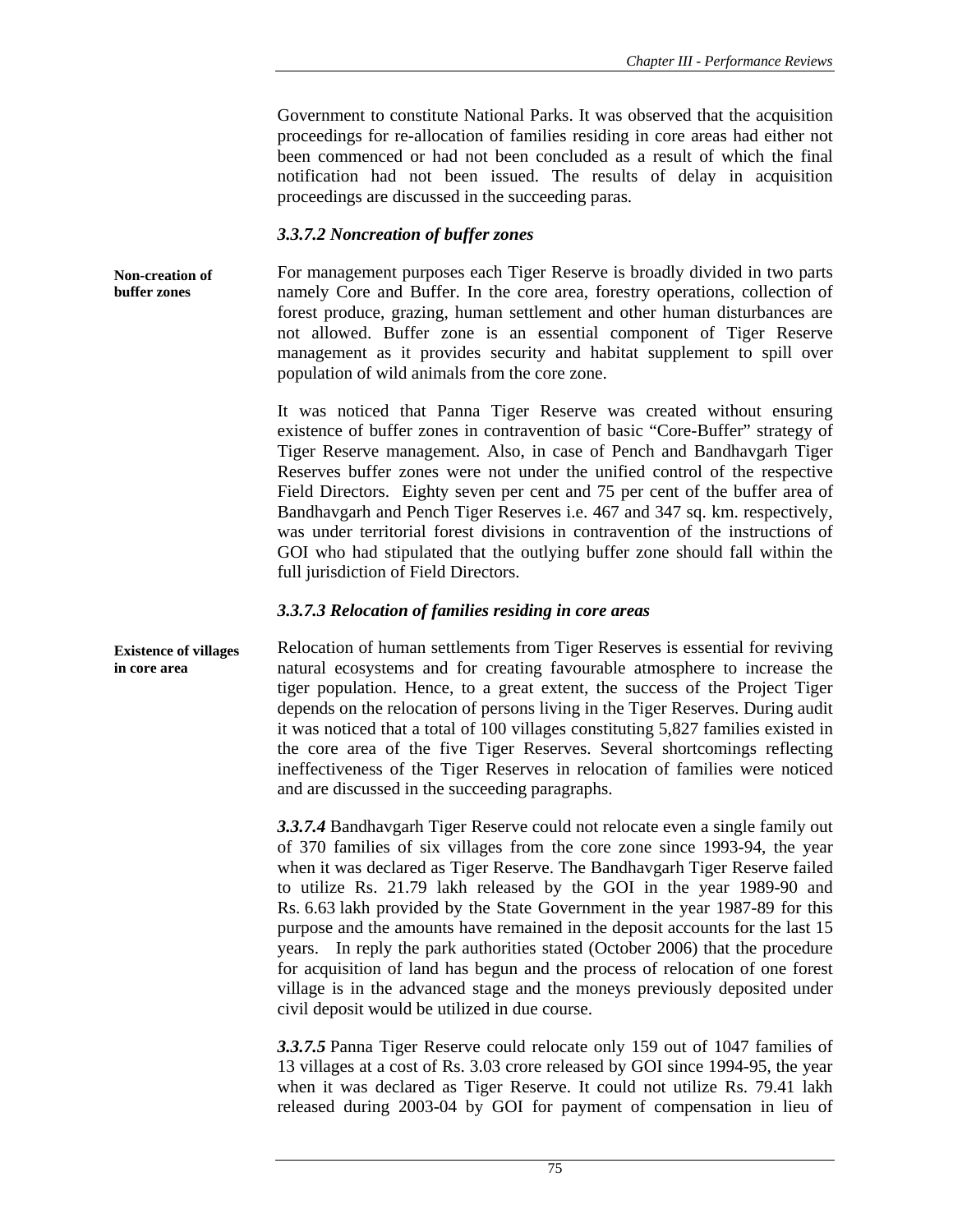extinguishment of rights by 584 families of eight villages. The funds remained parked in a bank account since then. In reply the park authorities accepted the delay in relocation of villages and stated that the work for eight villages was under progress and expected to be completed within a year. The work for relocation of five villages would be taken up after approval and provision of adequate fund from GOI.

*3.3.7.6* Satpura Tiger Reserve could relocate only one village out of 63 villages (3191 families) since 1999-2000, the year when it was declared as Tiger Reserve. In reply it was stated (October 2006) that sanction for relocation of three villages has been received and proposals for seven villages have been submitted and for balance 53 villages no action for relocation was found to have been initiated.

*3.3.7.7* Kanha Tiger Reserve had successfully relocated 27 villages out of 45 since 1974-75 to 1997-98. The Kanha Tiger Reserve, however, had not prepared any detailed plan for relocation of remaining 18 villages comprising 1378 families.

Thus, except Pench the basic objective of providing inviolate environment in the core zones could not be achieved by the remaining four Tiger Reserves. Also, the presence of villages in the core areas had led to severe man-animal conflict resulting in 16 human deaths and 182 human injuries besides 3,971 cattle deaths during 2000-05. A compensation of Rs. 70.20 lakh was paid by the Tiger Reserves towards casualties and damages during 2000-05.

CWLW in reply has stated (October 2006) that the cost of acquisition of rights and property along with relocation and rehabilitation of about 6000 eligible families from 82 villages of the national parks and sanctuaries is estimated to be Rs. 598.16 crore. Since such resources are not readily available, the Central Government has been requested to launch a separate scheme for acquisition of rights, properties and relocation of villages in the XI Plan.

## *3.3.7.8 Biotic pressure due to other reasons*

It was noticed during audit that there were 50 cases of encroachment (related to agricultural activity) in Kanha covering an area of 220 hectare of land in the buffer zone. In Satpura, there were 8 cases of encroachments (6 cases related to commercial activity and 2 related to religious activity) covering an area of 0.8 hectare. *3.3.7.9* There were 15 places of worship in Satpura (4), Panna (8) and Bandhavgarh (3) Reserves. Annual rush of four to six lakh devotees and tourists in the four places of worship was noticed in Satpura Reserve. **Encroachment cases in core area** 

*3.3.7.10* Further, 2.8 lakh livestock population continues to exert biotic pressure on the resources of five Tiger Reserves with the total estimated herbivore population of 1.4 lakh. Possibility of spread of communicable diseases such as foot and mouth disease existed in Kanha and Bandhavgarh Reserves as only 39 per cent of the livestock population was immunized by the Kanha Reserve (during 2004-05) and 24 per cent by the Bandhavgarh **Low immunization of cattles**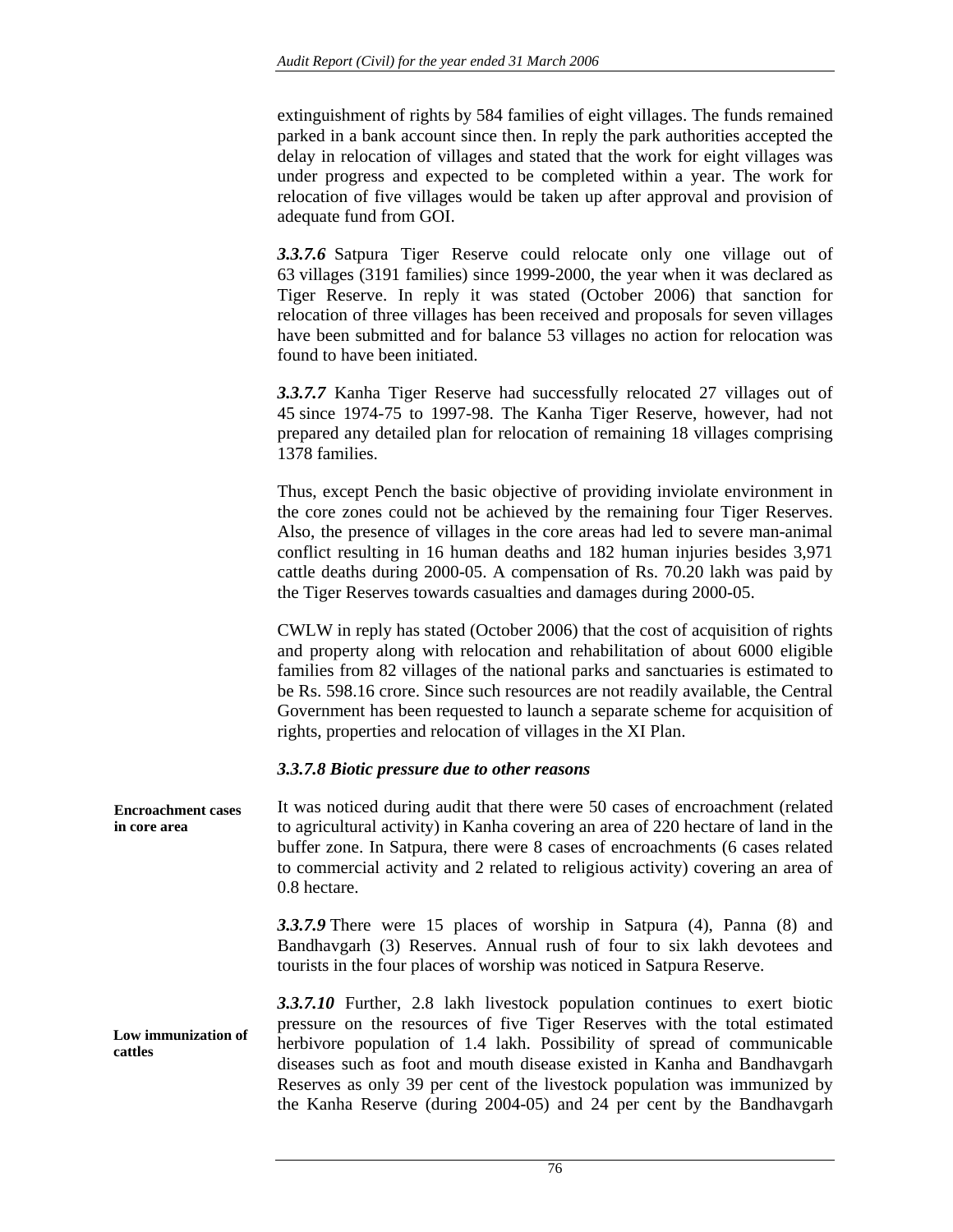Reserve (during 2003-04). In the other three reserves the immunization however had been carried out. The Kanha and Bandhavgarh Reserve authorities have cited resistance by superstitious villagers as the reason for low percentage of cattle immunization.

## *3.3.7.11 Management of weed eradication, grasslands and water sources*

GOI sanctioned only 28 per cent, 33 per cent and 52 per cent of the funds demanded by the five Tiger Reserves for weed eradication, water management and grassland management, respectively, during 2000-05. Test check in audit revealed low priority was accorded to conservation efforts by the Reserves as well as conservation efforts lagged behind the identified milestones. Shortcomings observed in the conservation efforts are discussed in the succeeding paragraphs. **Low priority for conservation efforts** 

> *3.3.7.12* Panna Tiger Reserve had identified 1400 hectare of weed affected area for eradication during 2002-05. Audit scrutiny revealed that only 472 hectare (34 per cent) of land was treated during this period. Pench Reserve had identified 2110 hectare of weed affected area for treatment during 2000-05. About 1213 hectare (51 per cent) of identified area remains un-treated at the end of year 2005. Satpura Reserve did not demand funds for weed eradication during 2003-05 despite weed affected area of 5200 hectare in the Reserve.

## **3.3.8 Protection of Tigers and wildlife**

## *3.3.8.1 Poaching and mortality of Tigers*

As per the data available at the five Tiger Reserves, out of 19 deaths (10 males, 1 female and 8 cubs) of Tigers during 2000-05, two were due to poaching. Out of the remaining, six were due to natural causes and 11 due to infighting. No case of tiger mortality was reported in Satpura Tiger Reserve during 2000-05. A total of 103 cases of poaching of wild animals were registered during 2000-05.

*3.3.8.2* Out of two cases of poaching, one case of poaching of radio-collared tigress was detected (December 2002) in Panna Tiger Reserve. Tour report of Joint Director, Project Tiger who visited Panna Tiger Reserve on 23 and 24 December, 2002 pointed out serious deficiencies in the protection of Tigers in Panna Tiger Reserve. These included lack of comprehensive protection plan and intelligence network; lack of a system of maintaining village crime dossiers; existence of traditional methods of single beat guard taking care of protection and development instead of patrolling camp system; shortage of beat guards against sanctioned posts; biotic disturbance due to presence of villages; and communication gap between researchers who track the location of tigers and the park authorities. Panna Reserve authorities in reply have stated (October 2006) that six units of ex-army personnel have been deployed in the year 2006 for patrolling the reserve area. Another case of poaching was reported from Bandhavgarh Tiger Reserve. The tiger was killed by electrocution by poachers (November 2001).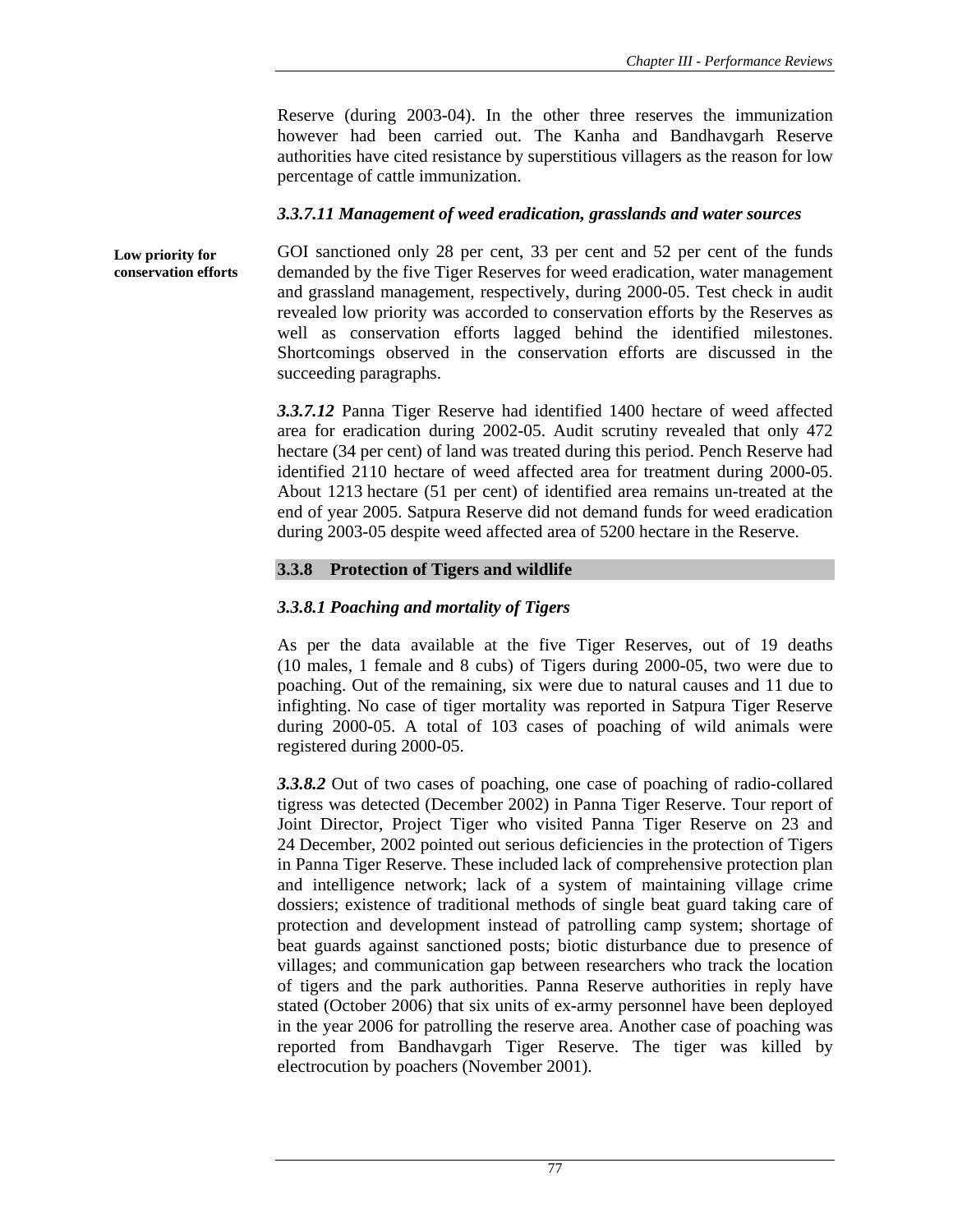#### *3.3.8.3 Inadequate Beat Inspection*

The Tiger Reserves are divided into Ranges, Circles and Beats for operational purposes. Each Range, Circle and Beat is headed by a Range Officer, Forester and Forest Guard respectively. Patrolling by Beat Guards and inspection by higher officials is integral to ensuring protection of wildlife in the Reserves. To minimize the adverse impact on the habitat on account of fire, poaching, illicit timber felling and grazing the State Government prescribed (October 1995) monthly targets for inspection of beats to be carried out by various officers as per roster.

*3.3.8.4* The Tiger Reserve Management did not ensure effective and regular inspection of beats by the Range Officers (RO) and Range Assistants (RA). During 2000-05, the average shortfall in beat inspection at ROs and RAs level was 79 per cent for Bandhavgarh Tiger Reserve. The average shortfall was 41 per cent for buffer zone of Kanha, and 26 per cent for Satpura. Regular inspection of the beats was also not carried out by the ROs and RAs in Panna and Pench Reserves. Records regarding beat inspection for the year 2000, 2001 and 2004 were not found maintained by Satpura Reserve.

#### *3.3.8.5 Inadequate availability of arms and ammunition*

The forest staff is required to be armed with sophisticated weapons and other equipments to combat poaching and illicit trade effectively. It was observed that only 85 weapons were available in the five Tiger Reserves to protect an area of 5021 Square Km of forest land comprising 426 Beats and four out of six guns in Bandhavgarh were lying non-functional since September 2004 There was only one functional gun with the Satpura Reserve authorities to protect a vast area of 1428 Square Km. Also, there were no cartridges available in the Satpura Reserve. **Inadequate arms and ammunition** 

> *3.3.8.6* Besides availability of arms and ammunition, adequate training for their use is essential. As per National Wildlife Action Plan (2002-2016), the States should have adequately trained personnel to man all positions right from park director down to forest guards. It was noticed that none of the Tiger Reserves provided training to the staff on a regular/periodic basis.

### *3.3.8.7 Inadequate communication Network*

A good communication network enables timely action against forest fires, poaching, timber felling, grazing, encroachment and other illegal activities. It was noticed that against the requirement of 1122 communication devices, 971 devices were available in the five Tiger Reserves resulting in a shortfall of 13 per cent*‡‡‡‡‡‡*. Further, 35 (18 per cent) and 23 (16 per cent) wireless devices in Bandhavgarh and Pench were not functional, respectively.

| ++++++         |             |           |                  |                          |
|----------------|-------------|-----------|------------------|--------------------------|
|                | Requirement | Available | <b>Shortfall</b> | Shortfall(in percentage) |
| Kanha          | 376         | 312       | 64               | 17%                      |
| Panna          | 124         | 98        | 26               | 21%                      |
| Pench          | 149         | 126       | 23               | 15%                      |
| <b>Satpura</b> | 269         | 212       | 57               | 21%                      |
| Bandhavgarh    | 204         | 223       |                  |                          |
|                | 1122        | 971       |                  | 13%                      |

**Shortfall in communication devices** 

**Shortfall in beat inspection** 

> $\overline{a}$ *‡‡‡‡‡‡*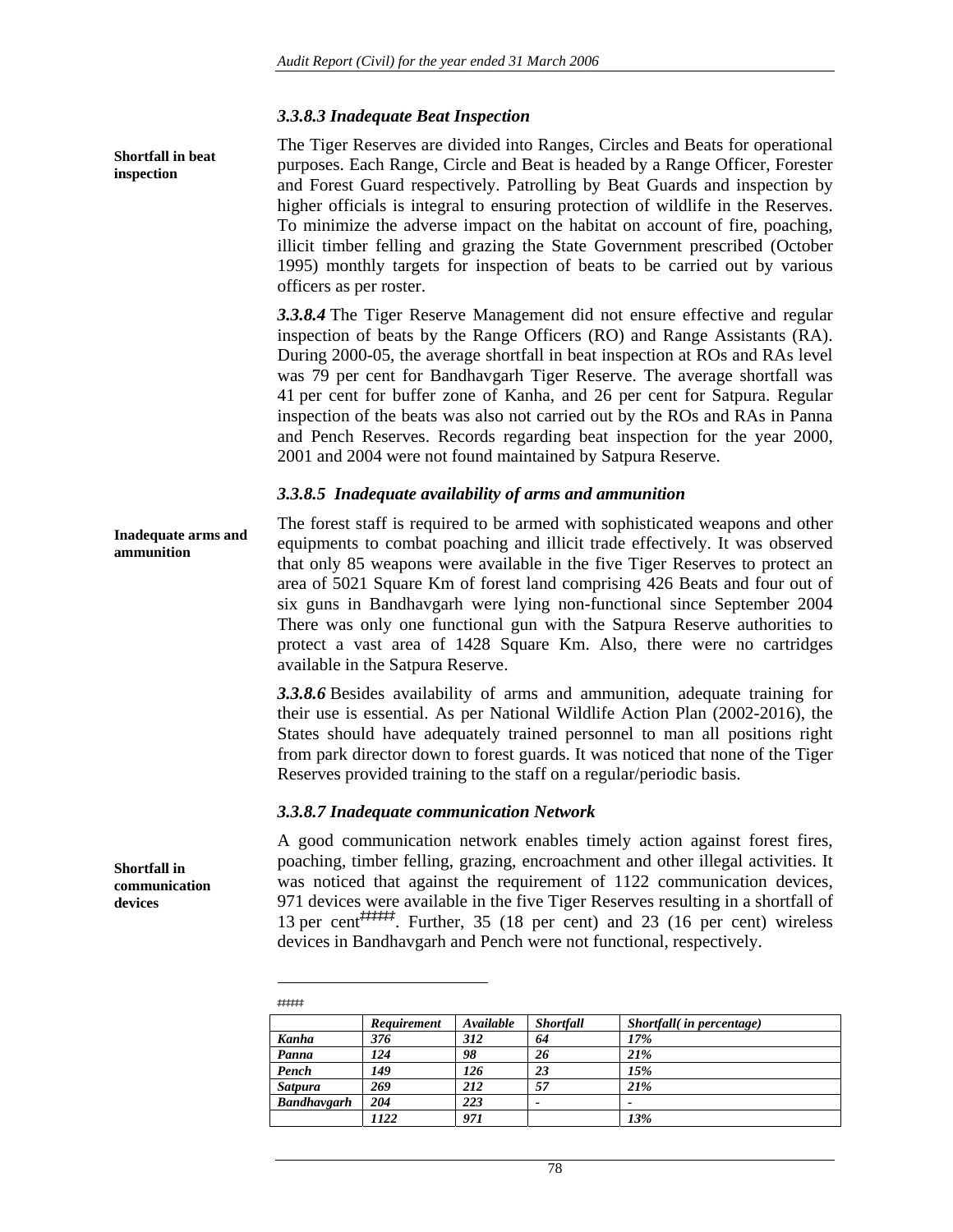### *3.3.8.8 Large number of fire cases*

The forest fires destroy the valuable flora/fauna and cause severe damage to the eco-system. Audit scrutiny revealed that in Satpura, Kanha and Panna reserve, the reserve area of 2870, 1542 and 1269 hectare was effected by the forest fires respectively. There was abnormal increase in the fire incidence from 31 to 102 in Kanha and from 4 to 40 in Bandhavgarh during the year 2003-04. Further the preparedness of the reserves was not adequate as the human labourers with the fire beaters was the only mechanism being used for fighting fire and Rs. 4.41 crore was expended under wages during the period 2000-05. No fire fighting equipment was purchased during the above period by any of the reserves.

### *3.3.8.9 Pendency of Wildlife offences*

Poaching and illegal trade of wild animals emerged as one of the serious threats to the wildlife and in order to have effective control, the Ministry of Environment and Forest (GOI) in its report of August 1994 specially recommended that pending court cases of wildlife offences/crimes need immediate attention to overcome the pendency of court cases and the State Governments were directed to provide adequate professional skills to the front line staff in the prosecution matters related to wildlife. Besides, though the Subarmanian Committee and the National Wildlife Action Plan 2002-16 specially stipulated setting up of special courts for the expeditious disposal of forest offence cases registered under the Protection Act, no such courts were however established in the State. **Pending court** 

> As per an affidavit filed by the MOEF, New Delhi (August 2000) in the Supreme Court, the State Government had agreed to consider establishment of Forest stations on the pattern of police Stations/creation of strike forces on the pattern of Provincial Armed constabulary. During scrutiny of records it was seen that no such orders were issued for the establishment of Forest Stations or strike forces by the State Government.

## *3.3.8.10 Discrepancies in estimation of herbivore population*

Audit scrutiny revealed abnormal rates of growth of herbivore Population in Panna Reserve which ranged from 258 to 318 per cent during the period 2000- 05. In Bandhavgarh Reserve it registered an increase of 53 per cent during 2000-03 and thereafter showed a decrease of 40 per cent in the year 2003-04. Similarly, in Satpura Reserve the population decreased from 11945 in 2000-01 to 6143 in 2003-04; it again increased to 9450 (54 per cent) in 2004-05. The details of Herbivore Population in three reserves are tabulated below:

| Year    | <b>Bandhavgarh</b> | <b>Satpura</b> | Panna  |
|---------|--------------------|----------------|--------|
| 2000-01 | 29,801             | 11.945         | 7.199  |
| 2001-02 | 45,087             | 8.235          | 27,901 |
| 2002-03 | 45,087             | 7.976          | 30.161 |
| 2003-04 | 27,187             | 6.143          | 28,700 |
| 2004-05 | 29,272             | 9.450          | 25,829 |

**Abnormal increase in herbivore population** 

**Abnormal increase in fire incidences** 

**cases**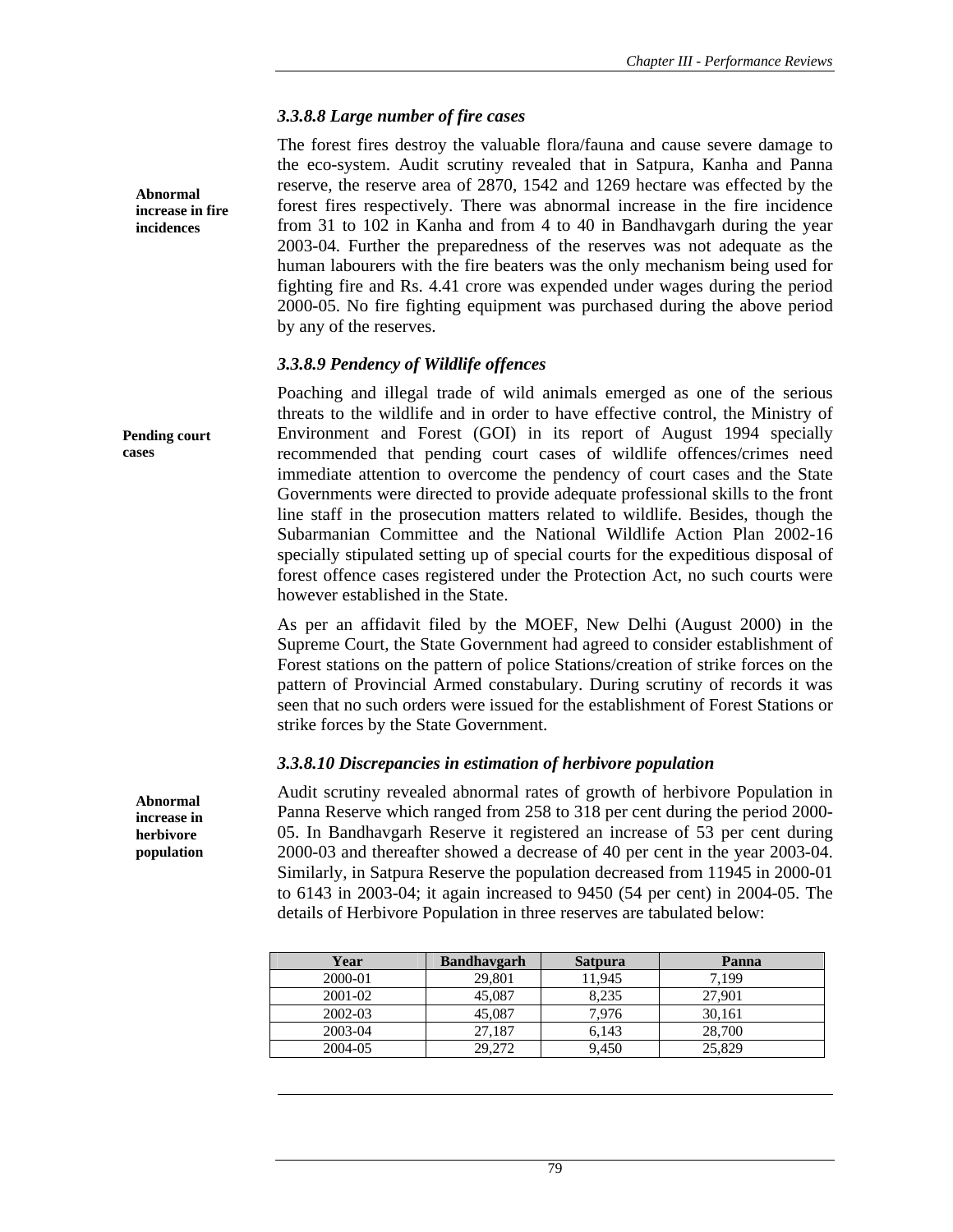Change in methodology from direct counting to pellet count and line transect methods (Panna) and from pellet count to block count and line transect methods (Satpura) has been cited as the reason for sharp increase in herbivore population.

In view of discrepancies in estimation of herbivore population there is an urgent need to streamline the process of estimation of herbivore population.

CWLW in reply has stated that attempts were being made to streamline the estimation process and to follow one single methodology in all the protected areas with the help of WII, Dehradun.

## *3.3.8.11 Deficiencies in methodology of census*

It was noticed that estimation of tigers was being done by capturing pugmarks on glass tracings and plaster cast method since inception, which is not considered a fool proof methodology by experts. Other scientific methods like camera trapping, DNA analysis etc. were not used. Also, the pugmark samples collected each year were not compared to confirm whether the same tigers continued to exist in the reserve or had moved.

### **3.3.9 India Eco-Development Project**

## *3.3.9.1 Funding Pattern*

The scheme was implemented as an externally aided Centrally Sponsored Plan Scheme (CSS) of the GOI. All funds to the Protected Area were transferred through the State Government. Funds were released by the GOI on receipt of Annual Plan of Operations prepared for the Protected Area. The recurrent cost of staff salary was to be borne by the State Government. Project beneficiaries were also required to contribute (25 per cent) towards creation of village development funds.

## *3.3.9.2 Sources and application of funds*

Detailed data about sources and application of funds and component wise savings by the Pench Tiger Reserve is depicted in table given below:

**(Rupees in lakh)** 

| Year         | Amount<br>required as<br>per APO | <b>Amount of</b><br><b>Central</b><br><b>Assistance to</b><br>be provided | <b>Total amount</b><br>of Central<br><b>Assistance</b><br>released<br>including<br>revalidation | <b>Expenditure</b><br>excluding pay<br>of staff and<br>villager<br>contribution | Savings (-)<br>Excess $(+)$ |
|--------------|----------------------------------|---------------------------------------------------------------------------|-------------------------------------------------------------------------------------------------|---------------------------------------------------------------------------------|-----------------------------|
| 2000-01      | 1138.53                          | 952.80                                                                    | 617.65                                                                                          | 461.84                                                                          | $(-)$ 155.81                |
| 2001-02      | 1458.00                          | 800.00                                                                    | 800.00                                                                                          | 477.21                                                                          | (-) 322.79                  |
| 2002-03      | 1019.00                          | 862.00                                                                    | 862.00                                                                                          | 634.22                                                                          | $(-)$ 227.78                |
| 2003-04      | 513.35                           | 423.21                                                                    | 478.70                                                                                          | 478.70                                                                          |                             |
| 2004-05      | 213.77                           | 170.00                                                                    | 65.45                                                                                           | 67.22                                                                           | $(+)$ 1.77                  |
| <b>Total</b> | 4342.65                          | 3208.01                                                                   | 2823.80                                                                                         | 2119.19                                                                         | $-)$ 704.61                 |

## *3.3.9.3 Eco-development under IEDP*

Eco-development is an integral part of Tiger Reserve development. Through eco-development activities, the interests of the tiger can be dovetailed with the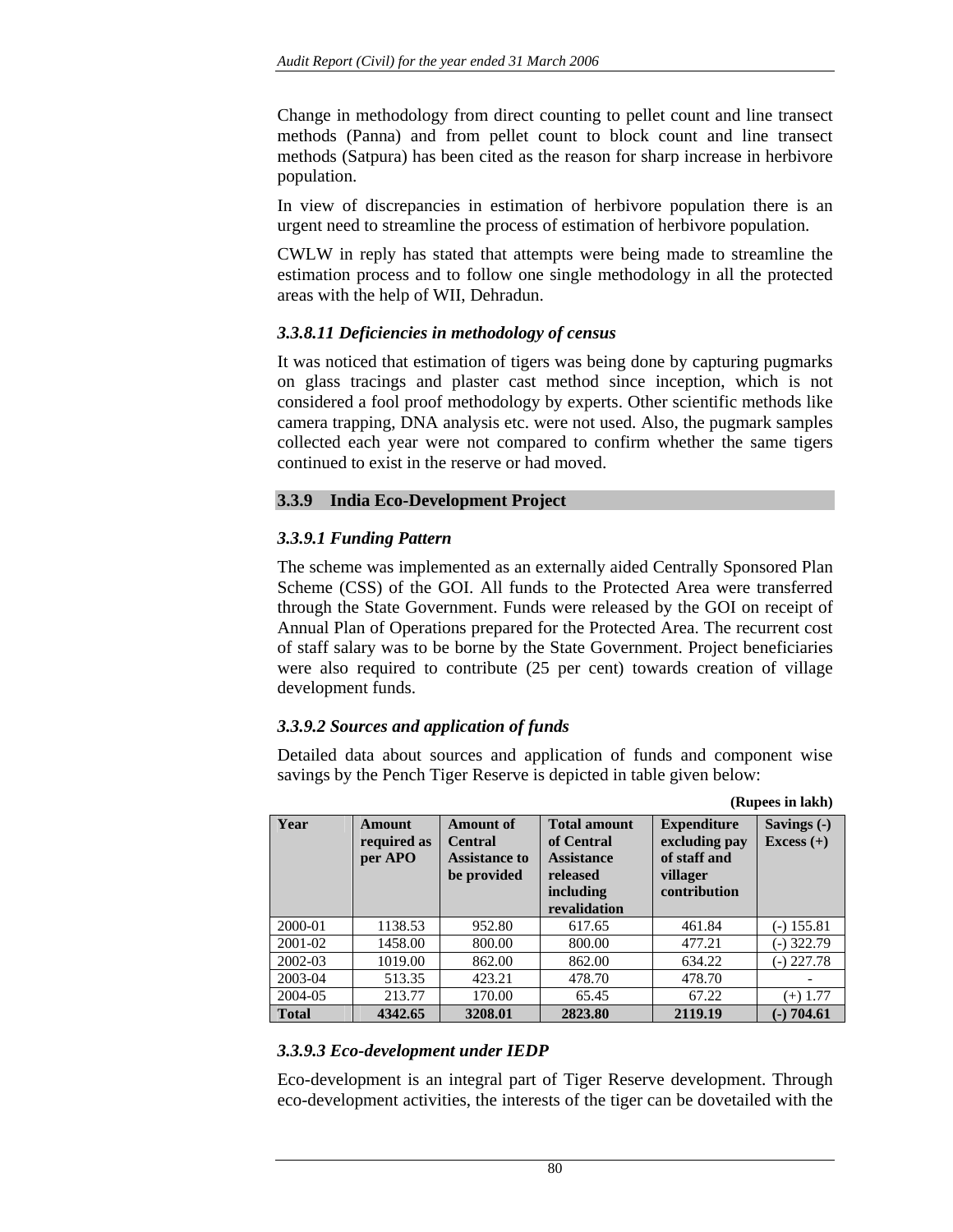need of the people sharing habitat with tigers. India Eco-development Project (IEDP) funded by external sources was operated for eco-development in the Pench Tiger Reserve. Audit observed deficient planning and inefficient execution of the project resulting in avoidable and infructuous expenditure and non-accrual of benefits to the targeted groups in many cases.

# *3.3.9.4 Deficiencies in micro planning*

The Staff Appraisal Report (SAR) of the IEDP stipulated that participatory micro plans were to be prepared for implementing various activities like construction of ponds wells, dams, farm bunding biogas plants, alternative employment sources under the 'Village Eco-development' component of the project. Audit revealed that during 2000-01, 34 Eco-Development Committees (EDC) spent Rs. 44.69 lakh on activities that were not included in the micro plans and on the other hand activities amounting to Rs. 71.54 lakh, which were included in the micro plans, were not undertaken at all by these Eco Development Committees during 2000-01. During 2001-05, these 34 Eco Development Committees spent Rs. 221.72 lakh without even preparing micro plans defeating the objective of involving local communities through preparation and implementation of micro plans. The PCCF (Wild life) stated in October 2006 that on the basis of new demand few works of micro plan were not implemented and some new works approved by World Bank were taken. It was also stated that since the period of IEDP was extended, there was no need of preparing separate micro plan for extended period. Reply is not acceptable as IEDP stipulations were not adhered to.

# *3.3.9.5 Incomplete coverage of Energy Conservation measures*

To ease the pressure on the Tiger Reserve for fuel wood, it was decided by Pench Tiger Reserve authorities to reduce fuel wood consumption by 50 percent. This was to be achieved by installation of biogas plants for 5,100 families during 2000-05. Against the target of 5,100 families, biogas plants for only 1288 families (25 percent of the target) could be installed during the period. CWLW in reply has stated (October 2006) that during the implementation it came to the notice of Park Authority that only few families could support the Biogas units. Evidently the projections were not based on realistic data.

# *3.3.9.6 Non-recovery of interest free loan*

The Pench Reserve Management had provided Rs. 26.03 lakh of interest free loans to 142 landless members of the Eco Development Committees during 2000-05. The loans were provided out of the Village Eco-Development Fund created by villagers' contribution (25 per cent) and matching contribution by GOI (75 per cent). The loans were to be repaid in easy monthly installments. It was noticed in audit that only Rs. 2 lakh out of Rs. 26 lakh could be recovered till December, 2005. Non-recovery of Rs. 24 lakh deprived the Eco-Development Committees for additional investment opportunity that was envisaged under the project.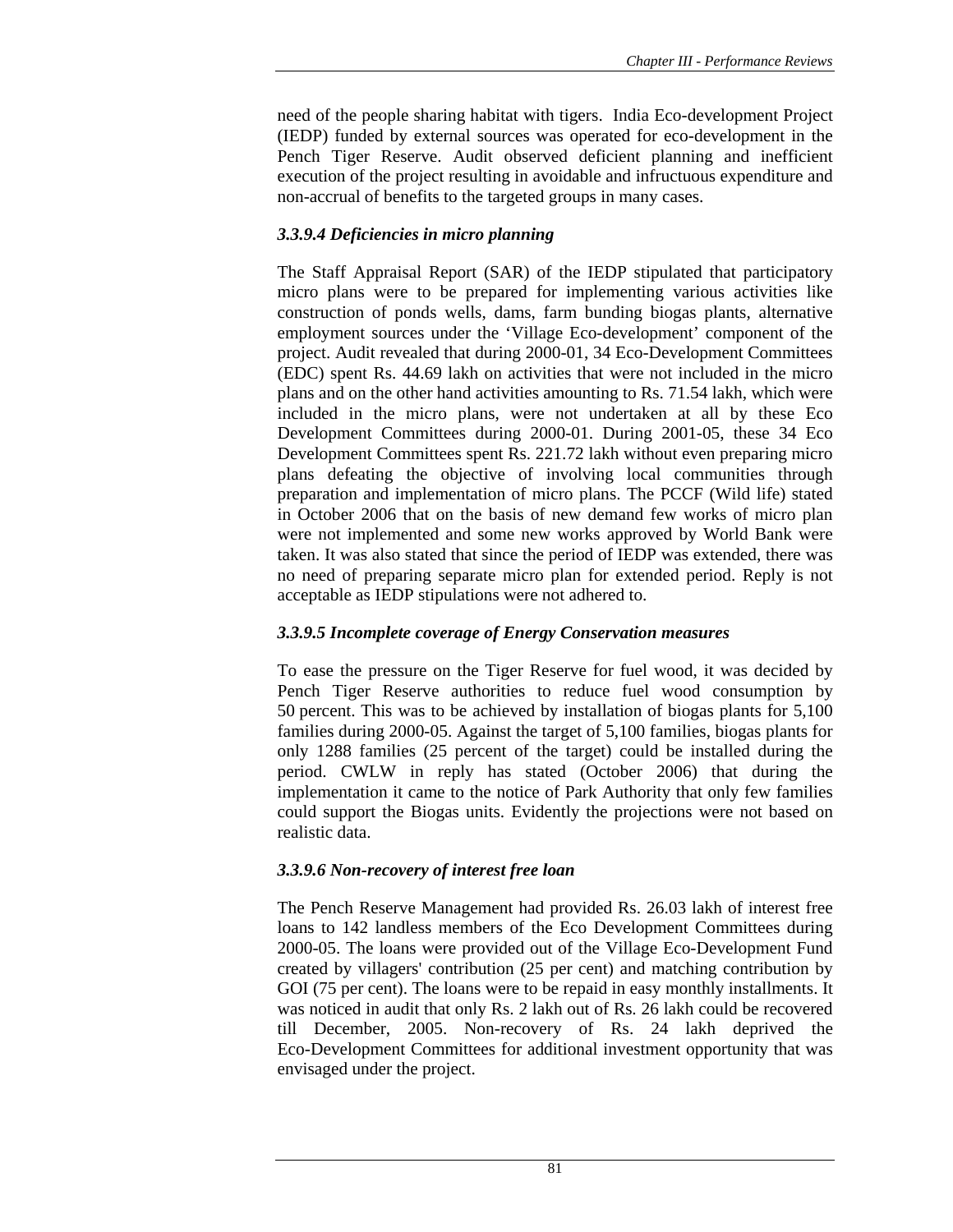## *3.3.9.7 Infructuous expenditure on construction of veterinary laboratories*

**Objective of setting up of laboratory not achieved** 

The Pench Reserve Management had incurred Rs. 18.35 lakh (1998-2003) for constructing three buildings for using as field veterinary laboratories. Lab equipments such as freezers, generators etc. worth Rs. 4 lakh (2000-03) were also purchased. Audit observed that these buildings could not be put to proper use because neither any pathologist/lab assistant was posted nor were any required instruments were stocked after 2002-03. No records about the functioning of the labs were available. Thus, the objective of setting up of laboratories was not achieved thereby rendering expenditure of Rs. 22.35 lakh as infructuous.

# **3.3.10 Monitoring and evaluation**

The Wild Life Protection (Amendment) Act, 2002 provided for constitution of State Board for Wild Life (SBWL) that would meet twice in a year for advising the State Government on matters of wildlife conservation and protection. In Madhya Pradesh, the State Wild Life Board held only two meetings since September, 2003. GOI had directed the States (September, 2001) to form a Monitoring and Evaluation Committee for monitoring and evaluation of initiatives executed under the Project. The committee was to be constituted with representation from the PCCF office, field units and regional CCF offices. The State Government had not set up any such committee.

# **3.3.11 Conclusion**

The performance review of five tiger reserves for the period from 2000-2005 revealed that the planning process was found to be deficient as even after 23 to 30 years of initial notification, the basic objective of providing inviolate environment to wildlife in the core zone of Tiger reserve could not be achieved. There were persistent savings under the various activities which resulted in non-achievement of the set targets and non-percolation of the benefits. Besides there was excess expenditure under the various activities which was not got regularised. Adequate attention was not paid for the conservation and protection measures such as weed, grass land, fire protection measures and availability of adequate arms and ammunition. Discrepancies were noticed in estimation process of herbivore population and no scientific/reliable methods were observed for the tiger census. IEDP was not implemented as per plan and there were shortfalls in achievement of targets under energy conservation measures and infrastructure creation for providing veterinary care. Monitoring mechanism was inadequate and weak.

# **3.3.12 Recommendations**

 $\triangleright$  Each Tiger Reserve should have a well formulated Management Plan, clearly identifying long and medium term goals and it should be ensured that the Annual Plans of Operation are based on Management Plans and these are submitted in time to the GOI for obtaining timely release of funds.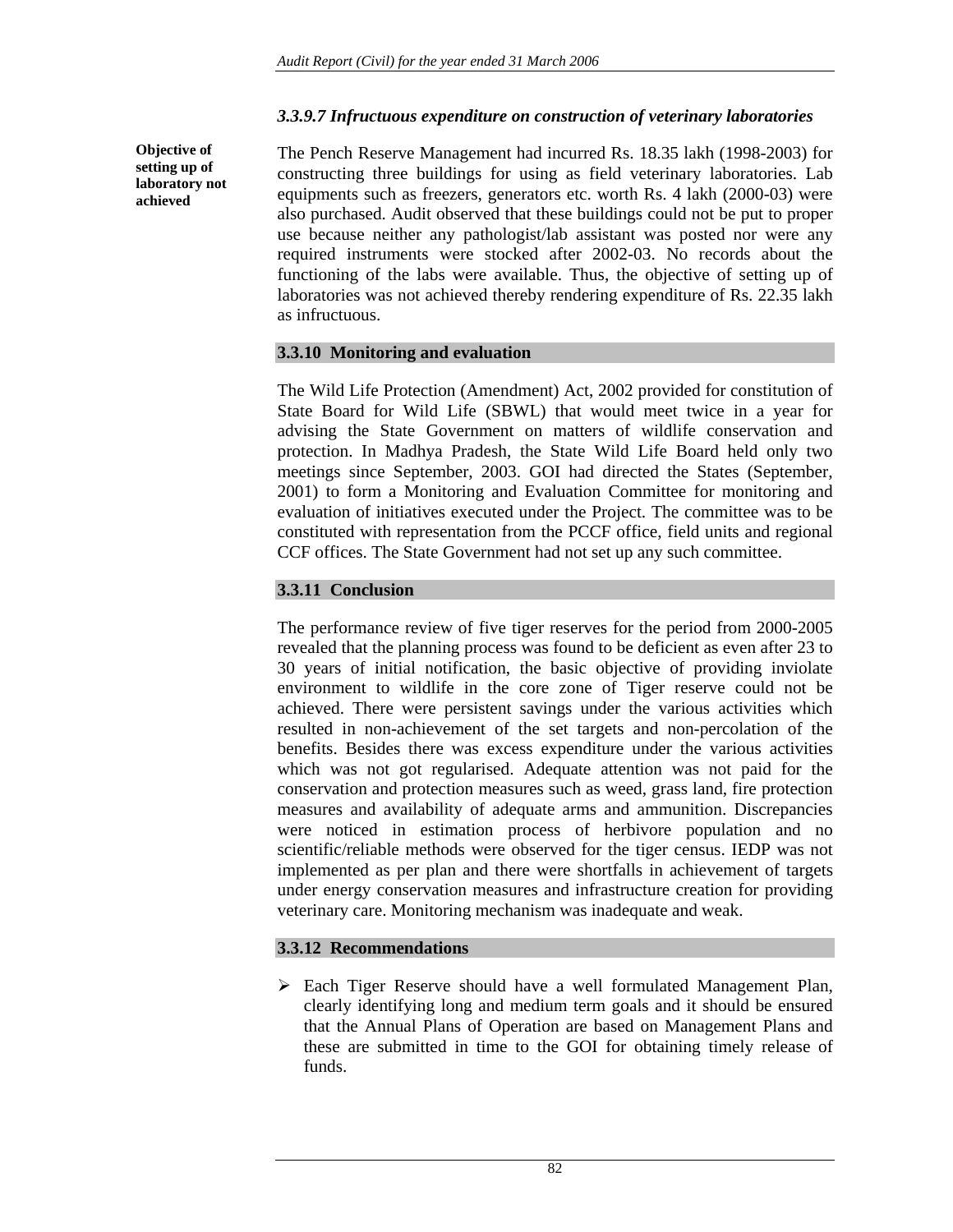- $\triangleright$  Compartment Histories should be updated annually to serve as a credible source of wildlife information for planning purposes.
- ¾ Letter of Credit system should be introduced to strengthen budgetary control and to avoid wide spread excess expenditure over annual allotments by the Tiger Reserves.
- $\triangleright$  The Government should make firm commitment to relocate the families from the core and buffer areas of Tiger Reserves and should draw a comprehensive resettlement plan for this purpose. Final notification of all the Tiger Reserves in the State should be done in a time bound manner and effective steps need to be taken to evict the encroachments.
- $\triangleright$  Efforts should be made to improve communication and intelligence network; and to provide adequate arms and ammunition to the project personnel.
- $\triangleright$  Techniques of tiger census and estimation of herbivore population need to be refined so that their reliability is enhanced. More reliable and scientific techniques such as Camera trapping and DNA analysis for estimating the number and monitoring the movement of tigers may be introduced.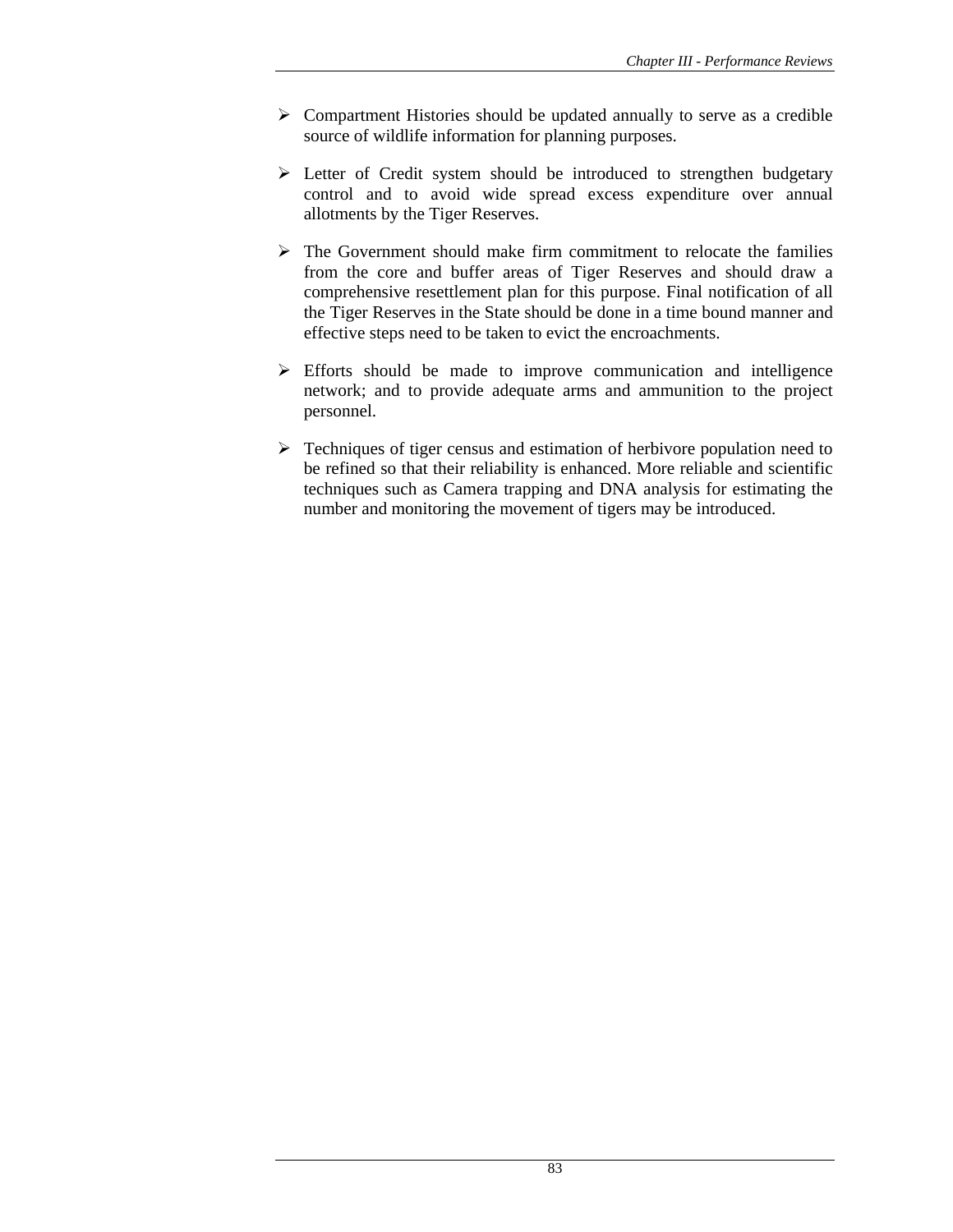# **WATER RESOURCES AND NARMADA VALLEY DEVELOPMENT DEPARTMENTS**

# **3.4 CONSTRUCTION OF IRRIGATION PROJECTS WITH NABARD LOAN**

## **Highlights**

*Six hundred twenty seven projects of Water Resources Department (WRD) and thirty-five projects of Narmada Valley Development Authority (NVDA) were sanctioned with National Bank for Agriculture and Rural Development (NABARD) loan at a total outlay of Rs. 1418.17 crore and Rs. 1163.25 crore to create additional irrigation potential of 2.98 lakh hectare (ha) and 2.51 lakh ha respectively till March 2006. Rs. 161.26 crore and Rs. 74.46 crore were unauthorisedly spent in excess of the sanctioned cost by WRD and NVDA respectively due to incorrect estimation. Thirteen projects of WRD on which Rs. 2.07 crore was spent were abandoned due to infeasibility and other constraints. Possibility of completion of 12 projects is remote due to uncertain position of forest clearances. The implementation of the much needed programme was tardy because 232 projects of WRD and 32 projects of NVDA were still in pipeline. Work on 51 projects of WRD was not started. Rupees 249.70 crore and Rs. 83.91 crore spent by WRD and NVDA respectively on unapproved items of works were disallowed by NABARD. Investment of Rs. 75.19 crore on construction of 12 projects was nugatory/ill conceived, as they did not yield envisaged benefits. The utilization of irrigation potential created was 0.53 lakh ha and 0.04 lakh ha against projected potential 1.69 lakh ha and 0.51 lakh ha for schemes undertaken by WRD and NVDA respectively. Some important findings of the performance audit are given below:* 

**Rupees 249.70 crore and Rs. 83.91 crore of WRD and NVDA respectively spent on unapproved items were disallowed by NABARD till June 2006.** 

*(Paragraph 3.4.5.2)* 

**Substantial shortfall in utilization of the irrigation potential was noticed in 49 Lift Irrigation Schemes completed at an expenditure of Rs. 57.29 crore.** 

*(Paragraph 3.4.6.6)* 

**Investment of Rs. 65.78 crore has been blocked due to uneven physical progress of 38 projects.** 

*(Paragraph 3.4.7.6)* 

**Investment of Rs. 51.64 crore and Rs. 23.55 crore on completion of seven projects and five projects respectively was nugatory or ill conceived, as they did not yield projected benefits.** 

*(Paragraphs 3.4.7.1 and 3.4.7.2)*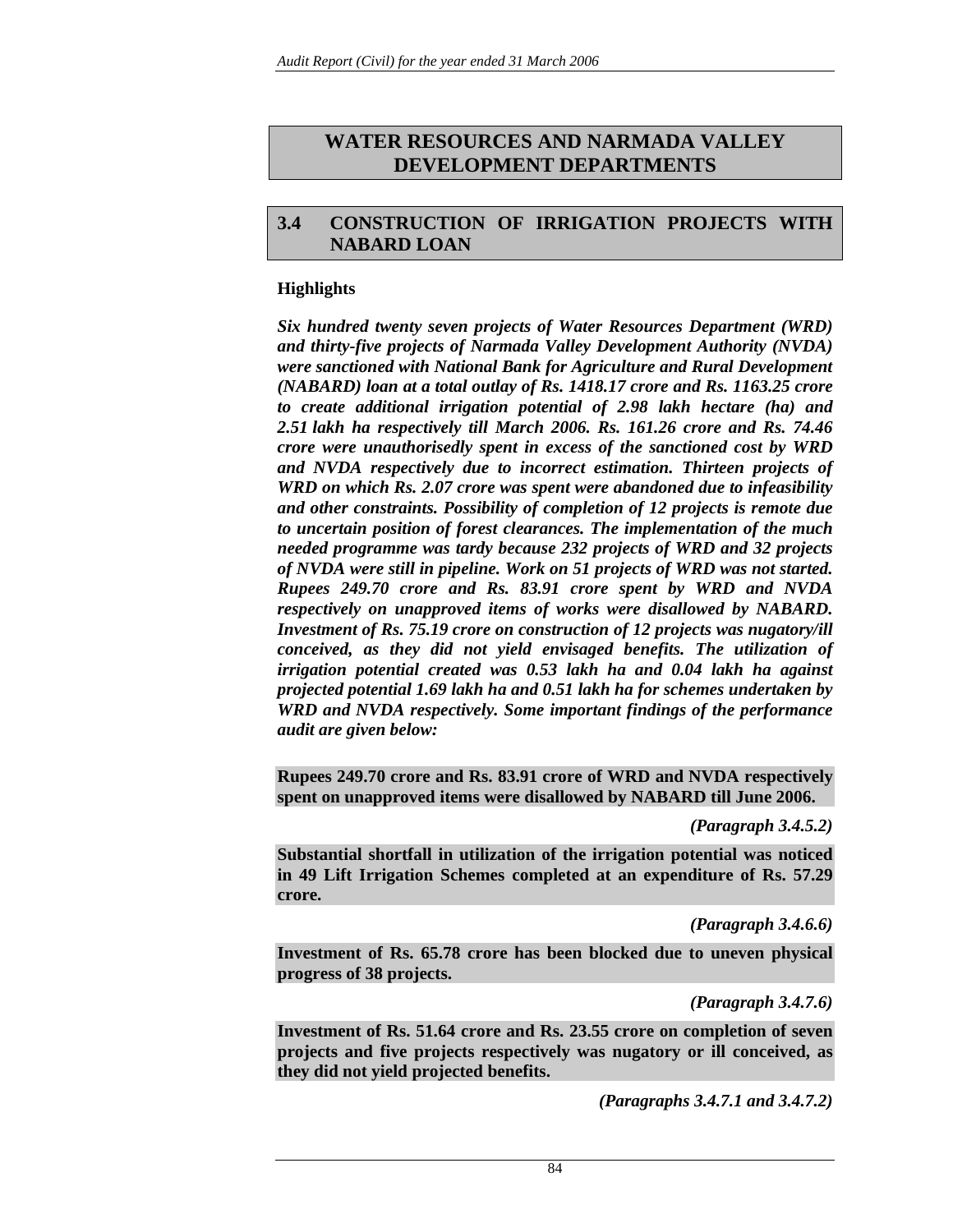**Purchase of articles worth Rs. 3.05 crore from Dewas Udyog, Dewas was in violation of store purchase rules. Purchase of survey instruments of Rs. 59.56 lakh with NABARD loan was irregular.** 

### *(Paragraph 3.4.7.4)*

**Debitable cost of Rs. 4.32 crore was not recoverable from contractors due to deviation from the agreements.** 

*(Paragraph 3.4.7.5)* 

### **3.4.1 Introduction**

The Government of India (GOI) has set up a Rural Infrastructure Development Fund (RIDF) in 1995-96 to be operationalised by National Bank for Agriculture and Rural Development (NABARD) for financing as well as motivating the State Governments to take up implementation of the on going as also the new infrastructure projects in the rural areas as a crash programme. The irrigation potential in the State was 39.6 per cent (1997-98) of the net sown area (NSA) as against the national average of 65.2 per cent for the same base year. With a view to create additional irrigation potential, the State Government decided (April 1995) to complete 855 incomplete irrigation projects of WRD with NABARD loan for unlocking of sunken investments of Rs. 3377.04 crore already made in order to realize their full benefits. Subsequently in 1996-97 NVDA also decided to avail NABARD loan facility for creation of additional irrigation potential.

### **3.4.2 Organisational set-up**

The WRD is headed by a Principal Secretary (PS) at Government level. Seven Chief Engineers (CE)§§§§§§ working under the Engineer-in-Chief (E-in-C) are responsible for implementation of projects. NVDA is a high power body with a Chairman and six Members for Engineering, Finance, Power, Planning, Environment  $&$  Forest and Rehabilitation. In case of NVDA three  $\text{CEs}^{**}$ working under the Member, Engineering were responsible for implementation of projects. The Water Resources (WR) Divisions and Narmada Development (ND) Divisions of the WRD and NVDA headed by the Executive Engineers (EE) are executing the projects respectively under the direction and control of Superintending Engineers (SE) of circles.

## **3.4.3 Audit objectives**

 $\overline{\phantom{a}}$ 

The performance audit of construction of irrigation projects with NABARD loan was conducted with a view to assess whether:

- $\triangleright$  the funds were utilized efficiently and economically;
- $\triangleright$  systematic planning was done in fixation of the targets and their achievement;
- $\triangleright$  execution of the projects was managed efficiently and effectively with due adherence to quality standards;
- $\triangleright$  the monitoring, control and evaluation were effective.

*<sup>§§§§§§</sup> Narmada Tapti Basin, Indore, Chambal Betwa Basin, BhopaL, Operation & Maintenance, Bhopal, Wain Ganga Basin, Seoni, Dhasan Ken Basin, Sagar, Yamuna Basin, Gwalior and Ganga Basin,Rewa. \*\*\*\*\*\*\* CE, RABLS Jabalpur, CE Lower Narmada Basin, Indore and CE (Power), Bhopal.*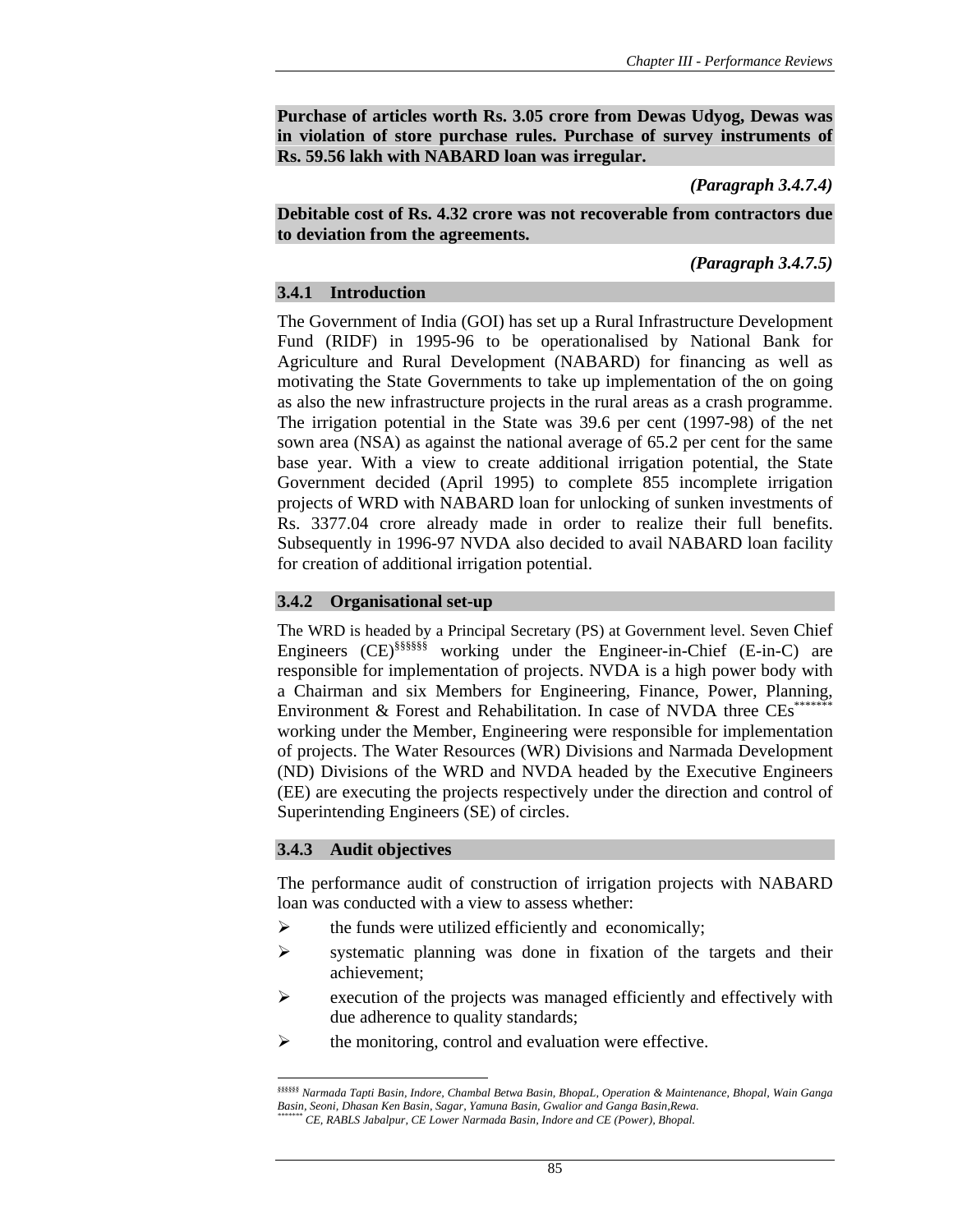### **3.4.4 Scope of audit**

The records in the office of the E-in-C WRD, seven CEs and 10 divisions out of 43 divisions and three CEs of NVDA and four divisions out of 10 divisions were test checked in audit from May 2006 to September 2006. Of the 662 projects (WRD 627 projects and NVDA 35 projects) 335 projects were test checked. Rupees 758.51 crore was spent as of June 2006 on the test checked projects, which was 40.45 per cent of the total expenditure that was incurred on these irrigation projects that were financed by NABARD. Further for these test-checked projects NABARD loan of Rs. 877.97 crore was availed which was 38.86 percent of the total sanctioned NABARD loan.

## **3.4.5 Funding pattern**

# *3.4.5.1 Utilisation of funds*

For execution of projects allotment was made in budget and expenditure incurred there against was claimed on monthly basis from NABARD. Financing by NABARD up to 90 per cent of the project cost incurred on the sanctioned projects by the Government was on reimbursement basis, which was repayable in seven years in five equal installments commencing from 3<sup>rd</sup> year of the sanction of loan. The interest on loan was payable from date of release on quarterly basis and the rate of interest depended upon the agreement entered in for specific tranche ranging from 6.5 per cent to13 per cent.

Loans of Rs. 843.76 crore and Rs. 664.66 crore were released by NABARD till June 2006 against cumulative sanction of Rs. 1246.36 crore and Rs. 1012.78 crore leaving a gap of Rs. 402.60 crore and Rs. 348.12 crore for WRD and NVDA respectively. Financing of projects of tranche I to V has ended on June 2006 and unavailed loan of Rs. 60.94 crore also lapsed. FD and NABARD had also expressed their concern on poor monitoring of the programme.

Two hundred thirty two projects of WRD were incomplete as of June 2006 that included 7 and 11 projects of tranche III (1997-98) and IV (1998-99) respectively. In 113 schemes out of 232, the proposals for land acquisition had not been submitted, whereas in 108 schemes the process of land acquisition was in progress. The work on 51 schemes has not started for want of land acquisition or various other constraints. The work of Mini hydel power project of 15 MW in Khandwa sanctioned (2001-02 tranche VIII) at an outlay of Rs. 62.01 crore had not started and mobilization advance of Rs. 7.02 crore obtained (2002-03) had also remained unutilized.

# *3.4.5.2 Expenditure on unapproved items of works*

Appropriate administrative and financial control was not in place to secure optimum utilization of funds. Funds were also not released by State as per sanctioned cost of the projects. NABARD had reimbursed the amount spent in accordance with terms and conditions agreed upon. Rs. 249.70 crore spent by WRD and Rs. 83.91 crore spent by NVDA on unapproved items of works, excess over sanctioned cost, wages of work charged/daily wage staff and petty purchase during 1995-96 to 2005-06, were disallowed by NABARD. Tranche wise amounts disallowed are given in **Appendix 3.6**. It has disturbed the entire

**The implementation of the programme was tardy. Work in 51 projects had not been started. In 113 projects proposal to acquire land was under process.** 

**Rupees 249.70 crore spent by WRD and Rs. 83.91 crore by NVDA on unapproved items of work was disallowed by NABARD**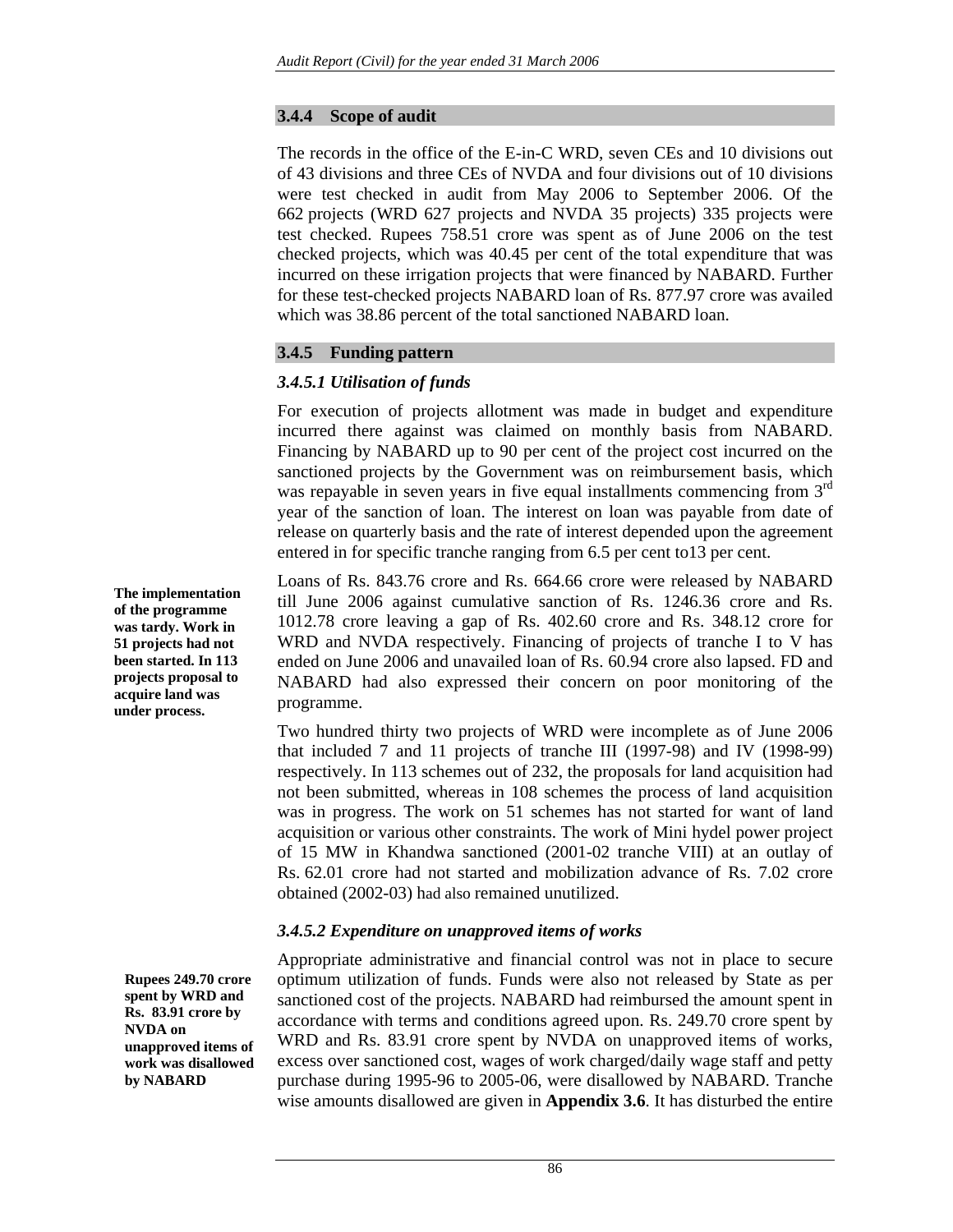economics of the projects. The FD had expressed (May 2005) their concern on this matter. Fact remains that close monitoring, adherence to schedule, approval of deviations by competent authority could alone have prevented such cases of non reimbursement by NABARD and these steps were however, not found to have been adequately taken.

### *3.4.5.3 Non-accountal of interest element*

The project wise amount of interest paid on the loan was not available. The element of interest was neither debited to cost of projects nor was it considered for evaluating benefit cost (BC) ratio and economic rate of return (ERR) of the projects. Further, rate of interest for earlier tranches (tranche –1 1995-96 13%, tranche-II & III 1996-98 12%) was higher as compared to subsequent tranches (tranches IV to VII 1998-2002 7%, tranches VIII to XI 2002-2006 6.5%). The extensions of implementation period of the projects, therefore, attracted additional interest liability at higher rates besides denial of envisaged benefits due to non-completion. The E-in-C admitted (July 2005) the fact and assured that element of interest would be considered in future.

### *3.4.5.4 Unauthorised sanction of extra items*

The agreement lays down that specific sanction of Government has to be obtained if quantities of any item exceeds by 30 per cent of the estimated quantity or Rs. 15 lakh. A test check in audit disclosed that in 10 cases<sup>†††††††</sup> the quantities exceeded were as high as 861 per cent but instead of obtaining Government sanction it was chosen to get the work of Rs. 7.40 crore done on separate contracts. Commencement of work on extra quantity without obtaining sanction of Government was not only irregular but also had adverse implication on economic feasibility of projects.

## *3.4.5.5 Delay in submission of project completion certificate*

Audit scrutiny revealed that completion reports (Appendix 2.27 of the Manual) justifying and as also regularizing expenditure in excess of sanctioned estimates were not submitted through Accountant General as laid down in Works Manual.

The project completion certificates (PCRs) in respect of 63 projects<sup>‡‡‡‡‡‡‡</sup> reported complete between June 2002 and March 2006 were awaited despite several reminders by the E-in-C / NABARD. The CE, BODHI also reported (November 2005) that completion drawings and completion reports in proforma prescribed by CWC were awaited.

The E-in-C has assured (October 2005) in reply that instructions have been issued to all the CEs and EEs to submit the completion certificates of the projects to Accountant General within a month.

**Interest paid on loan was neither debited to the cost of the project nor considered for evaluating the economic return rate of the projects.** 

**Work of additional quantities for Rs. 7.40 crore was executed without Government sanction.** 

**PCRs were not submitted through AG duly regularising excess expenditure.** 

 $\overline{\phantom{a}}$ 

*<sup>†††††††</sup> Kaka Saheb Gadgil-Mandsaur Rs. 0.71 cr, Junapani-Khargone Rs. 0.35 cr, Satkinalla-chhindwara Rs. 0.31cr, Kevlari-Raisen Rs 0.16 cr, Shankarpura-Rajgarh Rs. 0.16 cr, Shahpura distributory-Narsighpur Rs. 1.80 cr and Rs. 0.47 cr, Andia Kandel-Narsighpur Rs. 2.25 cr, Gawlan Khargone Rs. 0.94 cr, Navalpura-Khargone Rs. 0.25 cr. ‡‡‡‡‡‡‡ CE N/T Basin, Indore (31), CE Dhasan Ken Basin, Sagar (4), CE Yamuna Basin, Gwalior (2), CE Wain Ganga Basin, Seoni (8), Chambal Betwa Basin Bhopal (16), Operation & Maintenance Bhopal (2).*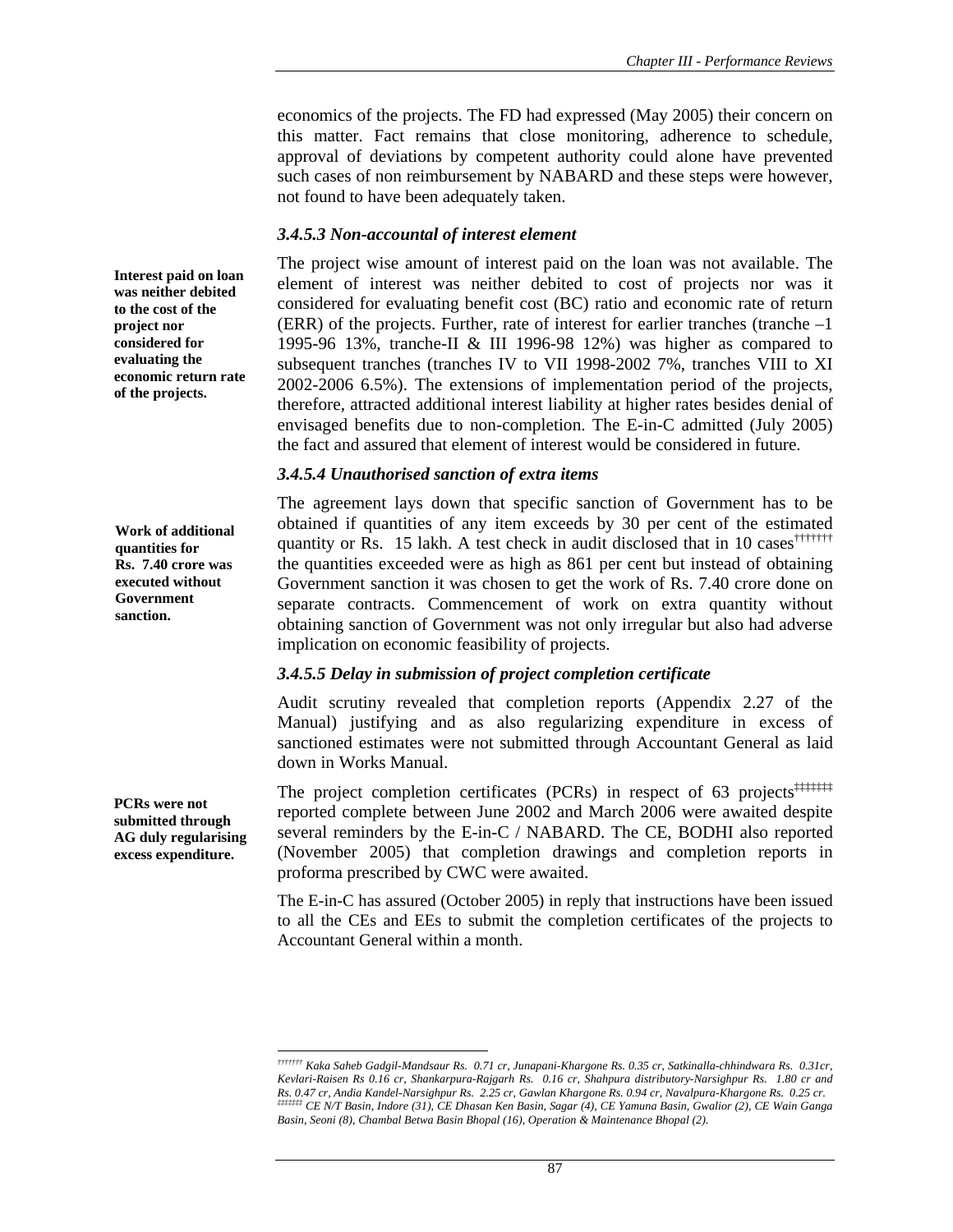### **3.4.6 Planning**

### *3.4.6.1 Non-achievement of targets*

**Out of 627 projects of WRD and 35 projects of NVDA, 382 projects of WRD and 3 projects of NVDA could only be completed.** 

There were 855 incomplete irrigation projects of WRD but construction of 627 projects including 349 new projects at a sanctioned cost of Rs. 915.40 crore was taken up with NABARD loan under tranche I to XI at a total outlay of Rs. 1418.17 crore (NABARD loan Rs. 1246.36 crore and State share Rs. 171.81 crore) during 1995-96 to 2005-06 to create additional irrigation potential of 2.98 lakh ha. Three hundred eighty two projects were reported complete and 232 projects were in progress as of June 2006. An expenditure of Rs. 1087.75 crore has been incurred so far (June 2006). Thirteen projects have been abandoned.

Construction of 35 projects including two mini hydel power projects of 10 and 15 MW of NVDA was taken up with NABARD loan under tranches II to X at a total outlay of Rs. 1163.25 crore (NABARD loan Rs. 1012.78 crore and State share Rs. 150.47 crore) between 1996-97 and 2004-05 to create additional irrigation potential of 2.51 lakh ha. Three projects were reported complete at a cost of Rs. 48.31 crore and irrigation potential of 0.51 lakh was created. Thirty-two projects were in progress on which Rs. 738.92 crore was spent as of June 2006. The tranche wise position of projects sanctioned, loan sanctioned and released, amount spent, amount disallowed and projected irrigation potential is given in **Appendix 3.6***.* 

### *3.4.6.2 Delay in availing of loan*

According to terms and conditions of NABARD loan, each project was to be completed within two to three years. The position of NABARD loan sanctioned for 627 projects of WRD and amount of loan availed as well as targets fixed to complete the projects and actual achievement was as under:

|         |                 |                   |                 |                  | (Rupees in crore) |
|---------|-----------------|-------------------|-----------------|------------------|-------------------|
|         |                 | <b>Amount of</b>  | <b>Projects</b> | <b>Shortfall</b> | <b>Shortfall</b>  |
| Loan    | <b>Projects</b> | Loan              | completed       | in loan          | in Project        |
|         |                 | availed           |                 |                  |                   |
| 534.91  | 343             | 480.00            | 150             | 54.91            | 193               |
| 73.70   | 25              | 64.72             | 61              | 8.98             | 157               |
| 142.04  | 55              | 109.71            | 63              | 32.33            | 149               |
| 175.97  | 73              | 104.32            | 37              | 71.65            | 185               |
| 143.66  | 83              | 66.21             | 19              | 77.45            | 249               |
| 176.08  | 48              | 18.80             | 52              | 157.28           | $245*$            |
| 1246.36 | 627             | 843.76            | 382             | 402.60           | 232               |
|         |                 | <b>Sanctioned</b> |                 |                  |                   |

 **\* Thirteen projects have been abandoned, 28 and 48 projects are targeted to complete by March 2007 and March 2008 respectively.** 

As could be seen the progress in availing of loan was very tardy. Further there were delays in execution of the projects. As against 156 projects to be completed during 2005-06 only 52 projects were completed. The projects were not being implemented even within the extended tranche period due to abnormal delays in land acquisition and also delays in finalizing the executing agencies. The targets fixed were unrealistic to achieve the projected objectives. NABARD had also reiterated their concern on the slow pace of implementation of the projects.

The E-in-C admitted (October 2005) that delay in completion of projects resulted in increase of interest liability besides denial of irrigation benefits.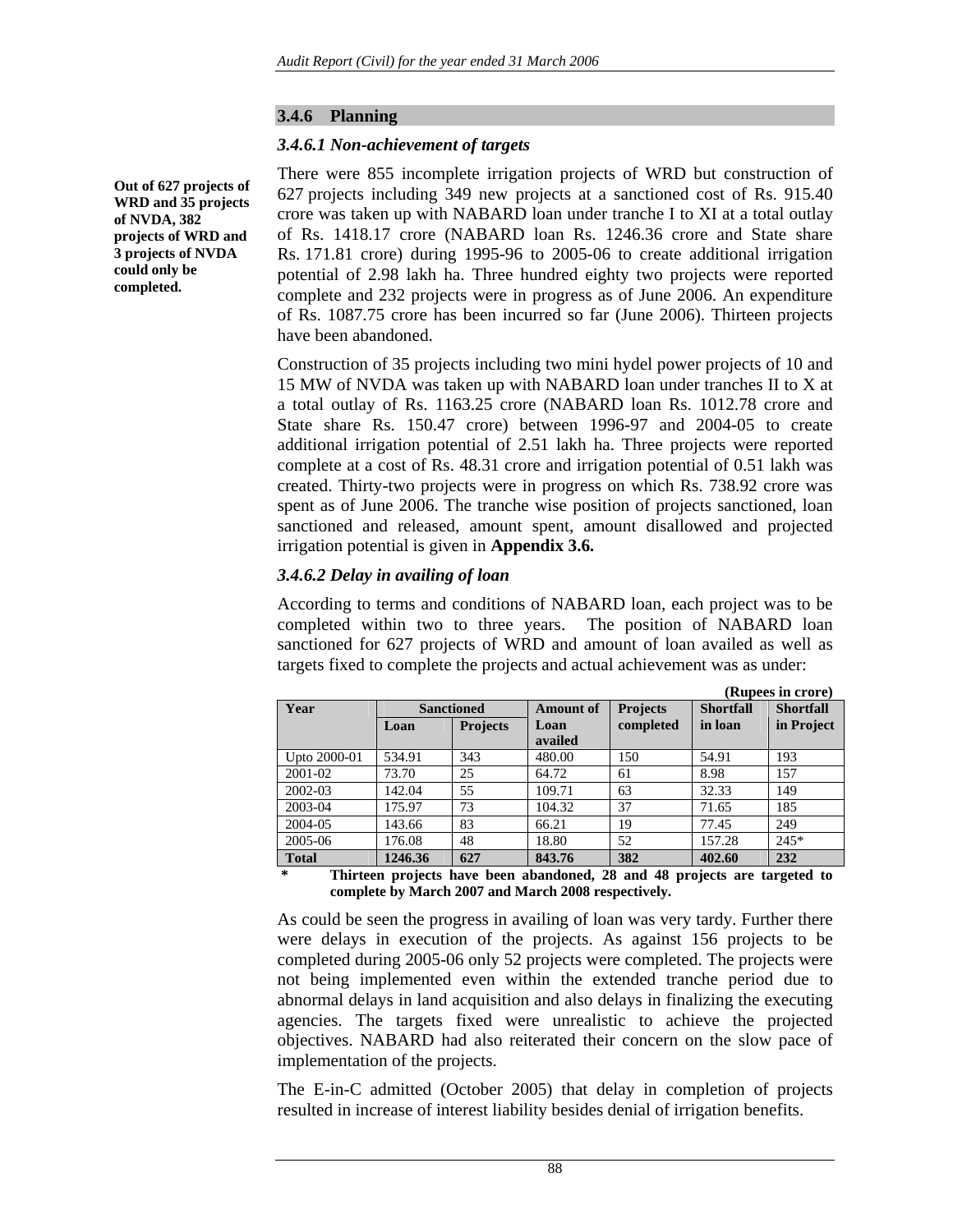### *3.4.6.3 Inadequate survey and inaccurate estimation*

According to terms and conditions of NABARD loan the project should be technically feasible, financially viable, and economically beneficial with high priority. The State Government directed the department (December 2002 and June 2003) to submit technically sound and economically feasible schemes. It was observed in audit that there has been substantial increase in cost due to high cost of land compensation, increase in quantities, additional/extra items during the course of execution of projects due to inadequate survey or unrealistic estimation which contributed to delay in completion, and denial of irrigation facilities to the beneficiaries. NABARD also opined (December 2002 and June 2003) that the projects were proposed without adequate scrutiny. Scope of projects was also revised in implementation stages without obtaining approval of proper authority.

NABARD sanctioned loan of Rs. 228.74 crore on 69 projects of WRD but Rs. 390 crore was spent on these projects as of June 2006. Thus, Rs. 161.26 crore spent in excess of the sanctioned cost due to inadequate estimation of land compensation, additional/extra items was unauthorized. The estimates were revised to Rs. 408.95 crore but sanctions were awaited as of June 2006.

Similarly it was observed that even after obtaining sanction for revision in cost of 3 projects§§§§§§§ of NVDA from Rs. 179.26 crore to Rs. 231.91 crore (March 2003), an amount of Rs. 21.81 crore was incurred over and above the revised cost. It was irregular to provide allotment of funds and issue of LOCs in excess of the revised sanctions.

### *3.4.6.4 Selection of unfeasible projects*

Thirteen projects\*\*\*\*\*\*\*\* sanctioned between 1995-96 and 2003-04 at an outlay of Rs. 8.80 crore to create additional irrigation potential of 2336 ha were abandoned (February 2002 to May 2005) being not feasible and other constraints when Rs. 2.07 crore had already been spent besides interest liability on loans. One more project<sup>††††††††</sup> was also proposed to be abandoned.

The FD directed (October 2004) that WRD should fix the responsibility and take action for taking up of projects without planning and obtaining mobilization advance from NABARD. No action was however found to have been taken as of June 2006.

## *3.4.6.5 Construction of uneconomic project*

Cost of construction was one of the important criteria for selection of projects. It was not to exceed Rs. 0.75 lakh per ha (up to March 2002) and Rs. 1 lakh per ha from May 2002 onwards. Audit scrutiny revealed that the cost of construction exceeded the prescribed ceiling in as many as 41 cases as detailed in **Appendix 3.7** that disturbed the entire economics of the projects and many of them were incomplete as revised sanctions were awaited. The investment of Rs. 128.06 crore has remained unfruitful. The escalation in cost was also not

**Rupees 161.26 crore by WRD and Rs 74.46 crore by NVDA were spent in excess over the sanctioned cost due to inadequate survey and inaccurate estimation.** 

**Thirteen projects sanctioned with an outlay of Rs. 8.80 crore were abandoned after incurring an expenditure of Rs 2.07 crore as these were not feasible.** 

**The cost of construction exceeded the prescribed ceiling of Rs. 1 lakh per hectare in 41 cases.** 

 $\overline{\phantom{a}}$ 

*<sup>§§§§§§§</sup> Man Project (Dhar), Jobat Project (Jhabua) and RABLS (Jabalpur). \*\*\*\*\*\*\*\* Tranche I (Bagwaj LIS Morena, Bawli Mandla, Parheta Khandwa, Simaria No.2 Gwalior) Tranche II (Budhana Seoni), Tranche III (Mangora Betul), Tranche IV (Funga and Khodary Shahdol, Van LIS Vidisha, Sahastradhara Khargone and Talatali Seoni) Tranche IX (Birali and Julwani Khargone). †††††††† Nimoni tank (tranche X) in Khargone.*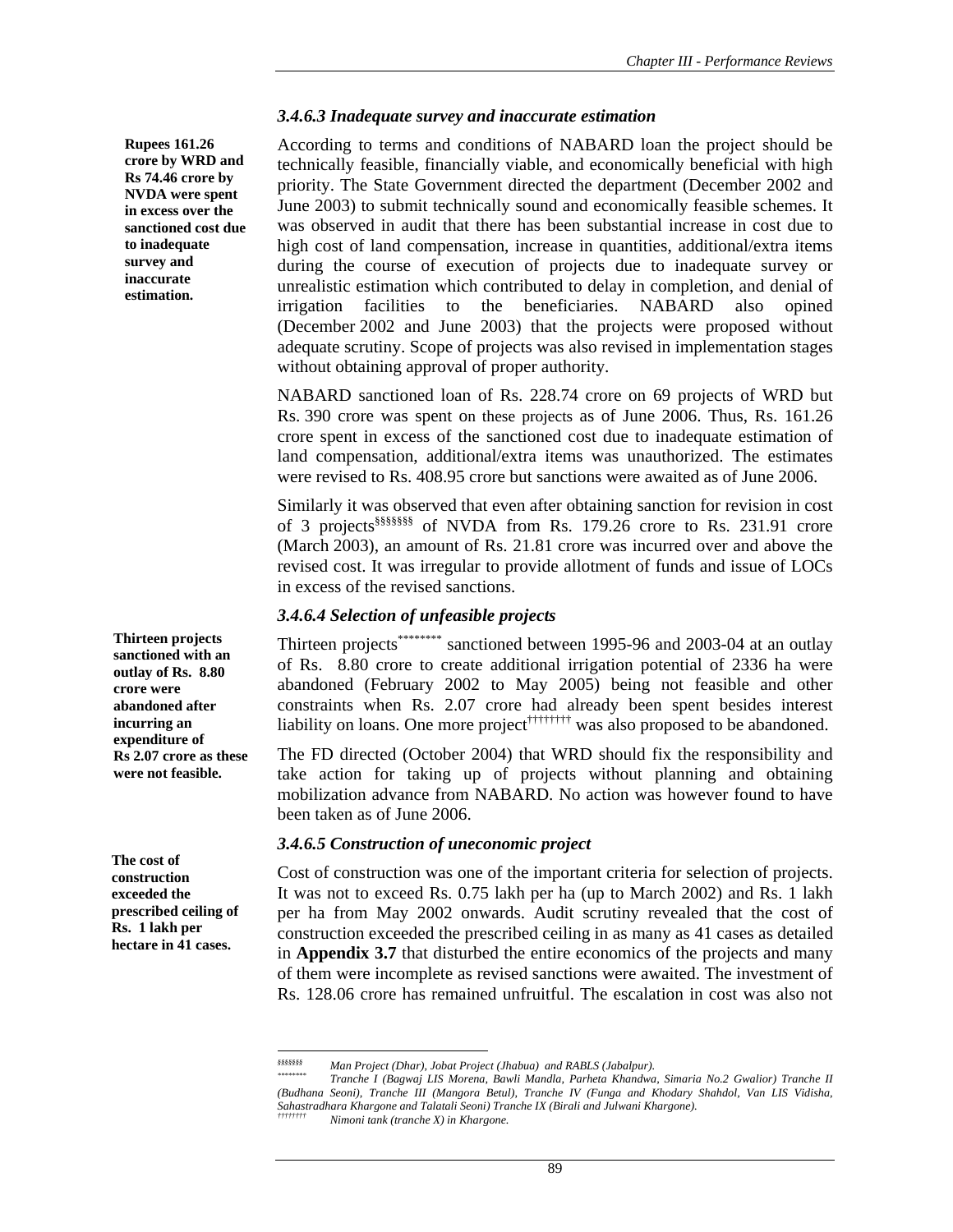reimbursable. The E-in-C also assured (October 2005) that all the CEs have been reminded to obtain revised sanction of the Government.

### *3.4.6.6 Implementation of Lift Irrigation Schemes*

Fifty two lift irrigation schemes (LIS) were taken up with NABARD loan tranche I to IV and forty nine of these were reported complete during 1996-97 to 2005-06 at a cost of Rs. 57.29 crore including NABARD loan of Rs. 45.85 crore. The irrigation potential created was 18470 ha but actual utilization of potential was as low as 55 ha in 2005-06 and as high as 1109 ha in 2000-01. There was no irrigation from 18 LIS<sup>\*</sup>. Looking at the abysmal performance and heavy recurring maintenance cost of LIS the WRD decided (May 1999) that all the LIS of the Department be transferred to respective societies by June 2000 and no new LIS be sanctioned. Even then six more LIS at an outlay of Rs. 9.22 crore were taken up with NABARD loan under tranche VIII and X to create additional irrigation potential of 2982 ha. Rupees 4.25 crore was spent on these six LIS as of June 2006. In view of limited utility of LIS, investment in new schemes was unwarranted.

### *3.4.6.7 Unrealistic sanction of projects*

The Government decided (March 2002) that in minor schemes with irrigation potential from 40 ha to 200 ha, construction of canals or lifting of water by pumps and their maintenance would be done by the cultivators at their own. Water rates applicable for LIS would also be recovered by WRD.

Nine projects<sup>‡‡‡‡‡‡‡‡</sup> involving lifting of water by pumps with an outlay of Rs. 7.05 crore were sanctioned with NABARD loan to provide irrigation in 1255 ha. Rupees 5.87 crore was spent as of March 2006. Four projects<sup>§§§§§§§§§</sup>§ were reported complete (March 2006) and five \*\*\*\*\*\*\*\*\*\* were in progress. The possibility of translation of expectations of the Government in to action is very remote looking to the poor performance of the completed LIS in light of their high operation and maintenance cost.

## *3.4.6.8 Projects incomplete for want of forest clearance of land*

Twelve projects sanctioned with an outlay of Rs. 32.06 crore to irrigate 4382 ha between September 1997 and March 2005 were incomplete in the wake of uncertain position of forest clearance as detailed in **Appendix 3.8**. The investment of Rs. 23.72 crore made till June 2006 would not yield any fruits till the projects are completed. The CE proposed (May 2005) to withdraw Kalmoda tank of Jhabua on which Rs. 75.50 lakh was spent.

Amanall tank (Balaghat) was reported complete in May 2003 without transfer of 84.52 ha forest land. The case was still pending under Forest Conservation

**Rupees 57.29 crore spent on 49 LIS to irrigate 18470 hectare did not yield the desired results.** 

**Sanction of nine projects at an outlay of Rs. 7.05 crore with expectations from the cultivators to lift the water from dam at their own cost and bear the cost of maintenance was not realistic.** 

**Completion of 12 projects was uncertain as forest clearance of land was pending.** 

*\**

*CE Dhasan Ken Basin Sagar-6, CE Chambal Betwa Basin Bhopal-7, CE Yamuna Basin, Gwalior and CE Ganga Basin Rewa 2 each, CE N/T Basin, Indore-1* 

*<sup>‡‡‡‡‡‡‡‡</sup> Veda Barrage, Dedgaon, Roopkheda, Sattalai and Mejampura in Khargone, Chotiyabardi and Khobaranala in Jhabua, Sejwani in Indore and Shankarpura in Rajgarh.* 

*<sup>§§§§§§§§</sup> Veda Barrage, Dedgaon, Roopkheda, and Sattalai in Khargone. \*\*\*\*\*\*\*\*\* Mejampura in Khargone, Chotiyabardi and Khobaranalla in Jhabua, Sejwani in Indore and Shankarpura in Rajgarh.*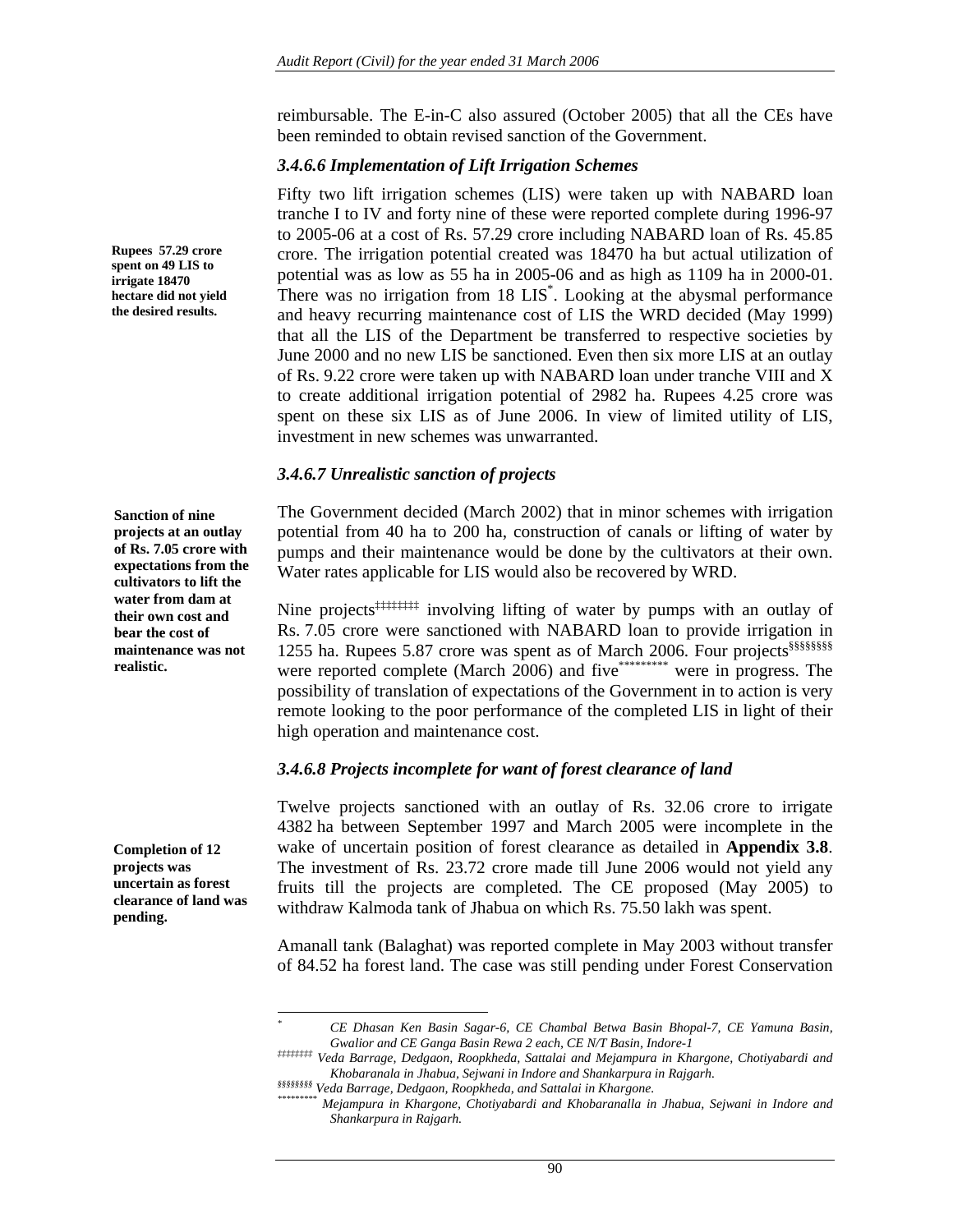Act 1980. The execution of the project was unauthorised and the E-in-C admitted (October 2005) that projects were taken up in anticipation of sanction of forest clearance from GOI.

The construction of the Left Bank Main Canal (LBMC) and its distribution system with structures of Rani Awanti Bai Lodhi Sagar (RABLS) at Narsinghpur from Km 111.00 to 117.50 and 119.50 to 130.67 was awarded (August – November 2004) at a tendered cost of Rs. 42.66 crore. The work from Km. 117.50 to 119.50 was not awarded due to non-acquisition of 11.52 ha forest land. Though Collector, Narsinghpur ordered (May 2005) transfer of 20 ha revenue land of adjoining forest area as desired by the Chief Conservator of Forest (Land Management), Bhopal, the work has not been tendered. The non-construction of missing link will result in non-utilisation of potential created and may involve extra cost in construction of missing link due to time gap.

## **3.4.7 Execution of works**

### *3.4.7.1 Nugatory expenditure*

Seven projects completed at an investment of Rs. 51.64 crore between March 2000 and September 2003 did not yield projected benefits and investment therefore proved nugatory as discussed below:

<sup>¾</sup> The remaining work of Matiyari medium project in Mandla district was sanctioned (September 1995) at an outlay of Rs. 21.32 crore to utilize irrigation potential of 10120 ha already created. The work was reported (March 2000) complete after spending Rs. 10.41 crore. The work executed did not match with sanctioned scope of works. Chute fall, widening of spill channel, watercourses, field channels and drainage works, were not executed. No additional irrigation was done as was envisaged. The maximum irrigation done was 4751 ha that was achieved even before obtaining NABARD funding. Liabilities of Rs. 97.70 lakh of eight contracts executed during 1998-2000 were pending for want of allotment of funds.

- ¾ Kaka Sahib Gadgil Sagar Project in Mandsaur was sanctioned (2001- 02) with NABARD loan at an outlay of Rs. 27.36 crore to irrigate 3400 ha. Rupees 35.42 crore was spent till June 2006 but no irrigation could be done due to non-construction of railway crossing across main canal at RD 3360 M. Rupees 75.85 lakh was deposited (May 2005) with Railway authority.
- ¾ Nimb tank project in Khandwa (1996-97) and Barelipar tank project in Seoni (1998-99) were stated to be complete at an expenditure of Rs. 2.10 crore and Rs. 1.41 crore in December 2001 and June 2002 respectively. Audit scrutiny however revealed that Rs. 40 lakh for Nimb tank and Rs. 21.15 lakh for Barelipar tank were deposited with Railways in February 2002 and September 2002 respectively for construction of railway crossing. Irrigation potential of 270 ha out of 445 ha from Nimb tank and 150 ha from Barelipar tank thus remained

**Investment of Rs. 51.64 crore on construction of 7 projects was nugatory, as they did not yield envisaged benefits.** 

**Construction of part canal could not progress due to absence of forest clearance.**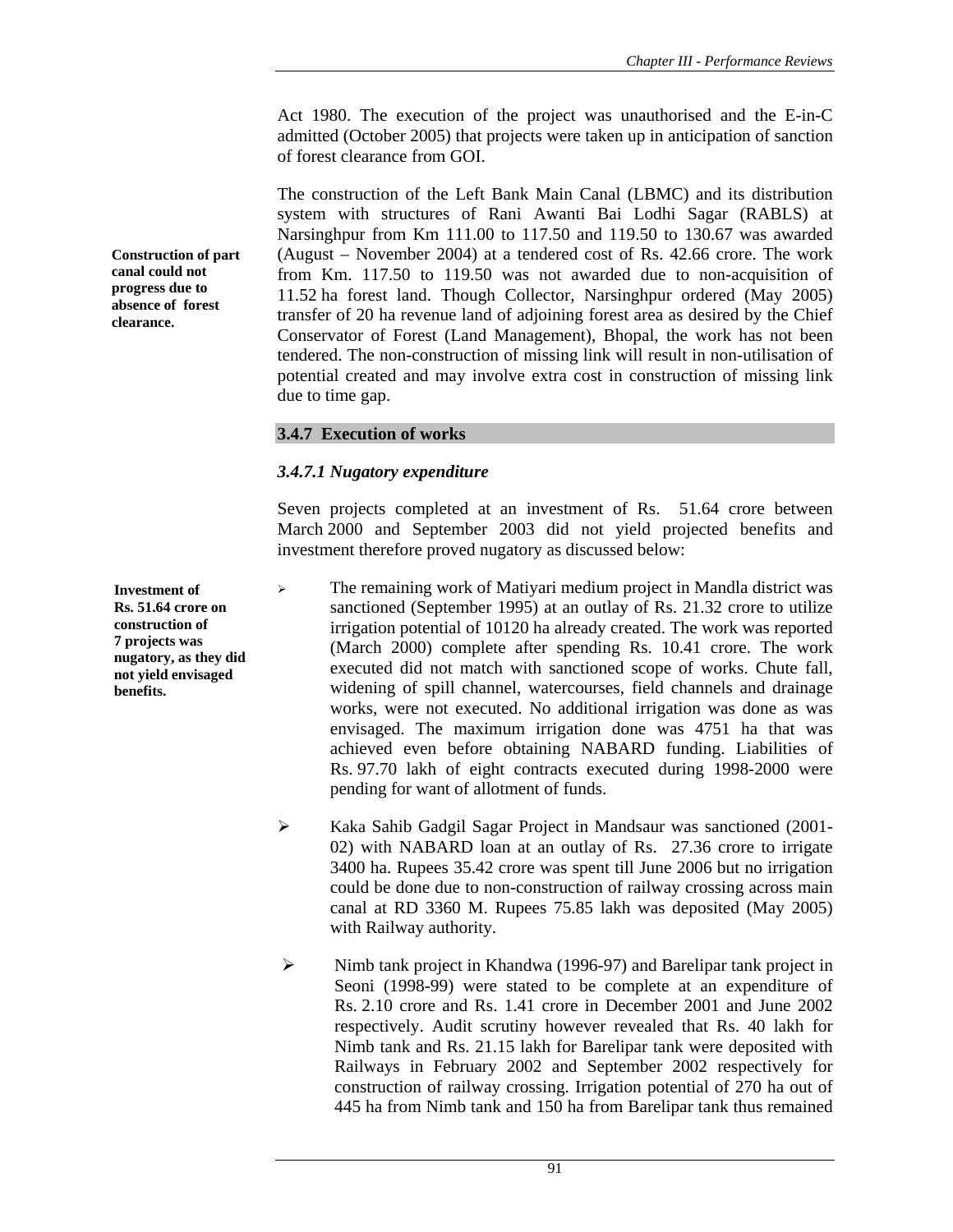unutilized due to non-construction of railway crossing across main canals of these tanks. The investment was thus nugatory. The CEs assured (July 2006) early completion of works.

- $\triangleright$  Utawad tank in district Khargone was constructed in 1992 to irrigate 513 ha. As its catchment area was inadequate Nimgulnala diversion project was sanctioned (1998-99) at an outlay of Rs. 1.18 crore to feed Utawad tank by diverting water of 12.5 sq km catchment area. In light of cultivator's protest the widening of Nalla was executed in 960 metre length against sanctioned 150 metre for increasing discharge of water so that the fields of farmers will not be flooded during rains. The work was reported (March 2002) complete at an investment of Rs. 1.72 crore. The widened Nalla was still insufficient to carry huge discharge of water during rains. So the fields of farmers continued to be flooded during rains and there was no increase in storage of water in or irrigation from Utawad tank as of March 2006. The EE WR Division Khargone assured (July 2006) that remaining work would be completed with State Plan Fund.
- ¾ Bagwanalla tank in Khargone was sanctioned (1997-98) with NABARD loan at an outlay of Rs. 17.79 lakh to irrigate 50 ha. The work was reported (June 2000) complete at an investment of Rs. 17.79 lakh. Created irrigation potential remained unutilized, as there was no flow of water in the river as of March 2006. The investment was nugatory due to incorrect survey of catchment areas.
- ¾ Singhantalai tank in Katni was sanctioned (1995-96) at an outlay of Rs. 33.85 lakh to irrigate 172 ha. The tank was reported (June 1998) complete at an investment of Rs. 39.70 lakh. Created irrigation potential remained unutilized, as of March 2006 due to damages in canals and its structures.

## *3.4.7.2 Ill conceived execution*

Execution of five projects sanctioned with an outlay of Rs. 22.67 crore was ill conceived due to various constraints on which Rs. 23.55 crore was spent till June 2006 as discussed below:

<sup>¾</sup> Balance work of Bandianalla Medium Project in Guna district was sanctioned (1995-96) with NABARD loan at an outlay of Rs. 7.98 crore. As the funding from NABARD loan was last extended to March 2000, the work was reported complete (March 2000) after incurring an expenditure of Rs. 13.71 crore, which includes the amount spent prior to sanction of NABARD loan. However re-sectioning of canal and construction of two R-minors with structures was not completed. The sanction of canal work estimated to cost Rs. 2.73 crore sent to CE (June 2005) was still awaited (June 2006). Due to nonexecution of canal work to carry designed water flow, the irrigation in only 430 ha was achieved as against envisaged potential of 2040 ha. The E-in-C had directed (July 2002) to fix the responsibility for

**Execution of five projects sanctioned with an outlay of Rs. 22.67 crore was ill conceived due to various constraints.**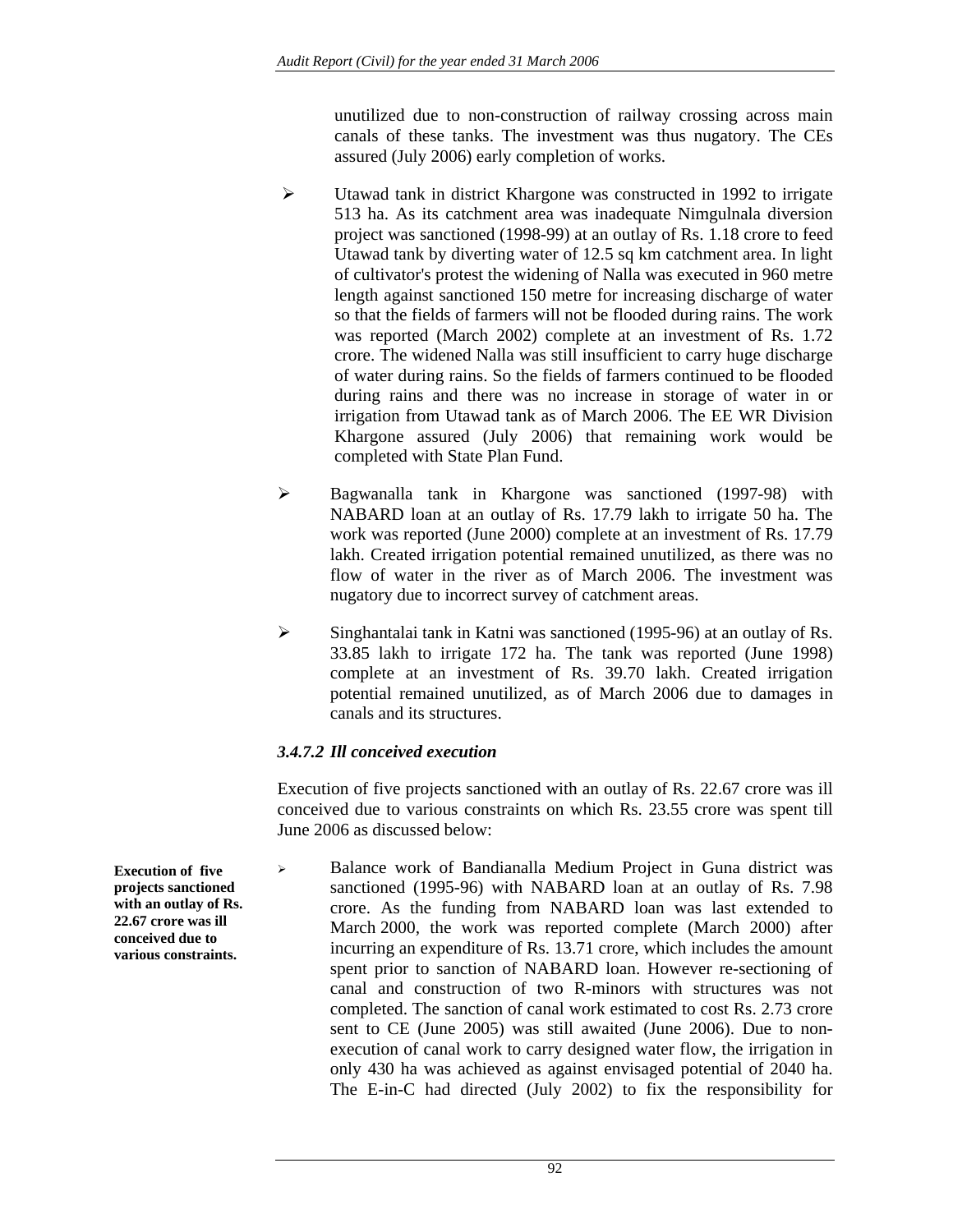non-revision of canal section but no action was taken against the delinquent officers (June 2006).

- ¾ Khedi tank in Khargone sanctioned (June 1997) at an outlay of Rs. 0.60 crore to irrigate 97 ha was abandoned in March 2000 due to subjudice case of land acquisition. The project was again taken up in July 2002 and Rs. 1.20 crore was spent till June 2006 when 100 per cent headwork was completed without canal work. The case to acquire land for canal was pending (July 2006) as its command area was to overlap with the command area of Indira Sagar Project. The expenditure of Rs.1.20 crore on unviable project was thus unfruitful.
- ¾ Junapani tank in Khargone was sanctioned (2003-04) at an outlay of Rs. 2.26 crore to irrigate 259 ha. Rupees 1.63 crore was spent till June 2006. The site and drawing of spill channel technically sanctioned (October 2002) on right flank was changed (January 2005) to left flank in the light of public protest. Inadequate survey and incorrect sanction entailed extra cost of Rs. 55.64 lakh. The project was still incomplete as of June 2006. The CE N/T Basin, Indore admitted (July 2006) the facts and assured early completion of project.
- ¾ Bargoliya tank in Rajgarh was sanctioned (2002-03) at an outlay of Rs. 8.69 crore to irrigate 1134 ha. Even after incurring an expenditure of Rs. 6.38 crore on tank work and Rs. 0.23 crore on canal work, the head work was not complete and the canal work not even started (June 2006). Though Nalla closure was done in September 2005, the proposal for acquisition of 48.00 ha land for canal work was moved only in June 2006. This resulted in denial of irrigation facility to farmers. The EE WR Division, Rajgarh admitted (August 2006) the facts.
- ¾ Maniyapura tank in Rajgarh was sanctioned (2004-05) at an outlay of Rs. 3.14 crore to irrigate 315 ha. Thirty ha land acquired for the project at a cost of Rs. 0.40 crore has been encroached (May 2006) by the cultivators and work could not go ahead. The EE, WRD Division, Rajgarh admitted (August 2006) the facts.

## *3.4.7.3 Excess payment due to non-deduction of Shrinkage allowance*

The SE, RABLS Canal Circle, Jabalpur directed (February 2002) that while laying Cohesive Non-Swelling (CNS) layer in lining work of canal, ten per cent shrinkage from the gross quantity worked out by sectional measurements should be deducted. In construction of LBMC from Km 97 to 111 and construction of Andia, Kandeli and Surghi distributaries Rs. 7.95 lakh and Rs. 36.10 lakh respectively was excess paid due to non-deduction of shrinkage. The EE, Narsinghpur stated (June 2006) in reply that no shrinkage was deducted due to execution of compacted work. The reply was not acceptable as it was not in conformity with the instructions of Superintending Engineer.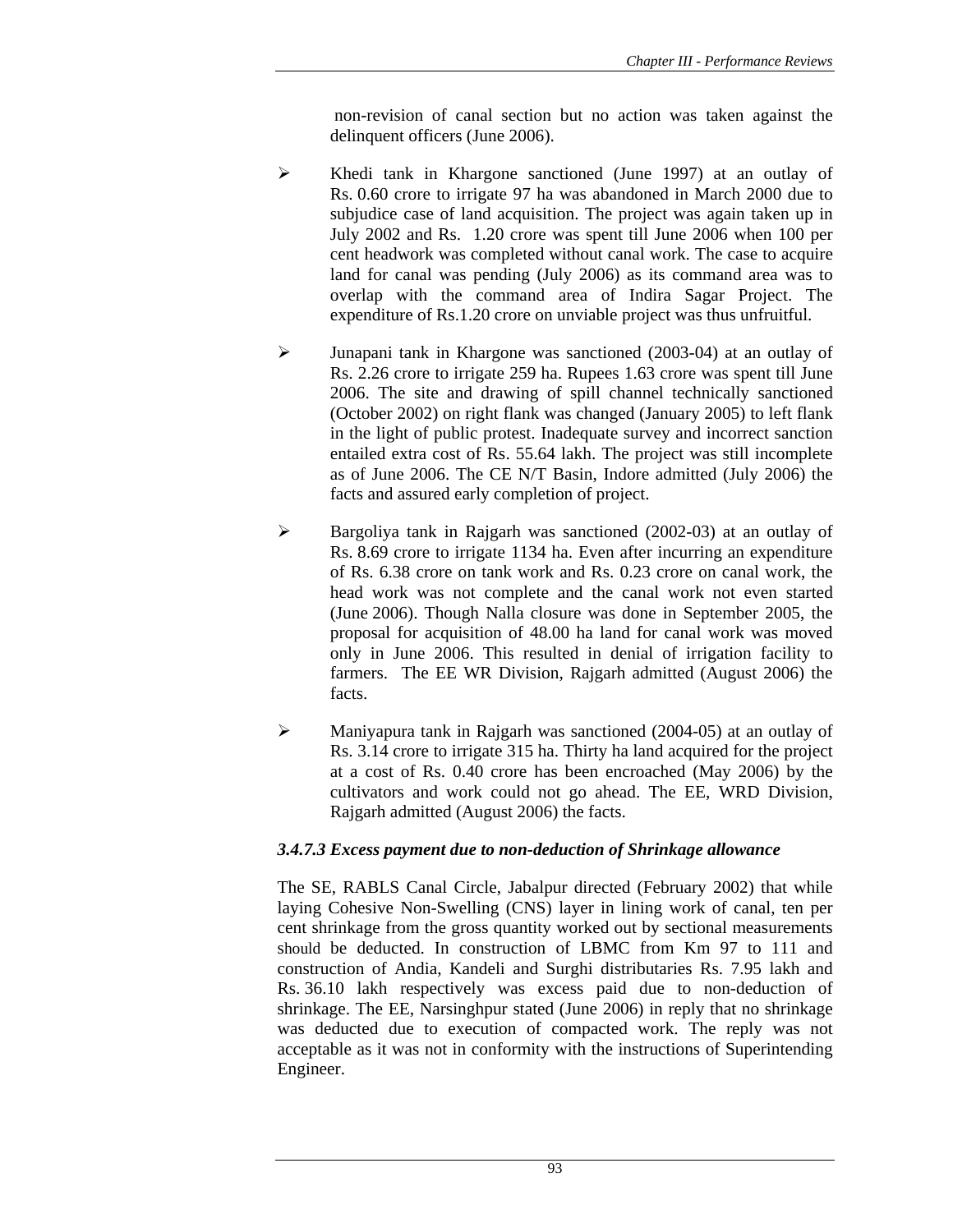### *3.4.7.4 Unauthorised and irregular purchases*

**Irregular purchase of Rs. 3.05 crore made from Dewas Udyog Dewas without obtaining NOC from MPLUN** 

**Debitable cost of Rs. 4.32 crore was not recoverable from original contractors.** 

**Rupees 65.78 crore spent on 38 projects did not yield any benefits due to nonconstruction of canal simultaneously with dam work.** 

 $\overline{\phantom{a}}$ 

Purchase of MS pipes, steel aqueduct, columns and foot bridge etc. for Rs. 3.05 crore between November 2000 and July 2005 from Dewas Udyog, Dewas (a unit of the MP State Industries Corporation Limited) with the permission of CE was irregular because it was not registered with MPLUN under Store purchase rules. It was also clarified and confirmed (October 2004) by the Commerce and Industry (C&I) Department. Further, the divisions with the permission of CEs had also purchased survey instruments of Rs. 59.56 lakh with NABARD loan. Provision was not made in the sanctioned estimates of the projects for these instruments. The CE, Chambal Betwa Basin, Bhopal stated (September 2005) in reply that purchase from Dewas Udyog was made as per directions of the WRD and when letter from C&I Department was received no purchases have been made thereafter from Dewas Udyog.

### *3.4.7.5 Irrecoverable debitable cost*

The construction of canal with mild steel siphon cum aqueduct of Bagedi tank in Dhar was awarded (November 2003) for Rs. 3.84 crore to be completed in 24 months. Rupees 91.83 lakh was paid (July 2005) to the contractor. The contractor stopped the work from July 2005 but also removed the machinery from work site. His contract was rescinded (January 2006) in the wake of slow progress of work with the condition that extra cost in completing the left over balance work will be recovered from the contractor. The balance work was splitted up. The construction of canal siphon cum aqueduct was awarded (February 2006) to one agency for Rs. 5.46 crore. The construction of canal was awarded (June 2006) to another agency for Rs. 2.09 crore to be completed in 12 months. The award of siphon cum aqueducts through other agency involved extra cost of Rs. 4.32 crore as compared to tendered cost of Rs. 1.14 crore of original contractor. The extra cost was irrecoverable from the original contractor as the balance work was split up and not awarded to other agency on same terms and conditions as in original contract.

### *3.4.7.6 Uneven physical progress of projects*

Dam and canal work of the project were required to be taken up simultaneously and nalla closure should not have been done unless 75 per cent canal work is completed. Audit scrutiny disclosed that in 22††††††††† projects test checked the canal work has not been started whereas dam works were completed due to canal alignment not being finalized, land not being acquired and agency not fixed. In 15 cases\* canal work was lagging much behind and in one case ( Kalmoda Tank, Jhabua) that even though canal was completed but physical progress of dam was 30 per cent only. Consequently spending of interest-bearing loan of Rs. 65.78 crore against the sanctioned cost of

*<sup>†††††††††</sup> Narmada Tapti Basin, Indore-10, Chambal Betwa Basin, Bhopal-8, Wainganga Basin Seoni-2, Dhasan Ken Basin Sagar, and Yamuna Basin, Gwalior-1 each.* 

*<sup>\*</sup> Narmada Tapti Basin,Indore-9,Chambal Betwa Basin Bhopal-3, Wainganga Basin Seoni, Ganga Basin Rewa and Yamuna Basin Gwalior-1 each.*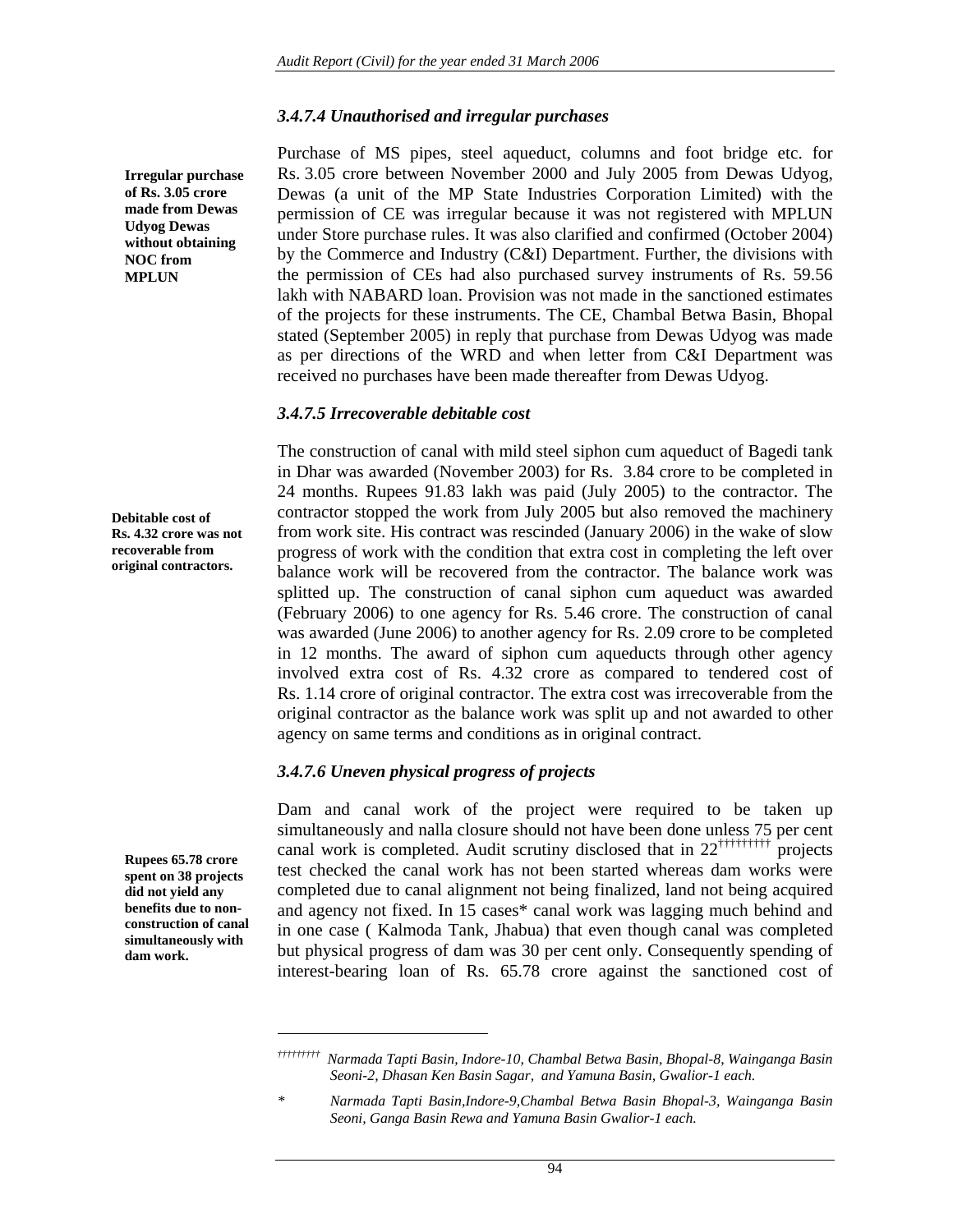Rs. 84.63 crore did not yield any benefits to the beneficiaries due to unplanned execution of works and ineffective monitoring of the programme. The CE Narmada Tapti (N/T) Basin, Indore assured (July 2006) early completion of these projects.

### *3.4.7.7 Execution of sub standard work*

The reservoir as per instruction is required to be filled up up to 1/3rd level in first year, 2/3rd in second year and full in 3rd year on technical grounds. It was however observed that Salaiya tank in Katni district completed in June 2003 was first filled up to 0.36 M above FTL. During rains of 2003, heavy seepage and leakage below the foundation was noticed in September 2003 revealing execution of sub standard earthwork of the bund. Rupees 20 lakh spent on drilling percolation and permeability test of the dam as per sanctions accorded (March 2004) by the CE could not also solve the problem. No responsibility was fixed for execution of sub standard work and filling of reservoir above FTL during first rain in violation of the instructions.

### *3.4.7.8 Loss due to non-recovery of royalty charges*

**Government sustained loss of Rs. 8.83 crore due to non- recovery of royalty charges.** 

**Execution of substandard work resulted in heavy seepage and leakage in foundation of dam.** 

> Scrutiny in audit disclosed that for construction of casing zone of earthen dams soil mixed with moorum, kankar or similar non-cohesive soil was used. However, royalty at Rs. 15 per cum included in the rates was not recovered from the contractors and furnishing of royalty clearance certificate from Mining Department was also not insisted upon. As a result, Government was put to a loss of Rs. 8.15 crore<sup>‡‡‡‡‡‡‡‡‡</sup>. The CE N/T Basin stated in reply that soil available in the basin of the dam or borrow area of the department was used on which no royalty was levied. The reply was not tenable as the Collector (Mining) Dhar upheld the contention of Audit.

> Construction of LBMC from Km 97 to 111 and construction of Andia, Kandeli and Surghi distributaries were awarded (2002-03) to two different agencies. Royalty at Rs. 15 per cum for 454367.12 cum CNS material used in construction, was not recovered from contractors nor furnishing of clearance certificates from Mining Department was insisted upon. As a result, Government was put to a loss of Rs. 0.68 crore. The EE, RABLS Canal Division, Narsighpur stated (June 2006) in reply that contractor had produced no dues certificate from collector (Mining) Narsighpur. The reply was not acceptable because contractors had not furnished this required certificate for CNS material.

## *3.4.7.9 Water Users Associations not constituted*

**Water user associations have not been constituted in 50 completed projects.** 

According to the terms and conditions of NABARD loan, Water Users Associations (WUAs) were to be formed before the commencement of the project in each case to have active participation of farmers in irrigation

*<sup>‡‡‡‡‡‡‡‡‡</sup> CE N/T Basin, Indore (95 Projects) Rs. 4.97 crore, CE Dhasan Ken Basin, Sagar (15 Projects) Rs. 0.58 crore, CE Wainganga Basin, Seoni (27 Projects) Rs. 1.65 crore, CE Chambal Betwa Basin, Bhopal (24 Projects) Rs. 0.95 crore.*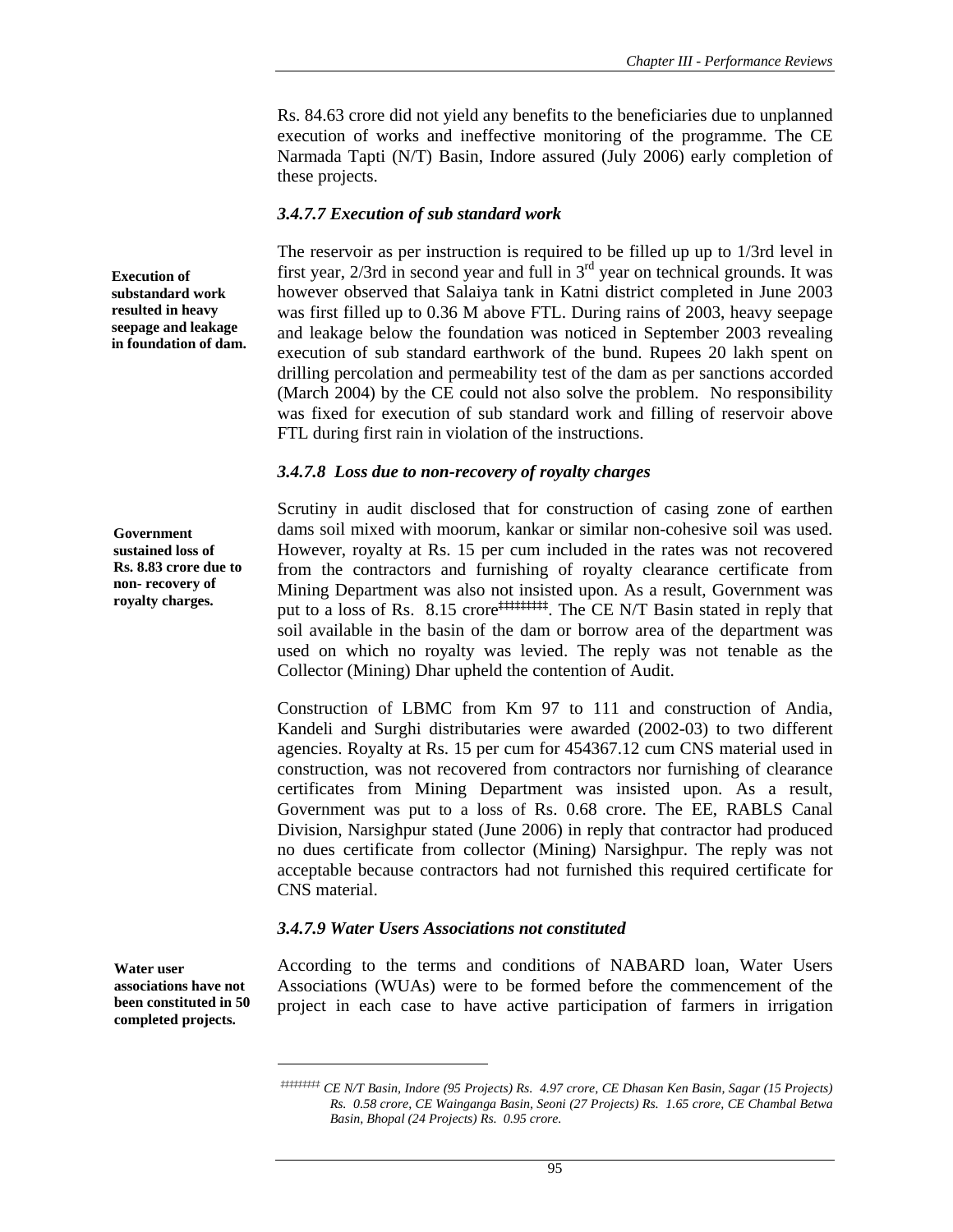management to lessen the burden of operation and maintenance and also to increase irrigation efficiency.

Scrutiny in audit revealed that in 50§§§§§§§§§ cases test checked, the WUAs have not been constituted even after completion of the projects.

### **3.4.8 Monitoring control and evaluation**

Progress of the programme was not being reviewed regularly in each quarter by the HPC. Monthly meeting to review the physical and financial progress of projects was conducted by the E-in-C/CEs. Result oriented remedial measures were not taken to ensure timely completion of the projects. Proper coordination amongst the different agencies for realization of desired objectives was not there. Monitoring, control and evaluation of the programme were not adequate and effective. Performance indicators and benchmarks were not prescribed to assess the effectiveness and evaluation of the much ambitious and much needed programme.

# *3.4.8.1 Dismal performance of projects completed with NABARD loan*

Completion of 382 projects of WRD and three projects of NVDA between 1996-97 and 2005-06 registered additional irrigation potential of 1.69 lakh ha and 0.51 lakh ha but the utilization was only 0.53 lakh ha and 0.04 lakh ha respectively. Performance growth was minimal in creation of irrigation facility. Thus creation-utilisation gap continued to persist. Though shortfall in utilization of irrigation potential created was attributed to (i) filling of reservoirs up to  $1/3$ rd in first year,  $2/3$ rd in second year and full in  $3<sup>rd</sup>$  year on technical grounds, (ii) protective irrigation only in Kharif (iii) non filling of reservoirs due to scanty or no rains in many areas, (iv) to keep reserve the water for drinking/nistar purpose by the district administration during draught conditions, and (v) cultivation of high breed crops requiring more waters in command areas but the justifications are not fully acceptable because the construction of distributaries, field channels and on farm development etc. were neither provided in the estimates as also advised by NABARD nor executed so as to harness the irrigation potential created. Inadequate allotment of funds was noticed for the work of maintenance. Heavy recurring expenditure on petty purchase and improper attention on maintenance work as well were the other reasons for shortfall in utilization of the created irrigation potential. Consequently conditions of canal were deteriorating. A special repair in many cases was carried out from other programmes (MP/MLA, local area development funds or Special central assistance). Effective performance appraisal was not ensured. Consequently objectives of the programme remained unachieved.

**Though additional irrigation potential of 1.69 lakh ha and 0.51 lakh ha. by WRD and NVDA was created but utilization was only 0.53 lakh and 0.04 lakh ha by WRD and NVDA respectively.** 

**Monitoring, control and evaluation of the programme was not** 

**effective.** 

 $\overline{a}$ 

*<sup>§§§§§§§§§</sup> Khargone (24 projects) Mandsour (9 projects) Dhar (7 projects) Barwani (3 projects) Khandwa (3 projects), Jhabua (2 projects) Indore and Ratlam (1 project each).*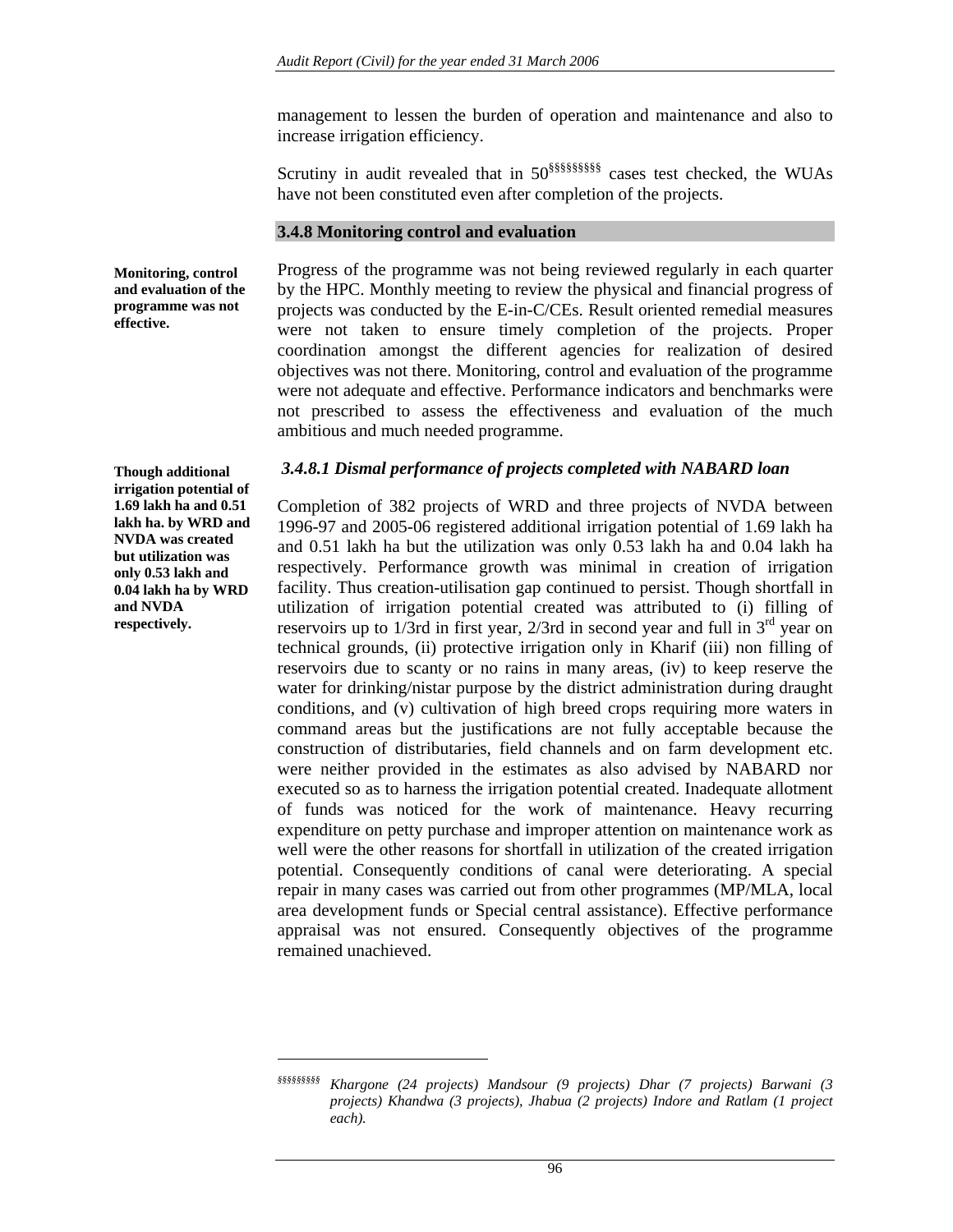### **3.4.9 Conclusion**

Financial management was deficient as large amount of sanctioned loans could not be availed due to slow progress and poor monitoring. Expenditure was incurred on unapproved items of works resulting in amounts being disallowed by NABARD. Due to delay interest element had adverse impact and feasibility of projects, but the element of interest was not computed in evaluation of benefit cost ratio. Extra items were sanctioned without authorisation and there were delays in submission of project completion certificates. The projects were taken up without proper survey and on the basis of inaccurate estimates. Despite poor performance of the existing irrigation schemes, further such schemes were sanctioned and large number of projects could not progress for want of forest clearance. Large number of projects yielded no benefits due to various constraints in execution as the works were commenced without proper planning. Cases of unauthorised and irregular purchases were noticed and physical progress of the projects was not synchronised resulting in non-achievement of objectives. There were cases of execution of substandard work and due to non-recovery of royalty charges, state exchequer was put to a loss. Water Users Associations were not found to have been constituted and the overall utilisation of irrigation potential created, despite huge investments, were very low.

## **3.4.10 Recommendations**

- ¾ The State Government may establish a meaningful communication between the implementing departments and revenue department and other Departments for early land acquisition and obtaining of expeditious forest clearances.
- ¾ In light of huge amount being disallowed by NABARD, a system should be evolved for proper vetting of estimates and strict instructions should be issued for execution of works in line with sanctions and estimates.
- ¾ The State Government should provide sufficient budgetary allocation for repair and maintenance of the completed projects based on the norms prescribed to ensure sustained availability of benefits.
- $\triangleright$  Water user associations should be formed expeditiously so as to share the burden towards operation and maintenance and to ensure active participation of farmers in irrigation.
- ¾ The progress of works should be monitored at various levels on periodic and regular basis so as to identify impediments and remove bottlenecks with an aim to complete these works in a time bound framework.

The matter was reported (October 2006) to the Government of Madhya Pradesh but reply was not received (December 2006).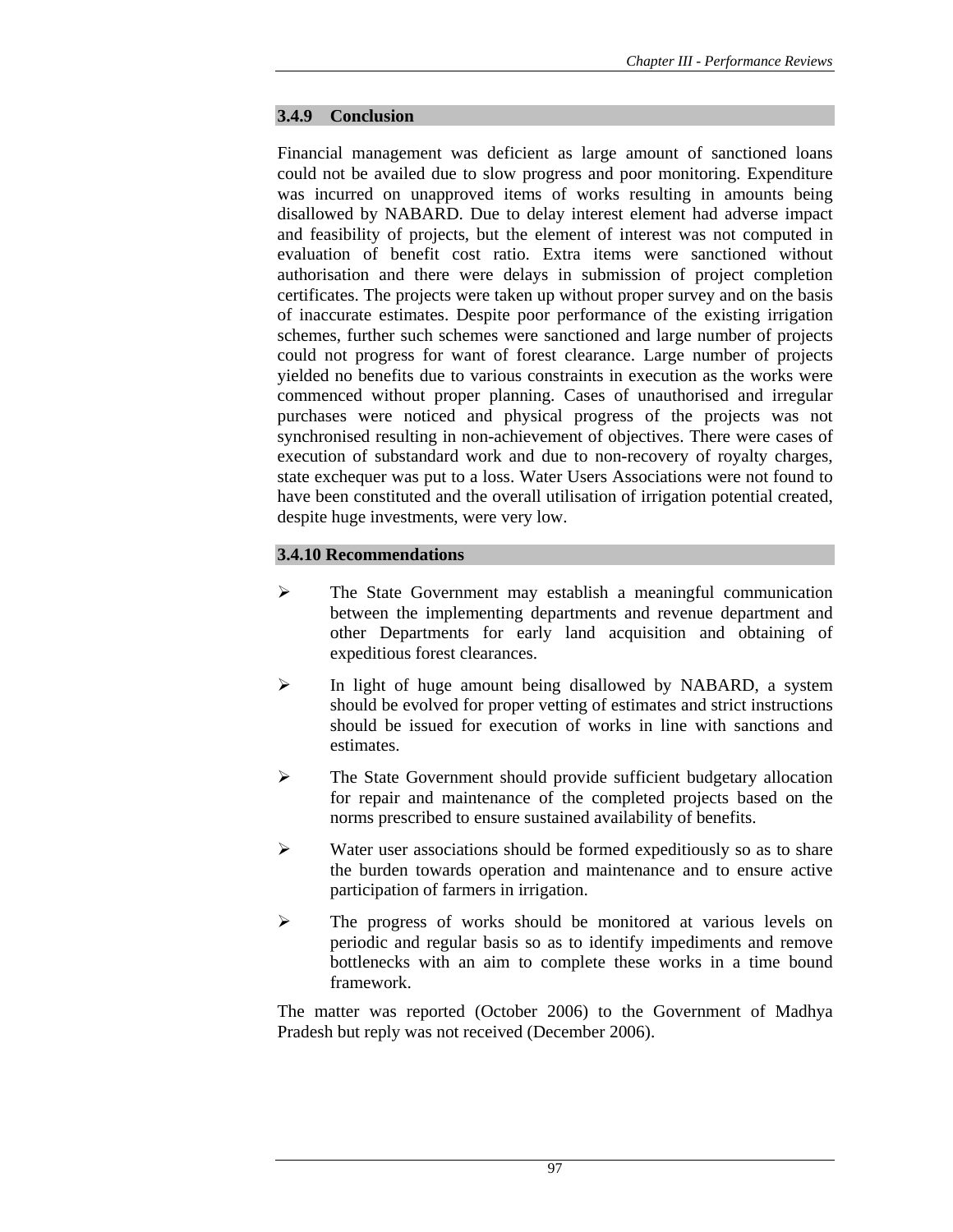# **Home Department**

# **3.5 Modernisation of Police Force**

# **3.5.1 Introduction**

Modernisation of Police Force (Scheme) was introduced (1969) by Government of India (GOI), the Ministry of Home Affairs (MHA) to improve the efficiency of Police force, and remove the deficiencies in infrastructure viz., buildings, mobility, communication, weapons, training, Forensic Science laboratory (FSL), Finger Print Bureau (FPB), security equipment, computerisation and office automation to enable the state police to deal with the growing crime, terrorist and naxalite activities and meet the internal security threat effectively on cost sharing basis. At Government level, Principal Secretary, Home Department was responsible for the implementation and monitoring of the scheme. The State Level Empowered Committee (SLEC) constituted under the chairmanship of Chief Secretary was responsible at apex level, to finalise the Annual Action Plans (AAPs) and monitor the implementation of the scheme. At the department level Director General of Police (DGP) Additional Director General (ADG) (Communication), Director FSL and MD Police housing corporation (MPPHC) and at district level Superintendent of Police (SP) were responsible for implementation of the scheme.

## **3.5.2 Financial management**

The funding under the Modernisation scheme was to be shared in the ratio of 50:50 percent by the Central and State Governments upto 2002-03. The Central share comprised 50 percent as grant and 50 percent as loan. For 2003- 04 and 2004-05 the funding pattern was revised to 60:40. From the year 2005- 06 the Central assistance was increased to 75 per cent as grant.

The details of plan approved, funds released by the GOI and State Government and expenditure incurred thereagainst during 2000-06 were as under:

|         |          |                      |        |                    |             |                |              |                  | (Rupees in crore)  |                |
|---------|----------|----------------------|--------|--------------------|-------------|----------------|--------------|------------------|--------------------|----------------|
| Year    | Approved | <b>Central Share</b> |        | <b>State Share</b> |             | <b>Central</b> | <b>State</b> | <b>Total</b>     | <b>Total</b>       | <b>Balance</b> |
|         | Plan     | Percen-              | Amt    | Percen-            | Amt.        | release        | release      | $(C_0.7+8)$      | <b>Expenditure</b> |                |
|         |          | tage                 | 4      | tage               | $\mathbf b$ | 7              | 8            | $\boldsymbol{Q}$ | 10                 | 11             |
| 2000-01 | 108.97   | 50                   | 54.49  | 50                 | 54.48       | 54.49          | 58.04        | 112.53           | 10.00              | 102.53         |
| 2001-02 | 106.00   | 50                   | 53.00  | 50                 | 53.00       | 53.00          | 53.07        | 106.07           | 81.56              | 24.51          |
| 2002-03 | 106.00   | 50                   | 53.00  | 50                 | 53.00       | 51.33          | 51.33        | 102.66           | 57.19              | 45.47          |
| 2003-04 | 98.07    | 60                   | 58.84  | 40                 | 39.23       | 48.24          | 40.32        | 88.56            | 80.95              | 7.61           |
| 2004-05 | 99.74    | 60                   | 59.84  | 40                 | 39.90       | 42.07          | 28.05        | 70.12            | 189.23             | $(-)119.11$    |
| 2005-06 | 104.24   | 75                   | 78.18  | 25                 | 26.06       | 30.29          | 10.10        | 40.39            | 71.45              | $(-)31.06$     |
|         | 623.02   |                      | 357.35 |                    | 265.67      | 279.42         | 240.91       | 520.33           | 490.38             | 29.95          |

Balances at the year end were transferred to civil deposit after approval of the Finance Department (FD).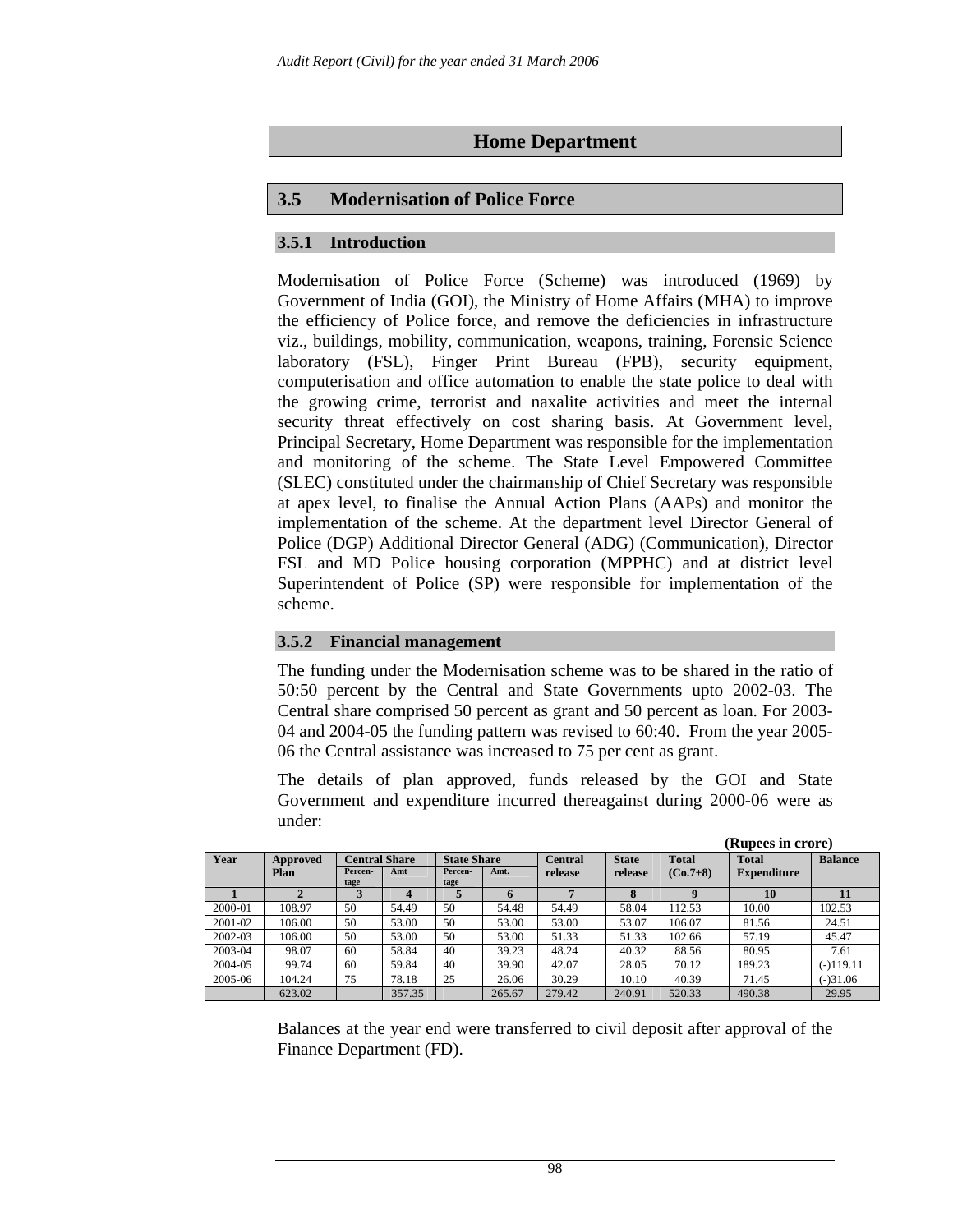**The GOI share of Rs. 77.93 crore could not be availed by the State Government due to slow progress of programme implementation** 

**Inflated reporting of expenditure by Rs. 159.42 crore which was lying with construction agencies.** 

**The unspent balance of Rs. 0.76 crore, out of Rs.4.72 crore provided for 103 buildings, was not refunded by the agencies.** 

**MPPHC earned an interest of Rs. 11.45 crore during 2000-06 on funds provided to them for construction works and utilised the same to meet out their own expenses.** 

# *3.5.2.1 Shortfall of Central share and short utilization of funds*

Against sanctions of Rs. 623.02 crore for 6 annual plans, GOI share was Rs. 357.35 crore, but due to slow progress of the programme implementation, GOI released only Rs. 279.42 crore. Thus the GOI share of Rs. 77.93 crore could not be availed by the State Government for implementation of scheme.

Out of total assistance of Rs. 520.33 crore released during 2000-06 department could not utilize Rs. 29.95 crore as of March 2006. Further out of Rs. 490.38 crore shown as expenditure, Rs. 159.42 crore was lying with the construction agencies<sup>∗</sup> as of March 2006.

The State Government, however, reported the entire amount as expenditure and utilization certificates were issued to the GOI. This resulted in inflated reporting of expenditure by Rs. 159.42 crore which was lying with construction agencies.

# *3.5.2.2 Non-refund of unspent balance*

Construction of 103 residential and non-residential buildings was completed and handed over during May 2003 to September 2005 by MPPHC by incurring an expenditure of Rs. 3.96 crore. However, the unspent balance of Rs. 0.76 crore, out of Rs. 4.72 crore provided for these buildings, was not refunded to the Department by MPPHC.

The Department instructed (July 2006) the construction agencies to refund the balance amount. However, the same had not been refunded as of August 2006.

## **3.5.3 Housing**

 $\overline{\phantom{a}}$ 

The scheme laid special emphasis on construction of residential, administrative and other buildings with a view to providing a better working environment to the police personnel and an amount of Rs. 243.74 crore was released to construction agencies during 2000-06 for construction of buildings against which an expenditure of Rs. 84.32 crore was incurred as of June 2006. The balance amount (Rs. 159.42 crore) was lying with the construction agencies.

MPPHC parked the fund with the Banks and earned interest of Rs. 11.45\*\* crore during 2000-06 on the funds provided to them for construction work and it was utilized by them to meet out their own expenses. The position of construction of buildings is discussed in the succeeding paragraphs.

<sup>∗</sup> *M.P. Police Housing Corporation (Rs.155.17 crore), M.P. Housing Board* 

*<sup>(</sup>Rs. 2.21 corre), PWD (Rs. 0.49 crore), RES (Rs. 1.55 crore). \*\* (Rs. 0.46 crore in 2000-2001, Rs. 1.77 crore in 2001-2002, Rs. 2.21crore in 2002- 2003, Rs. 0.89 crore in 2003-2004, Rs. 2.68 crore in 2004-05 and Rs. 3.44 crore in 2005-06).*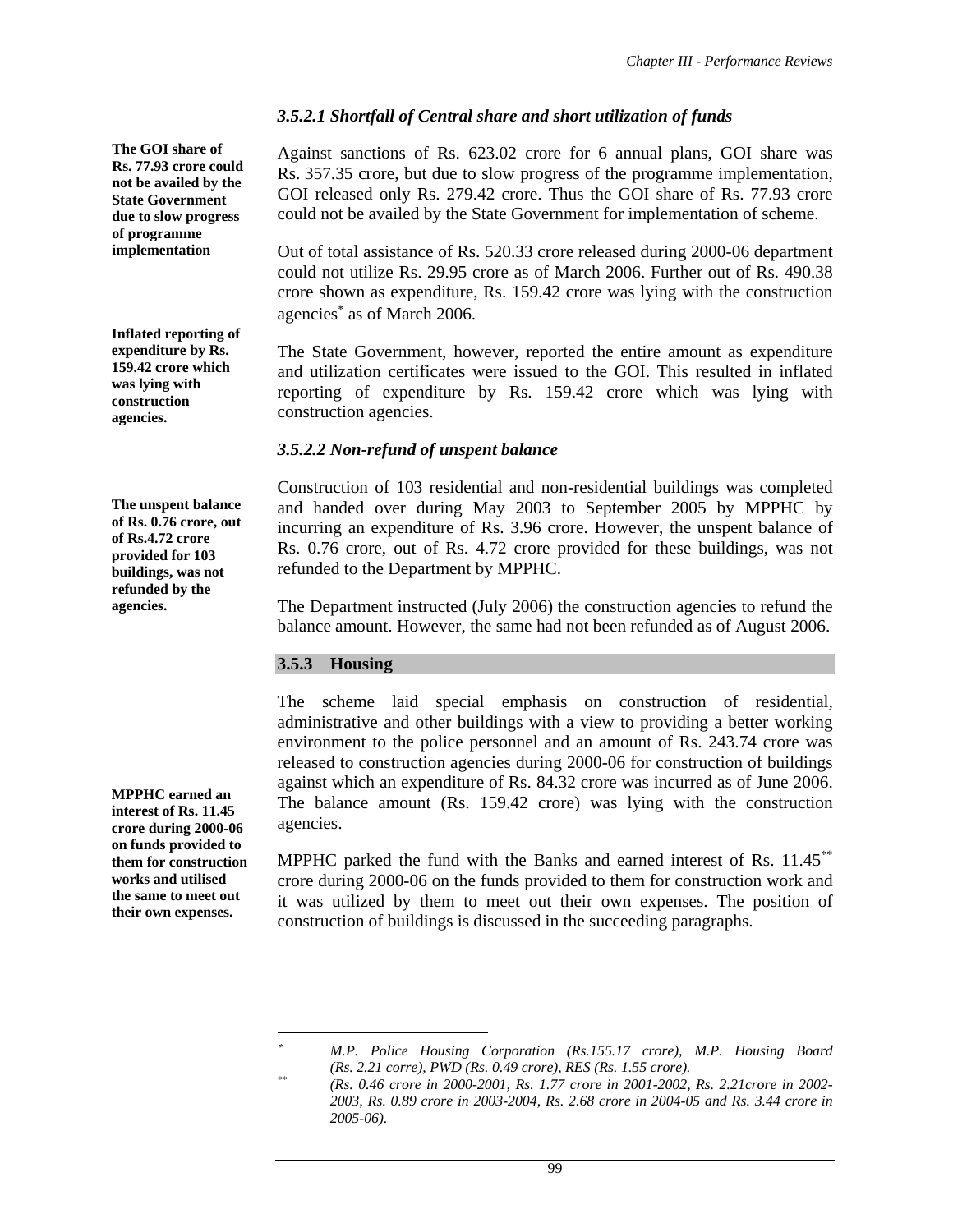# *3.5.3.1 Completed buildings not handed over to the Departments*

Construction of 6080 buildings were taken up during 2000-2006 at a cost of Rs. 243.74 crore of which 1739 buildings pertaining to the year 2000-03 were completed by incurring an expenditure of Rs. 62.44 crore of which 78 buildings costing Rs. 15.76 crore (MPPHC-6 buildings Rs. 0.94 crore, MPHB-34 buildings Rs. 10.49 crore and PWD-38 buildings Rs. 4.33 crore) completed during February 2004 to August 2005 were not handed over to the Department by the construction agencies as of August 2006. The buildings included 44 thana bhawans in 23 districts, 18 administrative buildings in 12 districts and 293 residential buildings in 10 districts as per details given in **Appendix 3.9.**

## *3.5.3.2 Delay in construction of buildings*

The construction of 868 buildings costing Rs. 37.56 crore sanctioned during 2000-03 and taken up during 2001-05 was however incomplete as of August 2006 after incurring an expenditure of Rs. 12.82 crore. The scrutiny of records revealed that the work of these buildings was started very late due to the fact that funds for the years 2000-01, 2001-02 and 2002-03 were released to the agencies in August 2001, October 2002 and March 2005 respectively. Though these works were started in October 2001 to March 2005, these could not be completed even after lapse of more than three years.

These works mainly included 218 residential quarters pertaining to the year 2000-2001 and 2001-02 at Dhar, Satna, Katni, Sheopur, Morena and Mandsaur districts on which expenditure of Rs. 4.06 crore was incurred. Similarly five administrative buildings, 22 thana bhawan and 14 other buildings remained incomplete in Bhopal, Indore, Sheopur, Bhind, Shivpuri and Umaria on which expenditure of Rs. 2.12 crore was incurred. At Dhar, work for 54 residential quarters was sanctioned at the cost of Rs. 1.48 crore and after incurring an expenditure of Rs. 0.90 crore upto October 2005 the contract of work was cancelled in October 2005 and process for re-tendering was in progress as of August 2006.

On the above being pointed out the Department stated (July 2006) that no time limit was prescribed to complete these works. However, the agencies were being regularly directed to complete the work at the earliest in the monthly meetings. The reply was not tenable as the monitoring with construction agencies was not effective and works sanctioned more than five years back had also remained incomplete.

# *3.5.3.3 Non-commencement of construction works*

Construction of 2658 buildings costing Rs.109.75 crore sanctioned during 2000-06 (01 building in 2000-01, 03 in 2001-02, 752 in 2002-03, 333 in 2003- 04, 1053 in 2004-05 and 516 in 2005-06) could not be started as of June 2006 for want of administrative approval (444), finalisation of drawing, designs and estimates (162), finalisation of tender (451), non-availability of land (1557) and other reasons (44). This was despite the fact that Rs.109.75 crore were

**completed buildings costing to Rs. 15.76 crore were not handed over to Department** 

**Seventy eight** 

**Construction of 868 works remained incomplete even after incurring expenditure of Rs. 12.82 crore.** 

**The work of 2658 buildings was not started inspite of timely release of funds to the agencies.**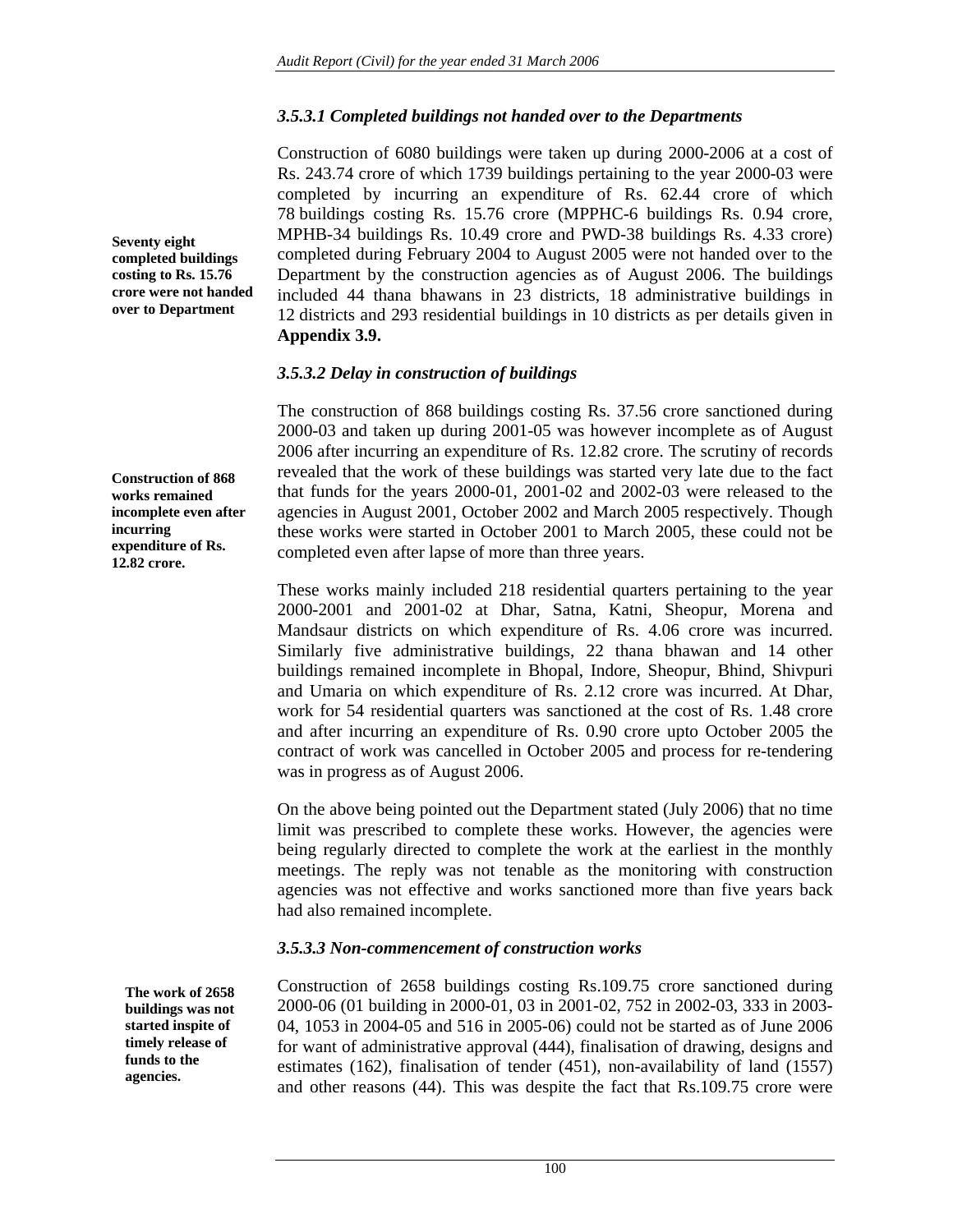already released to the construction agencies\* . The main works where the construction had not commenced include one thana bhawan each at Bhopal, Jhabua, Barwani, and Satna, quarters at Shivpuri (80), Gwalior (53) and Morena (13) and administrative buildings at Dhar (02) and Dabri Chowki (01).

### **3.5.4 Procurement of vehicles**

### *3.5.4.1 Insufficient number of drivers*

There are 932 Police Stations (PSs) in the State. At the beginning of the year 2000 only 16 percent PSs were equipped with vehicles. During the period of 2000-2005 total 3737 vehicles were purchased by the Department by incurring an expenditure of Rs.110.90 crore and all the PSs were provided with vehicles.

In the eight $*$  test checked districts there were 287 vehicles in the year 2000 and after implementation of scheme 401 additional vehicles were provided to these districts during 2000 -2005 and hence 688 vehicles were available as of January 2006 in these districts. Against the availability of 688 vehicles only 412 drivers were in position in these districts which had an adverse impact on utilization of the vehicles and thus the procurement of vehicles without ensuring services of requisite drivers was injudicious.

### *3.5.4.2 Delayed response time*

The Saraf Committee opined that fixing of maximum response time is necessary to induct sense of purpose and direction and recommended a maximum response delay time of five minutes in reaching to the crime site. The State Government did not fix the maximum response time. The 311 vehicles were provided during 2000-2006 to the seven<sup>\$</sup> districts

The test check of records of 32 PSs in seven districts revealed that in 356 out of 575 cases during 2003 and 253 cases out of 517 during 2005 police reached the crime site between 1 hour to 2 hours and in 103 cases of 2003 and 122 cases of 2005 the police reached the crime site even after more than two hours. Response time taken was thus far from satisfactory and no significant improvement was witnessed in reduction of response time even after providing additional vehicles to these districts.

### **3.5.5 Computerisation**

### *3.5.5.1 Non-achievement of object of computerisation*

Under Modernisation of Police Force Scheme computerisation of 914 police stations, SDOP Offices, SP Offices and range IG Offices in the state with on line connectivity with the State Police Headquarters was envisaged with a view to enhance efficiency and effective supervision and monitoring. Keeping above in view Rs. 29.10 crore were sanctioned by GOI during the period 2000-06 for computerisation, finger print bureau, questioned document work, etc. of which the expenditure worth Rs. 18.56 crore (Rs. 15.62 crore by State Crime Record Bureau (SCRB) and Rs. 2.94 crore by SP offices) was incurred

**The objectives of computerization were not achieved even after incurring an expenditure of Rs. 18.56 crore.** 

 $\overline{\phantom{a}}$ 

*<sup>\*</sup> MPPHC Rs. 108.21 crore (Rs. 0.10 crore August 2001, Rs. 26.62 crore in March 2005, Rs. 11.55 crore in May 2005, Rs. 37.34 crore March 2005, Rs. 32.60 crore in March 2006) MPHB Rs. 1.54 crore (Rs. 0.36 crore in October 2002, Rs. 1.04 crore in March 2005 and Rs. 0.14 crore in March 2005)* 

*<sup>\*\*</sup> Badwani, Bhopal, Gwalior, Jabalpur, Jhabua, Katni, Mandsaur and Sagar* 

*<sup>\$</sup> Badwani, Bhopal, Jabalpur, Jhabua, Katni, Mandsaur and Sagar*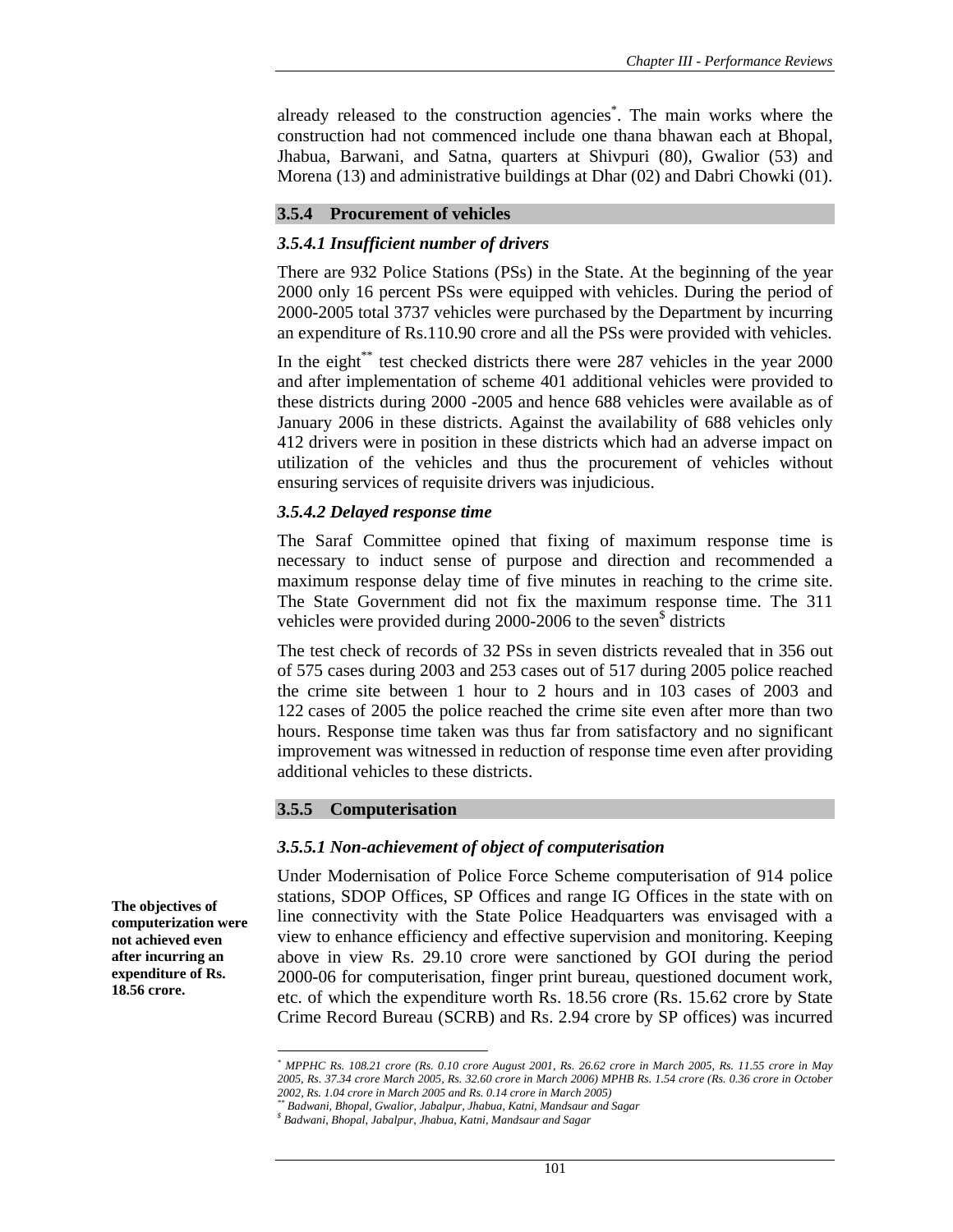leaving unutilized balance of Rs. 10.54 crore (Rs. 6.90 crore with SCRB and Rs. 3.64 crore with SP offices) as of August 06.

Scrutiny of records revealed that computer hardware and peripherals were provided to district offices, Headquarter office and 114 PSs. Though the Local Area Network (LAN) was provided at Headquarters office and district office, but online connectivity of PSs, district offices and Headquarter office was not provided. Scrutiny further revealed that the scheme was not included in the AAP from 2004-05 onwards. This resulted in non-achievement of object of the computerisation scheme of having on line connectivity.

The Department stated (August 2006) that scheme could not be completed because funds for interconnectivity were not provided by the Government. The reply was not acceptable as the unutilized balance of Rs. 10.54 crore was already available with the Department.

## *3.5.5.2 Deficiency in Implementation of Common Integrated Police Application (CIPA) project*

CIPA was introduced by GOI (2003-04) with a view to record data regarding crime and criminals by computerizing Head Office, range offices, SP offices, SDOP offices and all PSs in the state with online connectivity with each other together with access/transfer of data of crime and criminals to / from each other.

GOI approved Rs. 5.40 crore and Rs. 13.86 crore in AAPs of 2004-05 and 2005-06 respectively for the project. In the first year 94 PSs and in second year 274 PSs were to be covered under the project. The work of site preparation was to be done by SCRB and the supply of hardware, as per configuration fixed by GOI, development of software and installation thereof was to be done by NIC. GOI did not release the funds approved for 2005-06.

The hardware in 93 PSs was supplied by vendor but installation thereof was completed only in 3 PSs as of August 2006. The supply of hardware in 275 PSs and installation thereof was not started so far due to non-release of funds by GOI. The ACs required were not provided in any of the 94 PSs for which sites were prepared by SCRB.

The delivery and implementation schedule was not known to SCRB and configuration of hardware and peripherals was also not checked by them, to ensure that all the items required were received. Thus due to lack of coordination between implementation agency and SCRB, and lack of monitoring the hardware received in 90 PSs was lying idle.

The Department admitted that hardware and software were not installed in PSs (October 2006) and the difficulty was being faced due to lack of co-ordination between SCRB and implementing agency. It was also stated that the CIPA software was not found to be useful due to deficiencies found during demonstration.

## **3.5.6 Telecommunication**

## *3.5.6.1 Deficiency in Implementation of Police Network (POLNET) project*

POLNET is a satellite based network that provides voice, data and message communication between police station, district offices, Range office, State

**The computers were installed only in three PSs against targeted 94 PSs. The CIPA software was also not found to be useful.**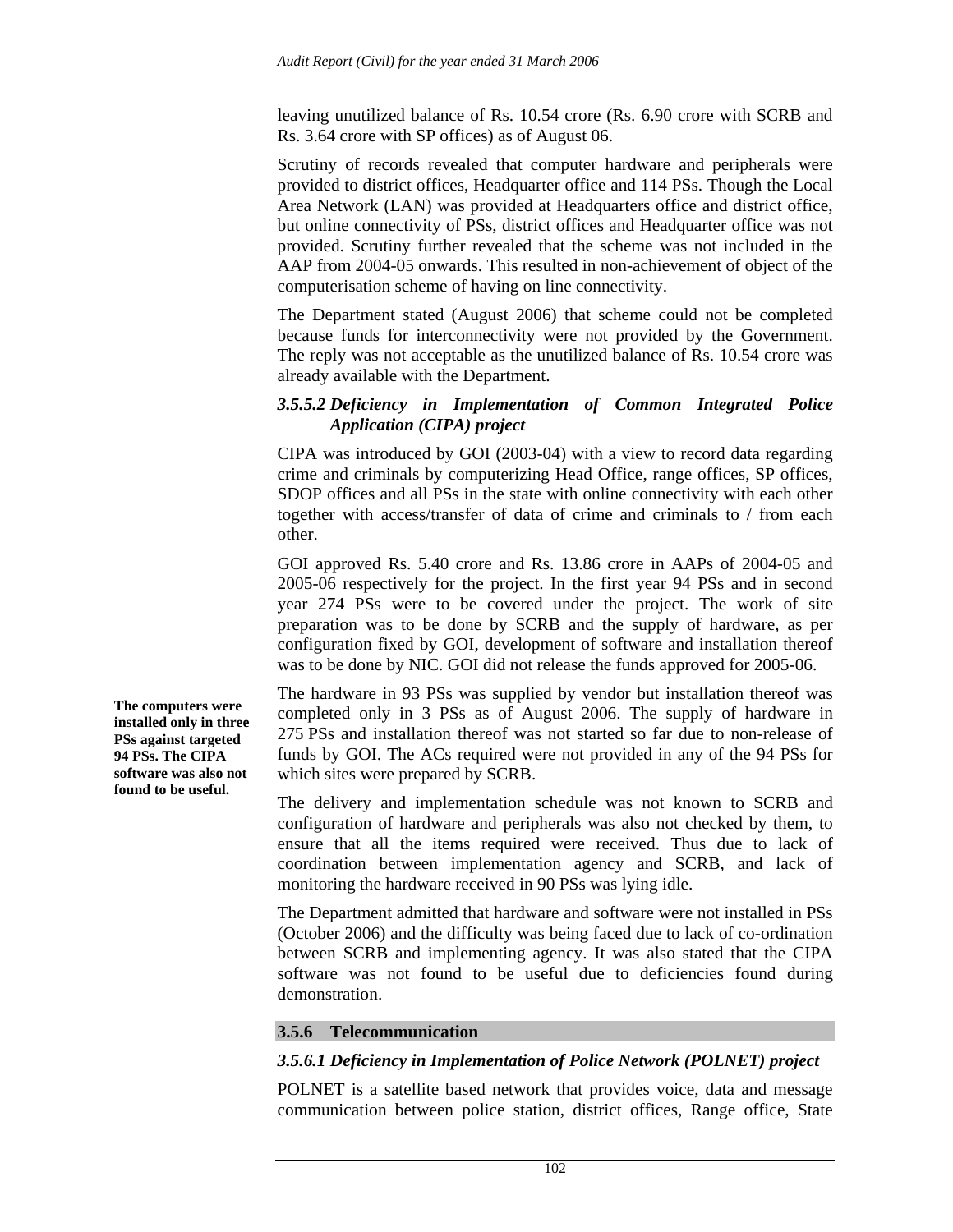Head office, National Capital. The project network consists of hybrid station at Bhopal, 37 Very Small Aperture Terminals (VSAT) in 37 districts with connectivity to 825 PSs using Multi Access Radio Telephony (MART) via Base Station Unit (BSU) located at VSAT sites. GOI sanctioned Rs. 4.75 crore in AAP for the year 2002-03 to 2005-06 and MHA placed the sanction at the disposal of Directorate of Coordination Police Wireless (DCPW) for implementation of the project. The project was targeted to be completed by May 2005, which was extended upto November 2006.

Scrutiny revealed that the instruments/equipment for VSAT and MART were received in the districts and PSs during January 2003 to April 2004 and Hybrid Station at Bhopal and VSATs of 37 districts were installed upto May 2005. Scrutiny further revealed that out of 825 PSs the use of the material was made in 470 PSs as these were feasible being within range of BSU. Therefore the material of MART worth Rs. 1.39 crore, supplied to the remaining 355 PSs which were out of range of BSU proved infructuous.

Department stated (October 2006) that the proposal for utilisation of the material was being prepared by incorporating the PSs which are within the range but not covered in the original plan.

### **3.5.7 Functioning of Forensic Science Laboratory**

# *3.5.7.1 Delay in Establishment of DNA Laboratory*

The Perspective Plan 2000-05 envisaged the establishment of DNA laboratory at Sagar. The Department purchased (February 2004 to April 2005) equipment worth Rs. 3.35 crore for DNA laboratory. The commissioning of the equipment was not started as of November 2006 and benefit of the DNA analysis could not be extended to the criminal cases.

The analytical procedure of a forensic physical evidence in the laboratories invariably involves high degree of knowledge, competence and expertise. A technical manager or leader of a laboratory must have a minimum of three years of forensic DNA laboratory experience and who are actually engaged in DNA analysis shall undergo at regular intervals of not less than 180 days external proficiency testing in accordance with the standards. He must have completed a qualifying test before beginning independent case work. The technicians and laboratory support personnel must have training, education and experience commensurate with their responsibility as outlined in their job description. But no such person having the qualification mentioned was posted. The scrutiny further revealed that the Government did not sanction any post of scientist, technician and assistant for DNA laboratory. But four scientists working in other discipline were posted in the laboratory, who did not fulfill the required qualifications as envisaged in the manual for independent functioning of the DNA testing. Post supply training was also not imparted by the vendor to these scientists of the Department.

The Director FSL stated (November 2006) that the laboratory has begun on trial run basis. The standardization of work was in progress and Genotyping of isolated DNA is to be taken up as next step in DNA profiling. So far as the qualification of scientists are concerned it was stated that they have had the requisite training under the MOU signed between the Government of MP and the CDFD Hyderabad.

**The material worth Rs. 1.39 crore supplied for POLNET project could not be used.** 

**The DNA analysis in laboratory was not started up to November 2006 even after incurring an expenditure of Rs. 3.35 crore.**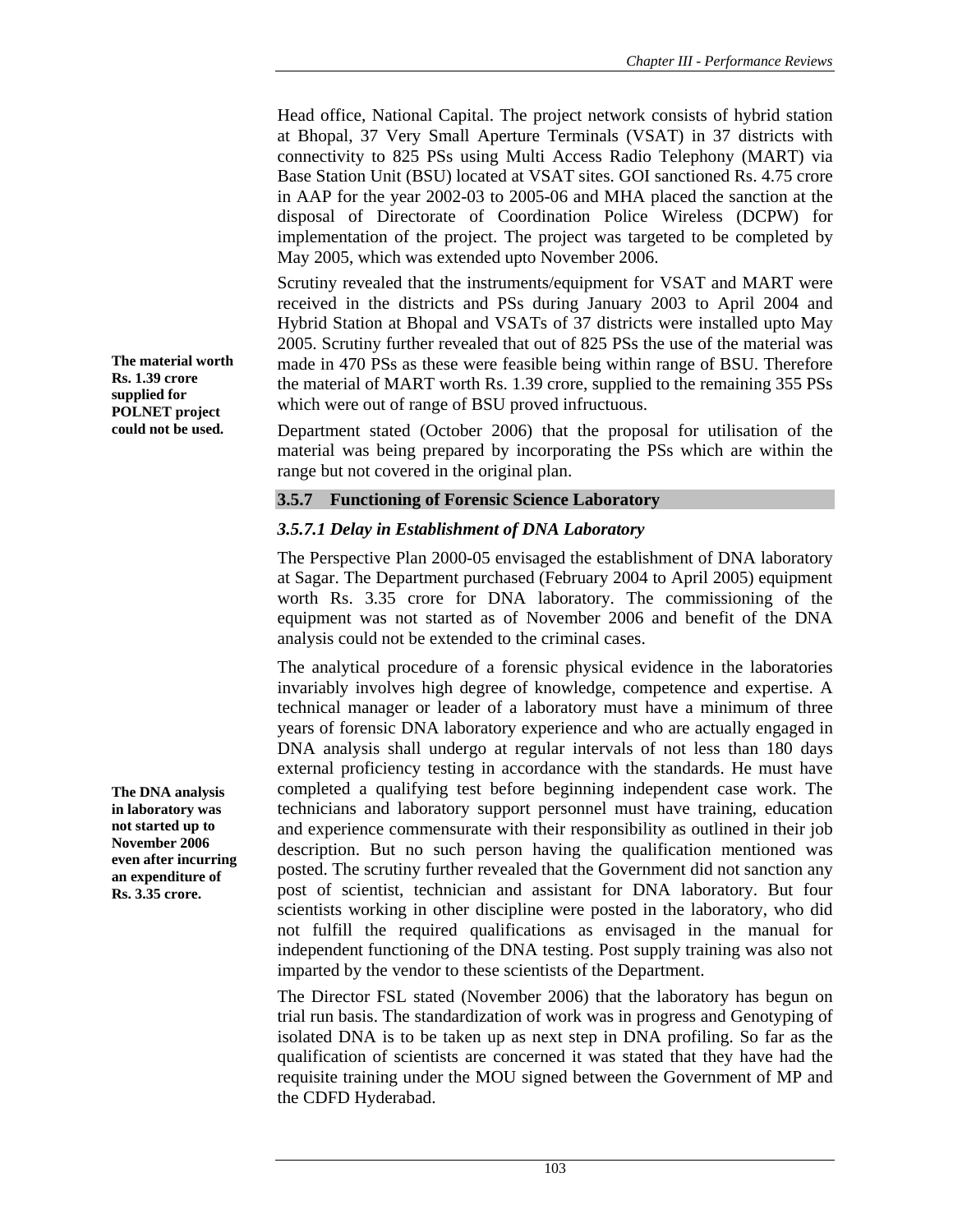The reply was not acceptable as the DNA analysis in the laboratory was not started upto November 2006 and the scientists had not completed minimum 180 days external proficiency testing as per DNA standard

# *3.5.7.2 Delay in receipt of samples for scientific analysis*

In accordance with the instructions issued by the Police Headquarters the samples collected by the police from the crime site should be sent to FSL within two weeks of memo issued from SP offices.

Test-check of the records (August 2006) of Director FSL Sagar revealed that samples collected by the police in criminal cases were sent by Police with delay ranging from one year to seven years to the laboratory. As the PSs did not have any preservation facilities as per requirement of laboratory, the Director FSL admitted (August 2006) that the quality of the samples deteriorates due to bacteria/fungus/rusting with passage of time which may adversely affect the test results.

# *3.5.7.3 Huge pendency in analysis of samples*

The samples received in the laboratory were required to be analysed as soon as possible. Year wise details of test analysis of samples conducted by FSL were as under:

| Year           | <b>Opening</b><br><b>Balance</b> | <b>Cases received</b><br>during the year | <b>Total</b> | <b>Cases examined</b><br>during the year | Pending at the<br>end of the year |
|----------------|----------------------------------|------------------------------------------|--------------|------------------------------------------|-----------------------------------|
| 2000           | 22796                            | 14443                                    | 37239        | 32792                                    | 4447                              |
| 2001           | 4447                             | 14818                                    | 19265        | 12308                                    | 6957                              |
| 2002           | 6957                             | 13848                                    | 20805        | 12169                                    | 8636                              |
| 2003           | 8636                             | 12987                                    | 21623        | 15144                                    | 6479                              |
| 2004           | 6479                             | 11292                                    | 17771        | 13015                                    | 4756                              |
| 2005           | 4756                             | 9081                                     | 13837        | 9171                                     | 4666                              |
| 2006 upto 6/06 | 4666                             | 4224                                     | 8890         | 4870                                     | 4020                              |

The review of the progress report of analysis of cases revealed that number of cases analysed during a year reduced from 32792 in 2000 to 9171 in 2005. Out of 4020 cases shown pending at the end of June 2006, 2814 cases pertained to the year 1992 to 2005 (2394 cases 10 to 14 years old, 399 cases five to ten years old and 21 case one to five years old). In reply it was stated that the files were kept in the toxicology wing and analysis result would be intimated as and when required by concerned unit.

## **3.5.8 Non-creation of infrastructure and shortfall in numbers of training courses**

Out of 49 housing units and administrative buildings including classrooms approved during 2000-05 at the cost of Rs. 9.37 crore of which the construction of 33 buildings was taken up and completed after incurring expenditure of Rs. 4.02 crore and the work of remaining 16 units was not started as of August 2006 for want of estimates, approval of design drawing and site selection. ADG (Training) was responsible to chalk out and monitor the implementation of training calendar and to assess the impact of various trainings in the field. Scrutiny of information and records revealed that out of 204 courses targeted in PTS Indore, Pachmarhi, Rewa, Tigara and Umaria meant for 11750 police personnel during 2002, 2003 and 2005 only 5758 personnel were trained in 138 courses conducted during these years and the shortfall in number of courses was 66 (32 per cent) and shortfall in number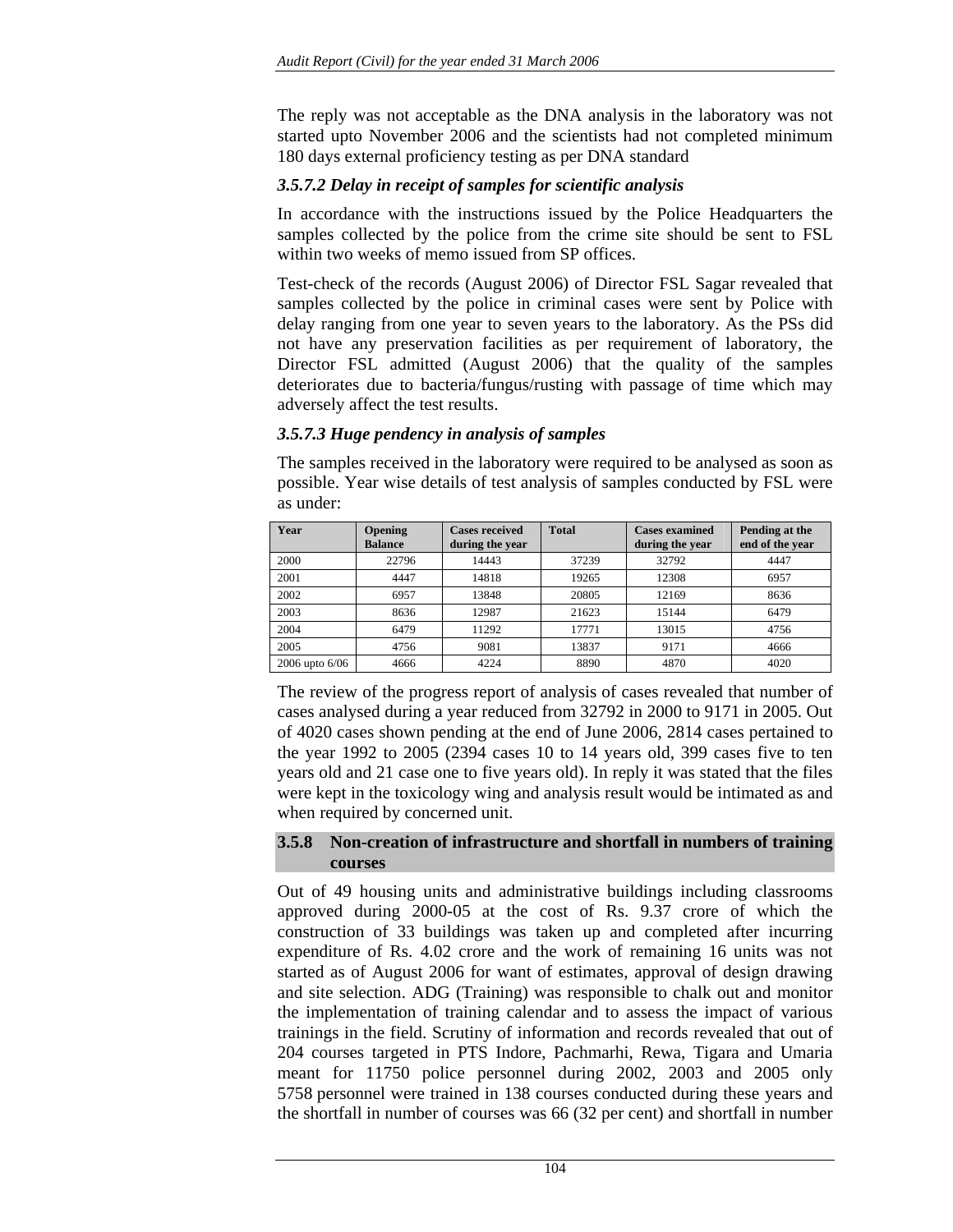of trainees was 5992 (51 per cent). The number of courses planned and slots allotted for police personnel for the year 2000, 2001 and 2004 was not available with the office of the ADG (Training).

# **3.5.9 Conclusion**

Due to slow pace of utilization, GOI share amounting to Rs. 77.93 crore could not be availed by State Government for implementation of scheme. The financial management of the scheme was deficient as unspent balance lying with construction agencies after completion of work had not been recovered. There were large sums of money lying with construction agencies which were shown to be expended in the returns sent to GOI. Despite their completion, buildings were not handed over to the Department. Therefore, the objectives for which these were constructed were not fulfilled. There was delay of construction of thana bhawans, residential quarters and many of the works which were sanctioned could not be commenced for want of approval, finalisation of drawing, design and non-availability of land etc. Though the vehicles have been purchased and supplied, commensurate number of drivers were not available and the response time was also found to be poor. On line connectivity was not ensured and hardware and software purchased for CIPA project was not put to use. There was delay in establishment of DNA laboratory and there were huge pendency of cases in FSL. Requisite infrastructure for training was not created and there were large number of training slots which were not utilized.

# **3.5.10 Recommendations**

- ¾ Amount lying with construction agencies should not be reported to GOI as expended and unspent balance lying with agency after completion of work should be immediately recovered.
- $\triangleright$  Expeditious efforts should be made for getting the possession of buildings that have been constructed so that they are put to use for the purpose for which these have been constructed.
- $\triangleright$  In light of large number of construction works being delayed and also not having commenced; a review of these constructions work should be carried out and coordinated steps be initiated with other agencies and a system of periodical and regular monitoring should be introduced so as to ensure early commencement and completion of these works.
- $\triangleright$  On line connectivity should be ensured at various levels so as to derive optimum benefit of computerisation.

The matter was reported to Government in September 2006; reply had not been received (December 2006).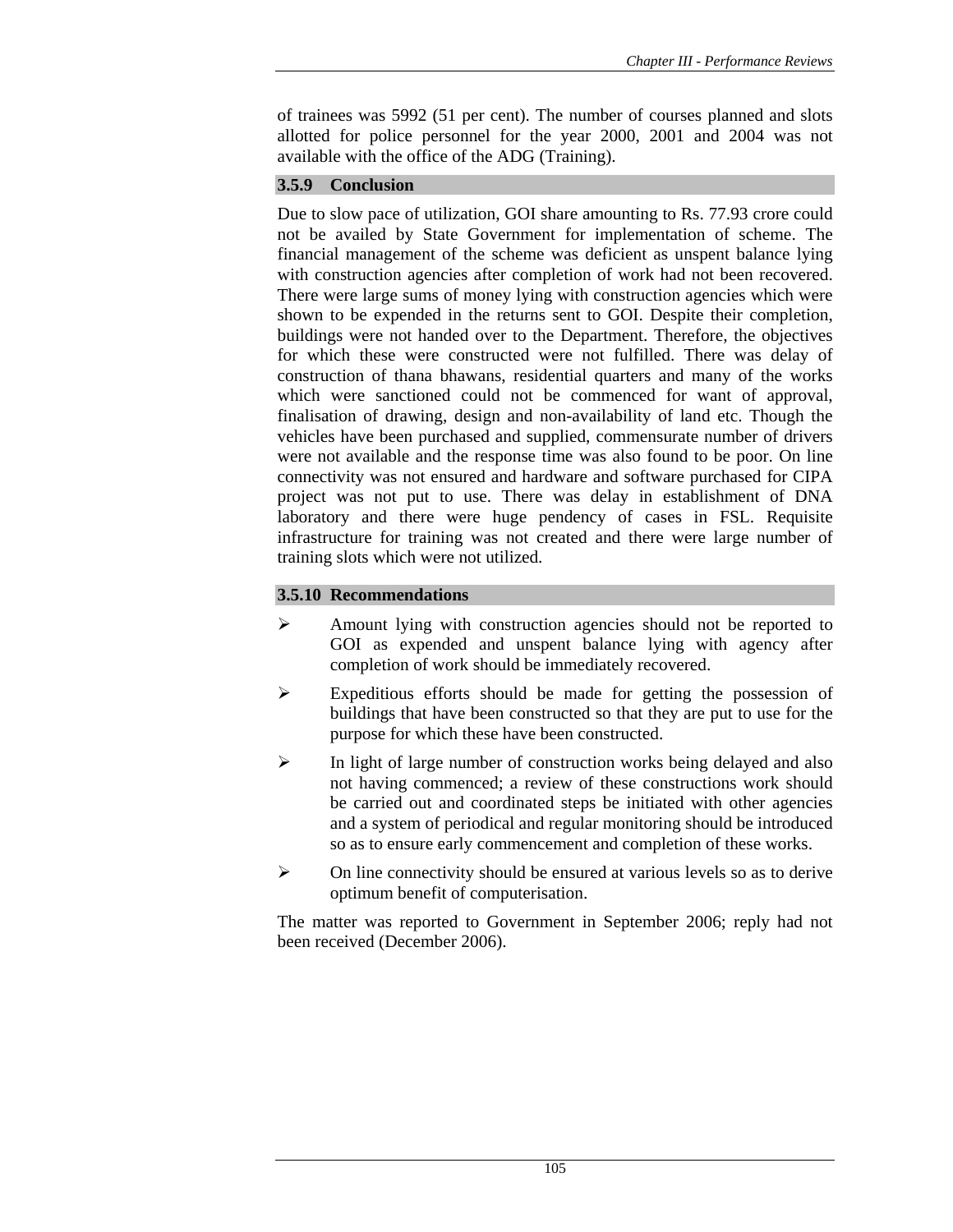# **Revenue Department**

# **3.6 Computerisation of Land Records (Land Record Management System "Bhu Abhilekh")**

# *Highlights*

*Government of India launched the Centrally Sponsored Scheme of computerisation of land records in 1988-89 with the objective to provide timely and accurate copies of Records of Rights (RORs) to landowners and updating of changes which occur in the Land Record database. The Department failed to implement the scheme completely due to noninstallation of computer centres in three districts and 97 sub-divisions and non-functional computer centres at three districts and five tehsils computer operators were not made available. In 7 tehsils RORs were being issued in manuscript and data entries for 18440 villages were not updated in absence of monitoring at district level.* 

**Computerisation of land records was not yet complete as RORs were still being issued to landowners in manuscript.** 

*(Paragraph 3.6.7.4)* 

**Updation work of database was not carried out in 18440 villages due to diversion of services of EDP staff and because of lack of monitoring.** 

*(Paragraph 3.6.7.5)* 

**Discrepancies were noticed in the database due to absence of input controls and lack of proper validations at tehsil levels.** 

*(Paragraphs 3.6.9.1 & 3.6.9.2)* 

**There was lack of general IT controls in the absence of any IT policy/ strategy in the department.** 

*(Paragraph 3.6.10)* 

## **3.6.1 Introduction**

The scheme of computerisation of Land Records was launched in 1988-89 by Government of India (GOI) and executed as a Centrally Sponsored Scheme. The scheme was initially started as a pilot project in the district of Morena and subsequently extended to the rest of the districts of the State.

All expenditure was to be borne by GOI. The scheme envisaged to provide computerised copies of Records of Rights (RORs) at a reasonable price to landowners besides ensuring speed, accuracy transparency, dispute resolution and on-line management of land records.

Non-availability of comprehensive database and properly updated land records in manual system hampered implementation of decisions concerning land reforms and the dearth of databases on land reforms continued. For effective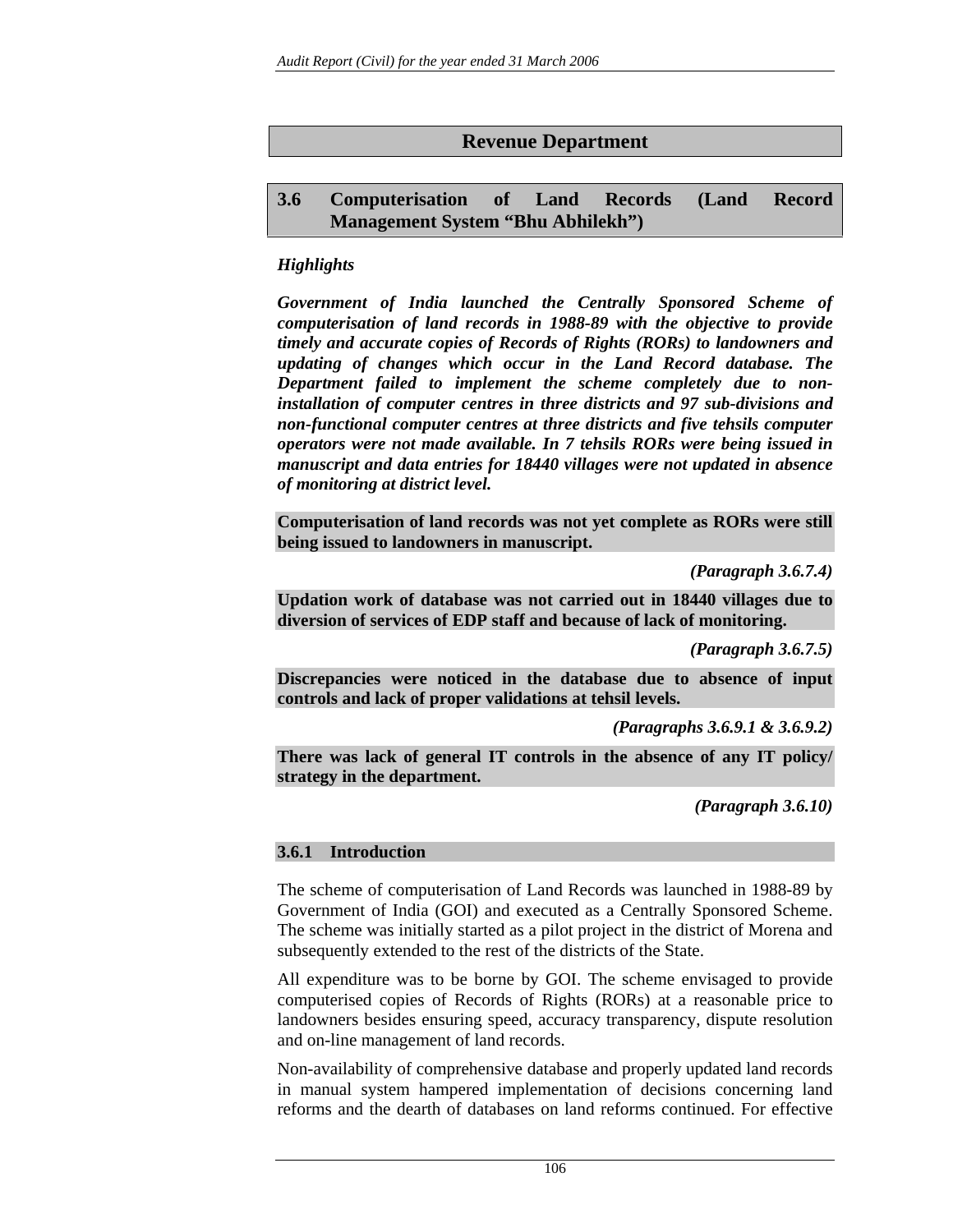planning, implementation and monitoring of land reforms and related activities, a computerised land records system was considered crucial. This necessitates creation of a comprehensive computerised database on land records, which would help in land tenancy, land ceiling, and land consolidation.

Bhu-Abhilekh is an ISO certified application software designed and developed by National Informatics Centre (NIC) for the Commissioner, Land Records & Settlement, Department of Revenue, Government of Madhya Pradesh (Commissioner), to deliver grass root (up to tehsil level) governance within the domain of Land Management. Computerisation of Land Records (CLR) is a joint venture of NIC, Ministry of Rural Development (MRD) and State Government. Presently, version 2.0 of BHU-ABHILEKH, i.e. a superset of BHU-ABHILEKH version 1.0 had been implemented in all Tehsils of 48 districts of the State. Visual Basic 6.0 was being used as front end software and SQL server was being used for the maintenance of database.

As per GOI instructions (December 2002), initial data entry of Land Records was done by private vendors and updation work of the database was being done by the Data Entry Operators of the Department. Updation of Land Records and distribution of **Khasra**<sup>∗</sup>  **(ROR)** and **Khatauni**∗∗ **(B1)** were being done using this software. BHU-ABHILEKH version 3.0 was under pilot implementation for subsequent utilisation in all tehsils.

## **3.6.2 Objectives of the scheme**

The objectives of the scheme, interalia are:

Facilitate easy maintenance and updation of the land data base, plot-wise details for issue of timely and accurate copies of the RORs to the landowners, creation of 'Land Information System'(LIS) and database for effective land reforms, revenue administration and developmental planning at the grass root level and low cost and easily reproductive storage media for reliable preservation for longtime. Fast and efficient retrieval of information, both graphical and textual.

## **3.6.3 Organisational set-up**

Principal Secretary, Revenue Department was responsible for planning, implementation, monitoring of the scheme at Government level whereas Commissioner, Land Records was the nodal officer for planning, implementation monitoring and supervision at State level. District Collectors and Tehsildars were responsible for implementation, monitoring and supervision of the scheme at District and Tehsil level respectively. Revenue Inspectors and Patwaris responsible for field were to feed the basic information.

### **3.6.4 Audit objectives**

 $\overline{\phantom{a}}$ 

Audit of the computerisation of Land Records was taken up to assess whether there was proper and easy maintenance and updating of land record database. It was also to be examined whether the accurate computerised copies of the

<sup>∗</sup> *Khasra: Crop inspection register, giving details of the cultivator, crop and area under such crop.*  ∗∗ *Khatauni: Record of rights that indicates the ownership of each parcel.*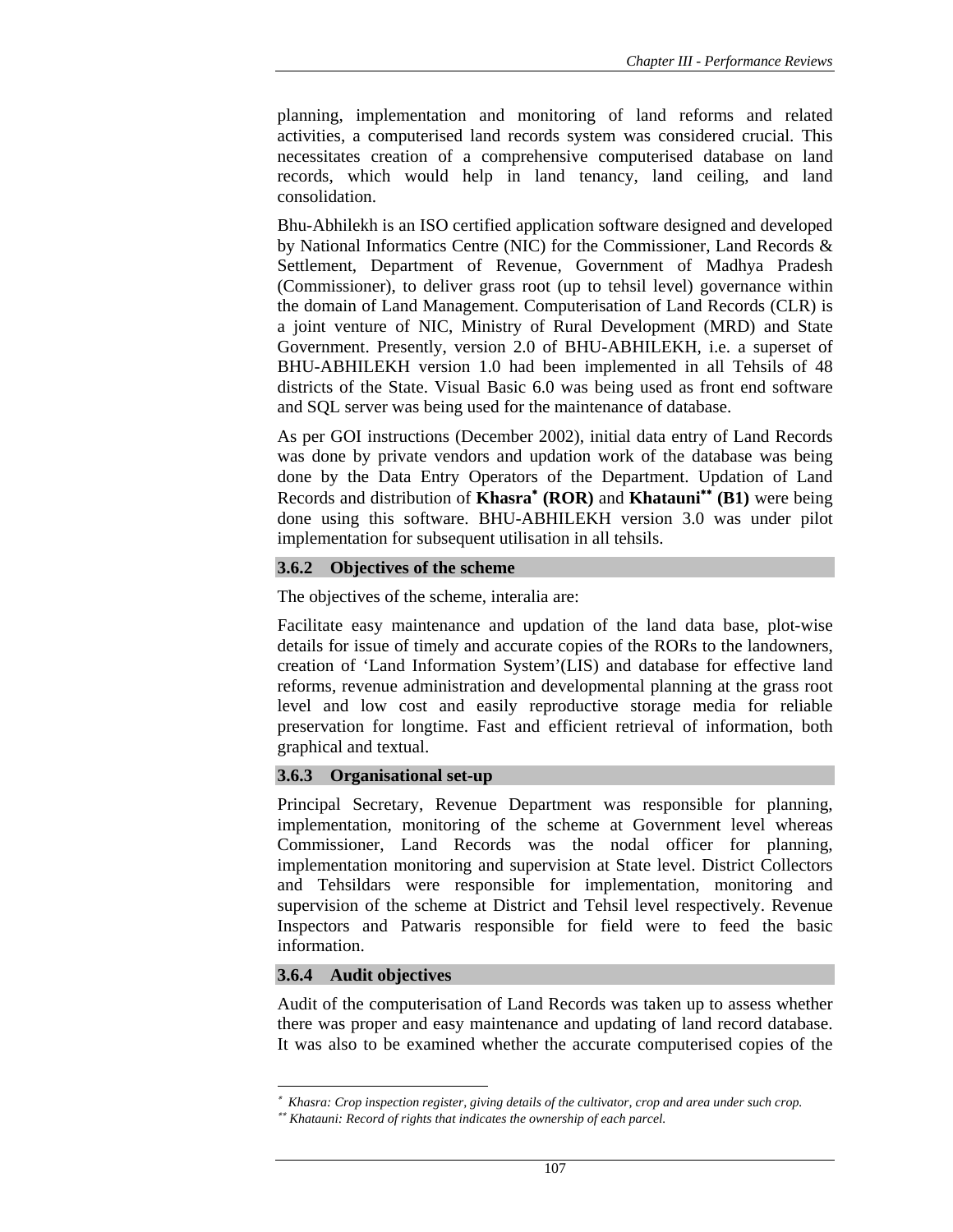RORs to the landowners were being issued on time. Besides this it was also to be checked whether various controls relating Information Technology were built in and were being adhered to during computerisation of Land Records.

### **3.6.5 Audit coverage**

Test check of records of the implementation of the scheme during 1988-2006 was conducted in the Commissionerate of Land Records, Gwalior, Collector Land Records in 11<sup>\*</sup> out of 48 districts and 11 tehsils one each in district during March 2006 to August 2006. The application software was examined for its correctness, suitability and availability of controls. Data in the 11 selected Tehsils for the crop year 2004-05 (July 2004 to June 2005) were analysed in audit using Structured Query Language (SQL). Results of testcheck are mentioned in succeeding paragraphs:

### **3.6.6 Financial management**

 *\**

The scheme was Centrally sponsored with cent percent financial assistance from GOI with the conditions that after completion of the project in a district, financial assistance would be stopped and the State Government would bear the expenditure required for its continuation and maintenance in future.

The budget provision and expenditure alongwith Central assistance received during 1988-2006 are as under:

|                   |                                       |                    |                              | (Rupees in crore)                                     |
|-------------------|---------------------------------------|--------------------|------------------------------|-------------------------------------------------------|
| Year              | <b>Central assistance</b><br>received | <b>Expenditure</b> | $Excess(+)/$<br>$Savings(-)$ | <b>Transferred</b><br>to<br><b>Chhattisgarh State</b> |
| From 1988 to 3/98 | 4.66                                  | 4.66               | --                           |                                                       |
| 1998-99           | 5.46                                  | 5.46               | --                           | --                                                    |
| 1999-2000         | 6.81                                  | 4.55               | --                           | 2.26                                                  |
| 2000-01           | 5.01                                  | 3.21               | --                           | 1.80                                                  |
| 2001-02           | 7.70                                  | 6.70               | $(-) 1.00$                   | --                                                    |
| 2002-03           | --                                    | $- -$              | $- -$                        | --                                                    |
| 2003-04           | 5.43                                  | 4.82               | $(-) 0.61$                   | $- -$                                                 |
| 2004-05           | 2.86                                  | 2.01               | $(-) 0.85$                   | --                                                    |
| 2005-06           | 3.88                                  | --                 | $(-)3.88$                    | $- -$                                                 |
| <b>TOTAL</b>      | 41.81                                 | 31.41              | $(-) 6.34$                   | 4.06                                                  |

Out of Central assistance of Rs. 41.81 crore received from GOI during 1988- 2006, Rs. 4.06 crore were transferred to Chhattisgarh State during 1999-2001. Of the balance assistance of Rs. 37.75 crore pertaining to the State, expenditure of Rs. 31.41 crore was incurred during 1988-2005. Of the unutilised assistance of Rs. 6.34 crore remaining with State Government, Rs. 3.56 crore meant for establishment of computer centres in 97 sub-divisions of the State were parked in 'Civil Deposit' during 2005-06 while Rs. 2.78 crore related to Data Entry Work (Rs. 76.02 lakh-2001-02), Digitization pilot Project II installment (Rs. 24.33 lakh-2001-02) and establishment of computer centres at Divisional, district, sub-division and tehsil level (Rs. 1.77 crore-2003-06) were not drawn although sanctions from GOI had been received in respective years.

Betul, Bhind, Chhatarpur, Damoh, Datia, Dhar, Morena, Satna, Shivpuri, Ujjain, Vidisha.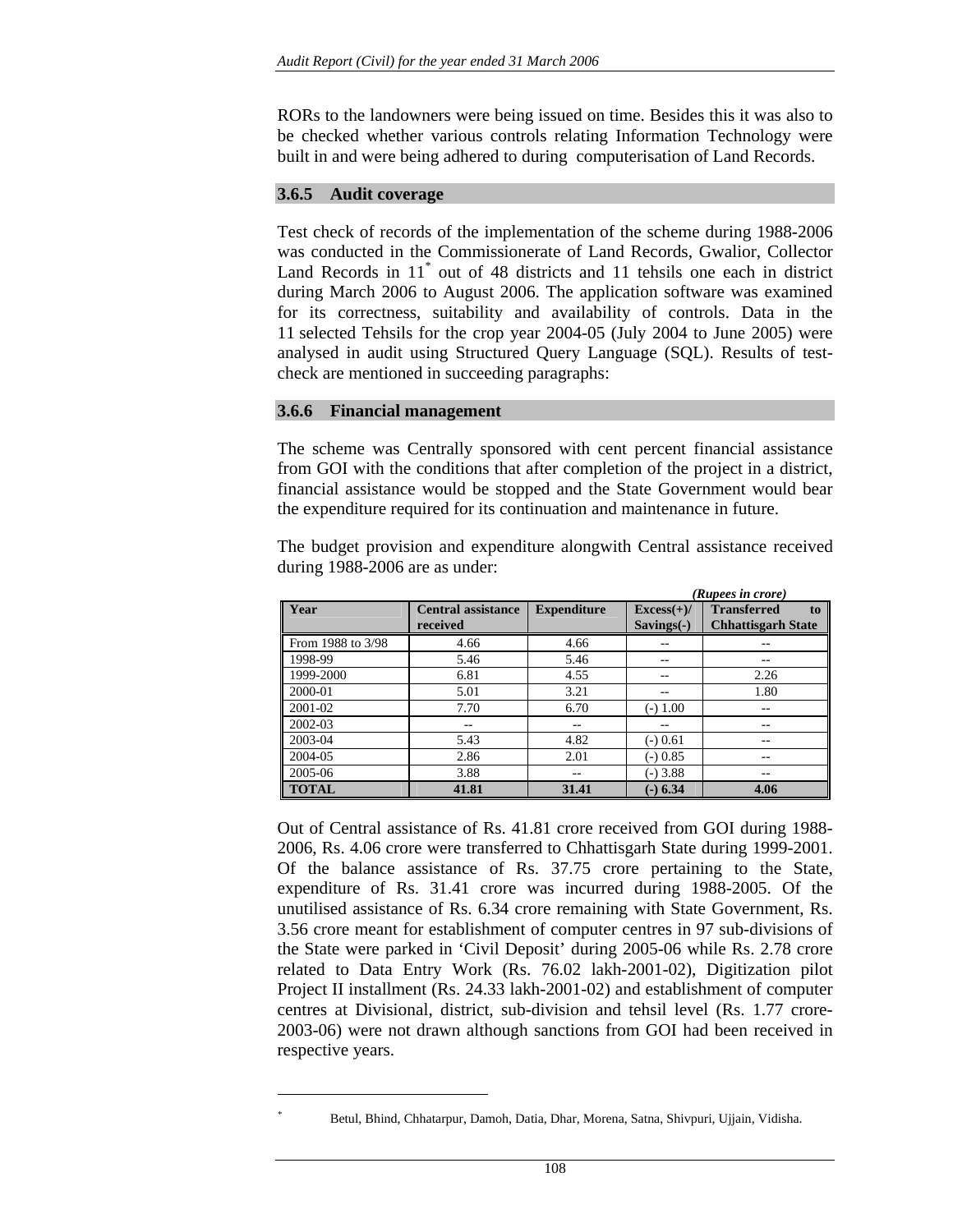On being pointed out, Commissioner intimated (March 2006) that Finance Department had permitted (March 2006) withdrawal of Rs. 3.56 crore from Civil Deposits, which is being utilised for establishment of centres and Rs. 2.78 crore would be utilised after revalidation of sanction by GOI.

# **3.6.7. System Implementation**

# *3.6.7.1 Lack of definite time frame*

As per Government of India guidelines (1994), a time limit of three years from release of funds was set for completion of programme of Computerisation of Land Records in project districts. No records showing completion of programme in project districts within the prescribed timeframe of three years for which funds were released during 1994-2002, were made available. Even in the 11 tehsils selected for audit, it was observed that manually prepared Record of Rights (RORs) etc. were given and as such the computerization was not complete. However, the revised guidelines (2002) did not provide any specific target date for the completion of the project. State Government also did not frame any time bound action plan for the implementation of the project, which contributed to the delays in the implementation of scheme.

## *3.6.7.2 Networking*

As per the guidelines issued by GOI (1999/ 2002) it was decided to establish the networking among the computer centres established at tehasil, subdivision, district and state level. However, networking connectivity was not established among the Computer Centres by August 2006.

### *3.6.7.3 Non-installation of computer centres in districts and sub-divisions*

Commissioner, Land Records had shown cent percent computerisation of land records in the State in their progress report of January 2005.

Scrutiny of records of Commissioner and districts revealed, that the computer centres in 3 district<sup>1</sup> headquarters, and 97 sub-divisions were not installed, in spite of availability of Central assistance.

Computer materials costing Rs. 19.41 lakh supplied to the above mentioned three districts during 2004-05 had remained unutilised as of June 2006.

Funds of Rs. 3.88 crore released by GOI (2005-06) for establishment of computer centres at 97 sub-divisions, as shown in **Appendix 3.10**, at the rate of Rs. 4 lakh per sub-division remained unutilised.

On being pointed out in audit, Commissioner assured (April 2006) to take necessary action. However, the fact remains that in spite of availability of funds the computerization at district and sub-division level has not yet been completed and progress report (January 2005) of the Commissioner, Land Record office showing hundred per cent computerization was therefore not correct.

**Lack of definite time frame to complete the computerization of Land Records.** 

**Computer centers at three district headquarters and 97 sub-divisions were not established in spite of availability of funds.** 

**Networking connectivity not established.** 

 $\overline{a}$ *1*

*Bhind, Morena, Shivpuri*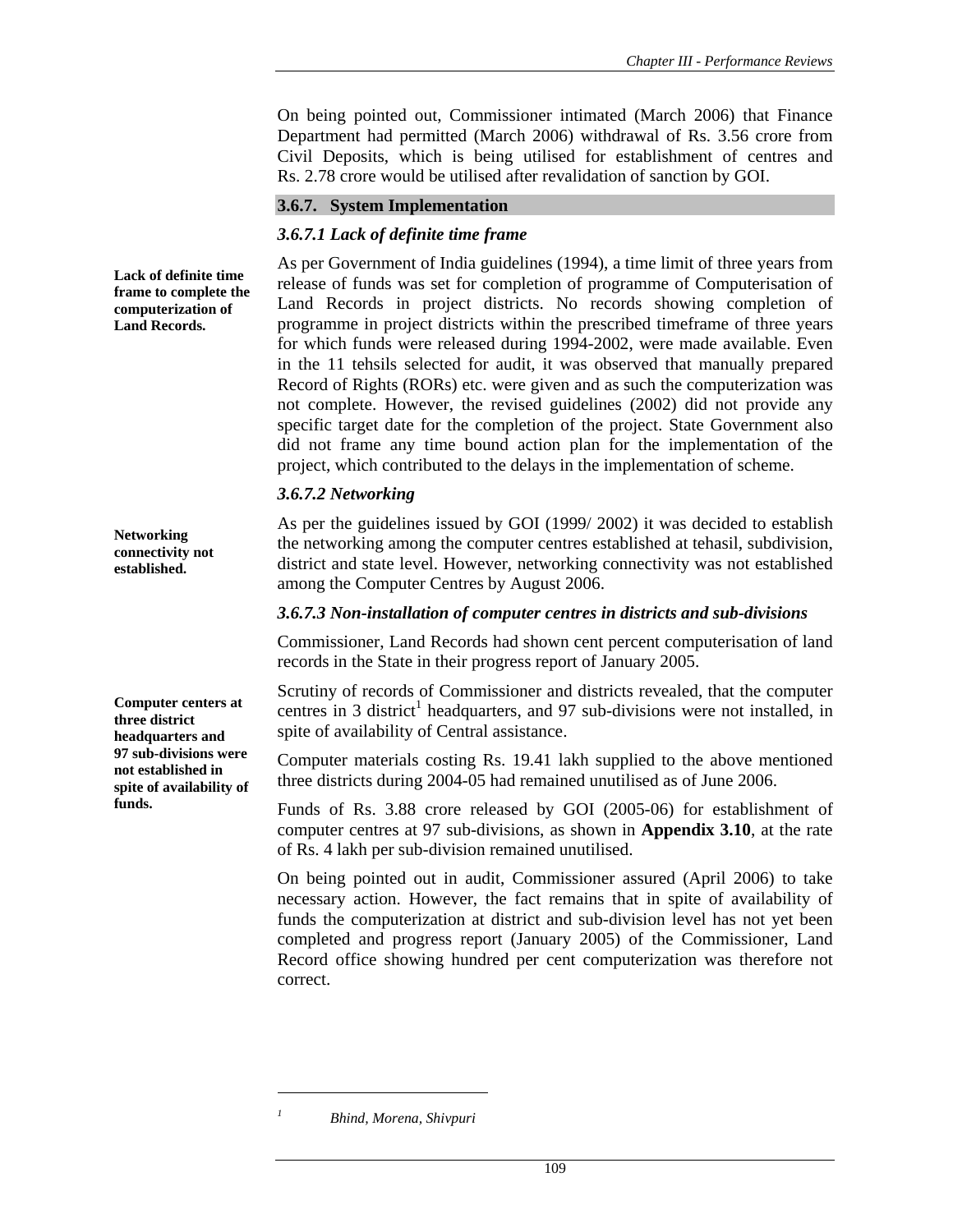## *3.6.7.4 Non functional computer centre at district and tehsil level due to non-availability of computer operators*

During test check of records of 3 district<sup>2</sup> headquarters and  $5^3$  tehsils it was found that though the computer centres were installed and initial data entry work was completed excluding 5 villages of Datia district yet they were not operational as on August 2006 due to non-availability of computer operators. **Computer centers at three district headquarters and five tehsils were not operational due to non availability of** 

Further, test check of records of Datia district, revealed that out of 256 villages, the data input work in five villages (Kamrari, Datia Gird, Basai, Jujharpur and Chanderia) was also not completed (May 2006).

As per the booklet (Procedure of Computerisation of Land Record in MP Part I) issued (2004) by the Commissioner, only computerised copies of RORs were to be distributed or issued to the land owners.

However it was observed in audit that in seven Tehsils as detailed below, RORs were still issued to the landowners in manuscript thus defeating the objective of providing computerized RORs.

|                                                                 | SI. | Name of            | 2001-02                                        |                                            | 2002-03                                        |                                            | 2003-04                                        |                                            | 2004-05                                        |                                            | 2005-06                                        |                                            |
|-----------------------------------------------------------------|-----|--------------------|------------------------------------------------|--------------------------------------------|------------------------------------------------|--------------------------------------------|------------------------------------------------|--------------------------------------------|------------------------------------------------|--------------------------------------------|------------------------------------------------|--------------------------------------------|
| <b>RORs</b> were<br>distributed in<br>manuscript in<br>place of | No. | tehsil             | <b>RORs</b><br>issued<br>in<br>manu-<br>script | Compu<br>-terised<br><b>RORs</b><br>issued | <b>RORs</b><br>issued<br>in<br>manu-<br>script | Compu<br>-terised<br><b>RORs</b><br>issued | <b>RORs</b><br>issued<br>in<br>manu-<br>script | Compu<br>-terised<br><b>RORs</b><br>issued | <b>RORs</b><br>issued<br>in<br>manu-<br>script | Compu<br>-terised<br><b>RORs</b><br>issued | <b>RORs</b><br>issued<br>in<br>manu-<br>script | Compu<br>-terised<br><b>RORs</b><br>issued |
| computerised                                                    | 1.  | Chhatarpur         | $-1$                                           | $- -$                                      | 4260                                           | $- -$                                      | 3599                                           | $- -$                                      | 2387                                           | 3000                                       | 897                                            | 6500                                       |
| copies in 7                                                     | 2.  | Damoh              | $-$                                            | $- -$                                      | 117                                            | $- -$                                      | 132                                            | $- -$                                      | 602                                            | $\hspace{0.05cm} -$                        | 946                                            | 118                                        |
| tehsils.                                                        | 3.  | <b>Bhind</b>       | $-$                                            | $- -$                                      | 438                                            | $- -$                                      | 772                                            | $- -$                                      | 796                                            | --                                         | 839                                            | $- -$                                      |
|                                                                 | 4.  | Datia <sup>4</sup> | $- -$                                          | $- -$                                      | 3115                                           | 10911                                      | 7350                                           | 6946                                       | 2900                                           | 11286                                      | 3370                                           | 9327                                       |
|                                                                 | 5.  | Satna              | 3425                                           | 1993                                       | 3489                                           | 6864                                       | 3680                                           | 3631                                       | 3989                                           | 2369                                       | 4253                                           | 2583                                       |
|                                                                 | 6.  | Shivpuri           | 960                                            | 5623                                       | 982                                            | 11093                                      | 1019                                           | 10373                                      | 1116                                           | 8370                                       | 520                                            | 5736                                       |
|                                                                 | 7.  | Betul              | 2786                                           | Nil                                        | 3076                                           | 1421                                       | 3679                                           | 557                                        | 4342                                           | 1308                                       | 4726                                           | 1288                                       |

#### *3.6.7.5 Non-updating of Data entries*

As per instructions laid down in the guidelines issued by GOI in 1999, data was to be updated each year and expenditure on data updating was to be borne by State Government. However, it was found that the updating of database was not done (February 2006) for 18,440 out of 55,657 villages in the State as given below:

| Year    | <b>Total number of</b><br>villages in MP | data was updated | No of villages for which   No of villages for which data<br>was not updated |
|---------|------------------------------------------|------------------|-----------------------------------------------------------------------------|
| 2003-04 | 55657                                    | 55626            | 31                                                                          |
| 2004-05 | 55657                                    | 55265            | 392                                                                         |
| 2005-06 | 55657                                    | 37640            | 18017                                                                       |
|         |                                          |                  | 18440                                                                       |

**Database in 18440 villages was not updated.** 

**DEOs.** 

 *2 Computer installed in Chattarpur (July 2005), Datia (February 2006) and Damoh (February 2006). 3*

*Computers installed in Khachrod (December 1999), Badnagar (December 1999), Ghatiya (December 1999), Nagda (August 2001) and Damoh (August 2001). 4*

*Data entry work in respect of 5 villages ( Kamrari, Datia gird, Basai, Jujharpur and Chanderia) of Datia district was not completed).*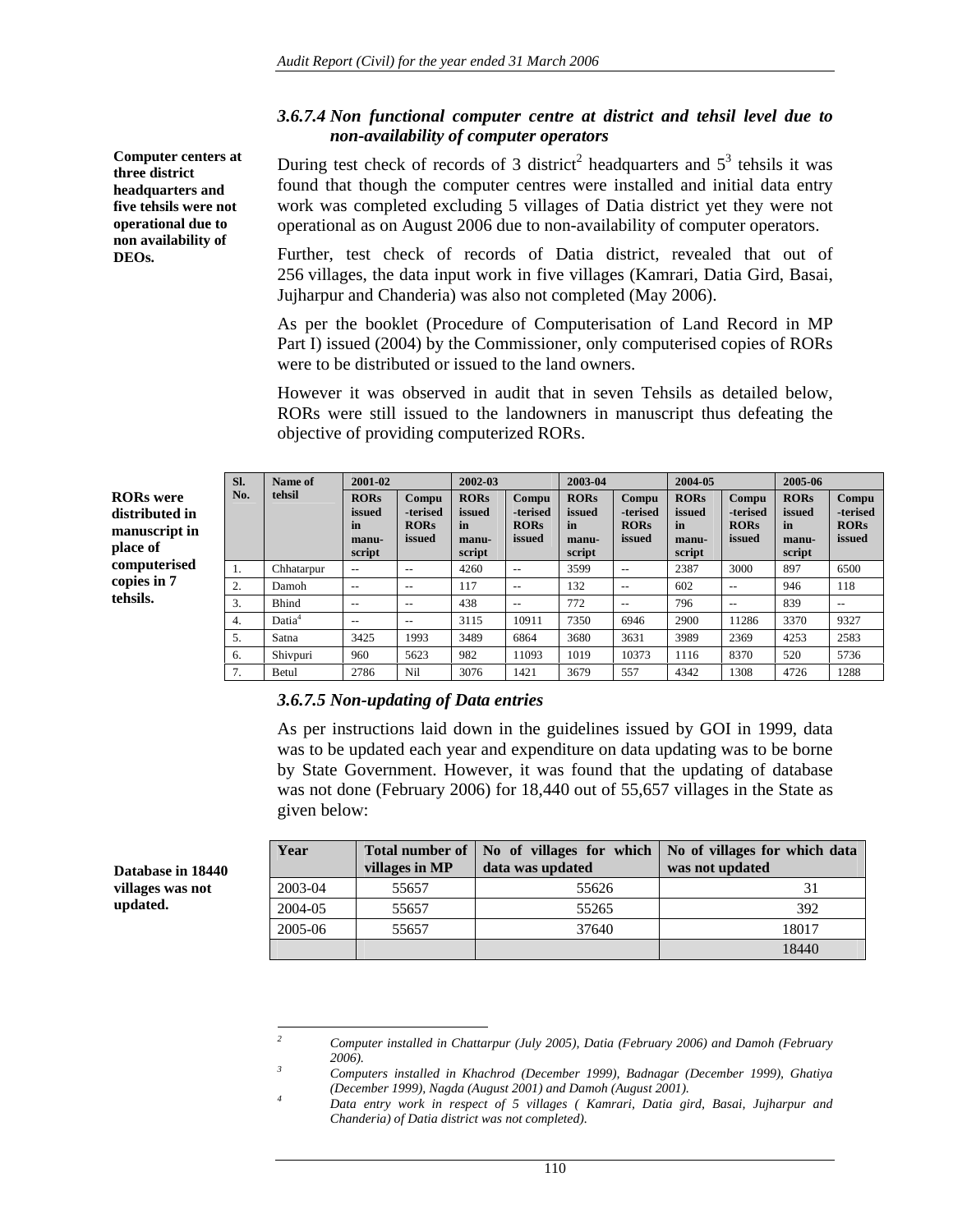On being pointed out, the Commissioner intimated (March 2006) that the responsibility of updating of data rests on the districts. Reasons advanced for not updating the database was irregular power supply, non-maintenance of hardware at district level and engagement of EDP staff in other miscellaneous work along with data entry work at tehsil level.

# *3.6.7.6 Non- refund of unspent balance of Rs. 11.98 Lakh by the districts*

The Commissioner, provided a sum of Rs. 14.52 crore to the districts for data entry work during 1997-98 to 2001-02. On verification of expenditure statements as of Feb 2006 sent by 8 districts shown in **Appendix 3.11**, an amount of Rs. 11.98 lakh was found lying unspent in Banks, while the work of data entry was completed in all the districts. After completion of data entry work, unspent amount was required to be refunded, which was not done.

On being pointed out, Commissioner assured (April 2006) to clarify the position from the districts concerned.

## *3.6.7.7 Non-furnishing of utilisation certificates*

GOI issued instructions that interim utilisation certificates along with item wise expenditure against expenditure incurred should be sent by the State Government. Details of assistance received, expenditure incurred, and utilisation certificates sent were as under:-

|              |                           |                                |                                               | (Rs. in lakh)                                                                  |
|--------------|---------------------------|--------------------------------|-----------------------------------------------|--------------------------------------------------------------------------------|
| Year         | <b>Grants</b><br>received | <b>Expenditure</b><br>incurred | <b>Utilisation</b><br><b>Certificate sent</b> | <b>Amounts for which</b><br><b>Utilisation</b><br><b>Certificates not sent</b> |
| 2003-04      | 542.50                    | 482.08                         | 284.00                                        | 198.08                                                                         |
| 2004-05      | 286.30                    | 201.13                         |                                               | 201.13                                                                         |
| <b>Total</b> | 828.80                    | 683.21                         | 284.00                                        | 399.21                                                                         |

**Utilisation certificates of Rs. 3.99 crore not furnished to GOI.** 

Thus, utilisation certificates for Rs. 3.99 crore were not sent to GOI. The Commissioner stated (June 2006) that the utilisation certificates would be sent to GOI at the earliest.

## *3.6.7.8 Excess payment to the contractor*

District Collector, Ujjain, invited (November 1997) sealed tenders for data entry work of land records. Lowest rate of Rs. 1.25 per record offered by M/s Pick Computer Technique Pvt. Ltd, Ujjain was accepted by the Collector, Ujjain in January 1998. As per the agreement (January 1998) the data entry work was required to be completed by the end of March 1998. After completion of 30 per cent work, the firm requested the Collector, Ujjain to enhance the rates which were accepted by the Commissioner Land Records in December 1999 and the rates were enhanced from Rs. 1.25 per record to Rs. 2.15 per record with the condition that the enhanced rate shall be paid for remaining 70 per cent work.

**Unspent balance of Rs. 11.98 lakh not refunded by eight districts after the completion of data entry work.**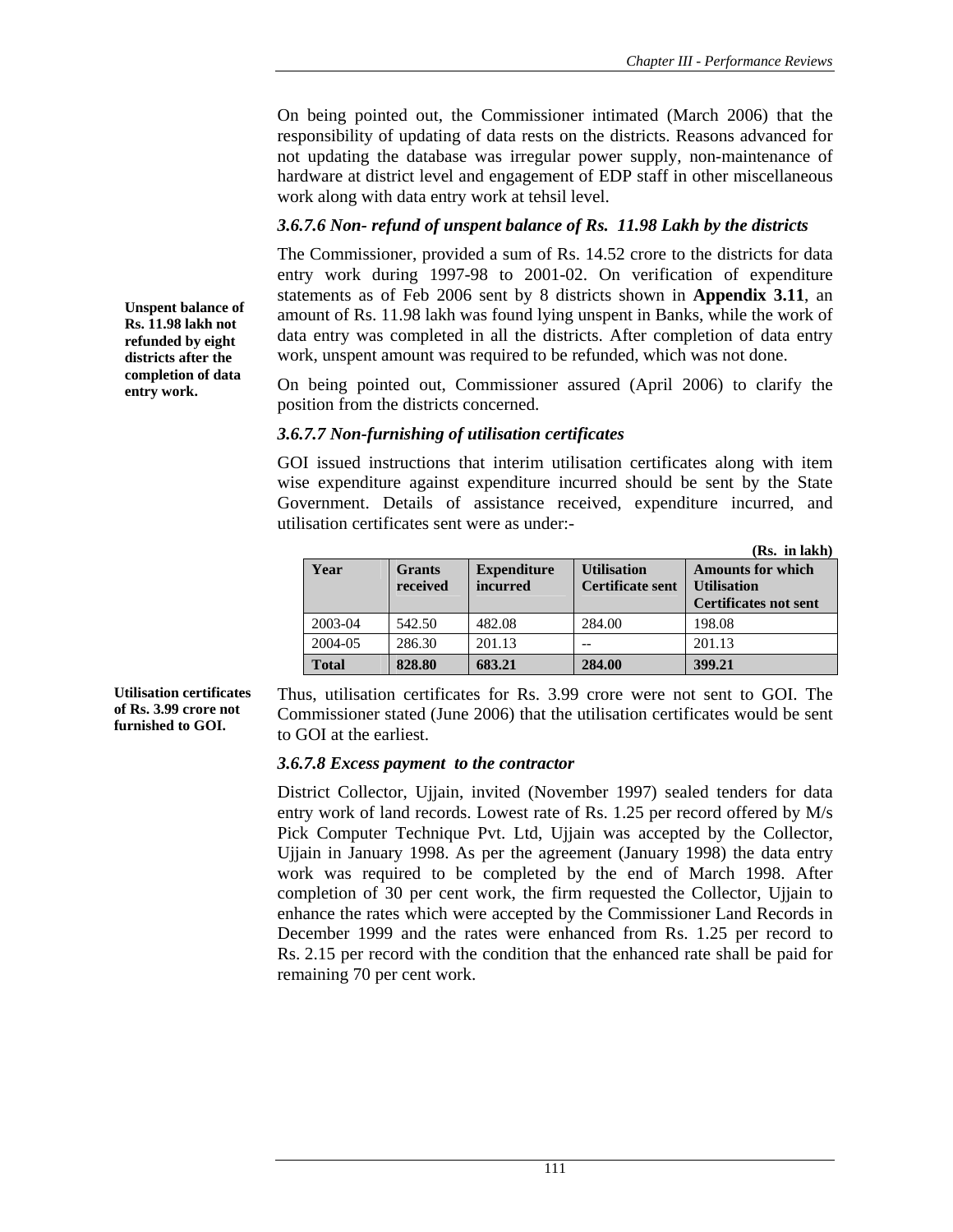**Excess payment of Rs. 6.30 lakh were made to the contractor due to irregular acceptance of higher rates.** 

**Discrepancies found due to lack of input controls.** 

Test check of records of collector, Ujjain in August 2006 revealed that there was no provision in the agreement for enhancement of rate midway. Against the payment of Rs. 12.50 lakh (at Rs. 1.25 per record for 9,99,856 records) Rs. 18.80♣ lakh were actually paid upto August 2006. As a the result, Rs. 6.30 lakh were excess paid to the firm.

On being pointed out, Commissioner stated (September 2006) that the accepted rates of the firm were very low and the data entry work was also to be completed timely and in full accuracy, therefore the data entry rates were enhanced. The reply was not tenable, as there was no provision in agreement to enhance the rates midway.

## **3.6.8 Application Controls**

Application controls are those controls which ensure that the transactions are done according to the business rules of the organization. These controls cover the input, processing and output operations of the systems. Input controls ensure that the procedures and controls inbuilt into the system guarantee that the data received for processing are genuine, complete, accurate and properly authorised and also to ensure that the data is entered accurately and without duplication. Existence of input controls also assumes importance as it helps in preventing incorrect or fraudulent input. Following discrepancies in feeding of data by department were noticed in audit:

- ¾ No procedure was laid down and no checks were carried out to ensure that all source documents were received and data were updated properly. The accuracy and completeness of data held in the computer at the tehsil level would thus always be suspect.
- $\triangleright$  In the traditional system of maintenance of Land Records, patwari was having the monopoly on the maintenance of land record data and possibility of unauthorised changes in the data was always present. Landowners were also not getting copies of RORs timely. Therefore, one of the objectives of the guidelines (1991) issued by Commissioner, Land Record was to reduce the burden of patwaris. However, it was found that the scenario was still the same after the computerisation and department was still heavily dependent upon the patwaris for keeping the track of the changes in land record database.
- $\triangleright$  Possibility of the malicious manipulation in the data was always present as the Data Entry Operators were also authorised to distribute the RORs to the land owners in  $4<sup>§</sup>$  test checked tehsils.
- ¾ Only P-II forms received from the Patwaris were kept as the source input documents. No register or other document was maintained to keep a watch on the amendments in the records. Even the office copies of the RORs issued by the computer centre were not kept in hard copy at three tehsils\* .

 $\overline{\phantom{a}}$ 

<sup>♣</sup> *30% of 9,99,856 records= 2,99,257 records @Rs. 1.25= 3,74,946.00 70% of 9,99,856 records= 6,99,899 records @Rs. 2.15= 15,04,783.00 Total Rs. 18,79,729.00* 

*<sup>\$</sup>* **Bhind, Dhar, Morena and Ujjain** 

Dhar, Moren, and Ujjain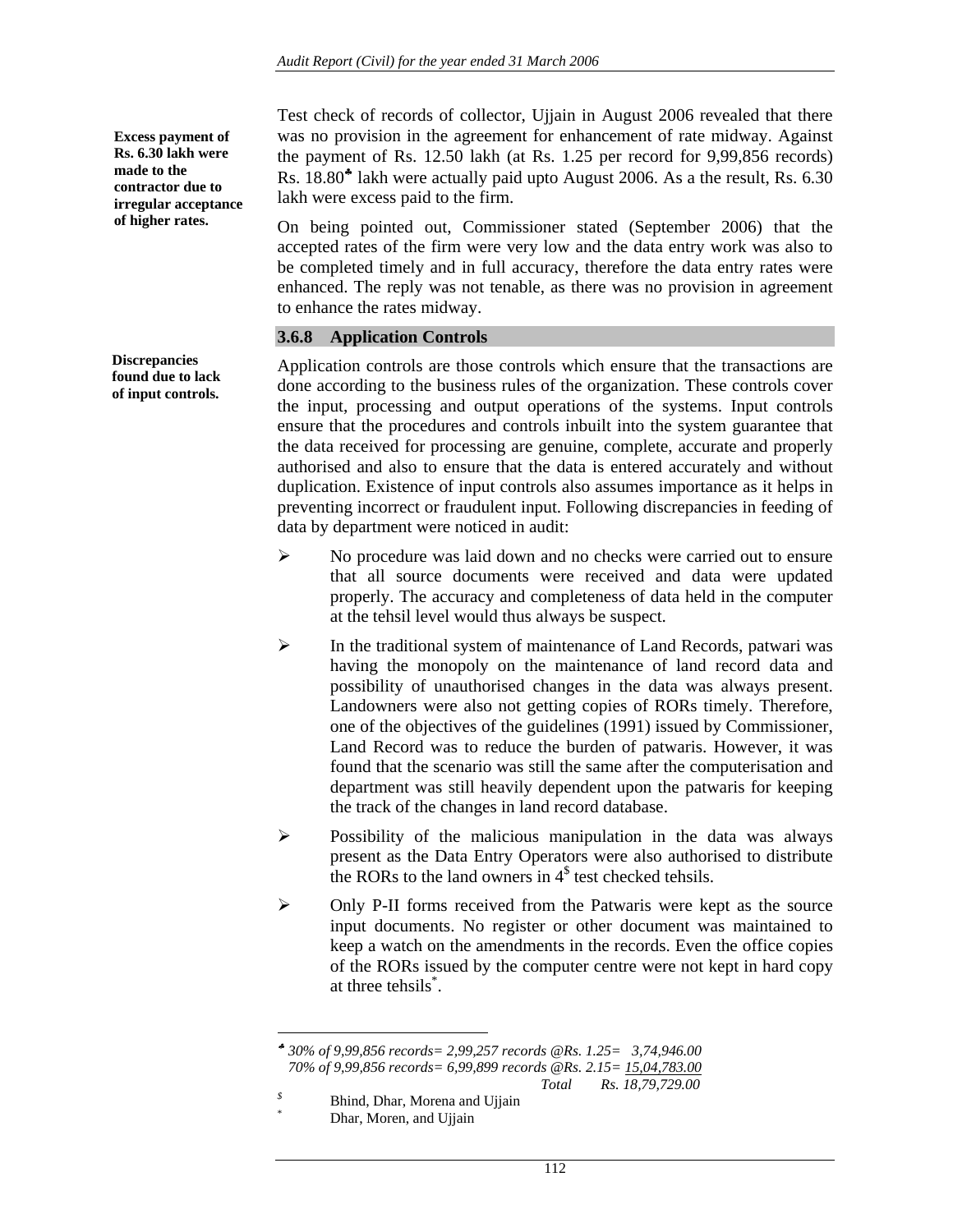- ¾ A separate provision was made in the application software to record the changes in land records in case of any mutation to prevent the unauthorised modifications in original data entry. But it was noticed in 10<sup>#</sup> tehsils that changes were carried out by using Khasra Modification module. In this scenario it was not possible to exercise the various checks such as mode of mutations, name of court and case number etc, which were available in the mutation module
- ¾ Data Entry Operators were made responsible for data validation at five tehsil<sup> $\omega$ </sup> level and no system restricting any change after the validation was provided in the software. Therefore, possibility of unauthorised changes in the original database was always present in this scenario.
- $\triangleright$  Though, provision was available in software to record the revenue collection figures for the individual owners but these figures were not found fed into the database, due to which it was not possible to ascertain the revenue collection figures through this software.

#### **3.6.9 Discrepancies in the Computerisation of Land Record (CLR) database**

Key to the success of the CLR Scheme depended on the reliability of data captured. An examination of the backup data of 21.61 lakh records for the crop year 2004-05 of 11 selected tehsils\* disclosed that there were several inconsistencies in the data that was captured rendering the data undependable/ unreliable as brought out hereunder. Most of the errors were due to lack of appropriate input and validation controls at the data entry stage.

### *3.6.9.1. Discrepancies due to lack of input controls*

Area of the land was not mentioned in the database in 17,816 cases. Names of the owner of the land were left blank in 162 cases. It has been found that the father's name of the owners of the land were left blank in 3.42 lakh cases. Address of the owners was not found mentioned in 0.86 lakh cases. Instead of feeding owner's names one meaningless character was found fed in 1,307 numbers of cases. Caste of the owner was not indicated in 3.84 lakh cases. Fathers' names were left blank in 182 tenancy cases. Instead of feeding fathers' names, one meaning less character was found fed in 116 tenancy cases. In 180 tenancy cases address fields were left blank. Instead of mentioning name of encroachers one meaning less character was found fed in 410 cases of encroachment of land. In 19 encroachment cases, names of the encroacher were not mentioned. Father's name of the encroacher of the land was not found mentioned in 4,641 cases. In 5,084 cases of encroachment, addresses of encroachers were not found mentioned in address field.

### *3.6.9.2 Discrepancies due to lack of proper validation checks in the system*

Amount of the lagan (land revenue) due on farmers was not mentioned in 8.08 lakh cases though the type of land in these cases was "PRIVATE". Other taxes were not mentioned on private holdings in 16.92 lakh cases. In 1.53 lakh cases, lagan of Rs. 0.37 lakh was mentioned against the Government land. In

l

**Discrepancies in the CLR database due to lack of input and validation controls.** 

<sup>#</sup> Bhind, Chhatarpur, Damoh, Datia, Morena, Satna,Dhar,Ujjain, Betul and Vidisha

*<sup>@</sup>* Datia, Bhind, Satna, Ujjain and Dhar *\** Betul, Bhind, Chhatarpur, Damoh, Datia, Dhar, Morena, Satna, Shivpuri, Ujjain, Vidisha.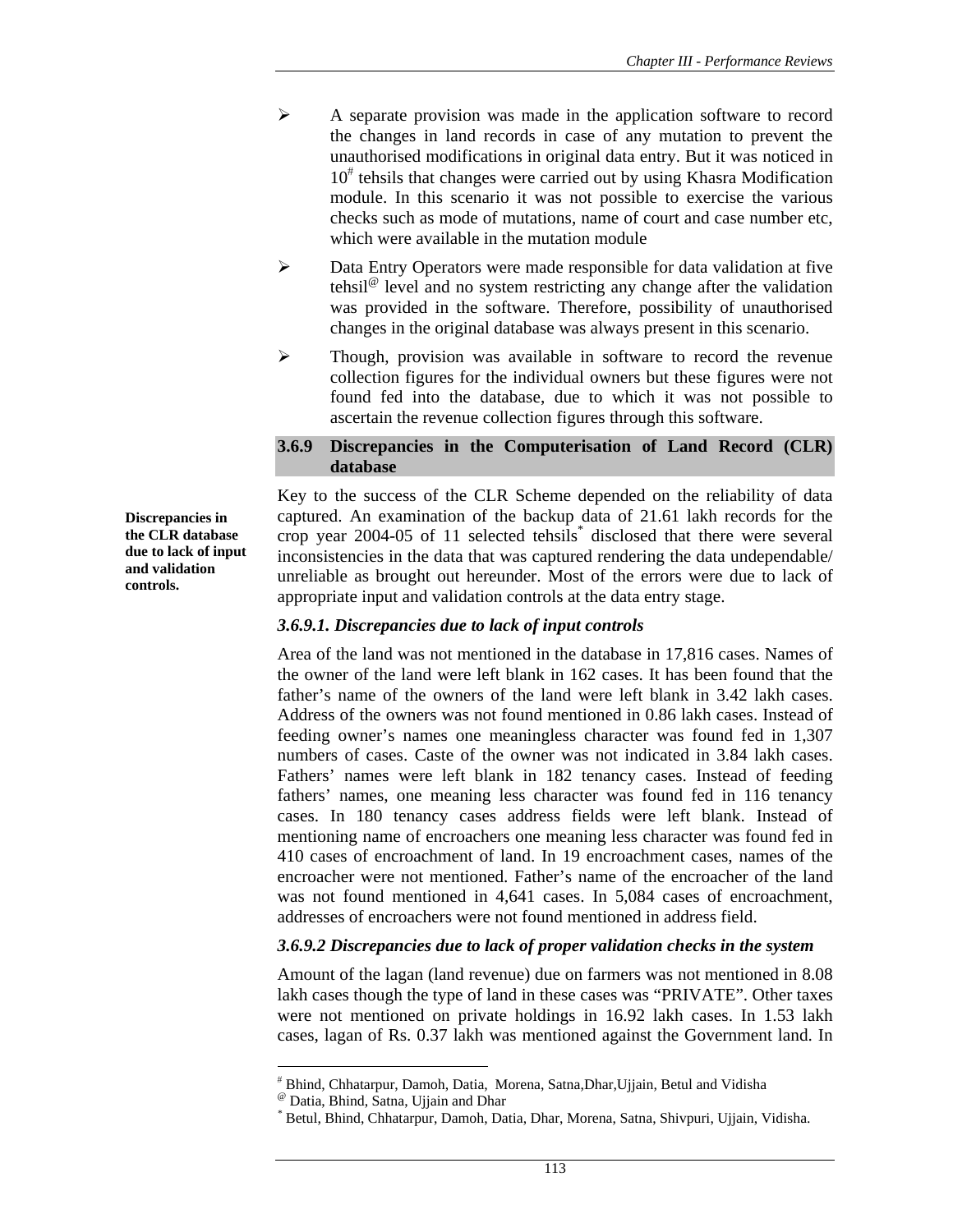41 cases, total area of land under encroachment was more than the actual area of these survey numbers. In 8,768 cases, crops sown on the land were mentioned, but the area on which the crops were sown was not found mentioned. In the absence of land area it was not possible to calculate the taxes by the patwaris. Land area was shown as 0 in 165 cases, but some amount of taxes was found indicated against these cases. In 7,809 cases, land was shown irrigated but mode of irrigation was not mentioned. In 131 cases total tax collection was greater than the actual tax to be collected.

On being pointed out by the Audit, Commissioner assured (September 2006) that all these discrepancies would be rectified through the concerned topsiders.

#### **3.6.10. General Controls**

General controls are those controls which regulate the environment in which the IT operations are run. These cover areas pertaining to IT security and information protection, software change management, segregation of duties, business continuity planning and system documentation. Major deficiencies in General Controls are detailed below:

#### *3.6.10.1 Absence of Information Technology Policy*

No IT policy/strategy, for coverage of the information system of the department was formulated by the department. On being pointed out by the audit, Commissioner assured (September 2006) to formulate an IT policy for the department.

Department was not having adequate documentation policy. In the absence of any policy, system documentation was not found to be up to date. Documentation in respect of BHU-ABHILEKH version 2.0 was not available. Also, there was no policy for retaining electronic documents and computer prints thereby increasing the risk of unauthorised working practices being adopted. Department had also not framed any security policy. Poor or lack of documentation could cause problems such as system unavailability, loss of data integrity or delays in recovering from system failures. Internal Audit of the computerised system was also not carried out by the Internal Audit wing of the Department.

On being pointed out by the Audit, Commissioner stated (September 2006) that the on line help is available in the software and user manuals are being prepared.

### *3.6.10.2 Deficiencies in maintenance policies*

- ¾ Business Continuity Planning and Disaster Recovery Plan was not formulated by the department. However, back up copies of the data were kept in CDs on different locations. But fire proof storage is not available at the State as well as Tehsil level.Commissioner stated that the District data centres and computer centres established at the tehsils will be connected through networking and in case of any disaster at tehsil level, RORs would be issued through district data centres. This confirms that the present system is not integrated and lacks prompt restoration of IT operations in the event of a disaster.
- ¾ Though adequate protection for Fire and Water logging was made and Air conditioning with backup power supplies for IT infrastructure was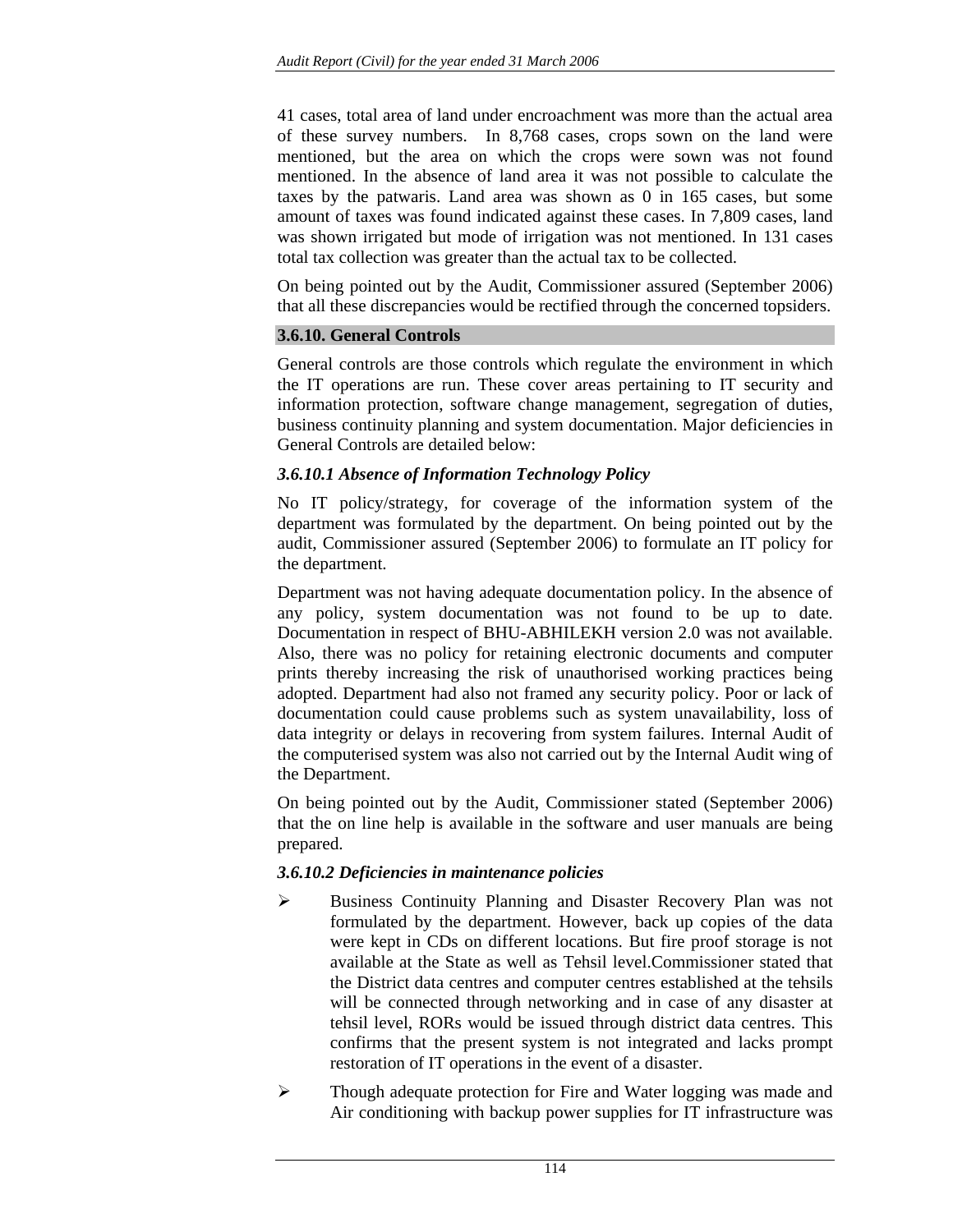available in Commissioner office but at tehisil levels no arrangement for Fire protection was found made in any of the selected 11 tehsils. Inadequate environmental controls could lead to system damage and the subsequent loss of computer facilities/database.

 $\triangleright$  Annual Maintenance contract for the hardware items which were not covered under the warranty was not available. Thus the work relating to updation of data entry and issuance of RORs was delayed due to frequent breakdown of hardware items.

### *3.6.10.3 Access Controls*

- ¾ The systems designing, programming and systems support work were being done by NIC and Data input and database administration by the employees of the department. But the responsibilities of IT staff and functional areas of sections were not clearly set out. Department had not given appropriate job descriptions, IT employees were engaged in other miscellaneous works.
- ¾ Any formal documented logical access control policy was not available in the department. However, restricted menus for users were available in the software. User Ids and passwords were issued for the users. However, no password policy was formulated in the Department for BHU ABHILEKH version 2.0.
- $\triangleright$  Facility to maintain unauthorised attempt logs was not available in the application. Automatic terminal time-out facility was not available in the application. There was no limit on multiple sign-ons in the application. However, restricted access through password was available to restrict the unauthorised person's access to use some system utilities and audit tools. But staff had not been prohibited from sharing the machines. Therefore, data was always at the risk of manipulations.

On being pointed out, Commissioner assured (September 2006) that Password security controls will be included in the IT policy of the department.

### *3.6.10.4 System of change management*

A committee headed by Commissioner was formed for the authorisation of changes and all the changes in the software were done on the request of the committee by NIC. Prior to transfer to the live environment, these updated application software were checked with sample data. During the pilot run, officials of the department were involved for acceptance testing. However, proper and up to date documentation for the amendment in application software was not kept. To make the emergency changes in the application software, patches were loaded by the NIC, as and when required. Thus, due to absence of documentation it is not possible to ascertain whether only authorised amendments were transferred from the test to the live environment.

On being pointed out by the audit, Commissioner stated (September 2006) that all the amendments in the software are being implemented after checking of departmental supervisors. The reply was not tenable as no documentation in support of reply was shown to Audit.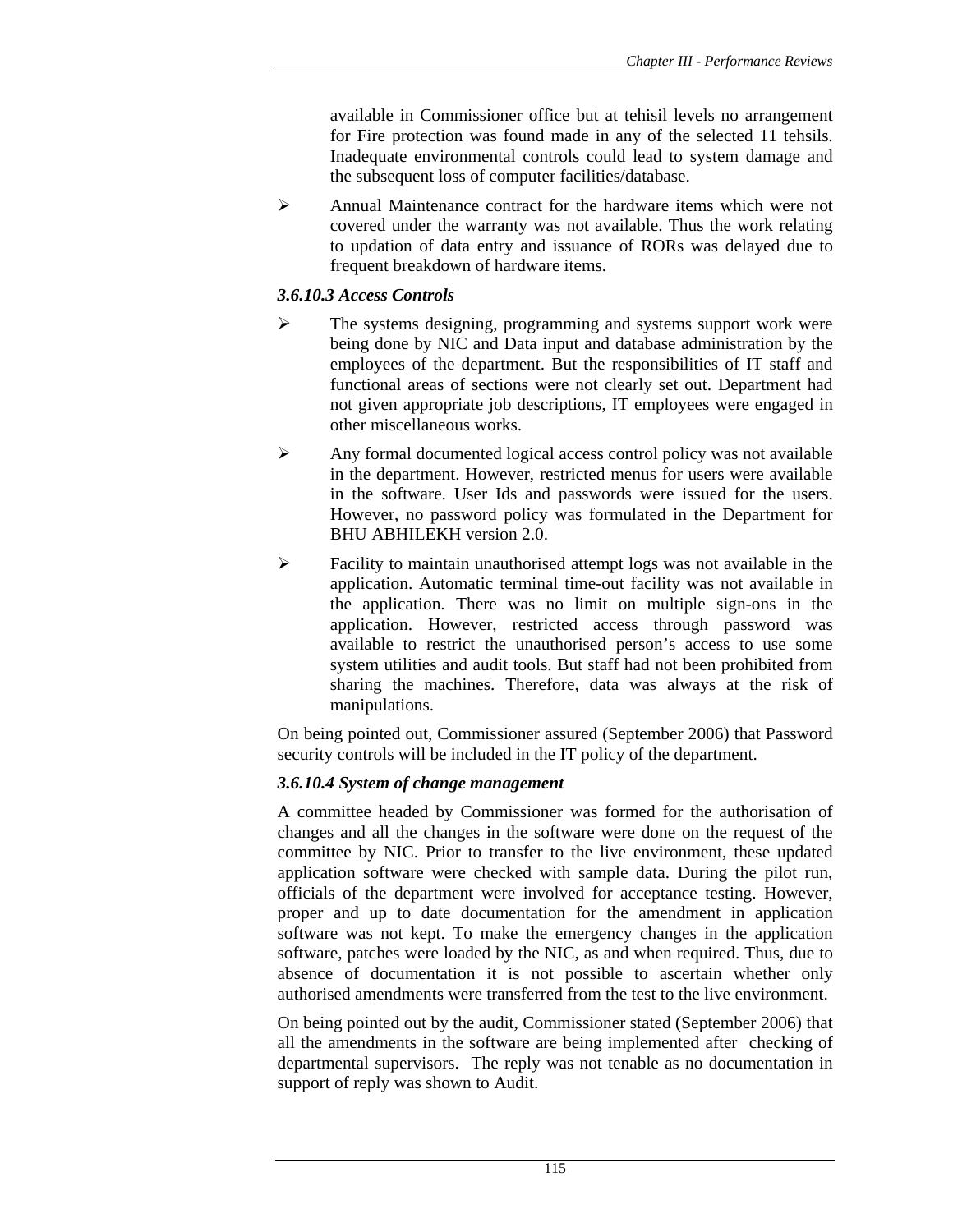#### **3.6.11 Monitoring and supervision**

As per the revised guidelines issued by GOI (December 2002), all the districts were to have district level implementation and review committee under the chairmanship of collector/Dy. Commissioner/District Magistrate with Local MP/MLAs as members alongwith ADMs/SDMs and District Information Officer, NIC. This committee was to formulate the district level implementation plan for effective and speedy implementation of the project and submit the status report to the Revenue Department by  $10<sup>th</sup>$  of every month. Revenue Department was to compile the status report of all the districts and submit the same to Department of Land Resources, Ministry of Rural Development on quarterly basis.

On verification of records of Commissioner and 11 districts<sup>\*</sup> it was noticed that though District level committees were constituted (March 2004-Jan 2005) but neither monthly meetings were held nor implementation plans were formulated and status reports submitted to Revenue Department. In absence of receipt of status reports from Districts, the same was not being submitted to GOI by the State Revenue Department which shows that the performance of the scheme was not being properly monitored.

On being pointed out, Commissioner intimated that to evaluate the project, no agency has been nominated by the Ministry of Rural Development.

### **3.6.12 Conclusion**

Despite incurring huge expenditure of Rs. 31.41 crore the department has not been able to implement the scheme as per target and guideline. Due to non installation of computer centres at districts and sub divisions, the hardware and software worth Rs. 19.41 lakh procured during 2004-05 remained idle and unutilised in 3 Districts. The State Government could not utilise Central assistance worth Rs. 6.34 crore, which was kept in 'Civil Deposit'. Due to abnormal delay in the execution of scheme, desired objectives could not be achieved. The landowners were not getting intended benefits of the scheme and in large number of cases manual RORs were issued.

Due to lack of data validation control, reliance on Land Record Database for major policy decisions for land reforms was not possible. Systematic monitoring and control mechanism was weak.

#### **3.6.13 Recommendations**

 $\overline{a}$ 

- ¾ A comprehensive written formal IT policy/strategy involving various aspects such as documentation policies, separation of duties, physical access and environmental controls, change management controls, logical controls, coverage of the information system of the department may be formulated. A Business Continuity Plan and Disaster Recovery Plan to minimise the impact of the natural or manmade disaster on the critical IT infrastructure of the department may also be formulated.
- $\triangleright$  Networking connectivity may be established among the computer centres established at State, District and Tehsil level so that, the Land Record Data could be assessed at various levels.

**Lack of monitoring and supervision at District and State Headquarters level.** 

*<sup>\*</sup>* Betul, Bhind, Chhatarpur, Damoh, Datia, Dhar, Morena, Satna, Shivpuri, Ujjain, Vidisha.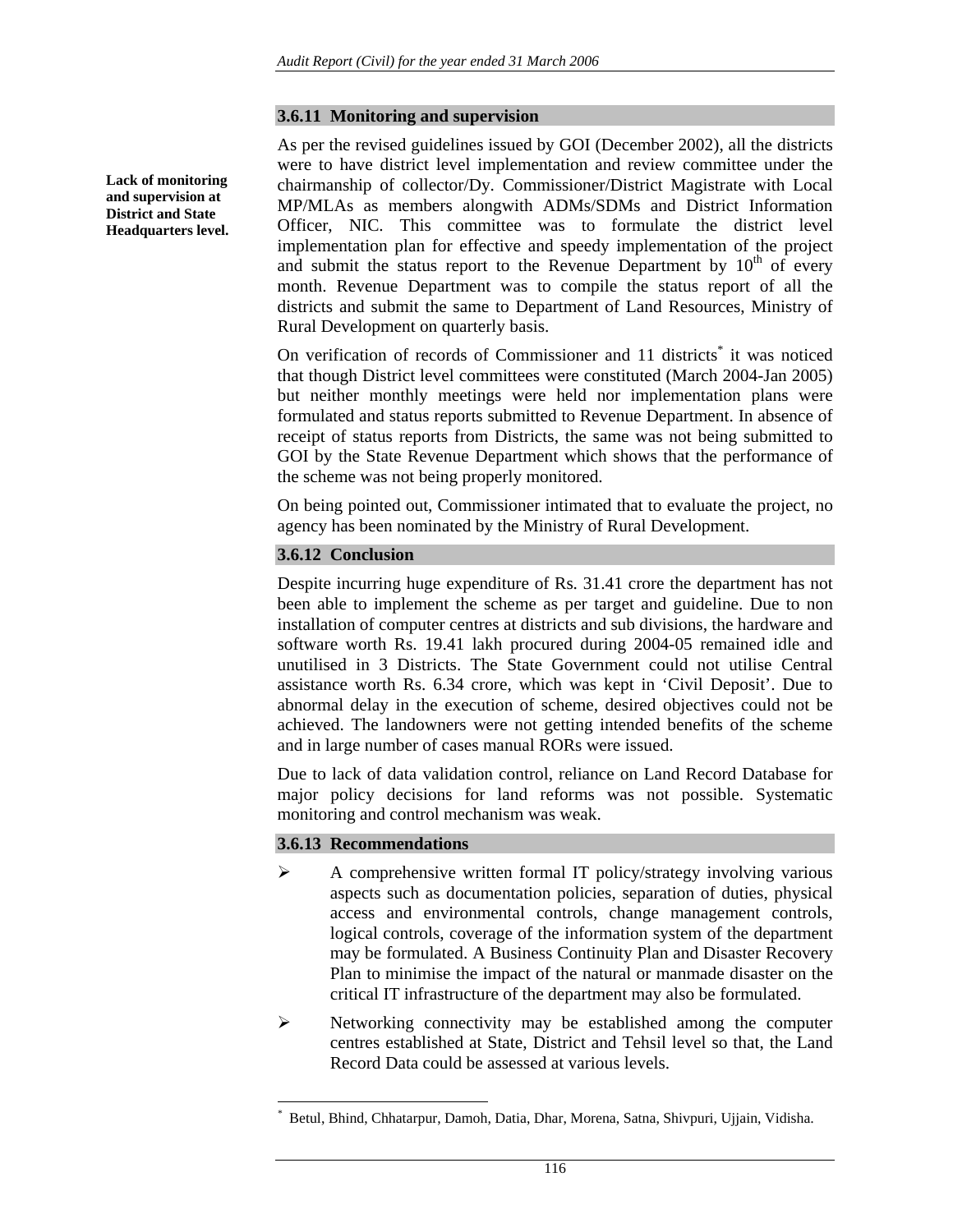- ¾ Posting of the DEOs at tehsil level, where vacant, may be done at the earliest so that, computerisation work is properly maintained and regularly updated.
- ¾ Involvement of the District level committees for the monitoring and speedy implementation of the scheme may be ensured and their report may be reviewed at the State Level.

The matter was referred to the Government in September 2006; reply had not received (December 2006).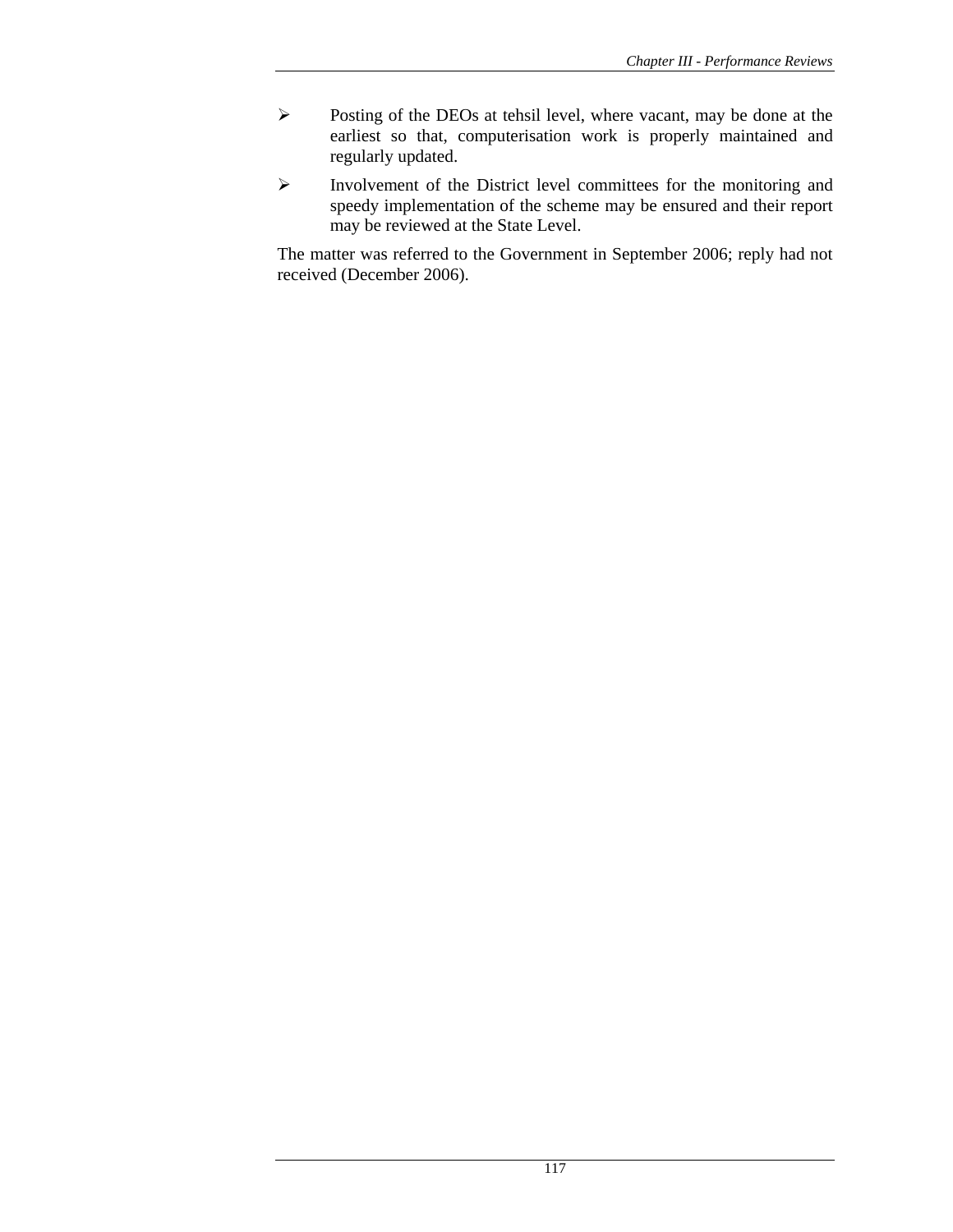# **Public Works Department**

## **3.7 Widening, Strengthening and Upgradation of roads from Central Road Fund (CRF), Rural Infrastructure Development Fund (RIDF) and Fast Track Scheme.**

## *Highlights*

*Government of India, Ministry of Surface Transport (Department of Roads and Transport) approved 102 works of State Highways and Major District Roads in Madhya Pradesh, between 2001-06 for widening, strengthening and upgradation at a cost of Rs. 437.60 crore. During the same period, Government of Madhya Pradesh (GOMP) approved 167 works of village roads for construction and improvement at a cost of Rs. 309.97 crore from NABARD loan assistance. Government had also taken up (2003-04 and 2004-05) renewal and strengthening of 7751 kms of State Highways and Major District Roads under Fast Track at a cost of Rs. 309.86 crore. As of March 2006, 59 works under CRF, 42 works under NABARD and 3014 km roads under fast track were actually completed after spending Rs. 286.55 crore, Rs. 119.94 crore and Rs. 275.56 crore respectively. The fast track scheme was to be completed by March 2005 and the achievement as on date was 39 per cent only; the scheme was not a success. CRF funds of Rs. 21.54 crore were misutilised on improvement of village roads and other district roads. Premature selection of roads led to wasteful expenditure of Rs. 66.54 lakh. Proportionate recovery of Rs. 1.58 crore was not made from the contractors for below specification work and Rs. 1.98 crore were also paid for rejected work. Management Information System (MIS) had not been operationalised though Rs. 2.17 crore were spent on purchase of computers. Major deficiencies noticed during audit are as under:* 

**Contrary to Ministry of Road Transport & Highways (MORT&H) specifications, extra cost of Rs. 12.68 crore was incurred in designing of embankment, with granular sub-base providing excessive thickness in crust of the road and bituminous surfacing and surface dressing.** 

*(Paragraphs 3.7.8.1 and 3.7.8.4)*

**Despite instructions from MORT&H, Rs. 9.72 crore were spent in excess of administrative approval. There was excess expenditure of Rs. 4.36 crore due to payment for the works which were not sanctioned. Rupees 2.27 crore were diverted for other works.** 

*(Paragraphs 3.7.6.1 and 3.7.6.2)* 

**Lack of proper work management led to extra expenditure of Rs. 2.69 crore on change of specification of earth brought from outside.** 

*(Paragraphs 3.7.8.5)*

**Additional works worth Rs. 2.11 crore were awarded at higher rates without inviting tenders and disregarding the codal provisions.** 

*(Paragraph 3.7.8.7)*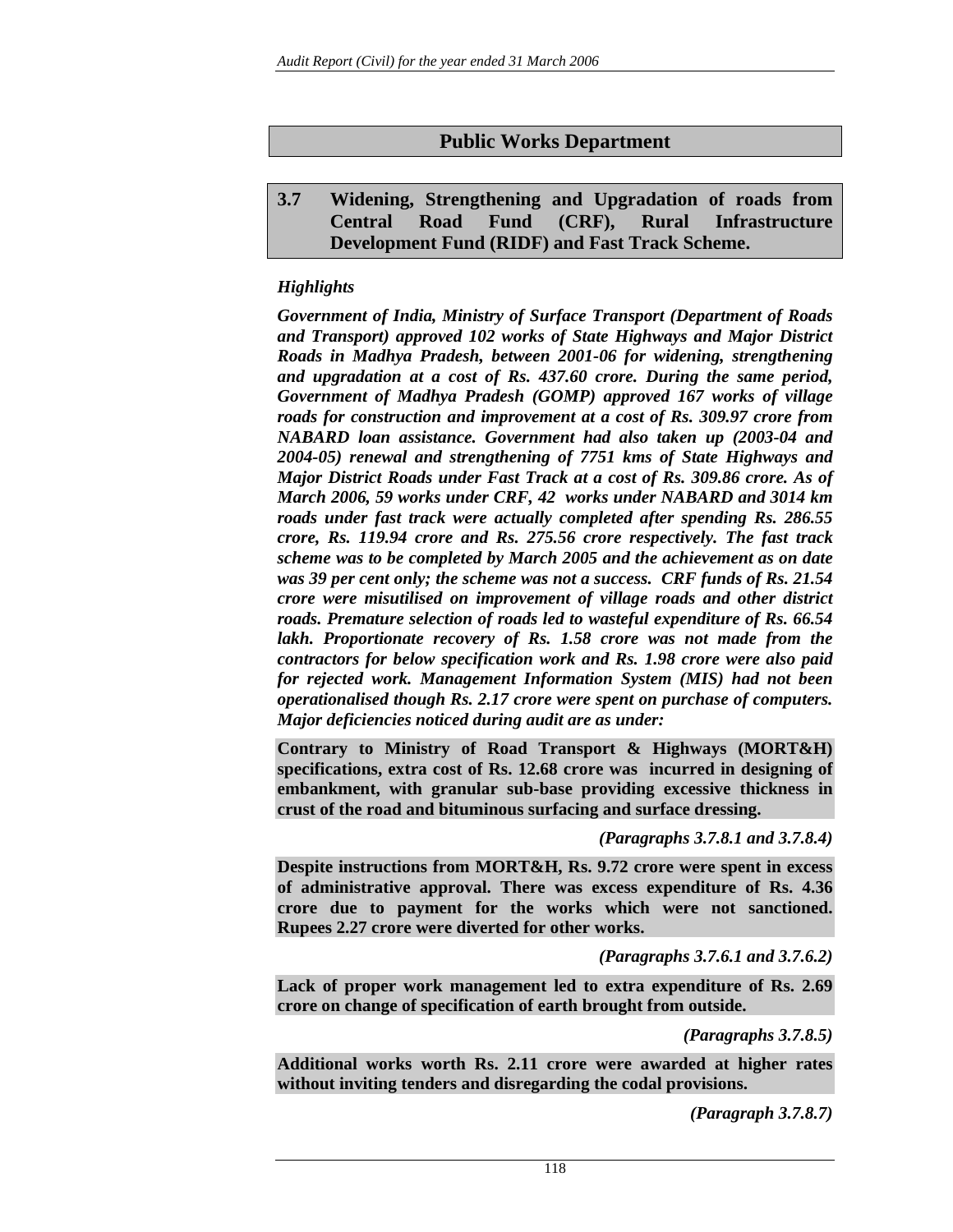**The works of Bituminous Macadam worth Rs. 2.23 crore and semi-dense bituminous concrete worth Rs. 8.50 crore executed were below specification. Thickness of granular sub base on weak soil was reduced, work valuing Rs. 1.07 crore was substandard and liable to premature damage.** 

### *(Paragraphs 3.7.9.1, 3.7.9.2 and 3.7.9.3)*

**Excess payment due to non recovery of liquidated damages, incorrect application of rates, utilisation of extra bitumen and price variation and non renewal of bank guarantee of Rs. 9.87 crore were noticed in audit.** 

*(Paragraphs 3.7.8.8 to 3.7.8.12)* 

### **3.7.1 Introduction**

Government of India (GOI), Ministry of Surface Transport (Department of Road Transport and Highways) decided (October 2000) to revamp the Central Road Fund (CRF) by crediting in to it cess of Re. 1 per litre on diesel and petrol and also to utilise 15 percent of cess on diesel and 30 percent of cess on petrol for development and maintenance of State Highways (SH), and Major District Roads (MDRs) carrying heavy traffic with emphasis on construction of missing link, cross drainage, widening of two lanes to four lanes, strengthening of weak pavement sections; research and development and data base and training of Highway Engineers.

The Government of India approved between January 2001 and December 2005 strengthening and widening of 2150 kms of road (102 works) out of 72,462 km in Madhya Pradesh at a cost of Rs. 437.60 crore. GOMP also got (2001-06) approval of the National Agricultural Bank for Rural Development (NABARD), for improvement of 2420.87 kms of village roads (167 works) at a cost of Rs. 309.97 crore under phase VII to Phase XI. GOMP also decided (February 2002) for renewal/strengthening of 7751 km of SHs and MDRs not taken up under any of the above programme at a cost of Rs. 309.86 crore during the period of 2003-04 and 2004-05. The funds were provided from State plan and the scheme was named as "FAST TRACK".

## **3.7.2 Organisational set-up**

The implementing agency for all the three schemes was the Public Works Department headed by the Principal Secretary (PS) at Government level. At apex level Engineer-in-Chief (E-in-C) Public Works Department and seven Chief Engineers (CE) of the zone are responsible for implementation of projects. The work is being executed through the 66 divisions of Public Works Department (PWD) out of 48 Districts, headed by the Executive Engineer (EE).

### **3.7.3 Audit objectives**

The objectives of audit were to assess whether:

- $\triangleright$  fund management was efficient and was as per rules and regulations,
- ¾ methodology for selection of roads was as per guidelines of the programme and proper planning was done for execution of works,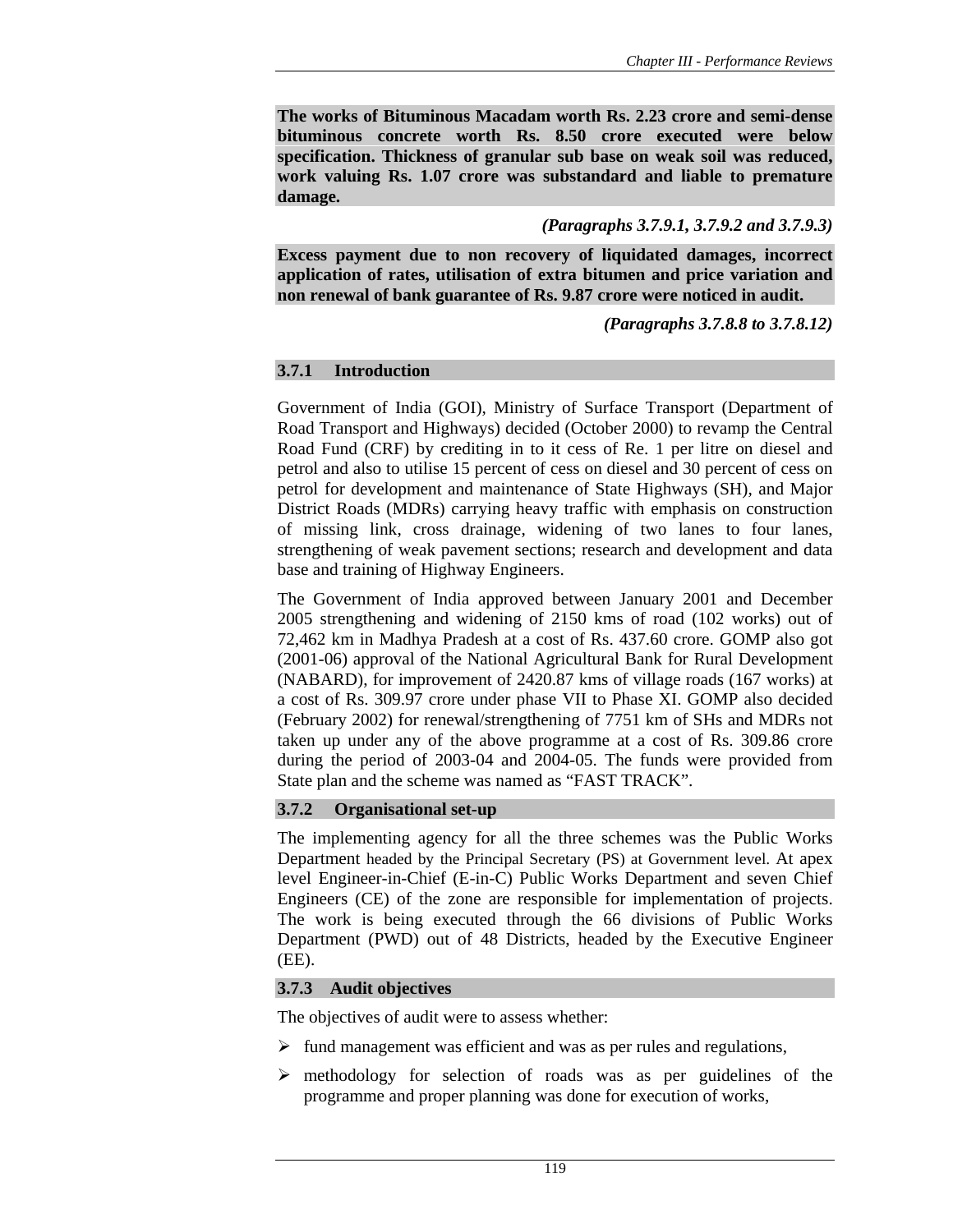- $\triangleright$  execution of project was carried out economically and efficiently,
- $\triangleright$  system of quality control and monitoring was in existence and was effective.

#### **3.7.4 Audit criteria**

The audit findings are based on the following criteria:

- ¾ Guidelines issued by the MORT&H, NABARD and GOMP for upgradation of roads.
- $\triangleright$  Specifications for Road & Bridge works issued by the MORT&H
- ¾ Practices, recommendations published by the Indian Road Congress for Road works.
- ¾ Rules and orders contained in the agreements for execution of work.

#### **3.7.5 Scope of audit**

Performance audit is based on test check of works executed/under execution in 14 Districts out of 48 Districts selected for the period 2001-05 conducted between February 2006 covering the expenditure of Rs. 177.27 crore (40.50 per cent of the expenditure) incurred for 62 works under CRF out of 102 works, Rs. 49.56 crore (15.99 per cent) for 53 works under NABARD out of 167 works and Rs. 58.58 crore (18.91 per cent) for 97 works under Fast Track Scheme out of 192 works.

#### **3.7.6 Fund Management**

Under CRF, GOI has to provide funds to State Government. The NABARD releases loan to State Government on monthly basis to be reimbursed against the claims submitted by State Government; under fast track the funds are made available by the State Government from its own budget. Table given below indicates that there were no financial constraints. There was firm commitment of funds from the Government for implementation of the works. The funds were underutilised due to delay in execution of works by the contractors.

|                           |            |        |               |          | (Rupees in crore) |                          |
|---------------------------|------------|--------|---------------|----------|-------------------|--------------------------|
| Year                      | <b>CRF</b> |        | <b>NABARD</b> |          | <b>FAST</b>       |                          |
|                           |            |        |               |          | TRACK*            |                          |
| <b>Total project cost</b> | 437.60     |        | 309.97        |          | 309.86            |                          |
|                           | <b>BP</b>  | Exp.   | <b>BP</b>     | Exp.     | <b>BP</b>         | Exp.                     |
| 2001-02                   | 100.00     | 36.32  | 179.30        | 100.07   |                   | $\overline{\phantom{a}}$ |
| 2002-03                   | 110.65     | 83.41  | 138.75        | 94.33    |                   |                          |
| 2003-04                   | 100.00     | 56.98  | 73.75         | 50.06    | 200.00            | 118.17                   |
| 2004-05                   | 60.00      | 42.89  | 111.60        | 50.43    | 156.82            | 104.98                   |
| 2005-06                   | 52.01      | 66.95  | 95.77         | 107.57   | 40.00             | 52.41                    |
| <b>Total</b>              | 422.66     | 286.55 | 598.67        | 402.46\$ | 396.82            | 275.56                   |

**BP = Budget Provision, Exp. = Expenditure** 

\*The works under Fast Track were projected for 2003-04 & 2004-05 only.

\$ The expenditure on works taken up from 2001-02 to 2005-06 was Rs 119.94 crore and rest of expenditure was on previous works taken up during 1993-2001.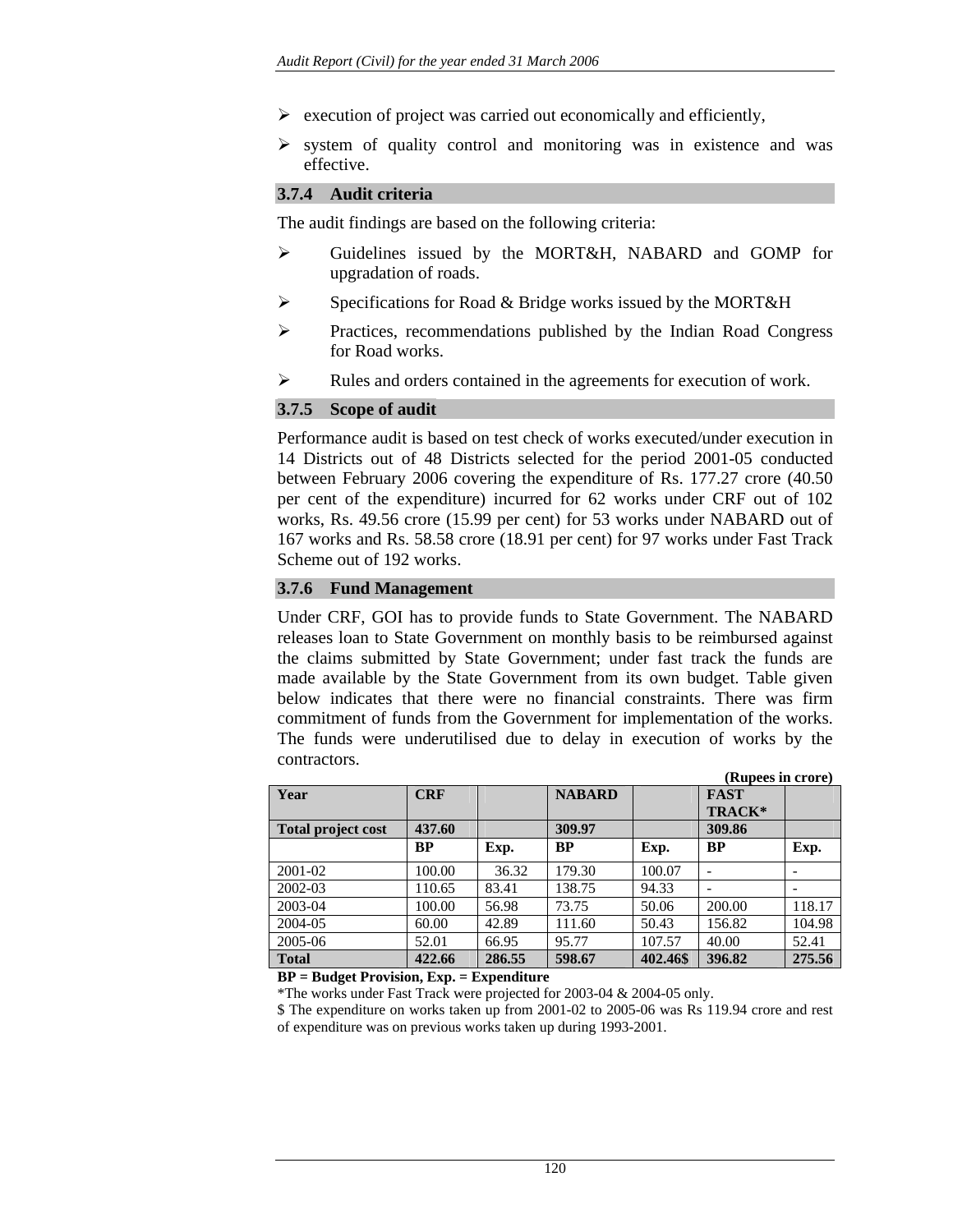#### *3.7.6.1 Diversion of funds*

Rupees 2.27 crore out of the funds provided under CRF (Rs. 0.97 crore), NABARD (Rs. 0.26 crore) and Fast Track (Rs. 1.07 crore) were diverted (2005) for construction of other items of work like construction of guard wall, road marking and construction of hard shoulders and purchase of sign boards. These items were not provided in the original estimate and the saving from negative♥ tender premium was utilized for it.

Incurring expenditure out of saving of the sanctioned estimate was irregular in view of the MORT&H guidelines (October 2000) and NABARD stipulations.

#### *3.7.6.2 Unauthorised expenditure*

MORT&H instructed (2000) that the estimates should be approved within 10 percent of Administrative Approval (AA) and no expenditure should be incurred in excess of the approved cost. It was noticed that in Jabalpur and Rewa Districts the expenditure incurred exceeded by Rs. 1.87 crore in three works, but Revised Administrative Approvals (RAAs) were not obtained.

The EE stated (January 2006), that due to site condition, the quantities of WBM increased and the revised estimates were submitted to the CE. The fact remained that the RAAs were not obtained.

Similarly against the approved cost of Rs. 17.33 crore (2001-02) under CRF for Sleemnabad Umariyapan Vilayatkala road and Bandhi Jhirri ROAD (District Katni), Rs. 25.18 crore were actually spent. The excess of Rs. 7.85 crore over AA was not regularized through RAA. Excess of Rs. 4.36 crore was noticed due to providing extra BM in 40.10 kms and SDBC in 28 kms which were not sanctioned in the estimate.

### **3.7.7 Planning**

### *3.7.7.1 Physical targets and achievement*

Year-wise targets for completion of works were not fixed. Actual progress of work was only maintained at the office of the E-in-C. As against 167 works, 42 works sanctioned under NABARD were only completed by March 2006. Under RIDF IX (2003-04), three works and RIDF-XI (2005-06), 21 works were not started as of March 2006 because the tenders have still not been finalized.

Under CRF 59 works<sup>4</sup> out of 102 works had been completed by the end of March 2006. The time allowed for completion of individual work under

<sup>♥</sup> *Tendered rates below than estimated rates.* 

| $*$ Year-     | No. of works |
|---------------|--------------|
| 2002-03       | 11           |
| 2003-04       | 22           |
| 2004-05       | 4            |
| 2005-06       | 22           |
| <b>T</b> otal | 59           |

 $\overline{a}$ 

**Though, there was no financial constraint, yet there was shortfall in progress of construction.** 

**Rupees 2.27 crore from CRF/NABARD and Fast Track were diverted for other** 

**Revised approvals were not obtained from MORT&H; unauthorized expenditure of Rs. 9.72 crore was** 

**incurred.** 

**works.**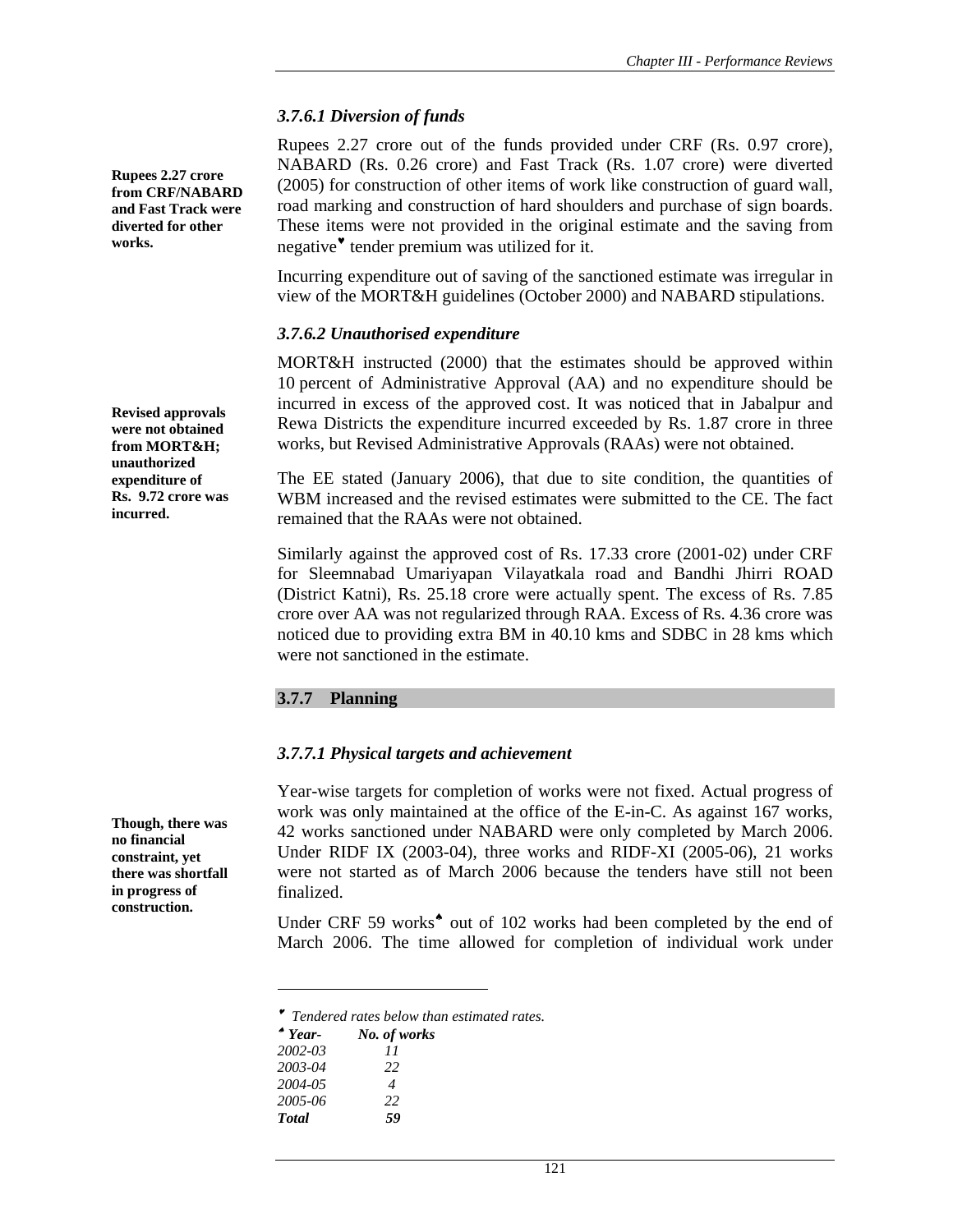Central Road Fund, ranged between 8 months to 24 months. Therefore, 82 works taken-up between 2000-01 to 2004-05 should have been completed by March 2006, while only 59 works were actually completed. Thus there was a short fall of 28 percent.

The Government has also not reviewed the position to find out the cause for shortfall in achievement.

The Fast Track scheme was to be completed by March 2005. Despite no financial constraints 3014 kms of road out of 7751 kms, (39 percent) was only completed. The works were not completed mainly due to slow progress in works by the contractors.

### *3.7.7.2 Incorrect selection of the roads*

According to the guidelines issued (May 2000) by the Ministry of Road Transport and Highway, only State Highways (SH) and Major District Roads (MDR) had to be renewed from CRF. Audit observed that eight works of Village roads (VRs) and seven works of other District Roads, (ODRs) with a length of 262.6 kms were incorrectly selected under CRF and therefore Rs. 21.54 crore spent on these roads were misutilised.

The EE stated (September 2006) that due to heavy traffic, the road was taken up under CRF. The reply was not tenable as Government instructions were disregarded in making selection of the roads.

*3.7.7.3* Under NABARD, the work was to be taken up after its approval. It was observed that in Shajapur District two works were taken up (2003) in anticipation of their approval and were subsequently closed as approval was not given in that year. The WBM works done in 2003 worth Rs. 30.21 lakh were rendered wasteful, as this had to be redone at a cost of Rs. 26.23 lakh upon receiving approvals in 2005.

On being pointed out the EE admitted (March 2006) that the WBM works were redone.

*3.7.7.4* Under Fast Track Scheme, 24.80 kms of Agar Barod road of Shajapur District, renewed (July 2003) was under performance security upto July 2006, but was prematurely reselected (2004-05) for strengthening and widening at a cost of Rs. 2.49 crore under CRF; and the work of BT executed earlier amounting to Rs. 35.93 lakh had to be redone.

On this being pointed out in audit, the EE stated ( March 2006) that under Fast Track the road was renewed in 3.75 m, while under CRF, the road was widened to 7 m. The reply was not tenable because if the widening was considered essential, the road should have been selected originally under CRF to avoid the loss of BT renewal that had to be carried out on account of subsequent widening.

**Incorrect selection of roads led to misutilisation of Rs 21.54 crore.**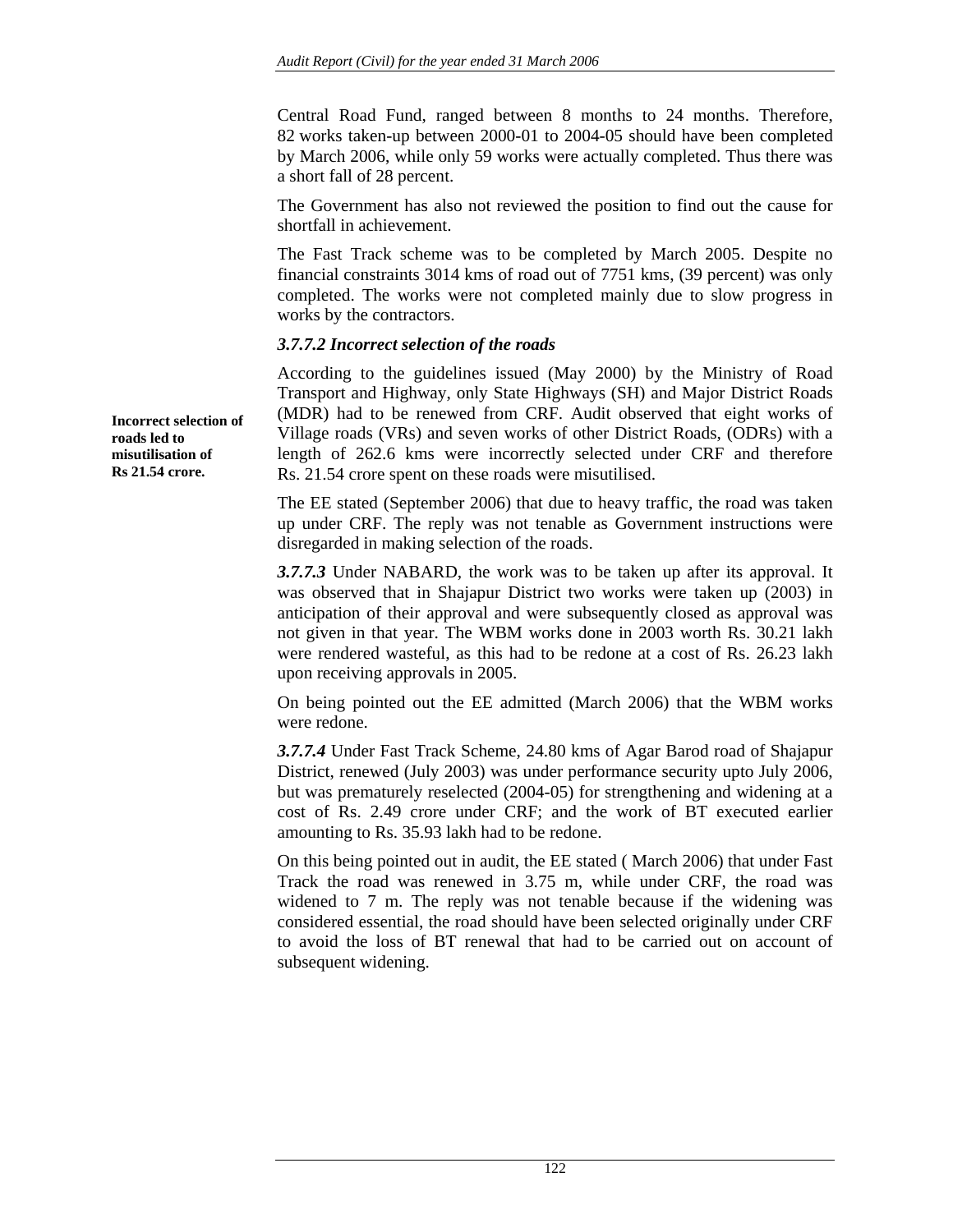#### **3.7.8 Execution**

#### *3.7.8.1 Extra cost in designing of the embankment*

According to MORT&H specifications, the granular sub base (GSB) to be provided in crust portion of the road, could be extended to full formation width where the CBR of sub grade was less than 2 percent, permeability was low and box type drains had to be constructed. Contrary to these specifications GSB was provided in full formation width of the road in three works under CRF and six works under NABARD, resulting in extra cost of Rs. 3.12 crore<sup>\*</sup>.

On this being pointed out in audit, the EE stated (March 2006) in reply that the road passes through the black cotton soil reach and as per MORT&H specification, the GSB should be on entire width of formation. The reply was not tenable because the CBR of soil was more than 2 percent and its permeability also was not tested.

#### *3.7.8.2 Extra cost due to providing excessive crust*

The specification required that while strengthening of the road, the existing crust of the road should be utilised and deducted from the total requirement of the crust. In five works under CRF (176 kms) and two works under NABARD (235 kms) the existing Water Bound Macadam (WBM) Grade-I and Grade-II was not utilised for the total crust and was redone which resulted in extra cost of Rs.  $4.61^{\bullet}$  crore.

On being pointed out in audit the EE stated (January 2006) in reply that the work was executed as per approved estimate. The reply was not acceptable as specifications were disregarded.

#### *3.7.8.3 Extra cost due to unwanted bituminous courses*

According to MORT&H instructions, the strengthening of road having traffic density of 2500 commercial vehicles per day (CVD) or more was to be done with 50 mm thick Bituminous Macadam (BM) or 75 mm thick Built up spray grout (BUSG).

Contrary to these instructions in two works under CRF in Raisen and Indore District where the traffic density was less than 2500 commercial vehicles per day both BM and BUSG were provided in strengthening whereas only one bituminous base course was required which resulted in extra cost of Rs. 2.89 crore.

On being pointed out the EE stated (April 2006) that the work was done as per estimate technically sanctioned by the CE. The reply was not correct because the estimate approved by the CE was proposed by the EE and these estimates were not prepared as per MORTH stipulations.

**Use of soil from outside in earthen embankment led to extra cost of Rs. 3.12 crore.** 

**Providing excess crust on pavement resulted in extra cost of Rs. 4.61 crore** 

**Extra cost of Rs. 2.89 crore incurred on extra course.** 

l

 $^{\bullet}$ CRF (Bhopal 75.81 lakh, Shajapur 15.60 lakh, Indore 24.78 lakh = 116.19 lakh)

*NABARD ( Shajapur 25.89 lakh, Indore - I, 31.12 lakh, Rewa 55.38 lakh, Katni 21.78 lakh, Vidisha 61.51 lakh = 195.68 lakh ) Total: 3.12 crore.* 

<sup>♣</sup> *CRF ( Sehore 59.68 lakh, Jabalpur 42.78 lakh, Dewas Rs. 44.97 lakh, Rewa Rs. 17.54 lakh and Katni Rs. 191.98 lakh = 356.95 lakh)* 

*NABARD ( Shajapur 57.76 lakh, Dewas 45.80 lakh, = 103.56 lakh) Total Rs. 460.51 lakh, Say 4.61 crore.*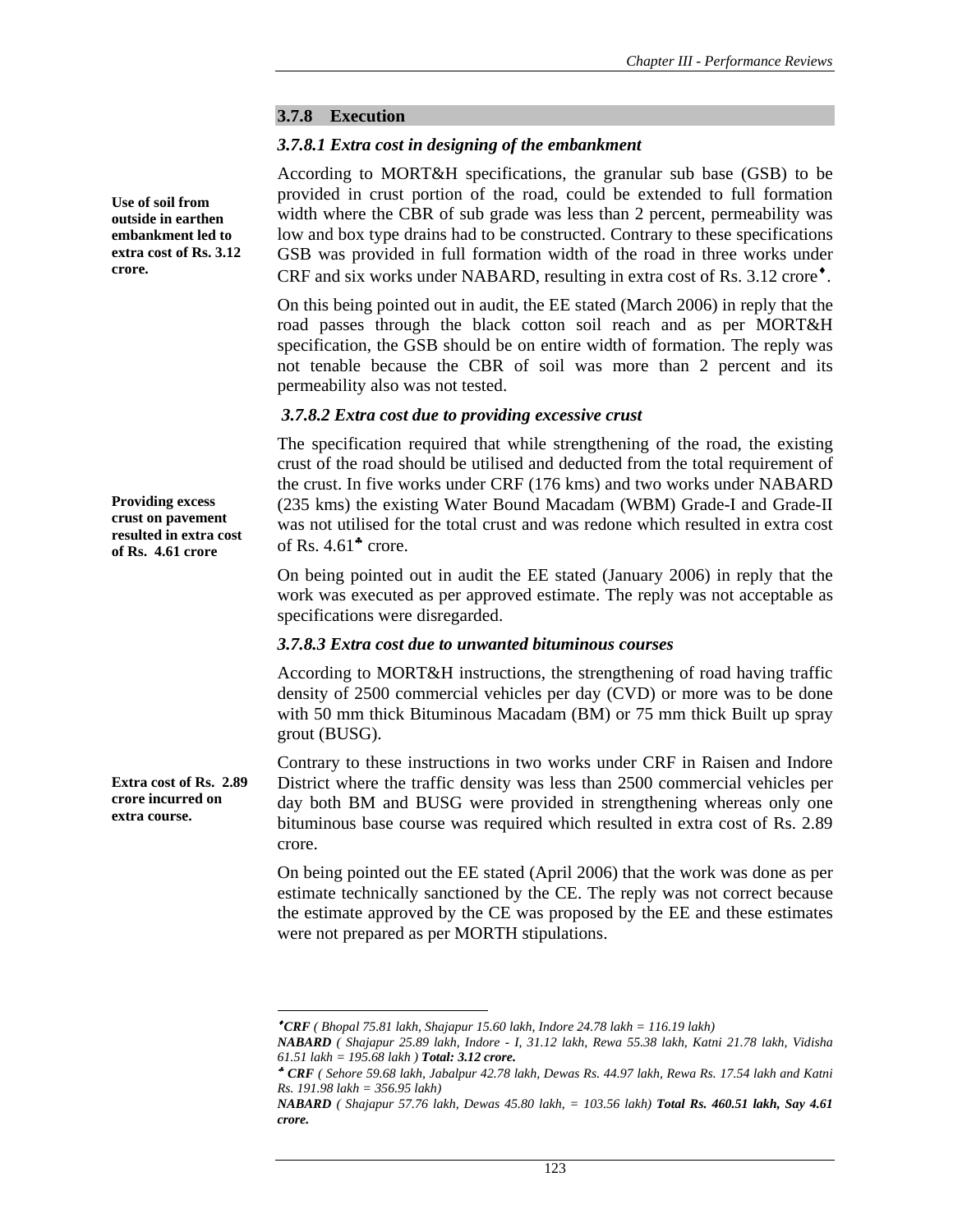#### *3.7.8.4 Extra cost and undue advantage to the contractors*

The surface dressing (SD) was recommended to protect the freshly laid Water Bound Macadam (WBM) but it neither enhances structural strength nor improves the riding quality of the pavement. The Surface Dressing was provided and executed in between WBM and Bituminous Macadam surfaces (BM) in four works under CRF and one work each under NABARD and Fast Track, where the same contractor after executing the WBM had to provide Bituminous Macadam over it, and was also responsible for maintenance and protection of Water Bound Macadam, during construction. Therefore, the provision and execution of Surface Dressing was unwarranted and resulted in extra cost to the tune of Rs. 2.06 ♥ crore.

On this being pointed out in audit, the EE stated (August 2006) that the SD over WBM layer had been provided/sanctioned in the estimate. The reply was not tenable in view of the specification.

#### *3.7.8.5 Deficiencies in management of works*

According to the guidelines, each proposal should include broad features of the project and shall include, index map (showing the location of project) scope for proposal (showing brief discussion and need for improvement), existing position and improvement (designed preliminary survey and traffic), cost estimate and basis of rates (showing the basis of rates adopted) and report of utility (indicating how existing infrastructure was useful and the land was available for it).

It was however noticed that in the following works, either projects were prepared without proper survey/traffic census or the items of work were uneconomically revised.

As per project report and estimate the earth available from borrow area was to be used but in three works under CRF and one work under NABARD it was bought from out side incurring extra cost of Rs. 2.69<sup> $*$ </sup> crore.

The EE stated (February 2006), that the CE had sanctioned the rates after careful consideration. The reply was not tenable because no such mention was made in the sanctions by the CE.

*3.7.8.6* Government instructed not to include construction of hard shoulders and berm filling from the funds made available under fast track, and it was to be done departmentally. Accordingly in the estimate and agreement for renewal of 38.8 kms of Chambal Ingoriya Unhel Nagda road (Ujjain District) no such provision was made. The CE however approved (February 2005) supplementary schedule for item of work for berm filling and Rs. 32.88 lakh were also spent on berm filling. As a result of this change only 21.60 km of

♥ *CRF (Bhopal 17.98 lakh, Raisen 107.38 lakh, Dewas 9.23 lakh, Sagar 51.08 lakh)* 

l

**As SD was paid between WBM and BM contractors were given undue advantage amounting to Rs. 2.06 crore** 

*NABARD ( Sagar 10.90 lakh), FAST TRACK ( Dewas 9.76 lakh), Total Rs. 2.06 crore* 

<sup>♣</sup>*CRF : Bhopal 10.25 lakh, Katni Rs. 123.18 lakh, Sagar Rs. 70.59 lakh, NABARD: Dewas Rs. 64.56 lakh., Total : Rs. 2.69 crore*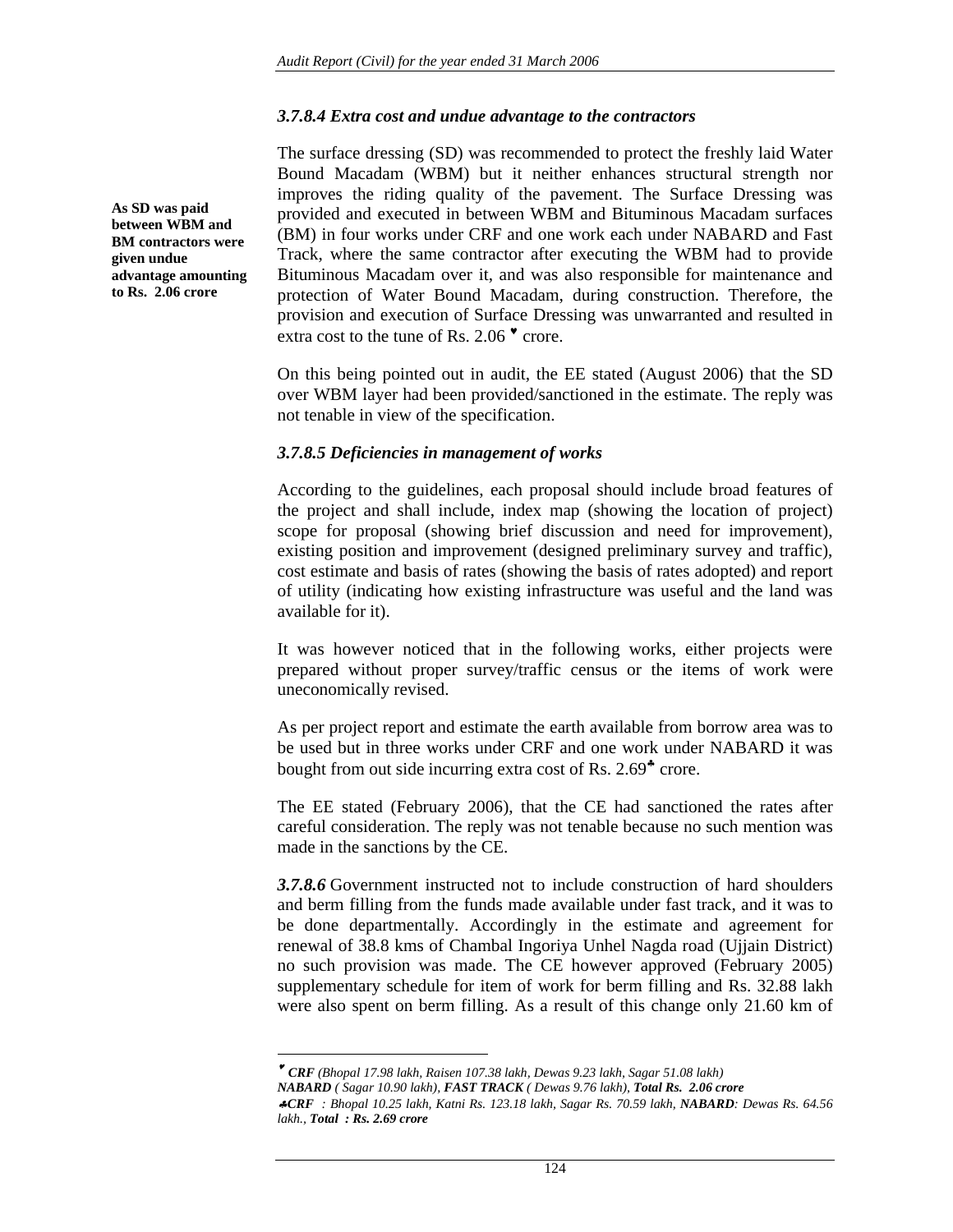road had been renewed as the funds were also diverted and spent on incorrect items.

As Sagar District on Rahatgarh Khurai road and Ashok Nagar District Deharda Rajghat road hard shoulders were not provided in the estimate, yet Rs. 25.19 lakh and Rs. 17.48 lakh respectively were paid without sanction of CE.

On this being pointed out, the EEs stated (August 2006) that the shoulders work was taken up as previous shoulders had deteriorated and representations in this regard were received. The replies were not acceptable as the Government instructions were disregarded.

### *3.7.8.7 Awarding of work without inviting tenders*

Pending approval of estimate, construction of Katangi Pola Majholi road Probable amount of contract Rs. 2.60 crore was awarded (August 2004) at 19.80 percent above schedule of rates. Technical Sanction for Rs. 4.10 crore including provision for Cement Concrete road was accorded as late as in May 2005. The Schedule for Rs. 2.60 crore attached in NIT was not available in the division. Rules required that the work valuing Rs. 2 lakh or more should be awarded after inviting open tender, however this instruction was disregarded in awarding of this contract.

At Bhopal District, the CE awarded additional works valued Rs. 2.11 crore to two contractors without inviting tenders at the rates of their previously accepted tenders under CRF works.

On being pointed out, the EEs stated (February 2006) that the work was awarded as per supplementary schedule approved by the CE. The reply was not tenable because the additional work was awarded disregarding the codal provisions.

## *3.7.8.8 Short recovery of liquidated damages*

The agreements required that liquidated damages at the rate 1/16 percent of value of works per week limited to 6 percent of contract price for delay in works should mandatorily be recovered from the contractor. Though the works were delayed for 14 weeks to 144 weeks yet Liquidated Damage recoverable amounting to Rs. 4.90 crore was not recovered. In few cases the CE had accorded the extension of time with nominal penalty of Rs. 0.35 crore, in violation of provisions of agreement resulting in undue advantage to the contractors to the tune of Rs. 4.55 crore as shown in **Appendix 3.12**.

On being pointed out, the EEs stated (August 2006) that the penalty decided by the CE was only leviable .The reply was not tenable as the liquidated damage had to be recovered as per agreement.

**Works of Rs. 2.11 crore were awarded without inviting tender.** 

**Liquidated damages to the tune of Rs. 4.55 crore were not recovered from the contractor.**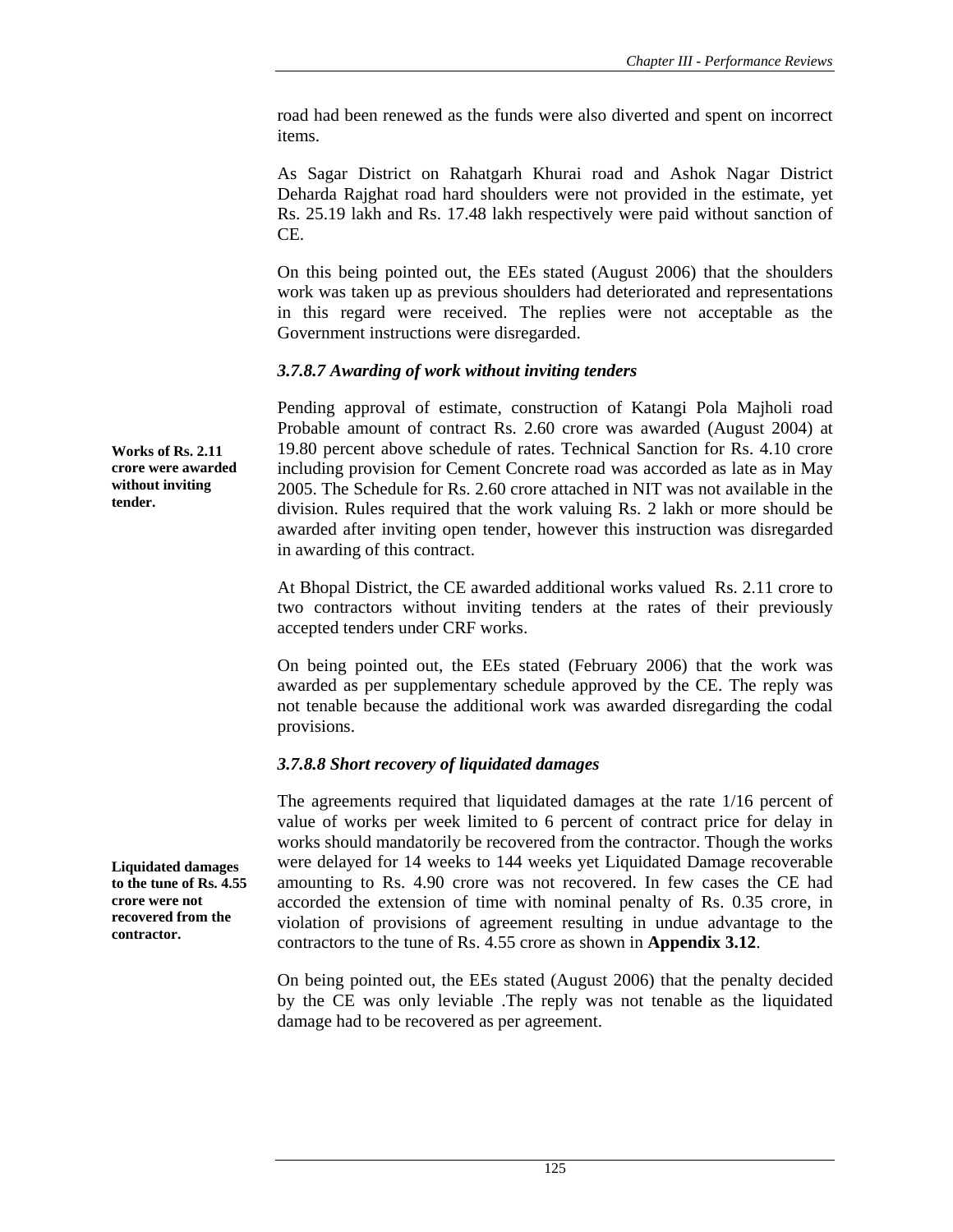#### *3.7.8.9 Overpayment to the contractors due to incorrect application of rates*

**Incorrect application of rates for excavation led to over-payment of Rs. 1.84 crore.** 

l

According to Schedule of Rates (SOR) forming part of the agreement, the item for excavation in embankment for widening at Rs. 86 per cum (rounded off) included, (i) excavation for widening at Rs. 43 per cum and (ii) construction of embankment from the excavated soil at Rs. 43.20 per cum. Though the contractors were separately paid for construction of embankment at Rs. 43.20 per cum (or at Rs. 133 per cum for soil brought from outside) even then the contractors were also incorrectly paid full rates for excavation and for construction at the rate of Rs. 86 per cum. As the construction work was separately paid only payment of excavation was to be paid which however had not been done.

Incorrect application of rates resulted in overpayment of Rs. 1.84♠ crore (CRF Rs. 1.31 crore and NABARD Rs. 0.53 crore) to the contractors.

On being pointed out the EE stated (February 2006), that the payment was made as per approval of the CE. The reply was not correct because for excavation only the rate of Rs. 43 per cum was payable.

#### *3.7.8.10 Excess payment towards bitumen in SDBC*

The agreements for CRF works (2000-2001) included an item of Semi-Dense Bituminous Concrete (SDBC), to be provided with 4 percent bitumen contents by weight of total mix, including preparation of job mix formula (JMF) and the contractor should provide at his own cost the weigh bridge receipt in support of the quantity of mix material laid. The contractors during execution submitted the JMF showing use of bitumen contents four percent and five percent, which was neither approved nor disapproved by the Engineer. As per specifications the work was to be tested for its density (1 test /200 sqm), marshal stability (3 tests/400 tonnes) and binder contents (2 test/400 tonnes) of mix and the cost of bitumen adjusted accordingly. On the basis of job mix formula, an amount of Rs. 1.09 crore was paid extra in Raisen and Katni District towards extra bitumen. The payment was not admissible because the contractor did not submit the weigh bridge receipt of mix material laid. Further detailed tests were carried out only at Raisen District according to which actual bitumen used was only 4 percent and; in Katni District, in one case out of six the actual work was done with 4 percent bitumen while in all other cases grading used was not conforming to SDBC as given vide **Appendix 3.13**.

The EE PWD Division Raisen stated (April 2006) that the amount would be recovered from the final bill, while the EE PWD division Katni did not offer any comment.

<sup>♠</sup> *CRF (Sehore 15.75 lakh, Bhopal 33.53 lakh, Indore 29.72 lakh, Katni 42.62 lakh, Shajapur 8.97 lakh) NABARD (Bhopal 42.40 lakh, Indore 11.28 lakh; Total Rs. 1.84 crore)*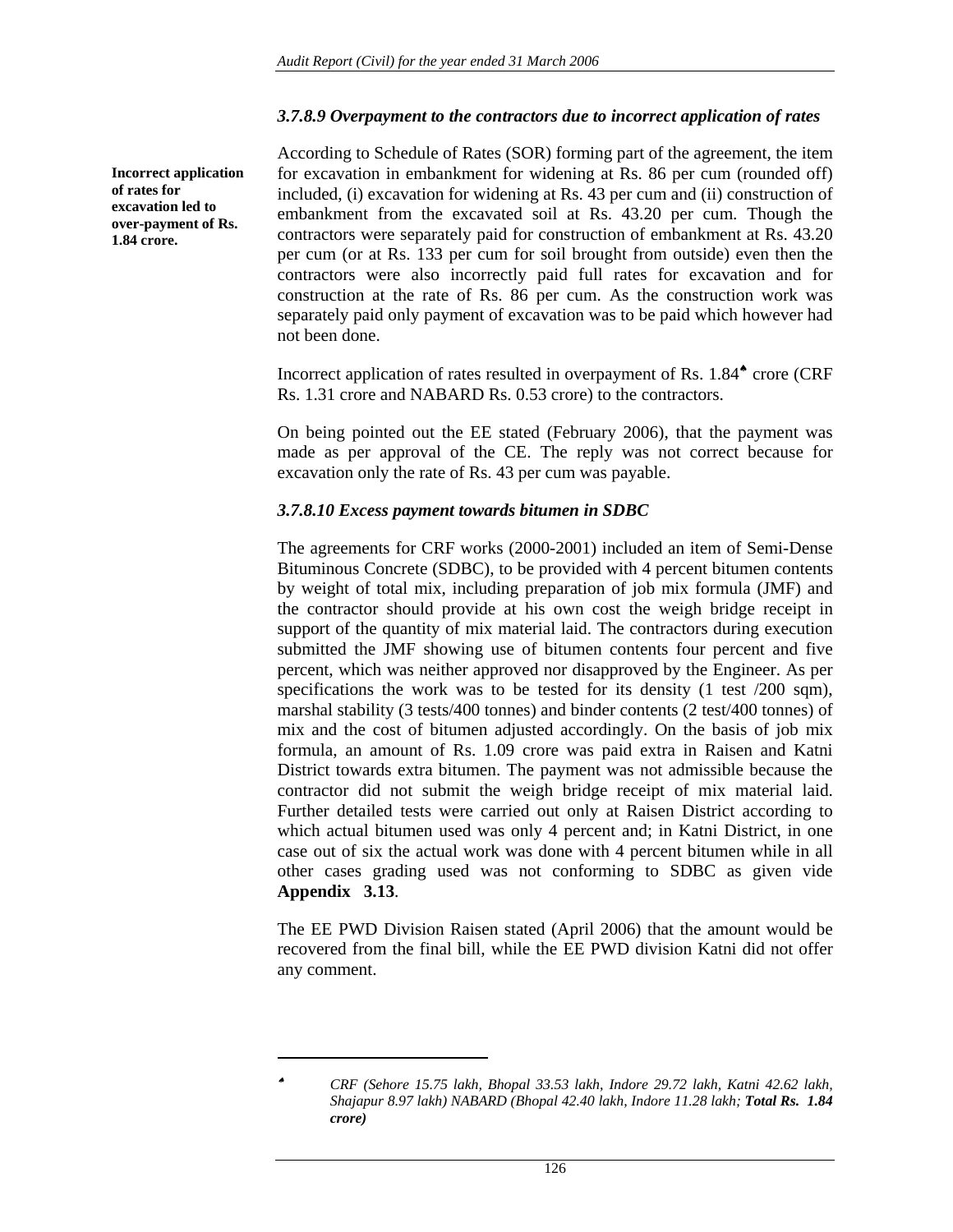### *3.7.8.11 Excess payment towards price variation*

As per agreement, the price variation due to rise/fall in the price of Material/Labour and POL was payable provided contract period was exceeding 12 months and the contractor had brought and used the material as per the agreement. Contrary to these provisions, excess payment of Rs. 1.33 crore was made in Raisen and Sagar District. Details are shown in *Appendix 3.13*. These included excess payment of Rs. 94.32 lakh on account of utilisation of bulk bitumen instead of packed bitumen.

The EE stated (August 2006), that the price variation was paid on bulk bitumen which was same as packed bitumen. The reply was not tenable because as per agreement the price variation had to be paid only for material given in the agreement and packed bitumen was only specified in the agreement.

### *3.7.8.12 Non-renewal of performance guarantees*

According to the agreements, the contractors had to perform and maintain the works for a period of 3 years from the date of completion. Performance security at 5/10 percent had to be recovered from each bill and during performance period could be refunded against the bank guarantee. The contractors had to carry out all necessary repairs within 15 days of receipt of communication from the Engineer-in-Charge, failing which the repairs would be carried out by the Department at the risk and cost of the contractor and cost recovered from the performance security.

In three districts<sup> $@$ </sup>, it was noticed that works completed between July 2003 and October 2005, were under performance guarantee between July 2006 and October 2008, yet the bank guarantee of Rs. 1.06 crore taken in lieu of security was not renewed and had lapsed.

The EE stated (July 2006), that for the renewal of bank guarantees was under correspondence.

### **3.7.9 Quality assurance and monitoring mechanism**

#### *3.7.9.1 Execution of work below specifications and payments made for rejected works*

The specifications required that, the work of Bituminous Macadam (BM) shall be covered with the wearing course of Semi Dense Bituminous Concrete (SDBC) within 48 hours. If there was a delay, the BM shall be covered with a seal coat to be treated as incidental part and not to be paid to the contractors separately. It was noticed that the Bituminous Macadam executed on 159917.18 sqm at a cost of Rs. 1.98 crore on Sleemnabad-Vilayat Kala road upto April 2003, was not covered with the Semi-Dense Bituminous Concrete or seal coat up-to October 2004 even after passing of two rainy seasons. Similarly the BM executed on 59362.265 sqm at cost of Rs. 70.11 lakh up to April 2004, on Bandhi Jhiri road was not covered with SDBC or seal coat upto

 $\overline{a}$ 

**Contrary to the agreement provisions excess payment of Rs. 1.33 crore towards price variations was made to the contractors.** 

**Bank Guarantee of Rs. 1.06 crore taken in lieu of security was not renewed.** 

**BM works worth Rs. 3.23 crore were substandard; Rs. 48.74 lakh were not recovered.** 

*<sup>@</sup> Indore, Raisen, Rewa.*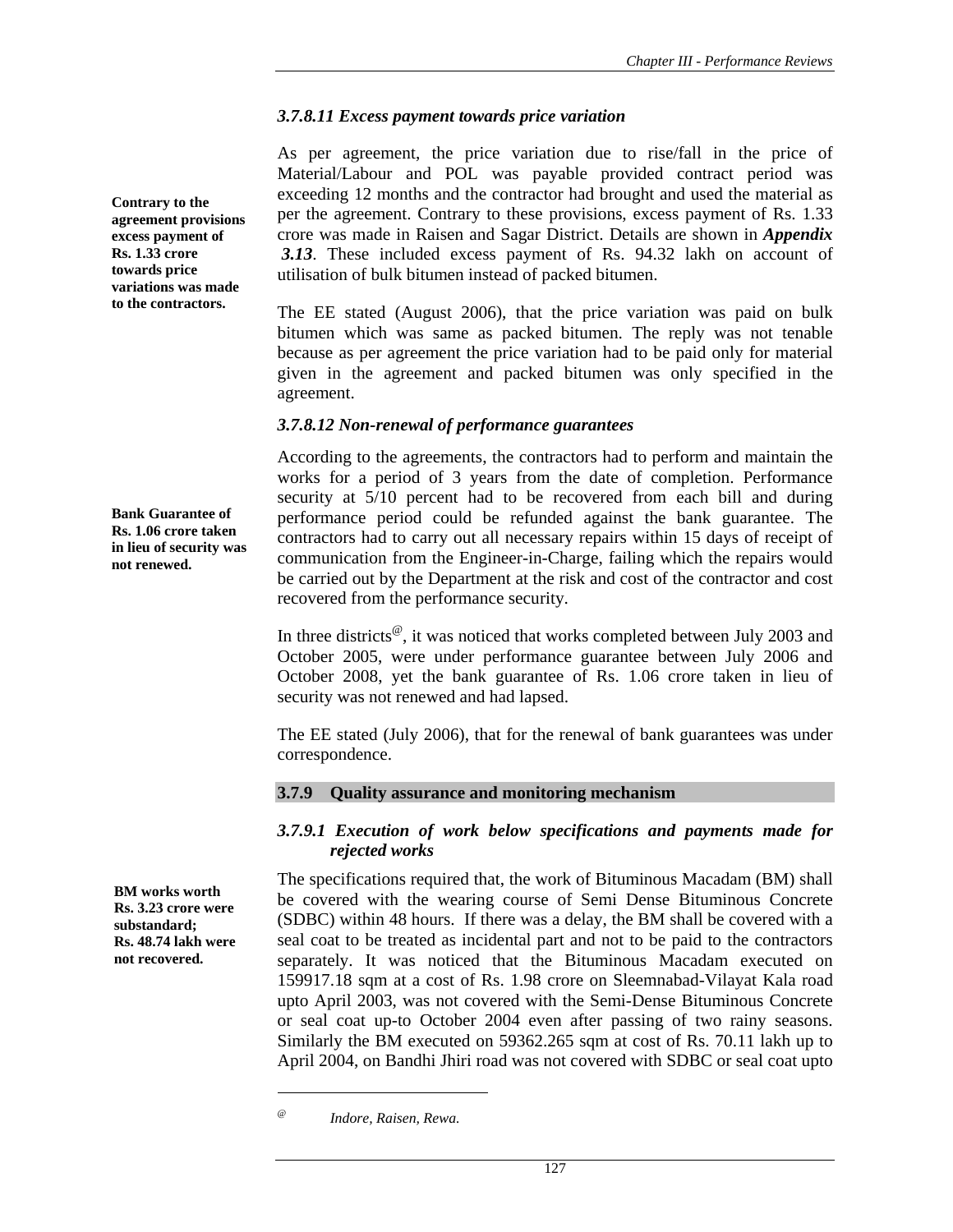November 2004. BM on 65319.88 sqm executed up to June 2005 at cost of Rs. 54.46 lakh on Chanderi Mungawali Vidisha road of Ashok Nagar District was also not covered with SDBC upto October 2006. Thus the work executed worth Rs. 3.23 crore was below specification.

It was also noticed that the CE rejected (April 2003) the below specification work on Sleemnabad-Vilayat Kala road, yet full payment was made to the contractor and in all the cases the cost of seal coat amounting to Rs. 48.74 lakh was also not recovered from the contractors.

The EEs stated (August 2006) that the BMs could not be covered with SDBCs timely because the amounts of the agreements was exceeding.

The specifications required that the SDBC should be provided on firm bituminous course. Contrary to these specifications, the SDBC on 13.60 kms of Sironj Berasiya road (district Vidisha), was provided on WBM surface resulting in below specification work valuing Rs. 52.51 lakh.

The EE stated (October 2006), that the work was done as per estimate. The reply was not tenable as specifications were disregarded.

### *3.7.9.2 Non-execution of work as per design*

Widening, strengthening of Kishanpura Mugaryau road (District Sagar), length 15.80 kms was taken up (2005) under NABARD at a cost of Rs. 2.09 crore. The crust of the road was designed at 70 cm for 10 years life. As the sub-grade soil was weak, in addition to 15 cm layer of Granular Sub Base (GSB), one capping layer of 15cm thick GSB was also provided to the requirement of IRC -37. It was noticed that during execution, only layer of GSB was provided. In view of weaker soil, it was incorrect to reduce the capping layer thickness of GSB. Execution of work worth Rs. 1.07 crore, contrary to approved design was not only below specifications but also likely to get damage. **Approved design was altered.** 

> On being pointed out the EE stated (September 2006) that during excavation, hard soil was found and as per revised crust design, the revised treatment was done. The reply was not tenable because CBR of sub-grade was less than 2 percent and as per IRC, one capping layer of 15 cm GSB was essential.

### *3.7.9.3 Execution of sub-standard work without proportionate recovery*

MORT&H specifications required that wearing course of Semi-Dense Bituminous Concrete should be provided on the basis of job mix formula duly approved by the Engineer. The contractors were to submit the job mix formula either from Engineering College or private laboratory. Against the requirement of job density 2.30 gm/cc to 2.34 gm/cc and bitumen content in the mix being 5 percent to 5.17 percent by weight of total mix, the density of mix was recorded as low as 2.0 gm/cc to 2.10 gm/cc and bitumen contents 2.17 percent to 5 percent. Therefore the execution of work worth Rs. 7.98 crore, (CRF Rs. 1.10 crore, Fast Track Rs. 6.87 crore) was sub-standard.

**SDBC worth Rs. 7.98 crore was sub standard and no proportionate recovery was made.**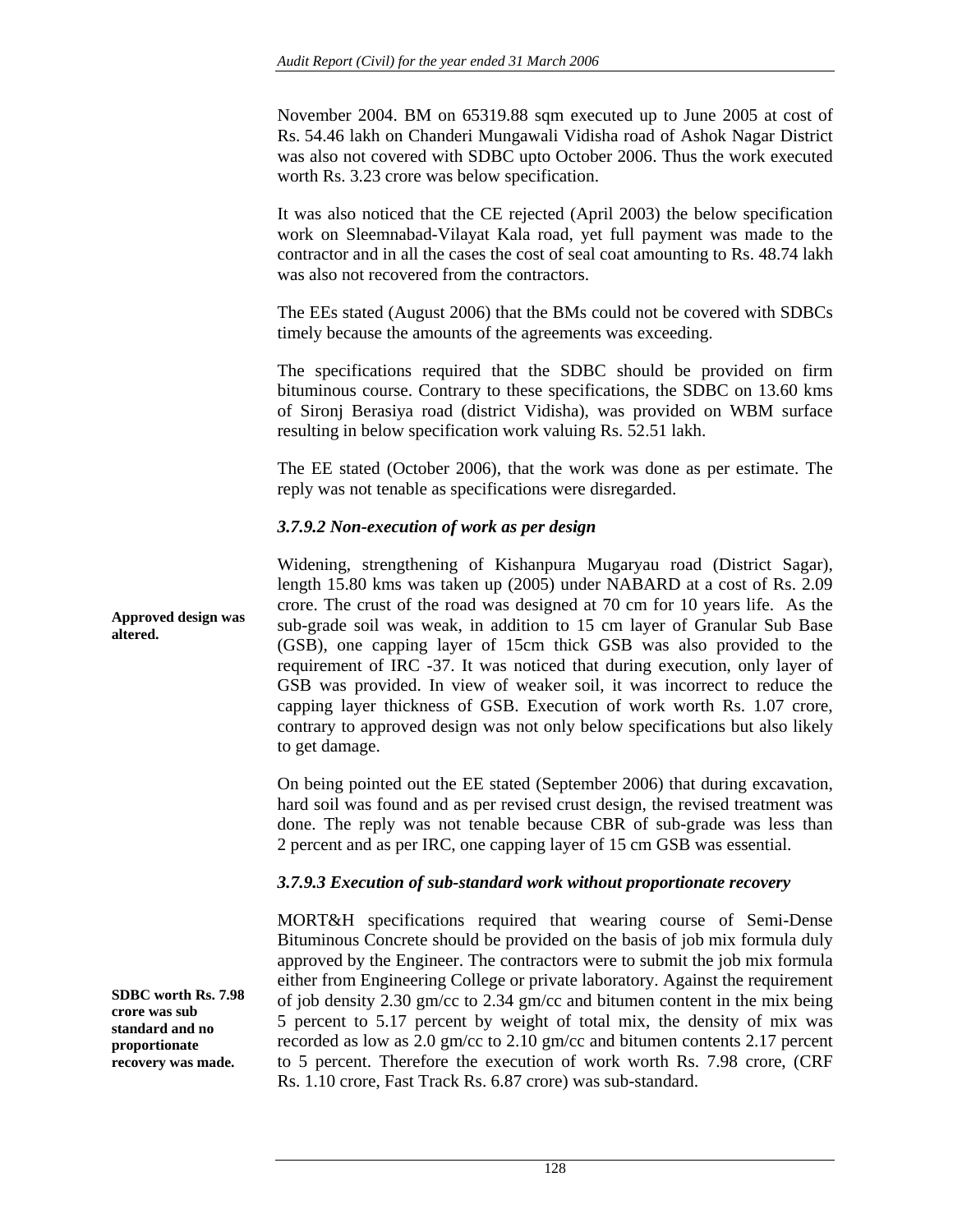On being pointed out, the EEs stated (June 2006) in reply that the density achieved was within 90 percent of designed density. The reply was not tenable because no such deviation was also permissible as per MORT&H specifications.

### **3.7.9.4 Monitoring**

As per instructions the implementation of the programme was required to be monitored by the E-in-C and the CE's of the zone for achieving the targets within time and realisation of full economic benefits. Financial and physical status of the works was prepared by the E-in-C, but year wise targets were not fixed for effective monitoring of the programme and timely completion of project. Therefore the works were delayed. Uniform specifications and instructions were neither prepared nor issued for successful execution and quality assurance. Lack of effective monitoring has hampered the progress and quality assurance of the works.

### *3.7.9.5 Management information system (MIS)*

GOMP decided (November 2004) to purchase computers for PWD from CRF and connect all PWD divisions. Accordingly the CE (planning) purchased 171 computers through the State Electronic Development Corporation (SEDC) at a cost of Rs. 2.17 crore. The computers were installed (May 2005) at E-in-C office and the PWD divisions.

As the computers have not been connected to Headquarter and the divisions were not having trained data entry operator (DEO), MIS could not be developed (March 2006). The expenditure incurred thus remained unfruitful.

## **3.7.10 Conclusion**

The fund management under these programmes was deficient, as funds were diverted and also unauthorised expenditure was incurred. Planning and monitoring was weak, as there were delays in completion of works due to slow progress by the contractors. Village and ODRs were also incorrectly selected and in some of the cases the work was commenced without stipulated sanction. Execution of work was deficient as in large number of cases MORT&H specifications were disregarded during preparation and approval of estimates. Works were awarded without invitation of tenders and liquidated damages were not recovered. There were overpayments due to incorrect application of rates and stipulated performance bank guarantees were not found to have been renewed in time. Execution of substandard works was indicative of deficient quality control mechanism. Monitoring was weak.

### **3.7.11 Recommendations**

 $\geq$  The technical estimates should be made strictly according to the MORT&H specifications and during approval of estimates, appropriate checks should be ensured for adherence to these specifications.